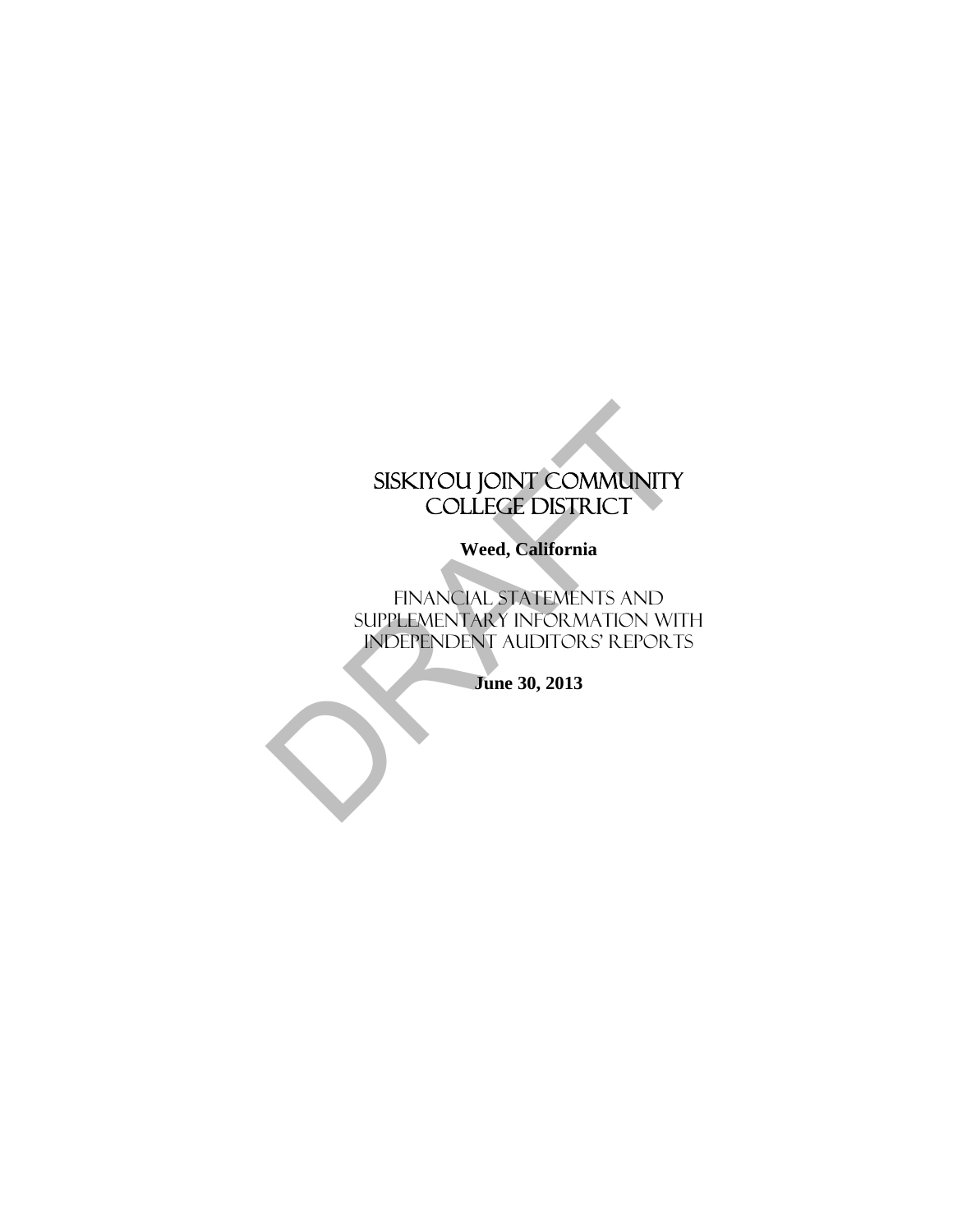|                                                                                                                                            | Page<br><b>Number</b> |
|--------------------------------------------------------------------------------------------------------------------------------------------|-----------------------|
| <b>Independent Auditors' Report</b>                                                                                                        | 1                     |
| <b>MANAGEMENT'S DISCUSSION AND ANALYSIS</b><br>(Required Supplementary Information)                                                        | 5                     |
| <b>FINANCIAL SECTION</b>                                                                                                                   |                       |
| <b>Statement of Net Position</b>                                                                                                           | 17                    |
| Statement of Revenues, Expenses, and Changes in Net Position                                                                               | 18                    |
| <b>Statement of Cash Flows</b>                                                                                                             | 19                    |
| Notes to the Financial Statements                                                                                                          | 21                    |
| SUPPLEMENTARY INFORMATION SECTION                                                                                                          |                       |
| <b>Organization Structure</b>                                                                                                              | 46                    |
| Schedule of Workload Measures for State General Apportionment                                                                              | 47                    |
| Schedule of Expenditures of Federal Awards                                                                                                 | 48                    |
| Schedule of Expenditures of State Awards                                                                                                   | 49                    |
| Reconciliation of Annual Financial and Budget Report (Form CCFS-311)<br><b>With Audited Financial Statements</b>                           | 50                    |
| Reconciliation of 50% Law Calculation                                                                                                      | 53                    |
| Reconciliation of Education Protection Account Expenditures                                                                                | 55                    |
| Combining Balance Sheet - District Funds<br>Included in the Reporting Entity                                                               | 56                    |
| Combining Statement of Revenues, Expenditures/Expenses,<br>and Changes in Fund Equity - District Funds<br>Included in the Reporting Entity | 61                    |
| Reconciliation of Fund Equity to Net Position                                                                                              | 66                    |
| Reconciliation of Change in Fund Equity to Change in Net Position                                                                          | 67                    |
| Notes to the Supplementary Information                                                                                                     | 68                    |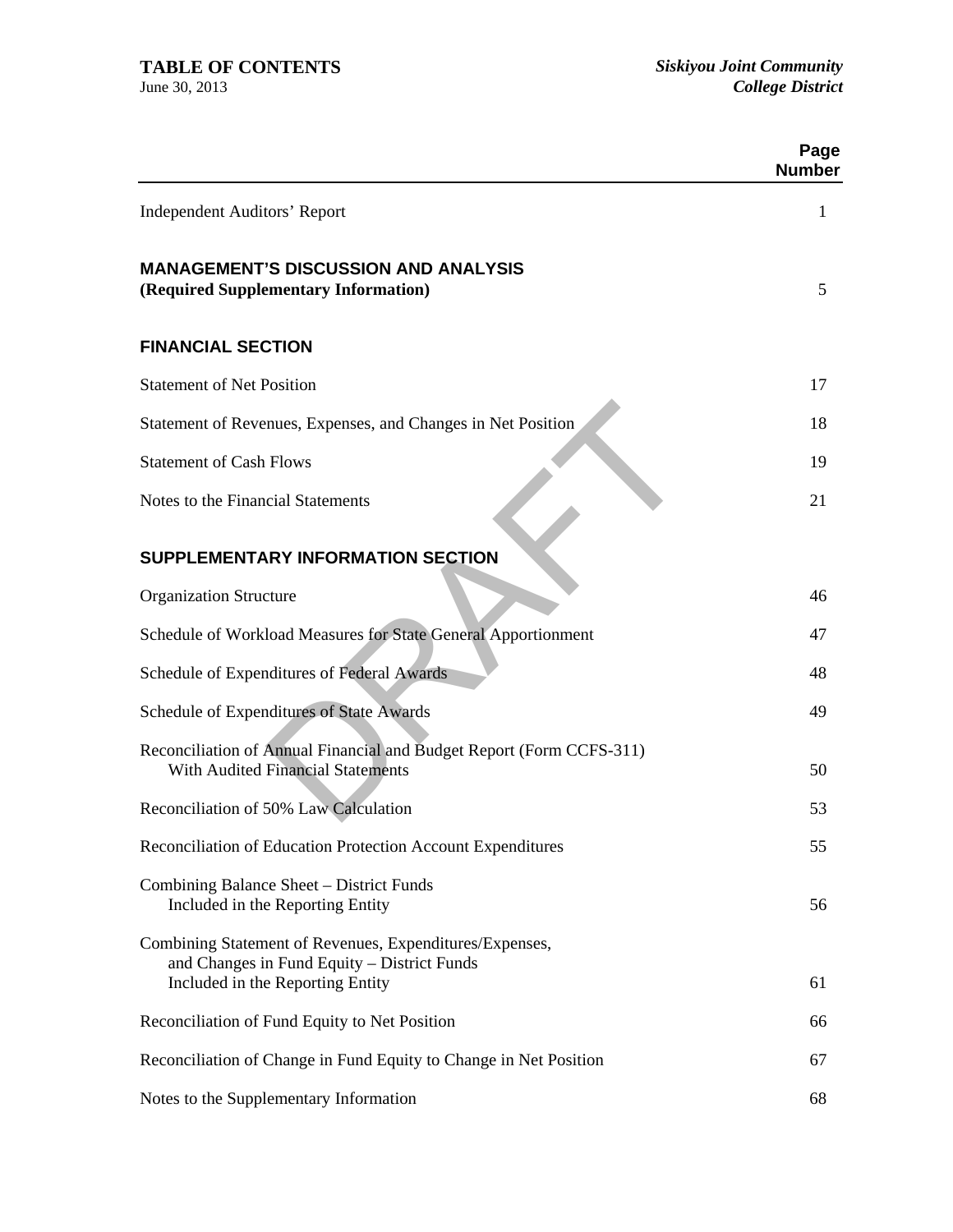|                                                                                                                                                                                                                                    | Page<br><b>Number</b> |
|------------------------------------------------------------------------------------------------------------------------------------------------------------------------------------------------------------------------------------|-----------------------|
| <b>OTHER REPORTS SECTION</b>                                                                                                                                                                                                       |                       |
| Independent Auditors' Report on Internal Control Over<br>Financial Reporting and on Compliance and Other Matters<br>Based on an Audit of Financial Statements Performed in<br><b>Accordance With Government Auditing Standards</b> | 70                    |
| Independent Auditors' Report on Compliance<br>for Each Major Federal Program and on<br>Internal Control Over Compliance in                                                                                                         |                       |
| Accordance With OMB Circular A-133                                                                                                                                                                                                 | 72                    |
| Independent Auditors' Report on State Compliance                                                                                                                                                                                   | 74                    |
| SCHEDULE OF FINDINGS AND QUESTIONED COSTS SECTION                                                                                                                                                                                  |                       |
| Schedule of Findings and Questioned Costs                                                                                                                                                                                          | 77                    |
| <b>Corrective Action Plan</b>                                                                                                                                                                                                      | 89                    |
| <b>Summary Schedule of Prior Year Audit Findings</b>                                                                                                                                                                               | 90                    |

DRAFT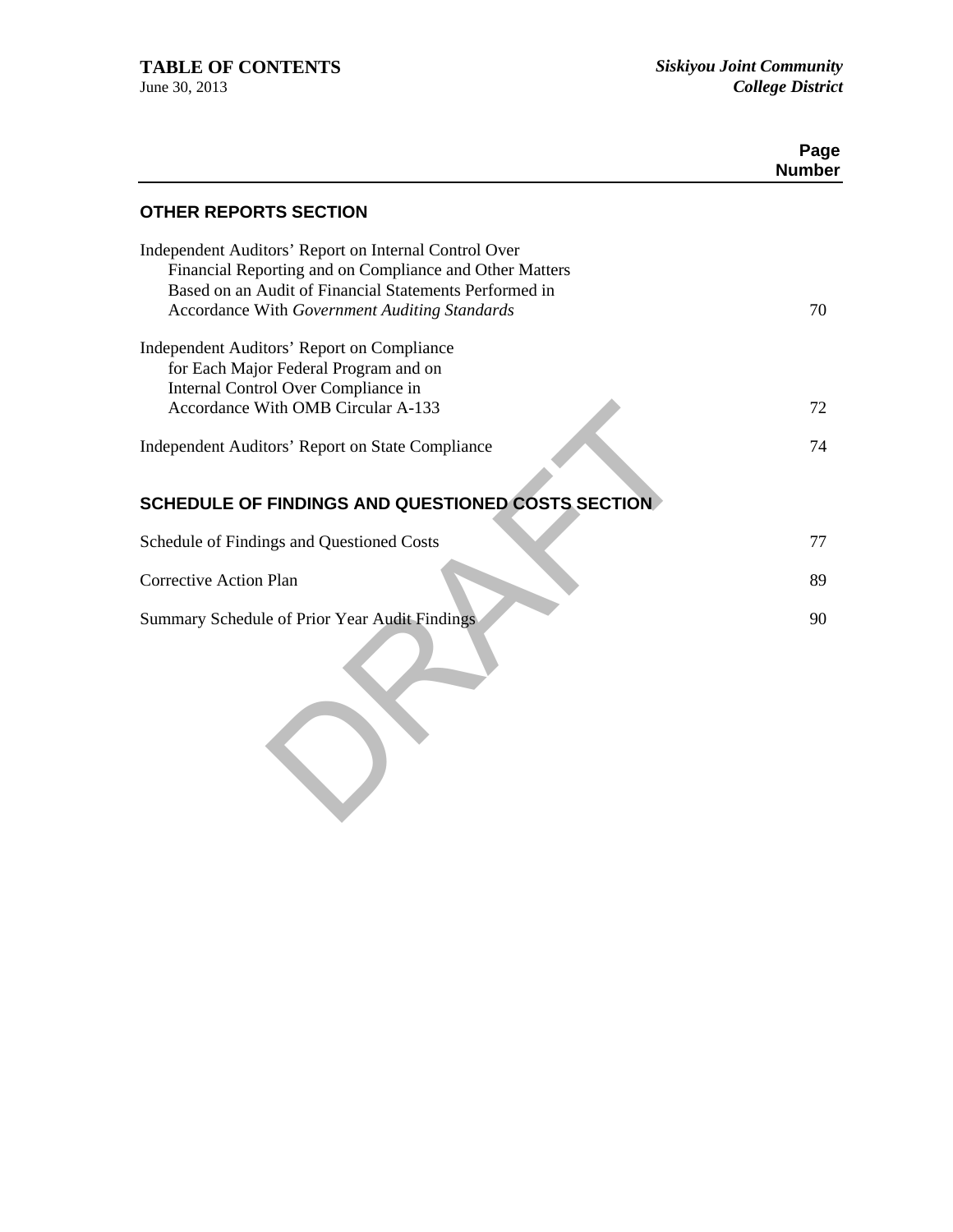## **INDEPENDENT AUDITORS' REPORT**

To the Board of Trustees Siskiyou Joint Community College District Weed, California

#### **Report on the Financial Statements**

We have audited the accompanying financial statements of the business-type activities and the discretely presented component unit of Siskiyou Joint Community College District (the District) as of and for the year ended June 30, 2013, and the related notes to the financial statements, which collectively comprise the District's basic financial statements as listed in the table of contents.

#### *Management's Responsibility for the Financial Statements*

The District's management is responsible for the preparation and fair presentation of these financial statements in accordance with accounting principles generally accepted in the United States of America; this includes the design, implementation, and maintenance of internal control relevant to the preparation and fair presentation of financial statements that are free from material misstatement, whether due to fraud or error.

#### *Auditors' Responsibility*

Our responsibility is to express opinions on these financial statements based on our audit. We conducted our audit in accordance with auditing standards generally accepted in the United States of America and the standards applicable to financial audits contained in *Government Auditing Standards*, issued by the Comptroller General of the United States. Those standards require that we plan and perform the audit to obtain reasonable assurance about whether the financial statements are free of material misstatement.

An audit involves performing procedures to obtain audit evidence about the amounts and disclosures in the financial statements. The procedures selected depend on the auditor's judgment, including the assessment of the risks of material misstatement of the financial statements, whether due to fraud or error. In making those risk assessments, the auditor considers internal control relevant to the District's preparation and fair presentation of the financial statements in order to design audit procedures that are appropriate in the circumstances, but not for the purpose of expressing an opinion on the effectiveness of the District's internal control. Accordingly, we express no such opinion. An audit also includes evaluating the appropriateness of accounting policies used and the reasonableness of significant accounting estimates made by management, as well as evaluating the overall presentation of the financial statements. **Example 15 and Statements**<br> **Statements**<br> **Statements**<br> **Statements**<br> **Statements**<br> **States**<br> **CONTATE CONTEXT ASSEM CONTERT AND THE CONTEX AND MENTIFY AND MENTIFY AND A maintenance of internal control relevant to the pre** 

We believe that the audit evidence we have obtained is sufficient and appropriate to provide a basis for our audit opinions.

### *Opinion*

In our opinion, the financial statements referred to above present fairly, in all material respects, the respective financial position of the business-type activities and the discretely presented component unit of the Siskiyou Joint Community College District, as of June 30, 2013, and the respective changes in financial position and cash flows thereof for the year then ended in conformity with accounting principles generally accepted in the United States of America.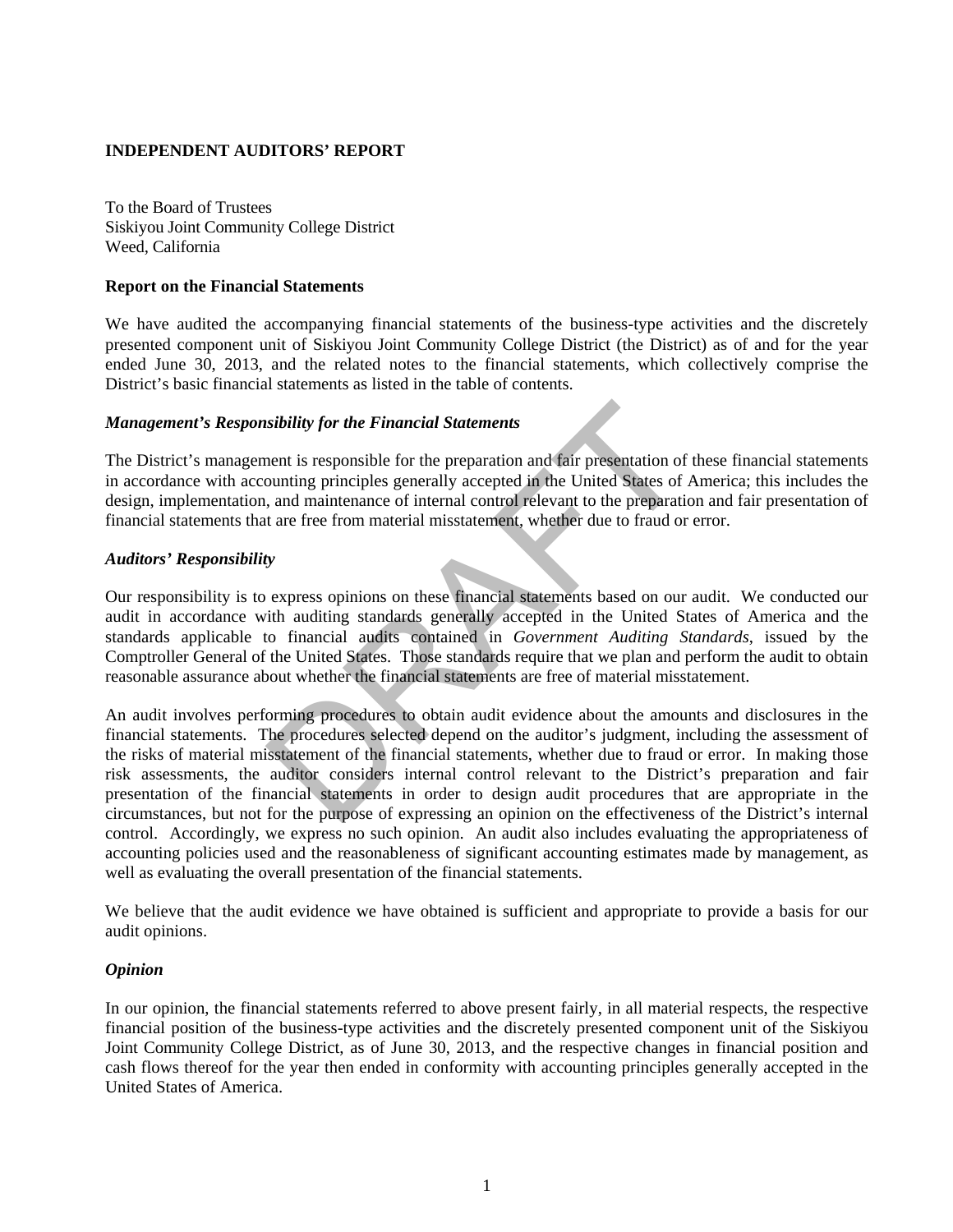## **INDEPENDENT AUDITORS' REPORT**

Continued

### *Change in Accounting Principles*

As discussed in note 14, the District adopted new accounting guidance, GASB Statement No. 62, *Codification of Accounting and Financial Reporting Guidance Contained in Pre-November 30, 1989, FASB and AICPA Pronouncements.* The beginning net position was increased by \$1,789,109, as a result of capitalizing interest costs of bond projects that were previously expensed. Our opinion is not modified with respect to this matter.

The District also adopted GASB Statement No. 65, *Items Previously Reported as Assets and Liabilities.* The beginning net position was decreased by \$926,253, as a result of expensing the costs associated with the issuance of bonds. Our opinion is not modified with respect to this matter.

## *Other Matters*

### *Required Supplementary Information*

Accounting principles generally accepted in the United States of America require that the management's discussion and analysis on pages 5 through 15 be presented to supplement the basic financial statements. Such information, although not a part of the basic financial statements, is required by the Governmental Accounting Standards Board, who considers it to be an essential part of financial reporting for placing the basic financial statements in an appropriate operational, economic, or historical context. We have applied certain limited procedures to the required supplementary information in accordance with auditing standards generally accepted in the United States of America, which consisted of inquiries of management about the methods of preparing the information and comparing the information for consistency with management's responses to our inquiries, the basic financial statements, and other knowledge we obtained during our audit of the basic financial statements. We do not express an opinion or provide any assurance on the information because the limited procedures do not provide us with sufficient evidence to express an opinion or provide any assurance. ry Information<br>generally accepted in the United States of America requir<br>on pages 5 through 15 be presented to supplement the basic foot a part of the basic financial statements, is required by the t<br>considers it to be an

### *Other Information*

Our audit was conducted for the purpose of forming opinions on the financial statements that collectively comprise the District's basic financial statements. The accompanying schedule of expenditures of federal awards, as required by the Office of Management and Budget Circular A-133, *Audits of States, Local Governments, and Non-Profit Organizations*, and the financial information listed as supplementary information in the table of contents are presented for purposes of additional analysis and are not a required part of the basic financial statements. Such information is the responsibility of management and was derived from and relates directly to the underlying accounting and other records used to prepare the basic financial statements. Such information has been subjected to the auditing procedures applied in the audit of the basic financial statements and certain additional procedures, including comparing and reconciling such information directly to the underlying accounting and other records used to prepare the basic financial statements or to the basic financial statements themselves, and other additional procedures in accordance with auditing standards generally accepted in the United States of America. In our opinion, the information is fairly stated in all material respects in relation to the financial statements as a whole.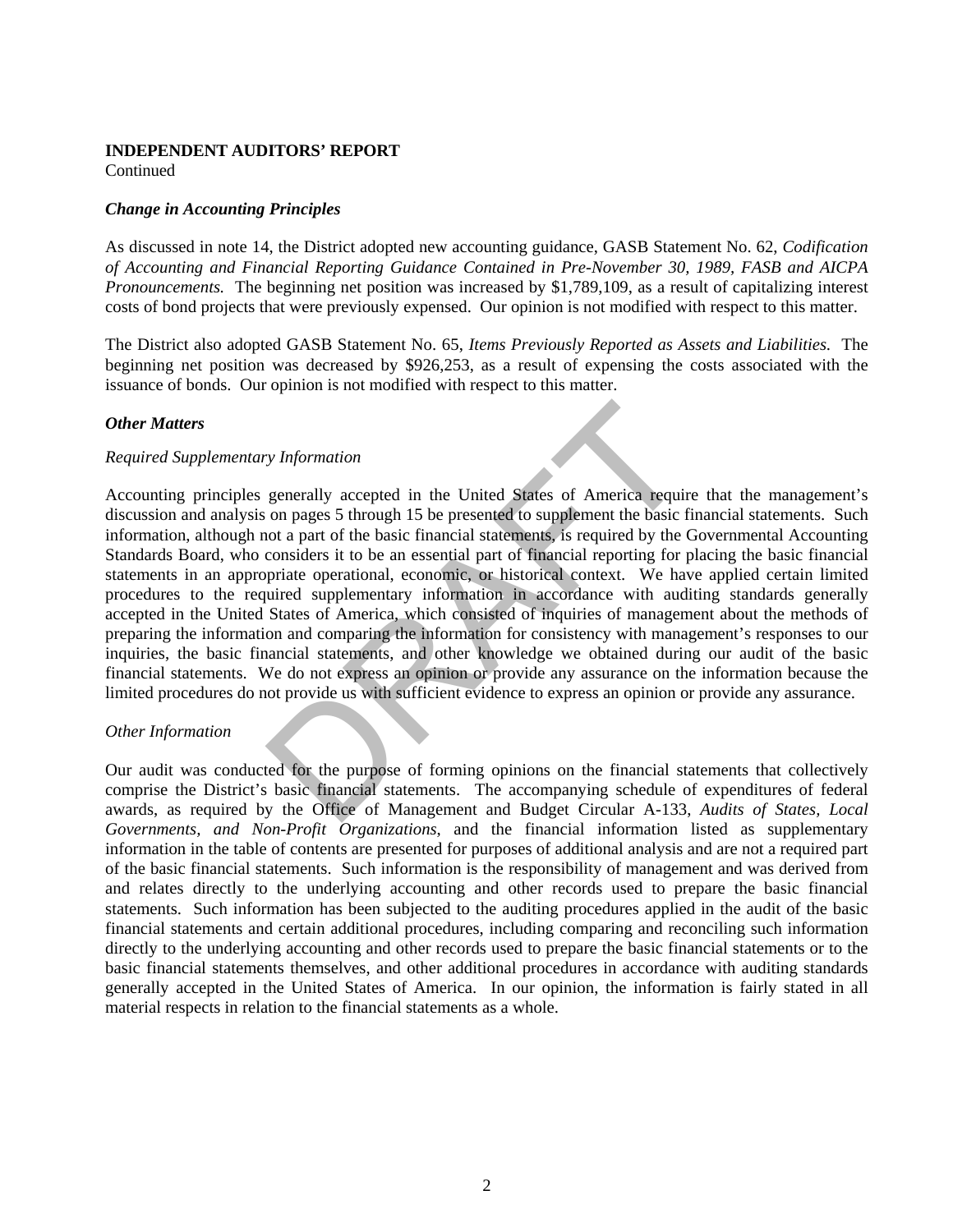# **INDEPENDENT AUDITORS' REPORT**

Continued

## **Other Reporting Required by** *Government Auditing Standards*

In accordance with *Government Auditing Standards*, we have also issued our report dated DATE, on our consideration of the District's internal control over financial reporting and on our tests of its compliance with certain provisions of laws, regulations, contracts and grant agreements, and other matters. The purpose of that report is to describe the scope of our testing of internal control over financial reporting and compliance and the results of that testing, and not to provide an opinion on the internal control over financial reporting or on compliance. That report is an integral part of an audit performed in accordance with *Government Auditing Standards* in considering the District's internal control over financial reporting and compliance.

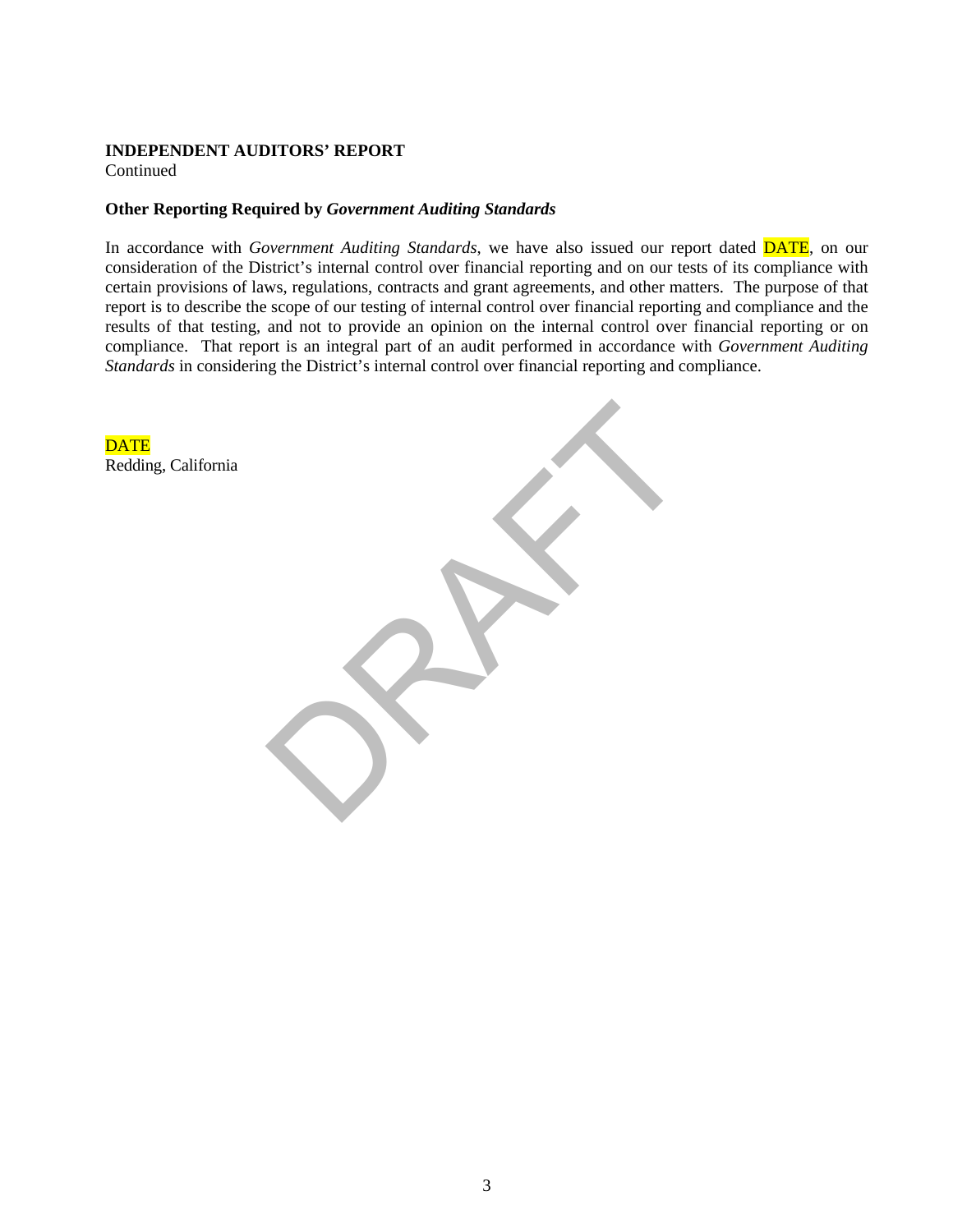**MANAGEMENT'S DISCUSSION AND ANALYSIS (Required Supplementary Information)**  MANAGEMENT'S DISCUSSION AND ANALYSIS<br>(Required Supplementary Information)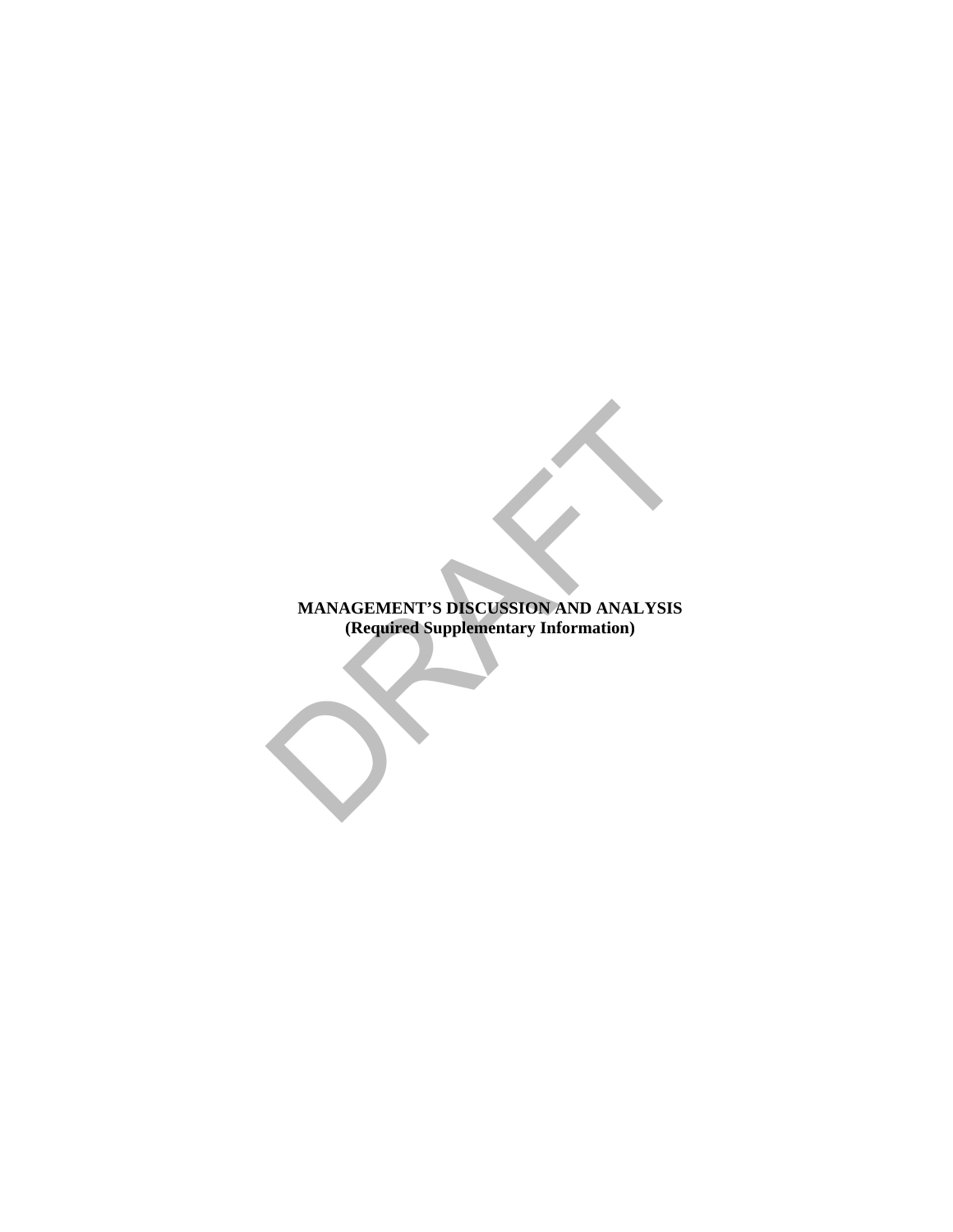**Administrative Services** 



## **SISKIYOU JOINT COMMUNITY COLLEGE DISTRICT**

**MANAGEMENT'S DISCUSSION AND ANALYSIS JUNE 30, 2013** 

## *USING THIS ANNUAL REPORT*

As required by GASB accounting principles, the annual report consists of three basic financial statements that provide information on the District's activities as a whole: The Statement of Net Position; the Statement of Revenues, Expenses, and Changes in Net Position; and the Statement of Cash Flows. The Statement of Net Position presents the assets, liabilities, and net position of the District as of the end of the fiscal year using the accrual basis of accounting, which is comparable to the accounting basis used by most private-sector institutions. Net position – the difference between assets and liabilities – are one way to measure the financial health of the District. The Statement of Revenues, Expenses, and Changes in Net Position focuses on the costs of the District's operational activities, which are supported mainly by State apportionment, property taxes, and other revenues. This approach is intended to summarize and simplify the user's analysis of the cost of various District services to students and the public. The Statement of Cash Flows provides an analysis of the sources and uses of cash within the operations of the District. ents that provide information on the District's activities<br>at Position; the Statement of Revenues, Expenses, and<br>ee Statement of Cash Flows. The Statement of Net P<br>is accounting, which is comparable to the eacounting b<br>sti

## *FINANCIAL HIGHLIGHTS*

- The assets of the District exceeded its liabilities by \$15.5 million in 2012-13 and \$16.6 million in 2011-12.
- At the close of the 2012 and 2013 fiscal years, the balance designated for economic uncertainties and the undesignated fund balance for the General Fund exceeded the State Chancellor's Office guideline of five percent of the General Fund expenditures.
- Full-Time Equivalent Students (FTES) for 2012-13 and 2011-12 were 2,457 and 2,150, respectively.
- For the 2013 and 2012 fiscal years, total student financial aid offered to qualifying students throughout the District exceeded \$7.8 million and \$9.1 million, respectively, and is provided through grants and loans from the Federal government, State Chancellor's Office, and local funding.
- Costs of employee salaries have decreased for 2012-13 due mainly to attrition and negotiated wage reductions from previous year State budget reductions. However, total salary expenditures do include increased instructional salary expense from the addition of two Instructional Service Agreements.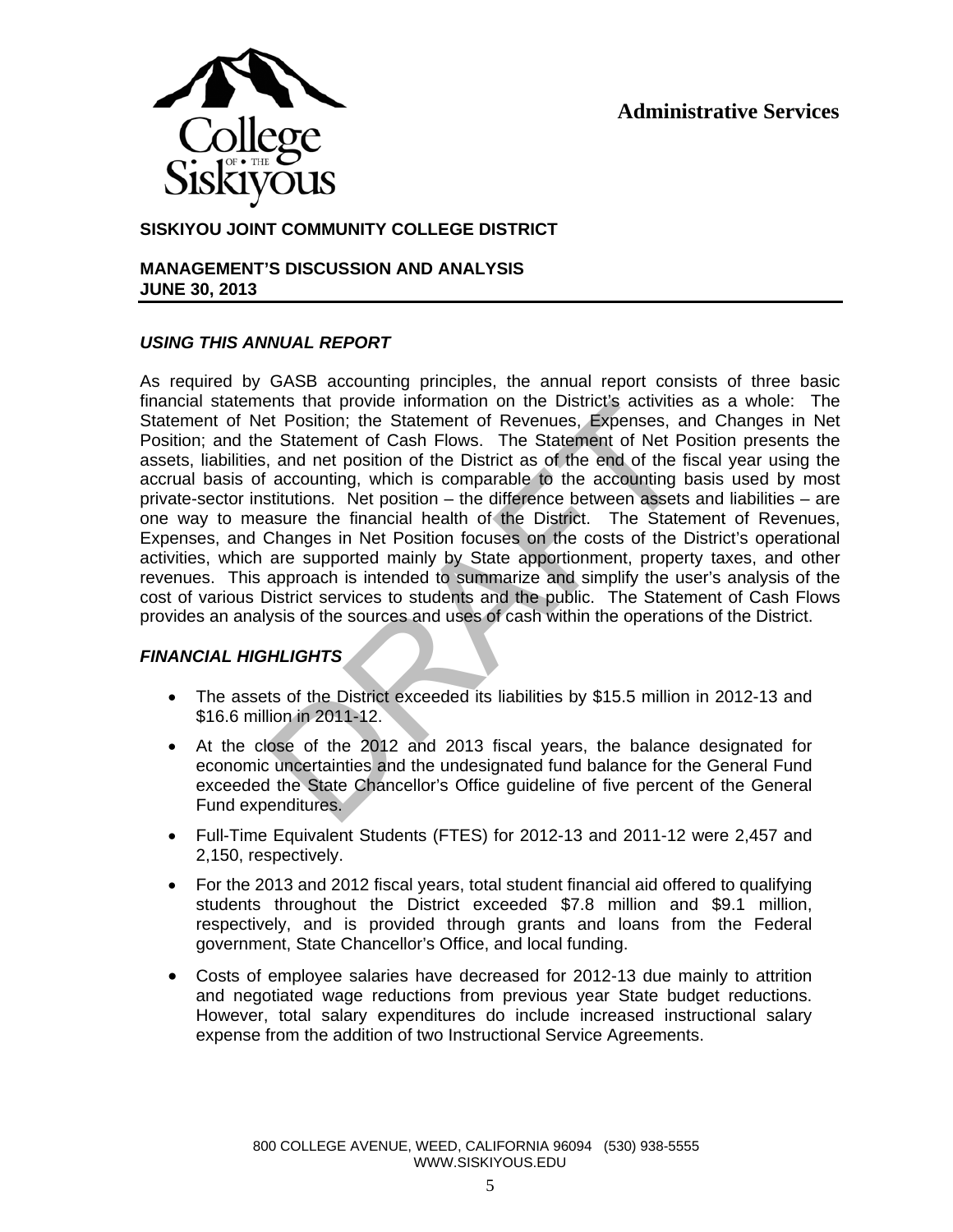- The District continues to make its scheduled payments on the Dorm Revenue Bond and its capital equipment leases. The District issued Bond Anticipation Notes (BAN) in February 2010 to finance the completion of the Rural Health Sciences Institute. There are no required payments on the BAN until December 2013. Interest accretes on the balance over the life of the note.
- The occupancy rate for our lodges exceeded 93 percent for 2012-13, and we continue to add new program activities to more fully engage students. The fall 2013 semester had the lodges at 100 percent occupancy with additional students being housed at a local motel in Weed.

Condensed district-wide financial information is as follows:

| <b>NET POSITION</b><br><b>AS OF JUNE 30</b>                                                                                           |                                     |                                       |
|---------------------------------------------------------------------------------------------------------------------------------------|-------------------------------------|---------------------------------------|
|                                                                                                                                       | 2013                                | 2012                                  |
| <b>ASSETS</b><br><b>Current Assets</b><br>Cash, investments, and short-term receivables                                               | \$<br>4,759,889 \$                  | 2,701,187                             |
| Inventory and other assets                                                                                                            | 5,956,507                           | 5,431,518                             |
| <b>Total Current Assets</b>                                                                                                           | 10,716,396                          | 8,132,705                             |
| <b>Non-Current Assets</b><br>Restricted cash and investments<br>Capital assets, net of depreciation<br>Non-depreciable capital assets | 1,697,432<br>41,613,248<br>223,139  | 1,226,876<br>30,472,553<br>12,300,426 |
| <b>Total Non-Current Assets</b>                                                                                                       | 43,533,819                          | 43,999,855                            |
| <b>Total Assets</b>                                                                                                                   | 54,250,215                          | \$ 52,132,560                         |
| <b>LIABILITIES</b><br><b>Current Liabilities</b><br>Accounts payable and accrued liabilities                                          | \$<br>2,315,884 \$                  | 3,325,455                             |
| Deferred revenue<br>Short-term debt - TRAN<br>Long-term liabilities - current portion                                                 | 1,411,712<br>2,775,000<br>1,775,256 | 1,296,451<br>370,872                  |
| <b>Total Current Liabilities</b>                                                                                                      | 8,277,852                           | 4,992,778                             |
| <b>Non-Current Liabilities</b><br>Long-term liabilities                                                                               | 30,445,312                          | 30,504,830                            |
| <b>Total Liabilities</b>                                                                                                              | 38,723,164                          | 35,497,608                            |
| <b>NET POSITION</b>                                                                                                                   |                                     |                                       |
| Net investment in capital assets<br>Nonexpendable                                                                                     | 11,981,378<br>2,512,511             | 16,094,716<br>2,115,175               |
| Expendable                                                                                                                            | 1,033,162                           | (1,574,939)                           |
| <b>Total Net Position</b>                                                                                                             | <u>15,527,051</u>                   | 16,634,952                            |
| <b>Total Liabilities and Net Position</b>                                                                                             | 54,250,215                          | \$<br>52,132,560                      |

800 COLLEGE AVENUE, WEED, CALIFORNIA 96094 (530) 938-5555 WWW.SISKIYOUS.EDU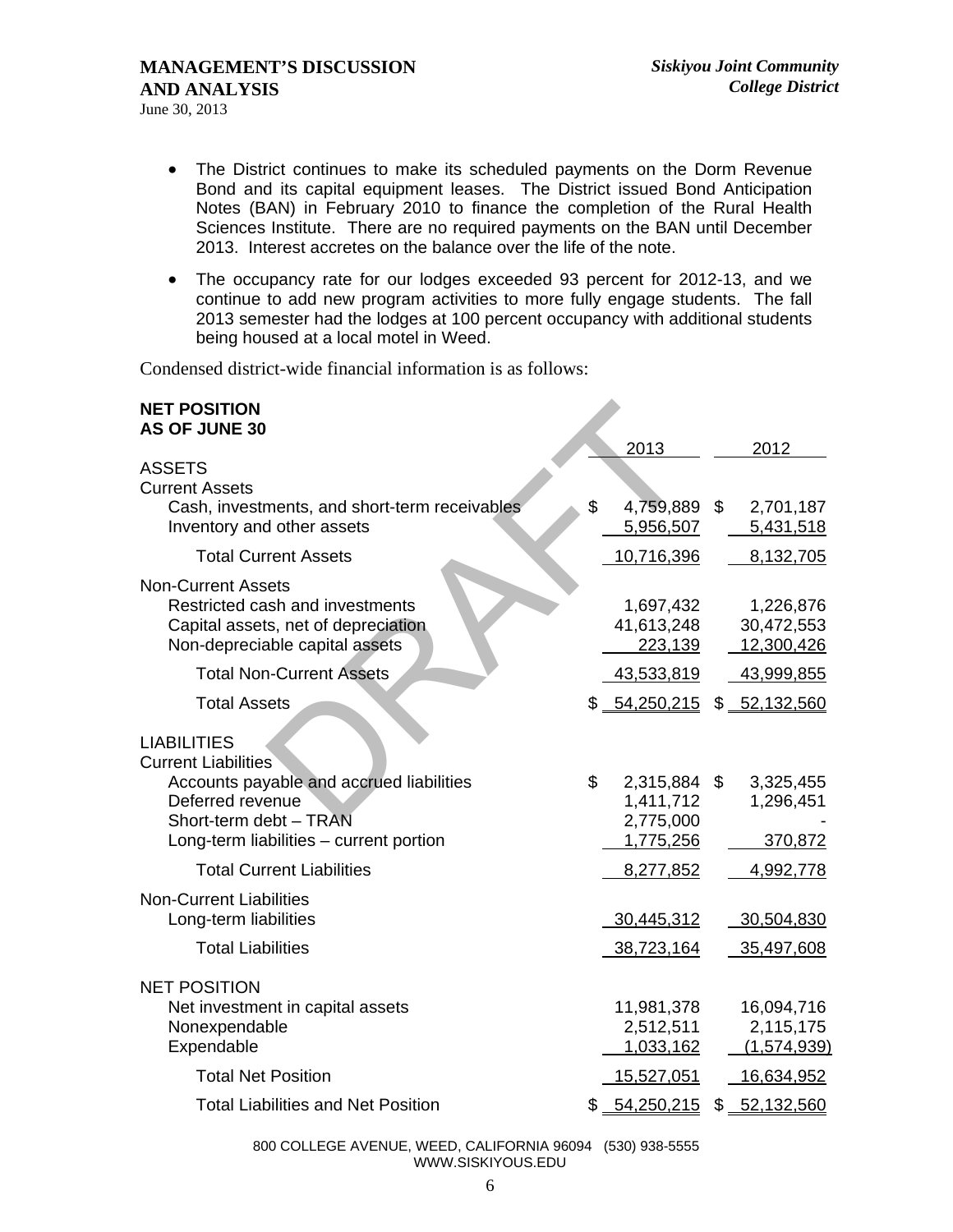This schedule has been prepared from the District's Statement of Net Position (page 17), which is presented on an accrual basis of accounting whereby assets are capitalized and depreciated.

Cash and short-term investments consist primarily of funds held in the Siskiyou County Treasury and U. S. Bank. The changes in the cash position are explained in the Statement of Cash Flows (pages 19 and 20).

Long-term liabilities consist of the 2005 General Obligation Bonds, the 2010 Bond Anticipation Notes, and the Dorm Revenue Bond. A Capital Lease arrangement for several copiers was entered into in 2011-12. In addition, the District obtained an interim note for the financing of the new Science Building. The current portion represents the amount of principal to be paid within the next year.

#### **OPERATING RESULTS FOR THE YEAR ENDED JUNE 30**

| principal to be paid within the next year.                                                                                                                                                                                                                       |                                                                                                        |                                                                                                         |
|------------------------------------------------------------------------------------------------------------------------------------------------------------------------------------------------------------------------------------------------------------------|--------------------------------------------------------------------------------------------------------|---------------------------------------------------------------------------------------------------------|
| <b>OPERATING RESULTS</b><br><b>FOR THE YEAR ENDED JUNE 30</b>                                                                                                                                                                                                    |                                                                                                        |                                                                                                         |
|                                                                                                                                                                                                                                                                  | 2013                                                                                                   | 2012                                                                                                    |
| <b>OPERATING REVENUES</b><br>Tuition and fees, net of scholarship discount<br>and allowance<br>Grants and contracts<br><b>Auxiliary services</b>                                                                                                                 | \$<br>2,703,320 \$<br>2,873,957<br>580,390                                                             | 2,434,864<br>3,249,087<br>640,951                                                                       |
| <b>Total Operating Revenues</b>                                                                                                                                                                                                                                  | 6,157,667                                                                                              | 6,324,902                                                                                               |
| <b>OPERATING EXPENSES</b><br>Salaries and benefits<br>Supplies and maintenance<br>Depreciation                                                                                                                                                                   | 15,236,997<br>5,274,606<br>1,590,011                                                                   | 15,094,617<br>5,092,816<br>1,283,508                                                                    |
| <b>Total Operating Expenses</b>                                                                                                                                                                                                                                  | 22,101,614                                                                                             | 21,470,941                                                                                              |
| <b>OPERATING LOSS</b>                                                                                                                                                                                                                                            | (15,943,947)                                                                                           | (15, 146, 039)                                                                                          |
| NON-OPERATING REVENUE<br>State apportionments<br>Property taxes<br>Other state revenue<br><b>Financial aid revenues</b><br>Financial aid expenses<br>Interest expense (net)<br>Other non-operating revenues and transfers<br><b>Total Non-Operating Revenues</b> | 8,129,364<br>4,883,999<br>2,661,859<br>7,688,801<br>(7,881,162)<br>(1,525,779)<br>99,353<br>14,056,434 | 9,967,231<br>4,792,074<br>441,563<br>9,034,666<br>(9, 174, 620)<br>(1,432,967)<br>135,590<br>13,763,537 |
| <b>OTHER REVENUES</b>                                                                                                                                                                                                                                            |                                                                                                        |                                                                                                         |
| State revenues, capital                                                                                                                                                                                                                                          | 779,612                                                                                                | 10,480,138                                                                                              |
| NET INCREASE (DECREASE) IN NET POSITION                                                                                                                                                                                                                          | \$<br>$(1,107,901)$ \$                                                                                 | 9,097,636                                                                                               |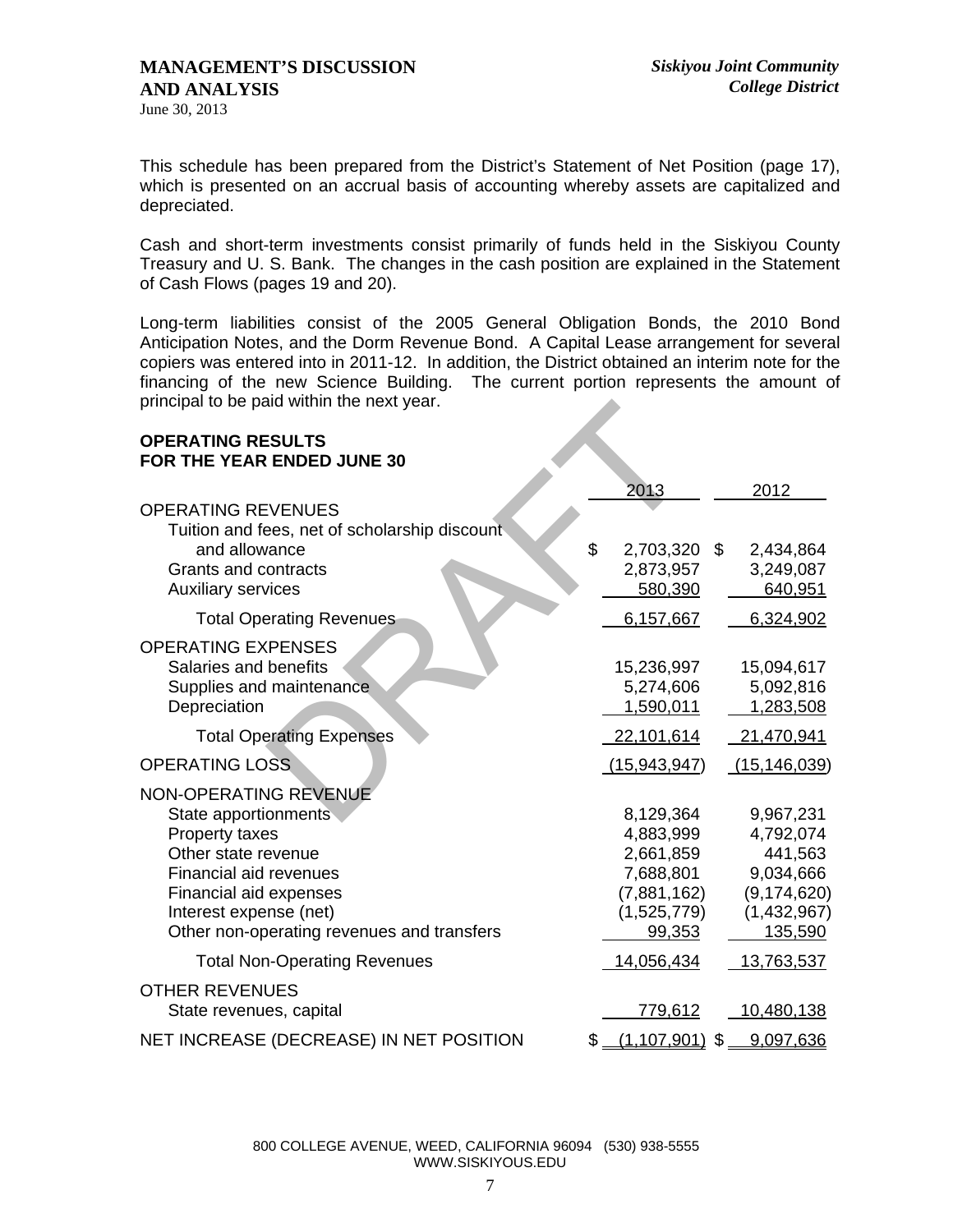This schedule has been prepared from the Statement of Revenues, Expenses, and Changes in Net Position (page 18).

Auxiliary revenue consists of bookstore and cafeteria sales and charges. Room and board for the students is not part of auxiliary revenue, but is included in tuition and fees under operating revenues. These operations are intended to be self-supporting through student related activities.

Grant and contract revenues relate to specific Federal and State grants received for programs serving the students of the District. These grant and program revenues are restricted as to the allowable expenses related to the programs.

For 2013 and 2012, the District is recording the depreciation expense related to capital assets. The detail of the changes in capital assets for the year is included in the notes to the financial statements as Note 4.

## **STATEMENT OF CASH FLOWS FOR THE YEAR ENDED JUNE 30**

| For 2013 and 2012, the District is recording the depreciation expense related to capita<br>assets. The detail of the changes in capital assets for the year is included in the notes to<br>the financial statements as Note 4.                                                                                                                                    |                             |                                                                                      |
|-------------------------------------------------------------------------------------------------------------------------------------------------------------------------------------------------------------------------------------------------------------------------------------------------------------------------------------------------------------------|-----------------------------|--------------------------------------------------------------------------------------|
| <b>STATEMENT OF CASH FLOWS</b><br>FOR THE YEAR ENDED JUNE 30                                                                                                                                                                                                                                                                                                      |                             |                                                                                      |
| The Statement of Cash Flows provides information about cash receipts and payments<br>during the year. This statement also assists users in assessing the District's ability to mee<br>its obligations as they come due and any potential need for external financing. This<br>schedule is prepared from the Statement of Cash Flows presented on pages 19 and 20. |                             |                                                                                      |
|                                                                                                                                                                                                                                                                                                                                                                   | 2013                        | 2012                                                                                 |
| CASH PROVIDED BY (USED) IN<br>Operating activities<br>Noncapital financing activities<br>Capital financing activities<br>Investing activities                                                                                                                                                                                                                     | 3,633,761<br>22,839         | $$$ (14,334,002) $$$ (13,026,915)<br>13,206,660  13,745,242<br>(388, 884)<br>102,586 |
| Net Increase (Decrease) in Cash<br>and Cash Equivalents                                                                                                                                                                                                                                                                                                           | \$ <u>__2,529,258</u> \$___ | 432,029                                                                              |
| The numerulation undit are of districted this and fees and Federal Cipic and loss                                                                                                                                                                                                                                                                                 |                             |                                                                                      |

The primary operating receipts are student tuition and fees and Federal, State, and local grants and contracts. The primary operating expense of the District is the payment of salaries and benefits to instructional and classified support staff.

While State apportionment and property taxes are the primary source of non-capital related revenue, the GASB accounting standards require that this source of revenue is shown as non-operating revenue as it comes from the general resources of the State and not from the primary users of the Colleges' programs and services (students). The District depends upon this funding as the primary source of funds to continue the current level of operations.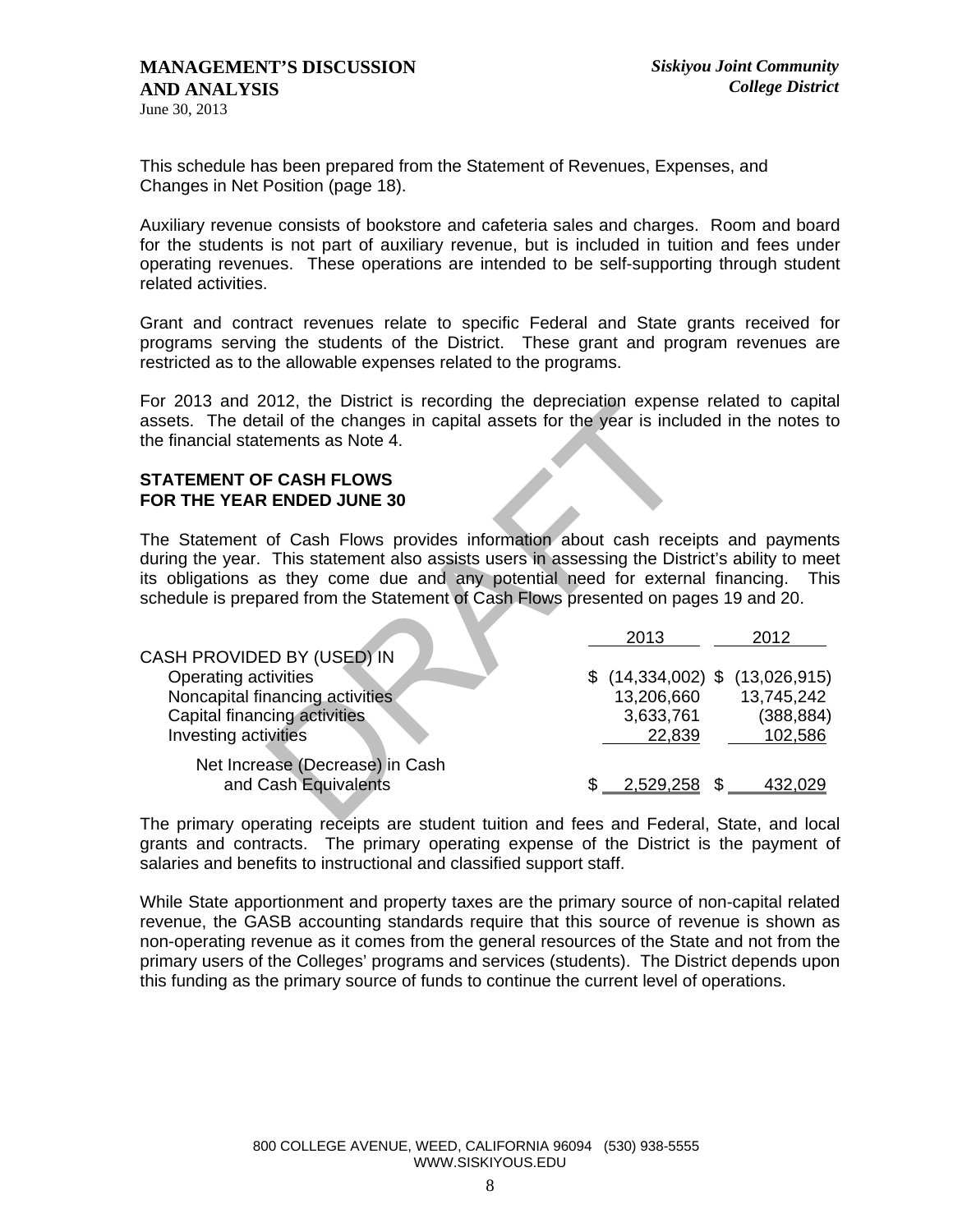#### **UNRESTRICTED GENERAL FUND SELECTED FINANCIAL INFORMATION**

#### **Revenues**

The District's major sources of unrestricted revenues include State apportionment, property taxes, Partnership for Excellence funds, enrollment, and lottery. The primary basis of the apportionment component is the calculation of full-time equivalent students (FTES).

Of the revenue sources, State apportionment, property tax, and enrollment fees are commonly referred to as District General Revenues and form the "base revenue" to which adjustments for COLA, program improvement, growth, restoration, and any applicable deficit factor is applied. Adjustments to the "base revenue" are typically calculated twice each fiscal year and distributed through the First Principle Apportionment Statement (P1) in mid-February and the Second Principle Apportionment Statement (P2) in early June of each fiscal year.

In fiscal years 2013 and 2012, the District's actual unrestricted General Fund revenues totaled \$16,047,017 and \$15,593,917, respectively.

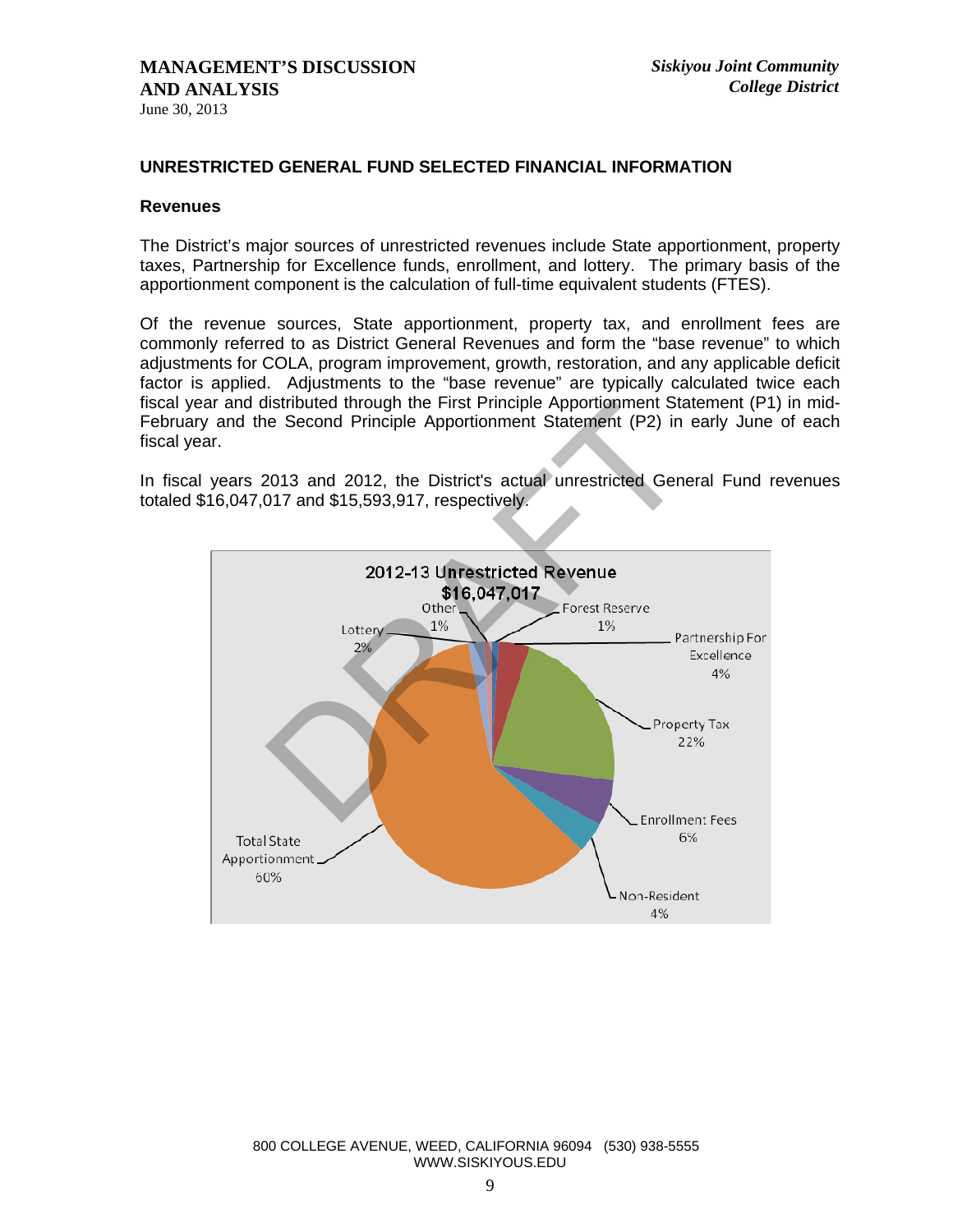# **MANAGEMENT'S DISCUSSION AND ANALYSIS**

June 30, 2013



| Excellence, 4%<br>Forest<br>Reserve, 1%<br>Other, 1%.<br>Transfers, 3%<br>Lottery, 2%                                                                                    |                                                                         |              |                                                                          |
|--------------------------------------------------------------------------------------------------------------------------------------------------------------------------|-------------------------------------------------------------------------|--------------|--------------------------------------------------------------------------|
|                                                                                                                                                                          | <b>Fiscal Year</b><br>2013                                              |              | <b>Fiscal Year</b><br>2012                                               |
| <b>General Apportionment</b><br><b>Restoration/Decline</b><br>Growth<br><b>COLA</b>                                                                                      | \$<br>6,243,893<br>2,257,916<br>1,015,731                               | $\mathbb{S}$ | 9,098,879                                                                |
| <b>Subtotal General Apportionment</b>                                                                                                                                    | 9,517,540                                                               |              | 9,098,879                                                                |
| <b>Property Taxes</b><br><b>Enrollment Fees</b>                                                                                                                          | 3,500,351<br>983,241                                                    |              | 3,291,146<br>552,232                                                     |
| <b>Total Apportionment Revenues</b>                                                                                                                                      | 14,001,132                                                              |              | <u>12,942,257</u>                                                        |
| Partnership for Excellence<br>Lottery<br><b>Nonresident Tuition</b><br>Part-time Faculty Compensation<br><b>Forest Reserve</b><br><b>Transfers</b><br>Other <sup>*</sup> | 675,000<br>252,721<br>673,701<br>51,209<br>161,095<br>29,400<br>202,759 |              | 675,000<br>291,888<br>797,149<br>51,209<br>202,970<br>400,000<br>233,444 |
| <b>Total Other Revenue</b>                                                                                                                                               | 2,045,885                                                               |              | 2,651,660                                                                |
| <b>Total Unrestricted General Fund Revenue</b>                                                                                                                           | 16,047,017                                                              | \$           | <u>15,593,917</u>                                                        |

\*Includes community service fees, material and activity fees, indirect program fees, and miscellaneous.

> 800 COLLEGE AVENUE, WEED, CALIFORNIA 96094 (530) 938-5555 WWW.SISKIYOUS.EDU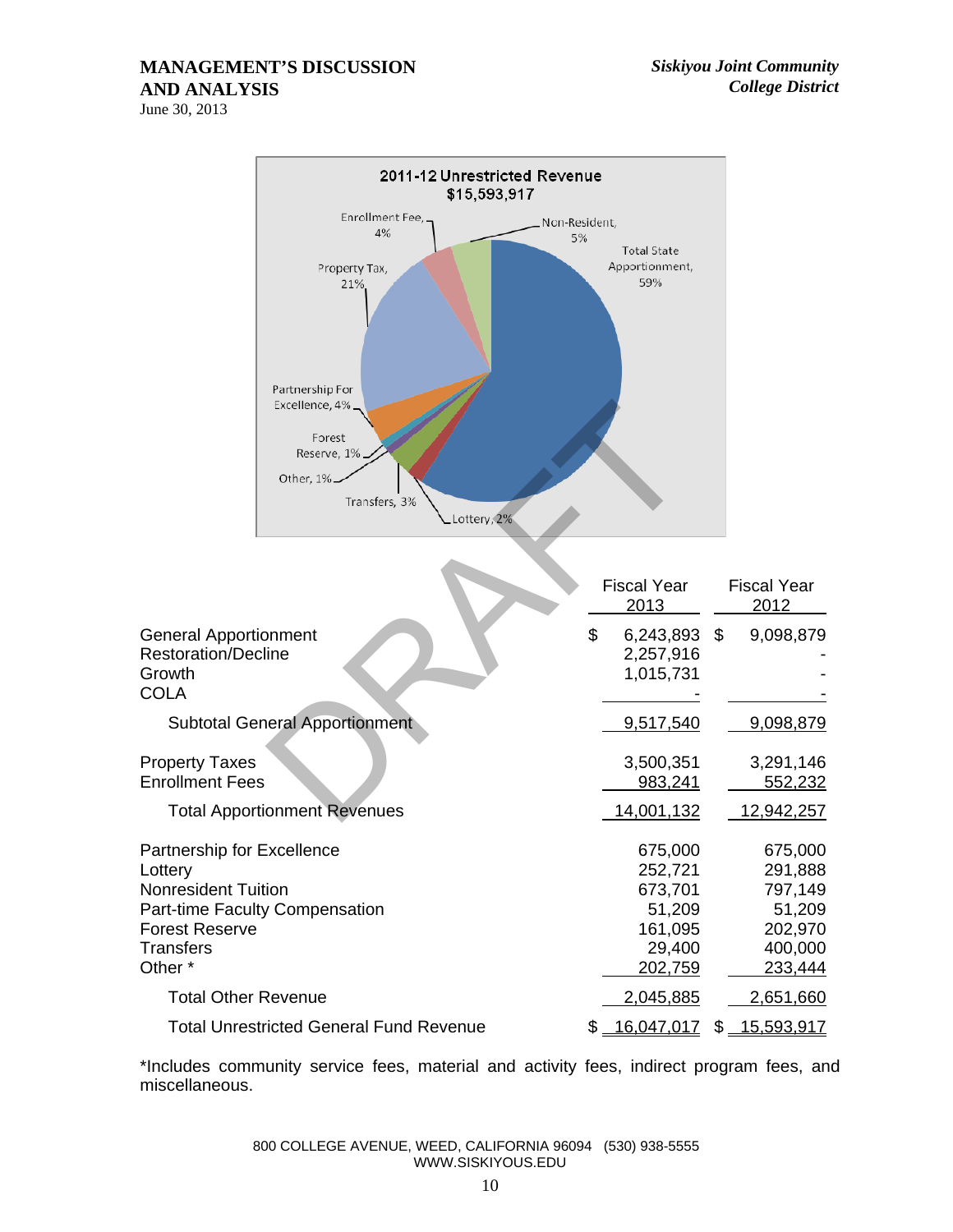#### **MANAGEMENT'S DISCUSSION AND ANALYSIS**  June 30, 2013

Part-time faculty funding, specific for the improvement of part-time salaries and benefits, was \$51,209 for both 2012-13 and 2011-12. However, while no COLA adjustment was added to the base funding level, there are annual incremental cost increases associated with the funding, part-time faculty rates for years of service and fringe benefits costs continue to rise each fiscal year.

### **Expenditures**

The District expenditures in the unrestricted General Fund were to provide classroom instruction, counseling and student support services, physical plant related activities, administration, and general support services. For the fiscal years ending June 30, 2013 and 2012, the expenditures totaled \$16,262,980 and \$16,283,462, respectively.

### **Expenditure by Activity**

Expenditures by activity represent the District's expenditures by *category* regrouped by program activity. Academic and Student support services includes the costs for instructional and student support activities. General institutional services include Business and Administrative services, Human Resource, Information Technology, Collective Bargaining, Police, Duplicating, Insurance, and Retiree Health care costs. Operating and Maintenance is buildings and grounds. Planning and Policy Making includes the Chancellor's Office, Research and Planning, Government Relations, Public Information, and Development.

The pie chart, *"Expenditures by Activities,"* summarizes program outlays under this definition for the 2012-13 and 2011-12 periods.

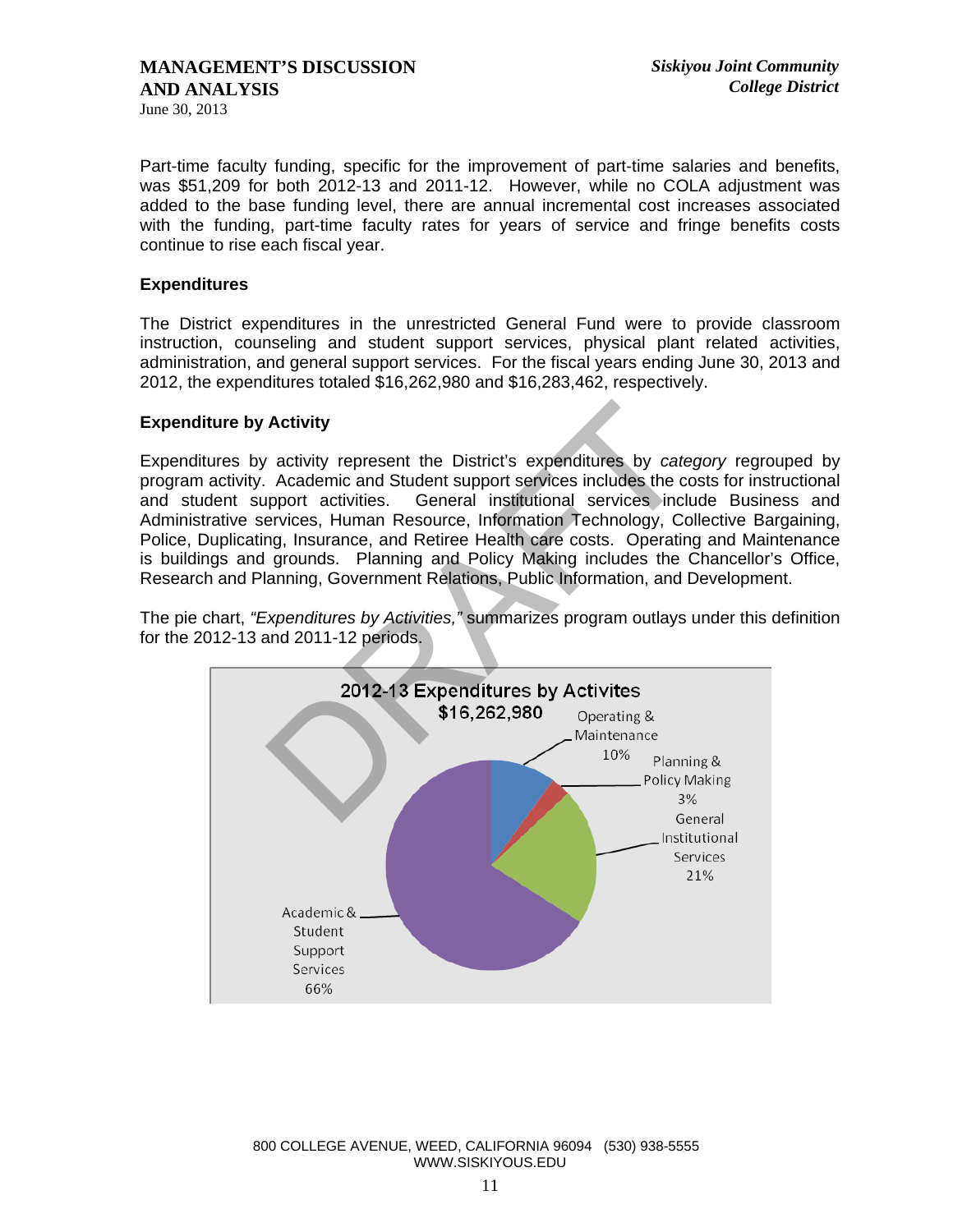# **MANAGEMENT'S DISCUSSION AND ANALYSIS**

June 30, 2013



## **Expenditure Comparison by Category**

|                               | Academic $&\angle$<br>Student<br>Support<br>Services<br>57%                                                                                | 25%                                          |                                            |
|-------------------------------|--------------------------------------------------------------------------------------------------------------------------------------------|----------------------------------------------|--------------------------------------------|
|                               | <b>Expenditure Comparison by Category</b>                                                                                                  |                                              |                                            |
|                               | The District reports expenditures by object code category in accordance with Californi<br>State Chancellor's Office guidelines as follows: |                                              |                                            |
|                               |                                                                                                                                            | <b>Fiscal Year</b><br>2013                   | <b>Fiscal Year</b><br>2012                 |
| <b>Benefits</b>               | <b>Academic Salaries</b><br><b>Classified Salaries</b>                                                                                     | 7,094,749 \$<br>\$<br>2,453,133<br>3,369,528 | 6,440,034<br>3,118,518<br>3,861,574        |
|                               | <b>Subtotal Salaries and Benefits</b>                                                                                                      | 12,917,410                                   | 13,420,126                                 |
| Capital Outlay<br>Other Outgo | <b>Books and Supplies</b><br><b>Services and Operating Expenses</b>                                                                        | 273,550<br>2,217,744<br>144,866<br>709,410   | 330,991<br>1,943,522<br>122,505<br>466,318 |
| Subtotal                      |                                                                                                                                            | 3,345,590                                    | <u>2,863,336</u>                           |
|                               | <b>Total Expenditures</b>                                                                                                                  | <u>16,262,980</u><br>\$                      | $\mathcal{L}$<br>16,283,462                |

 Net expenditures for academic salaries increased from 2012 to 2013 from the addition of two new Instructional Services Agreements (ISA) with the San Francisco Police Academy and the FIELD ESL program. The ISA's were instrumental in restoring the Districts FTES levels from the recent declines in 2012 and 2011. The classified salaries include a negotiated decrease for the ASM and Classified groups as well as not replacing the employees who participated in the Early Retirement Incentive program offered in the spring of 2011-12.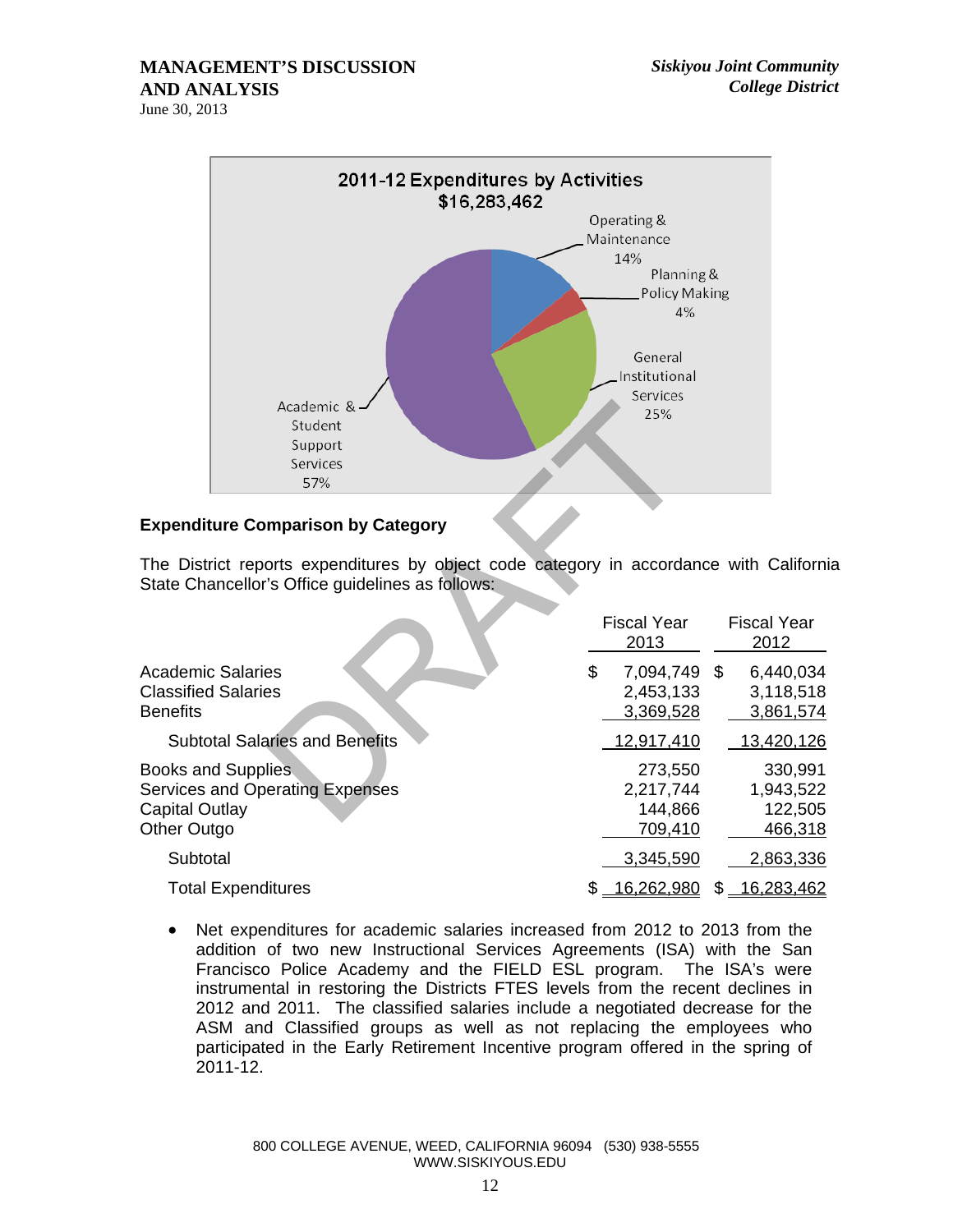- A partial implementation of a hard cap on health benefit costs created a decrease in fringe benefit costs from 2012 to 2013. In addition, the decrease includes savings from the associated health benefit packages that were not expensed for the positions related to the previous year's Early Retirement Incentive offering.
- Expenditures for services and other operating expenditures increased by approximately 14 percent from 2012 to 2013 primarily from increased contract and consulting services, insurance, legal, and audit expenses. Utility and maintenance costs were relatively flat from 2012 to 2013, but the District is expecting continuing increases in these areas in future years.
- Expenditures in "Other Outgo" include transfers to the Capital Outlay Fund (41) for scheduled maintenance and additional one-time improvement projects as well as transfers to the Debt Service Fund (21) for the existing loan and lease payments. The increase is due to the interim financing to complete the Science Building project.

## **Net Position and Net Position Classifications**

| as transiers to the Debt Service Fund (21) for the existing loan and lease<br>payments. The increase is due to the interim financing to complete the Science<br>Building project.                                                                                                                                                                                                                                                                                                                                                                            |                              |                                                      |
|--------------------------------------------------------------------------------------------------------------------------------------------------------------------------------------------------------------------------------------------------------------------------------------------------------------------------------------------------------------------------------------------------------------------------------------------------------------------------------------------------------------------------------------------------------------|------------------------------|------------------------------------------------------|
| <b>Net Position and Net Position Classifications</b>                                                                                                                                                                                                                                                                                                                                                                                                                                                                                                         |                              |                                                      |
|                                                                                                                                                                                                                                                                                                                                                                                                                                                                                                                                                              | <b>Fiscal Year</b><br>2013   | <b>Fiscal Year</b><br>2012                           |
| Net Investment in Capital Assets<br>Nonexpendable<br>Expendable                                                                                                                                                                                                                                                                                                                                                                                                                                                                                              | £.<br>2,512,511<br>1,033,162 | 11,981,378 \$ 16,094,716<br>2,115,175<br>(1,574,939) |
| <b>Ending Net Position</b>                                                                                                                                                                                                                                                                                                                                                                                                                                                                                                                                   |                              | \$ 15.527,051 \$ 16.634,952                          |
| <b>COLLEGE OF THE SISKIYOUS AUXILIARY FOUNDATION</b>                                                                                                                                                                                                                                                                                                                                                                                                                                                                                                         |                              |                                                      |
| The Auxiliary Foundation was established as a 501(c) (3) non-profit charitable organization<br>in 1992 to provide a vehicle for financial support from the community and beyond. It<br>supports the mission and values of College of the Siskiyous by fostering community<br>relationships and raising funds to enhance exceptional learning environments. This is<br>accomplished through fund raising events, soliciting donations and contributions, and<br>بمعوارمهم والمتواصليات ويتمرض أوالمألف ومطالوها والملاقين وسترور والمساوي بالمستورة والمتواطن |                              |                                                      |

## **COLLEGE OF THE SISKIYOUS AUXILIARY FOUNDATION**

The Auxiliary Foundation was established as a 501(c) (3) non-profit charitable organization in 1992 to provide a vehicle for financial support from the community and beyond. It supports the mission and values of College of the Siskiyous by fostering community relationships and raising funds to enhance exceptional learning environments. This is accomplished through fund raising events, soliciting donations and contributions, and dispensing funds to support the College of the Siskiyous students and programs.

Throughout the year the Foundation conducts or assists campus personnel in a variety of friend-raising and fund-raising activities including the Campus Employee Campaign, Annual Campaign, Scholarship Fundraising Dinner, Golf Tournament, and Country Christmas Holiday Craft Fair. Additionally, the Foundation serves as fiscal sponsor for numerous campus clubs, manages the Scholarship program, and coordinates and funds the Performing Arts Series and the campus Mini-Grant Program.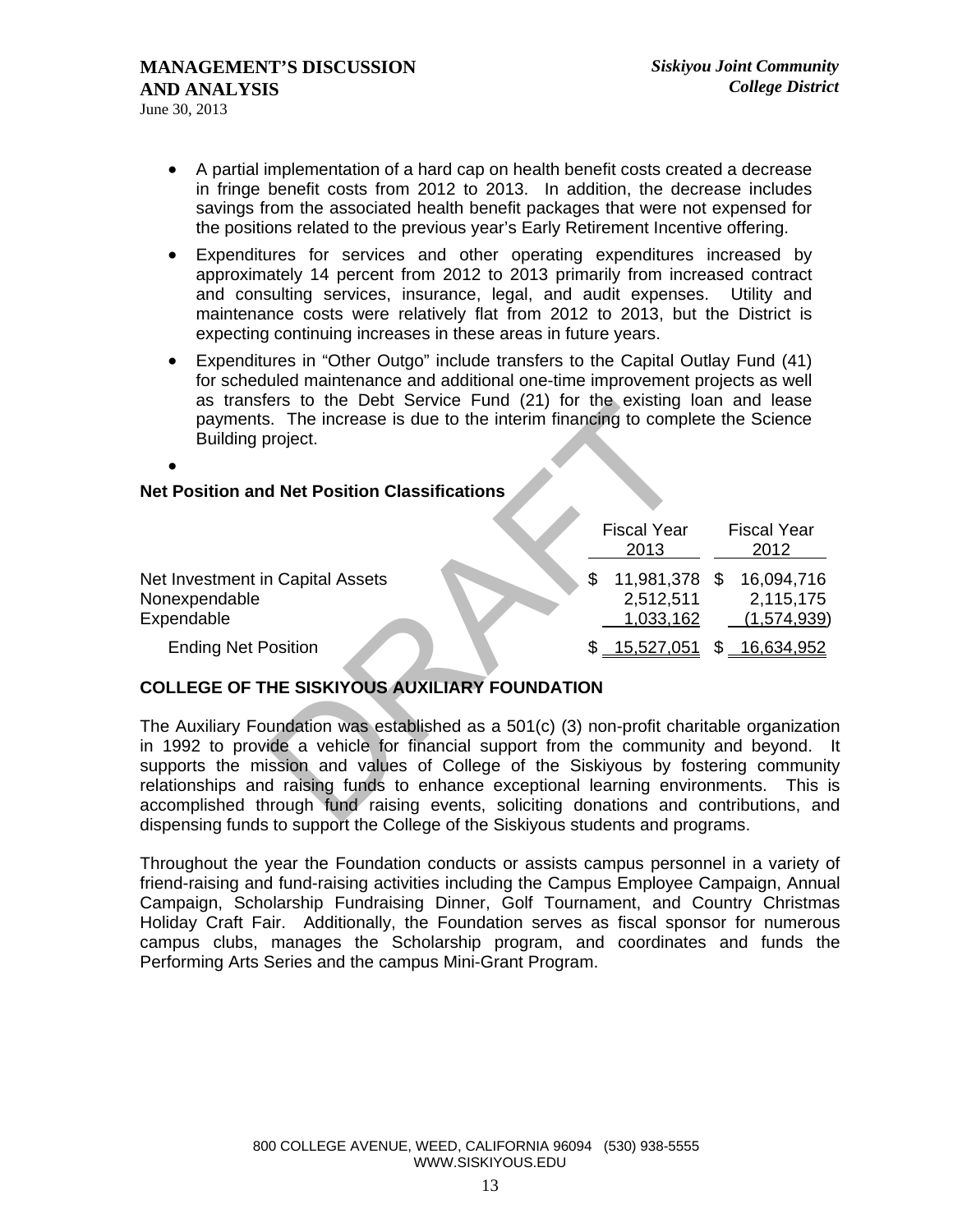The Foundation manages fiscal sponsorships that generate income for the Foundation which include the Eagle's Nest Resale Shop, a grant through the California Department of Social Services' Office of Child Abuse Prevention (known as the Matrix Outcome Module— MOM Grant), and COS Extension (Community Education) course offerings. The Eagle's Nest Resale Shop has a paid manager and is staffed by numerous volunteers and student employees at a downtown Weed location. The Shop generates unrestricted funding of over \$35,000 for the Foundation, provides a training site for students, and meets the retail needs of Weed. The MOM grant provides grant staffing while the Foundation provides financial oversight and employee supervision, receiving approximately \$34,000 annually in indirect fund support. COS Extension program duties are the responsibility of the Foundation Executive Director, and generates approximately \$10,000 annually.

The Foundation manages approximately 35 endowed scholarships valued at over \$900,000, as well as the Rural Health Sciences Institute Program endowment, valued at \$1.4 million. The RHSI endowment was funded through a variety of sources: a 2006 Title III federal grant; funds contributed by local foundations; and COS Foundation fundraising activities from individuals and businesses. The endowment helps support the annual technology and maintenance needs of the RHSI, providing \$29,400 in the first year (2012-13) and \$54,215 (2013-14) in the second year.

## **ECONOMIC FACTORS AFFECTING THE SISKIYOU JOINT COMMUNITY COLLEGE DISTRICT**

The economic position of College of the Siskiyous is closely tied to the State of California as State apportionments and property taxes allocated to the District represent approximately 86 percent of the total unrestricted resources of revenues received by the District. The District experienced a decrease in student enrollment and the State's apportionment has been limited due to the workload reduction measures limiting growth apportionment. The results for 2012-13 have allowed the District to maintain an appropriate reserve in anticipation of potential cuts from the State's budget. manages approximately 35 endowed scholarships value<br>ural Health Sciences Institute Program endowment, value<br>wment was funded through a variety of sources: a 2<br>thributed by local foundations; and COS Foundation from<br>and bus

The State of California is again facing huge budget deficits. The District is continuing to pursue cost saving measures to achieve efficiencies but is also looking at managing course offerings that will be the least disruptive to our students.

Under current California law, the State of California is prohibited from disbursing any funds to the community colleges until the State budget is passed. At the beginning of each fiscal year, the District will need to rely on its reserves and annual participation in the CCCFA TRAN program to ensure that it can continue to operate each summer until a State budget is ratified. When Prop 30 passage in November 2012 saved the California community college system from severe cuts, it created additional apportionment deferrals throughout the year. Forty percent of these revenues will be deferred until June 2013. For the 2013-14 fiscal year, the Prop 30 funding will be distributed on a quarterly basis, which will help ease the cash flow burden of the District. The District joined with many other community colleges and the California Community College League mid-year TRAN program during 2012-13 to secure the necessary funds to meet its on-going obligations through the deferral periods.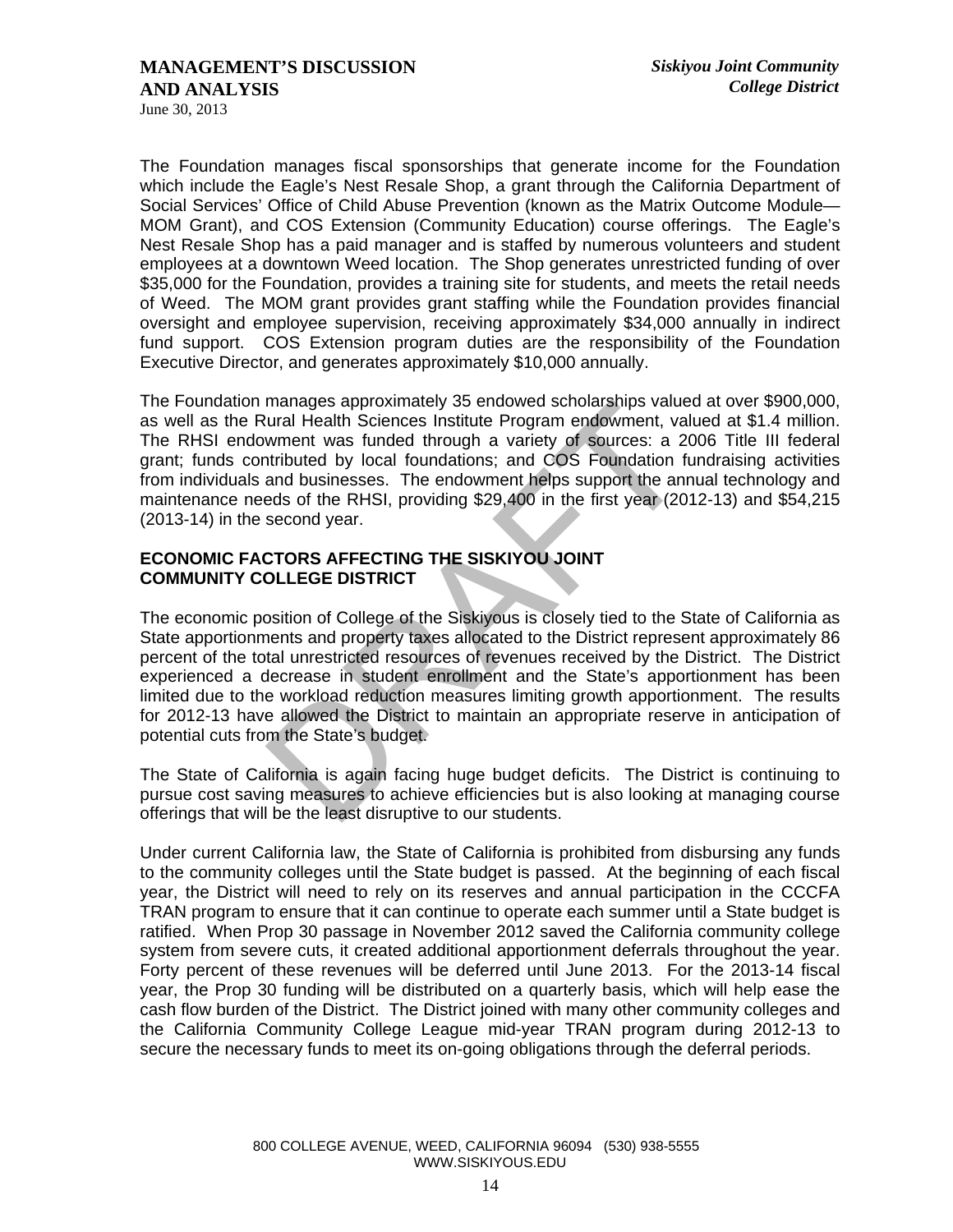# **MANAGEMENT'S DISCUSSION AND ANALYSIS**

June 30, 2013

The College recognizes that as programs and facilities are added, financial responsibilities also increase. We also understand that state funding may not completely meet these added responsibilities. As a result, the College's Auxiliary Foundation has developed an endowment fund for the Rural Health Sciences Institute. In October of 2006, the College received a federal Title III grant. One part of that grant came in the form of a challenge grant for this endowment. The Title III grant provided \$370,000 over a five-year period that was matched dollar for dollar with new funds raised after October 1, 2006. One-half of the net earnings produced by the endowment each year may be used to support facility and program needs of the Rural Health Sciences Institute. The College of the Siskiyous' Auxiliary Foundation has successfully met the requirements of the match for the first five years and continues in its support of the Title III grant as well as serving the College and the community through various programs and events. The first contribution of this endowment was included in the District's 2012-13 budget in the amount of \$29,400. The Districts 2012-13 budget in the amount of \$29,400.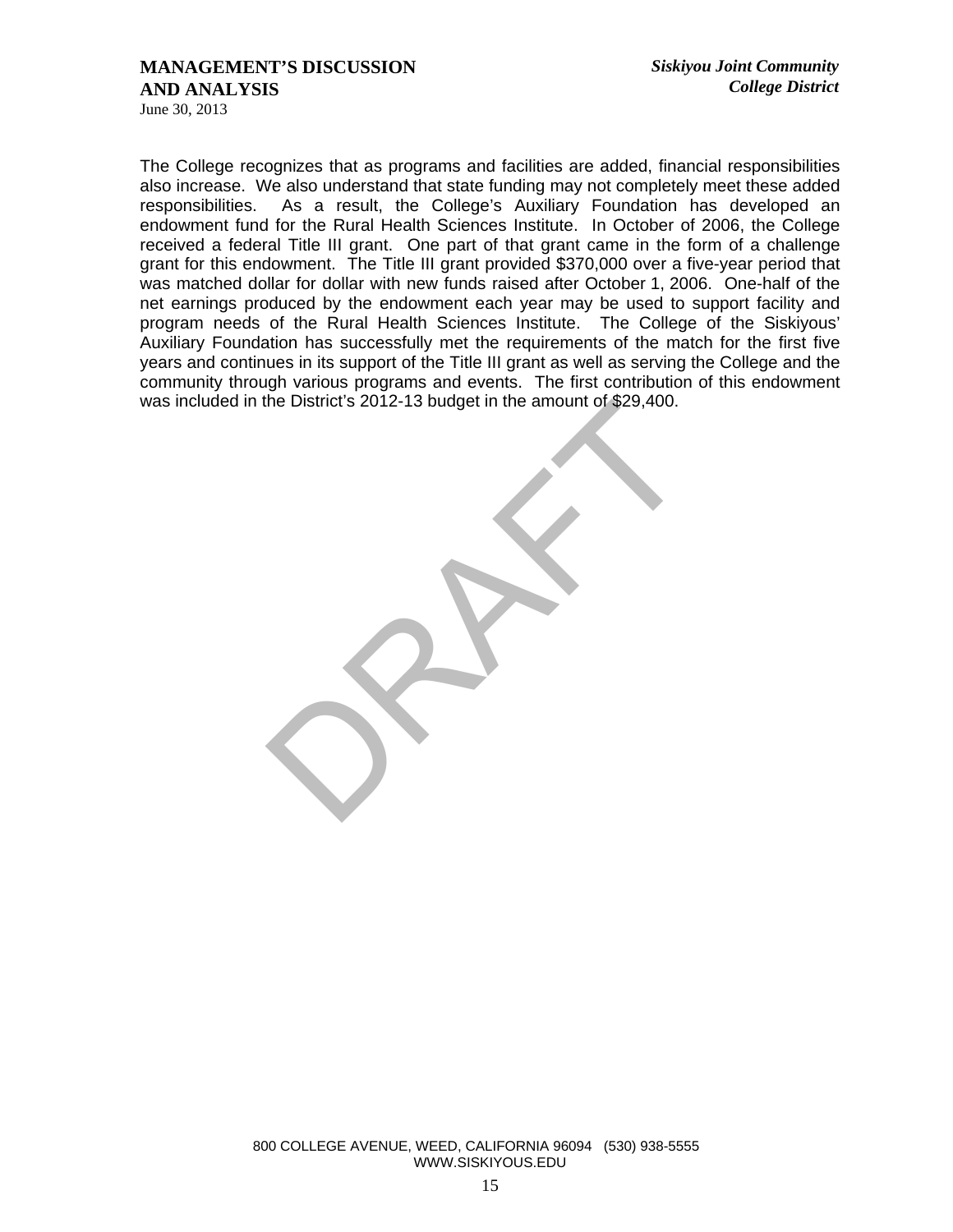**FINANCIAL SECTION** FINANCIAL SECTION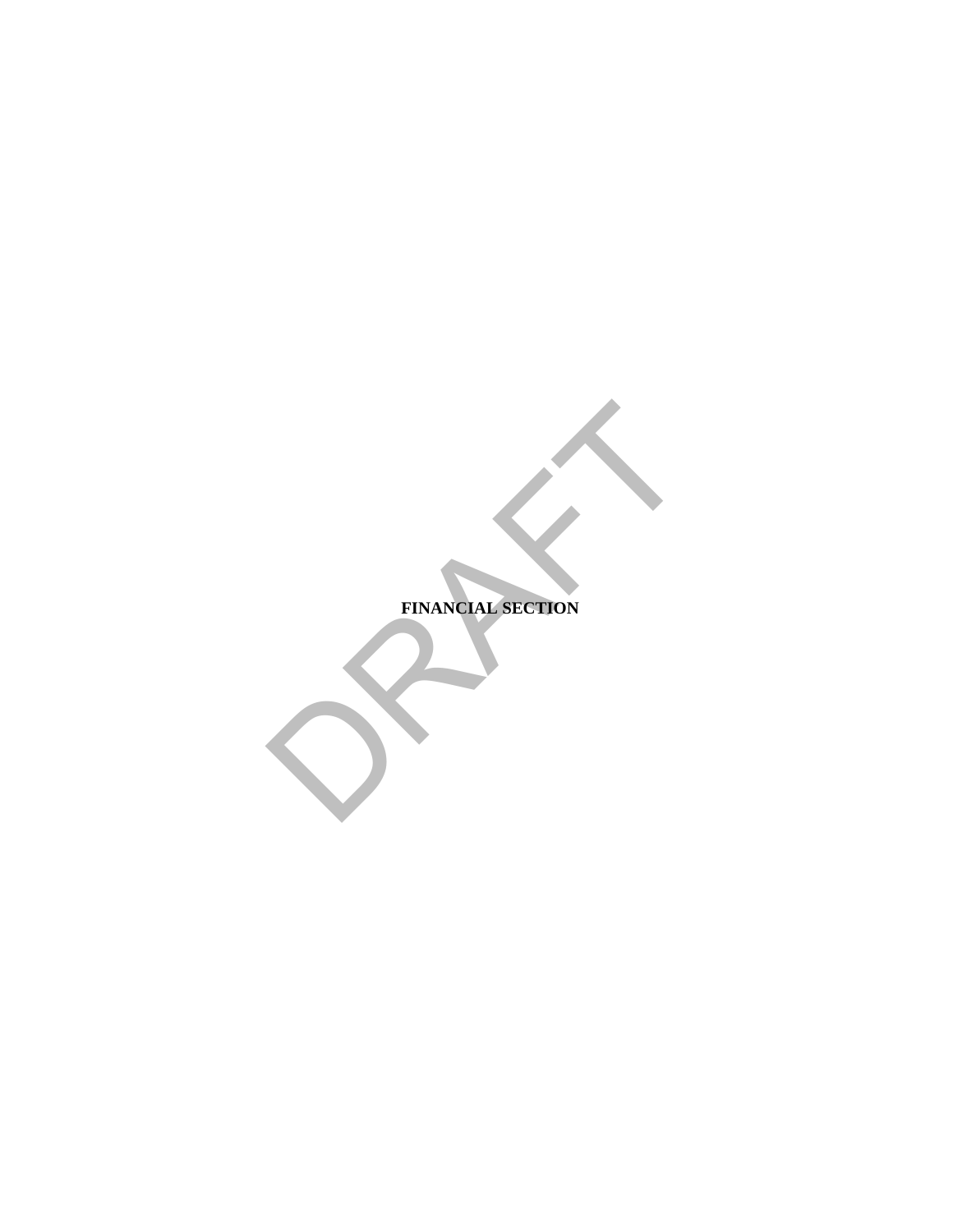## **STATEMENT OF NET POSITION** *Siskiyou Joint Community*

| June 30, 2013                                                                                                                                                                                               | <b>District</b>                                       |               | <b>Foundation</b>               |
|-------------------------------------------------------------------------------------------------------------------------------------------------------------------------------------------------------------|-------------------------------------------------------|---------------|---------------------------------|
| <b>ASSETS</b>                                                                                                                                                                                               |                                                       |               |                                 |
| <b>CURRENT ASSETS</b><br>Cash and cash equivalents<br>Restricted cash and cash equivalents                                                                                                                  | \$<br>1,847,961<br>2,911,928                          | \$            | 198,172                         |
| Investments<br>Accounts receivable - net                                                                                                                                                                    | 5,652,432                                             |               | 2,627,715<br>155,176            |
| Due from Foundation<br>Inventory and prepaids<br>Beneficial interest in remainder trusts                                                                                                                    | 88,110<br>215,965                                     |               | 3,151<br>309,112                |
| <b>Total Current Assets</b>                                                                                                                                                                                 | 10,716,396                                            |               | 3,293,326                       |
| NONCURRENT ASSETS<br>Restricted cash and cash equivalents<br>Depreciable capital assets - net<br>Nondepreciable capital assets                                                                              | 1,697,432<br>41,613,248<br>223,139                    |               |                                 |
| <b>Total Noncurrent Assets</b>                                                                                                                                                                              | 43,533,819                                            |               |                                 |
| <b>Total Assets</b>                                                                                                                                                                                         | 54,250,215                                            | $\mathsf{\$}$ | 3,293,326                       |
| <b>LIABILITIES AND NET POSITION</b>                                                                                                                                                                         |                                                       |               |                                 |
| <b>CURRENT LIABILITIES</b><br>Accounts payable<br>Advances from grantors and students                                                                                                                       | \$<br>1,961,381<br>1,411,712                          | \$            | 44,658                          |
| Due to District<br>Amounts held for others<br>Estimated liability for claims and claims adjustment expense<br>Compensated absences - current portion<br>Short-term debt<br>Long-term debt - current portion | 89,941<br>264,562<br>28,117<br>2,775,000<br>1,747,139 |               | 88,110                          |
| <b>Total Current Liabilities</b>                                                                                                                                                                            | 8,277,852                                             |               | 132,768                         |
| NONCURRENT LIABILITIES<br>Compensated absences - noncurrent portion<br>Other postemployment benefits obligation<br>Long-term debt - noncurrent portion                                                      | 253,056<br>1,888,949<br>28,303,307                    |               |                                 |
| <b>Total Noncurrent Liabilities</b>                                                                                                                                                                         | 30,445,312                                            |               |                                 |
| <b>Total Liabilities</b>                                                                                                                                                                                    | 38,723,164                                            |               | 132,768                         |
| <b>NET POSITION</b><br>Net investment in capital assets<br>Restricted:                                                                                                                                      | 11,981,378                                            |               |                                 |
| Nonexpendable<br>Expendable<br>Unrestricted                                                                                                                                                                 | 2,512,511<br>1,033,162                                |               | 551,592<br>2,343,403<br>265,563 |
| <b>Total Net Position</b>                                                                                                                                                                                   | 15,527,051                                            |               | 3,160,558                       |
| <b>Total Liabilities and Net Position</b>                                                                                                                                                                   | \$<br>54,250,215                                      | \$            | 3,293,326                       |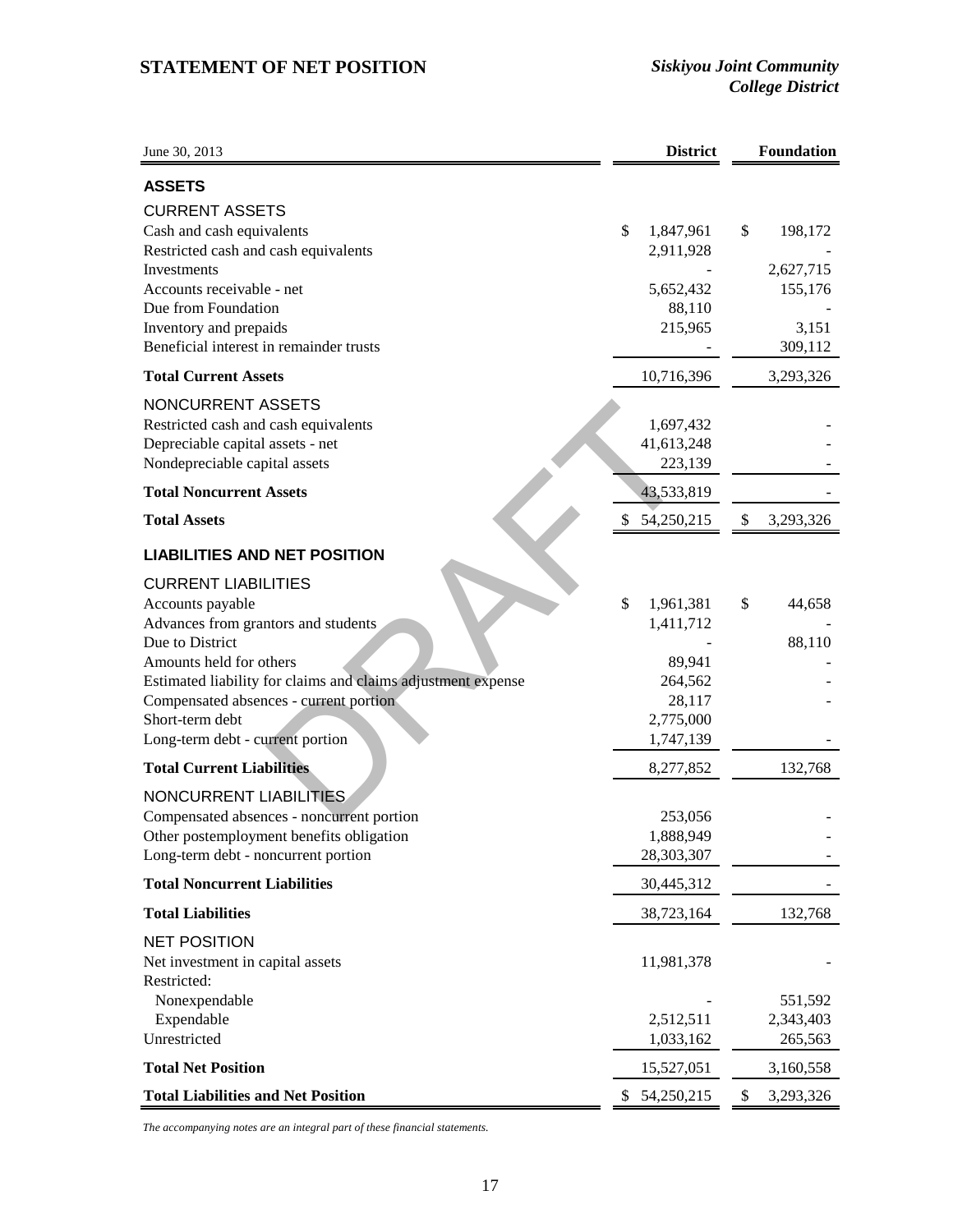## **STATEMENT OF REVENUES, EXPENSES, AND CHANGES IN NET POSITION**

| Year Ended June 30, 2013                                                                                                                                                                                                                                                                                                  | <b>District</b>                                                                                | <b>Foundation</b> |
|---------------------------------------------------------------------------------------------------------------------------------------------------------------------------------------------------------------------------------------------------------------------------------------------------------------------------|------------------------------------------------------------------------------------------------|-------------------|
| <b>OPERATING REVENUES</b><br>Tuition and fees<br>Less: Scholarship discounts and allowances                                                                                                                                                                                                                               | \$<br>4,360,904<br>1,657,584                                                                   | \$<br>272,069     |
| <b>Tuition and Fees - Net</b>                                                                                                                                                                                                                                                                                             | 2,703,320                                                                                      | 272,069           |
| Grants and contracts - noncapital:<br>Federal<br><b>State</b><br>Local<br>Auxiliary enterprise sales and charges                                                                                                                                                                                                          | 859,820<br>1,584,772<br>429,365<br>580,390                                                     | 369,461           |
| <b>Total Operating Revenues</b>                                                                                                                                                                                                                                                                                           | 6,157,667                                                                                      | 641,530           |
| <b>OPERATING EXPENSES</b><br>Salaries<br>Employee benefits<br>Supplies, materials, and other operating expenditures and services<br>Payments to students<br><b>Utilities</b><br>Depreciation                                                                                                                              | 10,673,538<br>4,563,459<br>4,330,908<br>179,721<br>763,977<br>1,590,011                        | 594,188<br>23,226 |
| <b>Total Operating Expenses</b>                                                                                                                                                                                                                                                                                           | 22,101,614                                                                                     | 617,414           |
| <b>Operating Income (Loss)</b>                                                                                                                                                                                                                                                                                            | (15, 943, 947)                                                                                 | 24,116            |
| NONOPERATING REVENUES (EXPENSES)<br>State apportionment - noncapital<br>Local property taxes - noncapital<br>State taxes and other revenues - noncapital<br>Investment income - noncapital<br>Financial aid revenues - federal<br>Financial aid revenues - state<br>Financial aid expenses<br>Other nonoperating revenues | 8,129,363<br>3,374,844<br>2,661,859<br>28,393<br>7,521,988<br>166,813<br>(7,881,162)<br>99,353 | 288,379           |
| <b>Total Nonoperating Revenues (Expenses)</b>                                                                                                                                                                                                                                                                             | 14,101,451                                                                                     | 288,379           |
| <b>Income (Loss) Before Other Revenues and Expenses</b>                                                                                                                                                                                                                                                                   | (1,842,496)                                                                                    | 312,495           |
| OTHER REVENUES, EXPENSES, GAINS, OR LOSSES<br>State revenue - capital<br>Local property taxes and revenues - capital<br>Interest expense - capital asset-related debt                                                                                                                                                     | 779,612<br>1,509,155<br>(1, 554, 172)                                                          |                   |
| <b>Total Other Revenues, Expenses, Gains, or Losses</b>                                                                                                                                                                                                                                                                   | 734,595                                                                                        |                   |
| <b>Change in Net Position</b>                                                                                                                                                                                                                                                                                             | (1,107,901)                                                                                    | 312,495           |
| <b>Net Position - Beginning of Year, As Restated</b>                                                                                                                                                                                                                                                                      | 16,634,952                                                                                     | 2,848,063         |
| Net Position - End of Year                                                                                                                                                                                                                                                                                                | 15,527,051<br>S.                                                                               | \$<br>3,160,558   |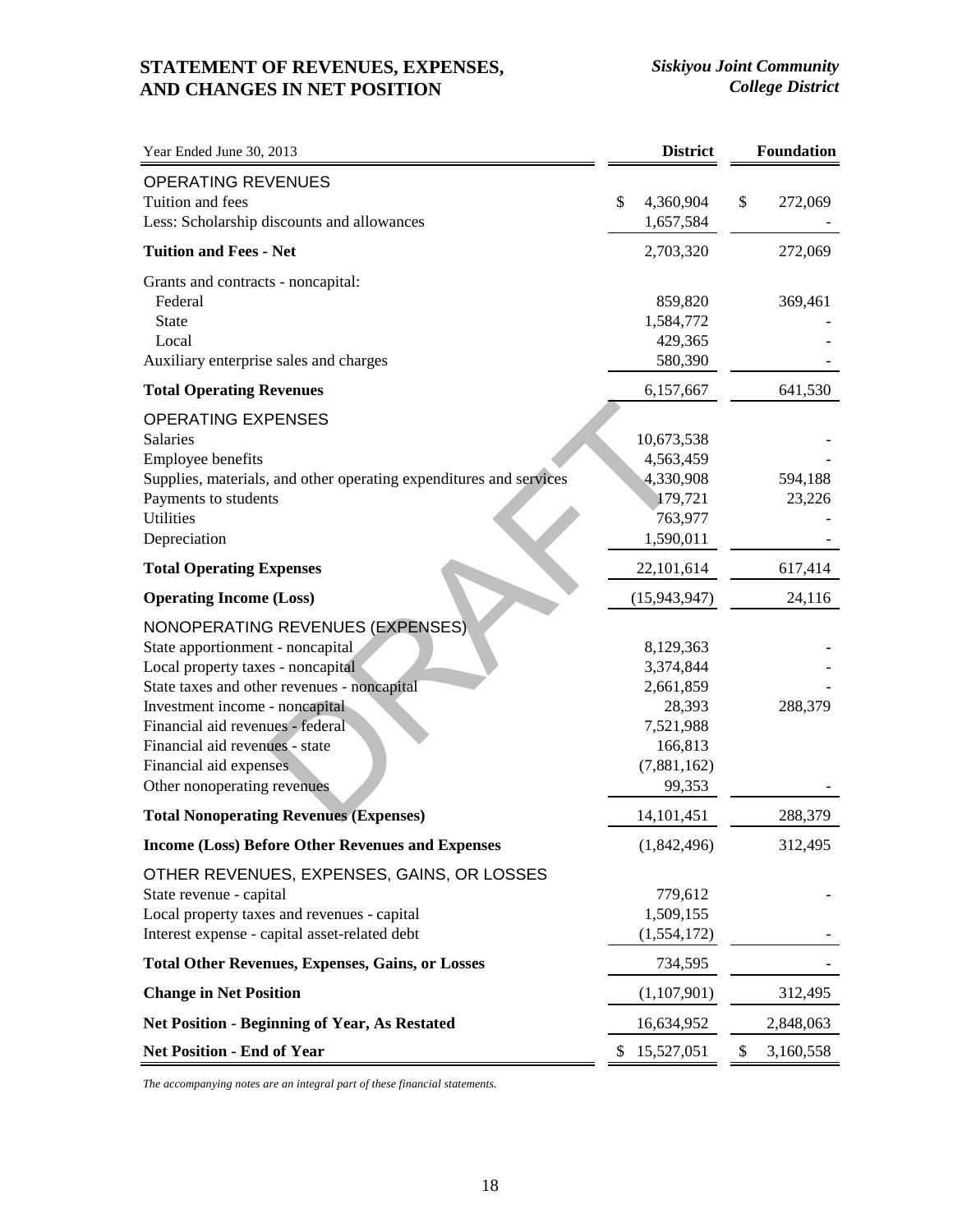**STATEMENT OF CASH FLOWS** *Siskiyou Joint Community*

*College District* Page 1 of 2

| Year Ended June 30, 2013                                                                                                                                                                                                                                               | <b>District</b>                                                                                                                  | Foundation                                         |
|------------------------------------------------------------------------------------------------------------------------------------------------------------------------------------------------------------------------------------------------------------------------|----------------------------------------------------------------------------------------------------------------------------------|----------------------------------------------------|
| <b>CASH FLOWS FROM OPERATING ACTIVITIES</b>                                                                                                                                                                                                                            |                                                                                                                                  |                                                    |
| Tuition and fees<br>Federal grants and contracts<br>State grants and contracts<br>Local grants and contracts<br>Payments to/on behalf of employees<br>Payments for benefits<br>Payments to suppliers<br>Payments for utilities<br>Payments for scholarships and grants | \$<br>2,434,424<br>693,731<br>2,539,269<br>425,359<br>(11, 105, 585)<br>(4, 171, 840)<br>(4,944,049)<br>(763, 977)<br>(179, 721) | \$<br>399,226<br>215,894<br>(639,316)<br>(23, 226) |
| Auxiliary enterprise sales and charges<br>Other receipts (payments)                                                                                                                                                                                                    | 524,912<br>213,475                                                                                                               | 39,472                                             |
| <b>Net Cash Provided (Used) by Operating Activities</b>                                                                                                                                                                                                                | (14, 334, 002)                                                                                                                   | (7,950)                                            |
| <b>CASH FLOWS FROM NONCAPITAL</b><br><b>FINANCING ACTIVITIES</b>                                                                                                                                                                                                       |                                                                                                                                  |                                                    |
| State apportionment - noncapital<br>Local property taxes - noncapital<br>State taxes and other revenues - noncapital<br>Financial aid receipts - federal<br>Financial aid receipts - state<br>Financial aid disbursements<br>Other receipts                            | 7,306,546<br>3,374,844<br>2,627,028<br>7,521,988<br>166,813<br>(7,881,162)<br>90,603                                             |                                                    |
| <b>Net Cash Provided by Noncapital Financing Activities</b>                                                                                                                                                                                                            | 13,206,660                                                                                                                       |                                                    |
| <b>CASH FLOWS FROM CAPITAL AND RELATED</b><br><b>FINANCING ACTIVITIES</b>                                                                                                                                                                                              |                                                                                                                                  |                                                    |
| State revenue - capital<br>Local property taxes - capital<br>Proceeds of debt issued<br>Purchases of capital assets<br>Interest on capital debt<br>Principal paid on capital debt                                                                                      | 779,612<br>1,509,155<br>3,865,514<br>(911, 323)<br>(955, 137)<br>(654,060)                                                       |                                                    |
| <b>Net Cash Provided by Capital and Related Financing Activities</b>                                                                                                                                                                                                   | 3,633,761                                                                                                                        |                                                    |
| <b>CASH FLOWS FROM INVESTING ACTIVITIES</b>                                                                                                                                                                                                                            |                                                                                                                                  |                                                    |
| Purchases of investments<br>Proceeds from sale of investments<br>Interest on investments                                                                                                                                                                               | 22,839                                                                                                                           | (181, 455)<br>148,638<br>68,973                    |
| <b>Cash Provided (Used) by Investing Activities</b>                                                                                                                                                                                                                    | 22,839                                                                                                                           | 36,156                                             |
| <b>Net Change in Cash and Cash Equivalents</b>                                                                                                                                                                                                                         | 2,529,258                                                                                                                        | 28,206                                             |
| <b>Cash and Cash Equivalents Balance - Beginning of Year</b>                                                                                                                                                                                                           | 3,928,063                                                                                                                        | 169,966                                            |
| <b>Cash and Cash Equivalents Balance - End of Year</b>                                                                                                                                                                                                                 | \$<br>6,457,321                                                                                                                  | \$<br>198,172                                      |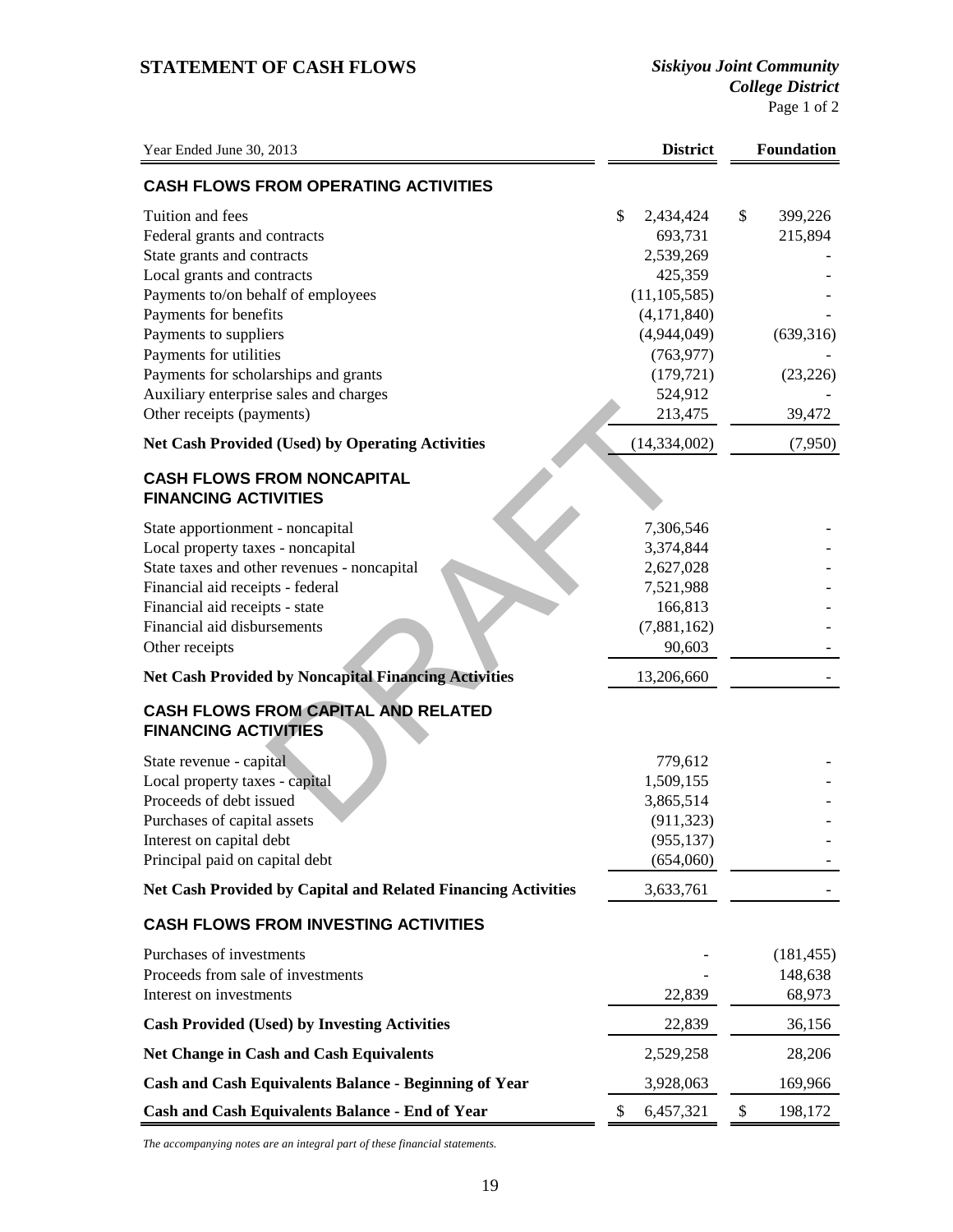## **STATEMENT OF CASH FLOWS** *Siskiyou Joint Community*

*College District*

Page 2 of 2

| Year Ended June 30, 2013                                                                                                                                       | <b>District</b>                           | <b>Foundation</b> |
|----------------------------------------------------------------------------------------------------------------------------------------------------------------|-------------------------------------------|-------------------|
| <b>COMPONENTS OF CASH AND CASH EQUIVALENTS</b>                                                                                                                 |                                           |                   |
| Cash and cash equivalents<br>Restricted cash and cash equivalents - current<br>Restricted cash and cash equivalents - noncurrent                               | \$<br>1,847,961<br>2,911,928<br>1,697,432 | \$<br>198,172     |
| <b>Total Cash and Cash Equivalents</b>                                                                                                                         | 6,457,321<br>\$                           | \$<br>198,172     |
| <b>RECONCILIATION OF OPERATING INCOME (LOSS)</b><br>TO NET CASH PROVIDED (USED) BY<br><b>OPERATING ACTIVITIES</b>                                              |                                           |                   |
| Operating income (loss)<br>Adjustments to reconcile operating income (loss) to net cash<br>provided (used) by operating activities:                            | \$(15,943,947)                            | \$<br>24,116      |
| Depreciation expense<br>(Gain) loss on sale of equipment<br>Changes in:                                                                                        | 1,590,011<br>257,904                      |                   |
| Accounts receivables - net<br>Due from Foundation/District<br>Inventory and prepaids                                                                           | 293,352<br>(39, 472)<br>41,668            | (26, 410)         |
| Accounts payable<br>Advances from grantors and students<br>Amounts held for others                                                                             | (1,073,389)<br>166,676<br>(4,957)         | (45, 128)         |
| Due to Foundation/District<br>Estimated liability for claims and claims adjustment expense<br>Compensated absences<br>Other postemployment benefits obligation | 68,775<br>(13, 467)<br>322,844            | 39,472            |
| <b>Net Cash Provided (Used) by Operating Activities</b>                                                                                                        | \$(14,334,002)                            | \$<br>(7,950)     |
| The accompanying notes are an integral part of these financial statements.                                                                                     |                                           |                   |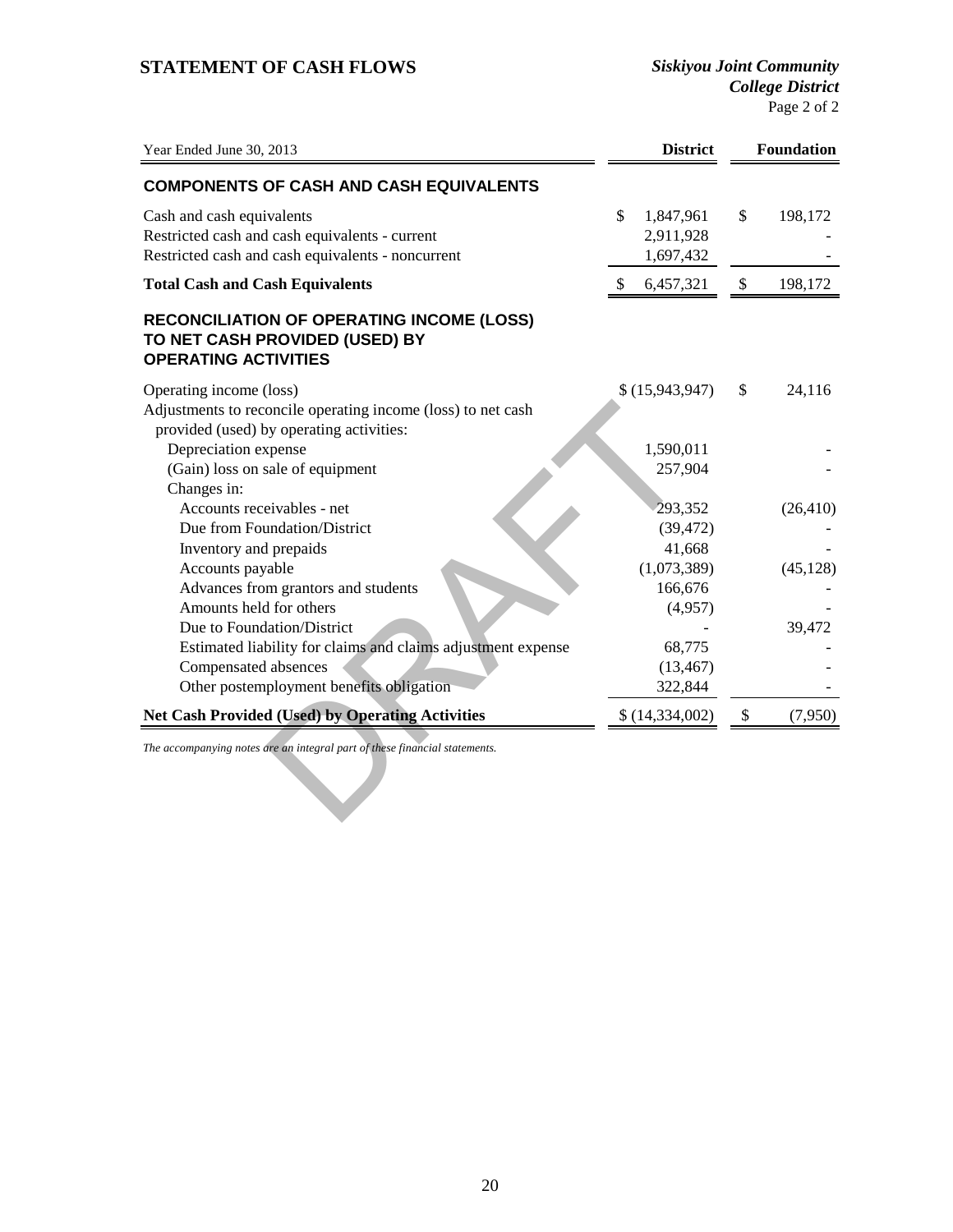### **1. SUMMARY OF SIGNIFICANT ACCOUNTING POLICIES**

*Definition of the Reporting Entity* Siskiyou Joint Community College District (the District) is a community college governed by an elected seven-member Board of Trustees. The District provides educational services to the local residents of the surrounding area. The District consists of one community college located in Weed, California, and a satellite campus in Yreka, California.

For financial reporting purposes, the District includes all funds, agencies, and authorities that are controlled by or dependent on the District's executive and legislative branches. Control by or dependence on the District was determined on the basis of budget adoption, taxing authority, outstanding debt secured by revenues or general obligations of the District, obligations of the District to finance any deficits that may occur, or receipt of significant subsidies from the District.

As a result, the financial statements of the District include the financial activities of the District and the combined totals of the trust and agency funds, which represent the various scholarships and student organizations within the District.

The District identified the College of the Siskiyous Foundation (the Foundation) as its only potential component unit. The District and the Foundation have financial and operational relationships that meet the reporting entity definition criteria of the Governmental Accounting Standards Board (GASB) for inclusion of the Foundation as a component unit of the District. Accordingly, the financial activities of the Foundation as a component unit have been included in the financial statements of the District. mance any denets that may occur, or receipt or signinear<br>the financial statements of the District include the financial ad<br>bined totals of the trust and agency funds, which represent the<br>organizations within the District.<br>

The following are those aspects of the relationship between the District and the Foundation as the component unit that satisfies the GASB:

*Accountability:* The District is able to impose its will upon the Foundation. The Foundation provides specific financial benefits or imposes specific financial burdens on the District.

*Scope of Public Service:* The Foundation is a nonprofit public benefit corporation incorporated under the laws of the State of California. The Foundation was formed to promote and assist the educational services of the District.

*Discrete Presentation:* For financial presentation purposes, the Foundation's financial activities have been discretely presented with the financial activities of the District.

*Basis of Presentation and Accounting* The financial statement presentation required by GASB Statement Nos. 34, 35, 37, 38, and 39 provides a comprehensive, entity-wide perspective of the District's overall financial position, results of operations and cash flows, and replaces the fundgroup perspective previously required. The District now follows the "business-type activities" reporting requirements of GASB Statement No. 34 that provides a comprehensive one-line look at the District's financial activities.

The basic financial statements of the Siskiyou Joint Community College District have been prepared in conformity with accounting principles generally accepted in the United States of America (GAAP) as applied to governmental units. The GASB is the accepted standard-setting body for establishing governmental accounting and financial reporting principles.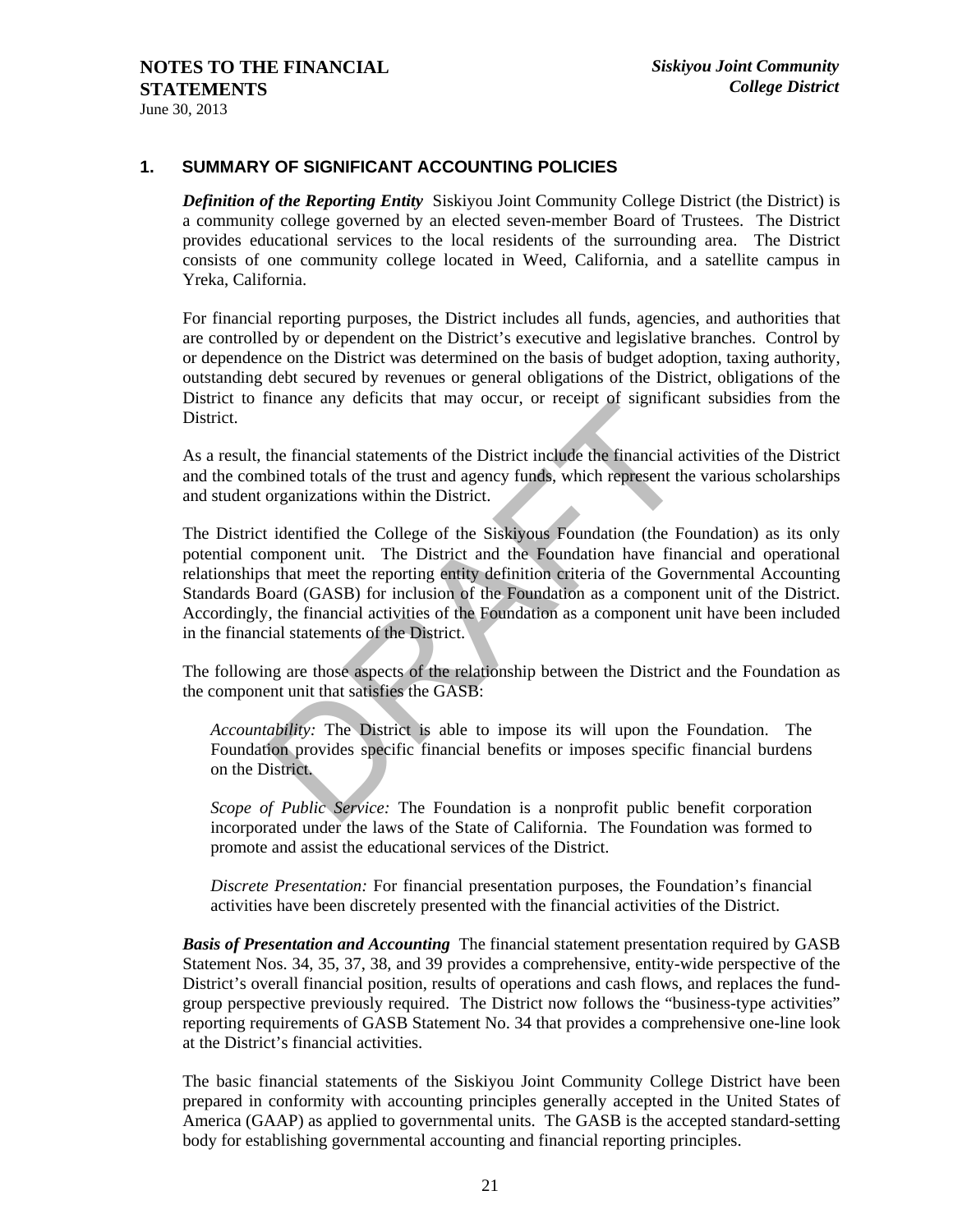For financial reporting purposes, the District is considered a special-purpose government engaged only in business-type activities (BTA). Accordingly, the District's financial statements have been presented using the economic resources measurement focus and the accrual basis of accounting. Revenues are recorded when earned and expenditures are recorded when a liability is incurred, regardless of the timing of the related cash flows. All significant intra-agency transactions have been eliminated.

Exceptions to the accrual basis of accounting are as follows:

In accordance with industry standards provided by the California Community Colleges Chancellor's Office, summer session tuition and fees received before year end are recorded as deferred revenue as of June 30 with the revenue being reported in the fiscal year in which the program is predominately conducted. Summer session expenditures through June 30 are recorded as prepaid expenses.

The financial accounts of the District are recorded and maintained in accordance with the *California Community Colleges Budget and Accounting Manual*.

*Cash and Cash Equivalents* For purposes of the Statement of Cash Flows, the District considers all highly liquid investments with an original maturity of three months or less to be cash equivalents. Funds invested in the county treasurer's investment pool are considered cash equivalents. GASB Statement No. 31, *Accounting and Financial Reporting for Certain Investments and for External Investment Pools*, provides that amounts held in external investment pools be reported at fair value. However, cash in the County Treasury is recorded at the value of the pool shares held, which approximates the fair value of the underlying cash and investments of the pool. which the program is predominately conducted. Summer ses<br>June 30 are recorded as prepaid expenses.<br>al accounts of the District are recorded and maintained in<br>Community Colleges Budget and Accounting Manual.<br>Cash Equivalent

*Restricted Cash and Cash Equivalents* Restricted cash and cash equivalents include amounts restricted for the repayment of debt, for use in the acquisition or construction of capital assets, for restricted programs, for any other restricted purpose, or in any funds restricted in purpose per the *California Community Colleges Budget and Accounting Manual*.

*Accounts Receivable* Accounts receivable consist of tuition and fee charges to students and auxiliary enterprise services provided to students, faculty and staff, the majority of each residing in the State of California. Accounts receivable also include amounts due from the federal government, state, and local governments, or private sources, in connection with reimbursement of allowable expenditures made pursuant to the District's grants and contracts. The District provides for an allowance for uncollectible accounts as an estimation of amounts that may not be received. The allowance was estimated at \$172,419 for the year ended June 30, 2013.

*Inventory and Prepaids* Inventory consists primarily of bookstore merchandise including, but not limited to: books, instructional materials, and sundry items held for resale to students and staff of the District. Inventory is valued at average cost, which approximates market, using the purchase method.

Certain payments to vendors reflect costs applicable to future accounting periods and are recorded as prepaid items.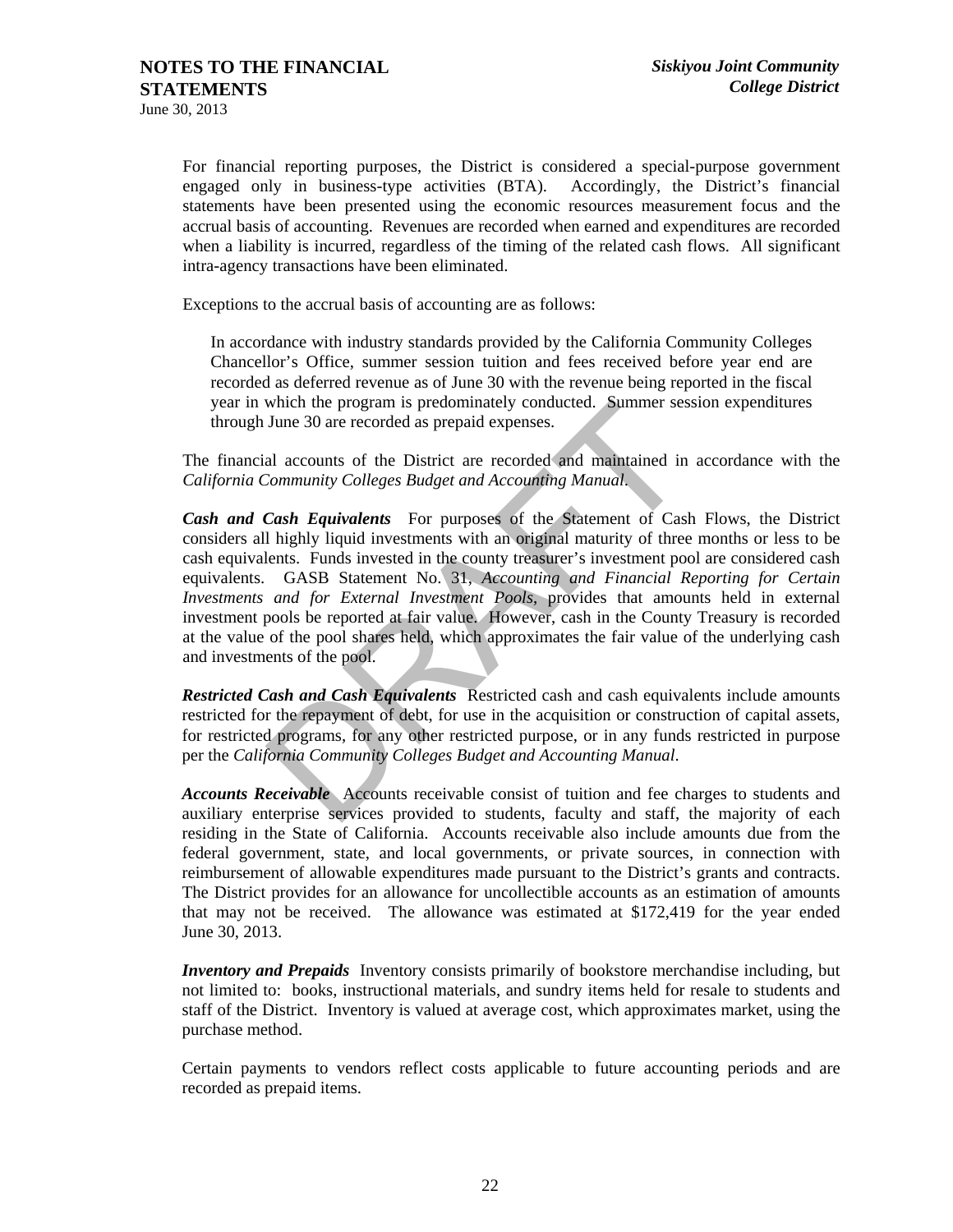*Capital Assets* Capital assets are recorded at cost at the date of acquisition, or fair market value at the date of donation in the case of gifts. Where historical cost is not available, estimated historical cost is based on replacement cost reduced for inflation. Capitalized equipment includes all items with a unit cost of \$5,000 or more, and estimated useful life of greater than one year. Renovations to buildings, infrastructure, and land improvements that significantly increase the value or extend the useful life of the structure are capitalized. Routine repairs and maintenance are charged to operating expense in the year in which the expense was incurred.

Depreciation of capitalized assets is computed using the straight-line method over the estimated useful lives of the assets, generally 25 to 50 years for buildings, 20 years for land improvements, and 5-15 years for equipment and vehicles.

*Advances From Grantors and Students* Advances include amount received for tuition, fees, and certain auxiliary activities prior to the end of the fiscal year but related to the subsequent accounting period. Advances also include amounts received from grant and contract sponsors that have not yet been earned.

*Amounts Held for Others* Amounts held for others represents funds held by the District for the Associated Students Trust Fund, Scholarship and Loan Trust Fund, and other agency funds.

*Compensated Absences* Accumulated and vested unpaid employee vacation benefits are recognized as liabilities of the District as the benefits are earned.

Accumulated sick leave benefits are not recognized as liabilities of the District. The District's policy is to record sick leave as an operating expense in the period taken since such benefits do not vest nor is payment probable; however, unused sick leave is added to the creditable service period for calculation of retirement benefits when the employee retires.

*Long-Term Liabilities* Bond premiums and discounts are deferred and amortized over the life of the bonds using the straight-line method, which does not differ materially from the effective interest method. Bonds payable are reported net of the applicable bond premium or discount. Bond issuance costs are expensed in the year incurred. Amortization of bond premium and discount costs was \$58,249 for the year ended June 30, 2013. **From Grantors and Students** Advances include amount receauxiliary activities prior to the end of the fiscal year but relations. Advances also include amounts received from grant tyet been earned.<br> *eld for Others* Amounts

*Net Position* The District's net position is classified as follows:

*Net Investment in Capital Assets*: This represents the District's total investment in capital assets, net of outstanding debt obligations related to those capital assets. To the extent debt has been incurred but not yet expended for capital assets, such amounts are not included as a component net investment in capital assets.

*Restricted Net Position – Nonexpendable:* Consists of endowment and similar type funds in which donors or other outside sources have stipulated, as a condition of the gift instrument, that the principal is to be maintained inviolate and in perpetuity, and invested for the purpose of producing present and future income, which may be expended or added to principal depending on donor stipulations.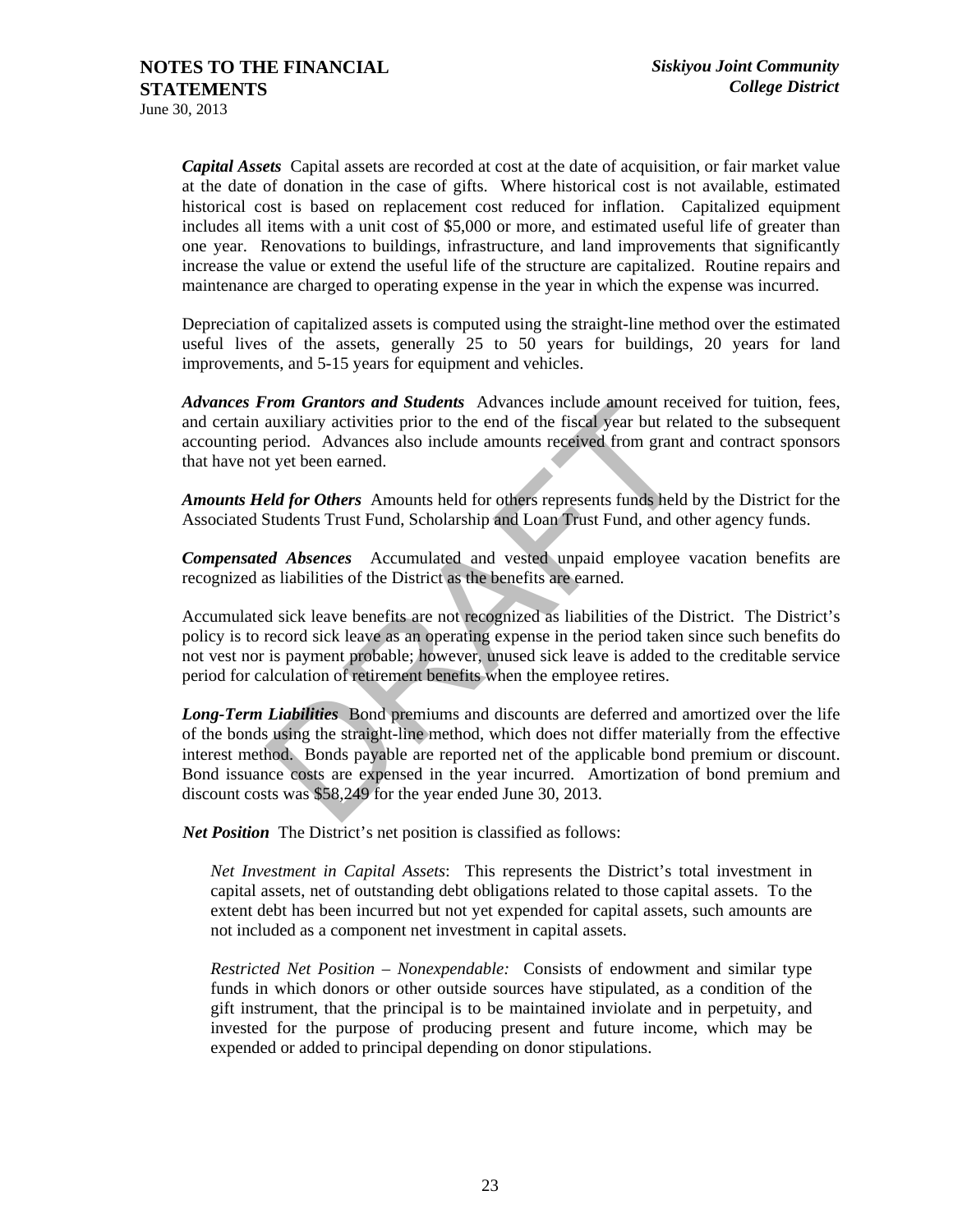*Restricted Net Position – Expendable:* Restricted expendable net position represents resources which are legally or contractually obligated to be spent in accordance with restrictions imposed by external third parties.

*Unrestricted Net Position:* Unrestricted net position represents resources derived from student tuition and fees, state apportionments, and sales and services of educational departments and auxiliary enterprises. These resources are used for transactions relating to the educational and general operations of the District, and may be used at the discretion of the governing board to meet current expenses for any purpose.

When an expense is incurred that can be paid using either restricted or unrestricted resources, the District's policy is to first apply the expense toward restricted resources, and then toward unrestricted resources.

*Classification of Revenues* The District has classified its revenues as either operating or nonoperating, according to the following criteria:

*Operating Revenues:* Operating revenues include activities that have the characteristics of exchange transactions, such as: (1) student tuition and fees, net of scholarship discounts and allowances; (2) sales and services of auxiliary enterprises; (3) some federal, state, and local grants contracts and federal appropriations; and (4) interest on institutional student loans. DRAFT

*Nonoperating Revenues:* Nonoperating revenues include activities that have the characteristics of nonexchange transactions, such as gifts and contributions, and other revenue sources described in GASB Statement No. 34, such as state appropriations, financial aid, and investment income.

*Scholarship Discounts and Allowances* Student tuition and fee revenue are reported net of scholarship discounts and allowances in the statement of revenues, expenses, and changes in net position. Scholarship discounts and allowances represent the difference between stated charges for goods and services provided by the District and the amount that is paid by students and/or third parties making payments on the students' behalf.

*State Apportionment* Certain current-year apportionments from the State are based on various financial and statistical information of the previous year, as well as State budgets and other factors outside the District's control. In February, subsequent to the year end, the State performs a recalculation based on actual financial and statistical information for the year just completed. The District's policy is to estimate the recalculation correction to apportionment, if any, based on factors they can reasonably determine such as local property tax revenue received and changes in FTES. Any additional corrections determined by the State are recorded in the year computed by the State.

*Estimates* The preparation of financial statements in conformity with accounting principles generally accepted in the United States of America requires management to make estimates and assumptions that affect the amounts reported in the basic financial statements and accompanying notes. Actual results may differ from those estimates.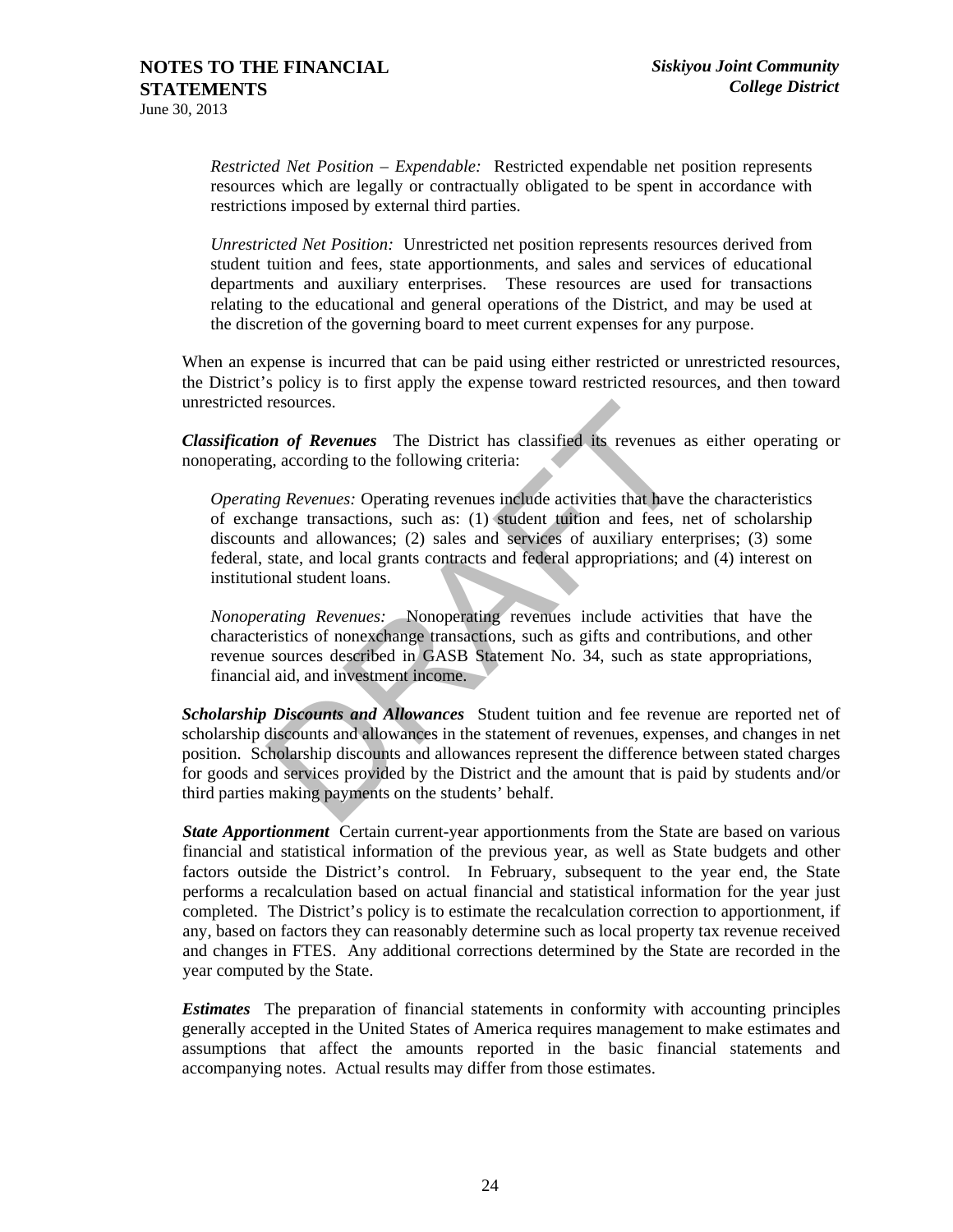*Property Taxes* Secured property taxes attach as an enforceable lien on property as of January 1. Taxes are payable in two installments on November 1 and February 1 and become delinquent if paid after December 10 and April 10. Unsecured property taxes are payable in one installment on or before August 31. The County of Siskiyou (the County) bills and collects the taxes for the District.

*Budgets and Budgetary Accounting* By state law, the District's governing board must approve a tentative budget no later than July 1, and adopt a final budget no later than September 15 of each year. A hearing must be conducted for public comments prior to adoption. The District's governing board satisfied these requirements.

The budget is revised during the year to incorporate categorical funds that are awarded during the year and miscellaneous changes to the spending plans. The District's governing board approves subsequent revisions to the budget after year end.

*On-Behalf Payments* GASB Statement 24 requires that direct on-behalf payments for fringe benefits and salaries made by an entity to a third-party recipient for the employees of another, legally separate entity, be recognized as revenue and expenditures by the employer government. The State of California makes direct on-behalf payments for retirement benefits to the California State Teachers' Retirement System (CalSTRS) and the California Public Employees' Retirement System (CalPERS) on behalf of all community college districts in California. The payment amounts have not been reported in the basic financial statements as management believes they are immaterial to the financial statements taken as a whole. d miscellaneous changes to the spending plans. The Distributed miscellaneous changes to the spending plans. The Distributed by sequent revisions to the budget after year end.<br> **Payments** GASB Statement 24 requires that dir

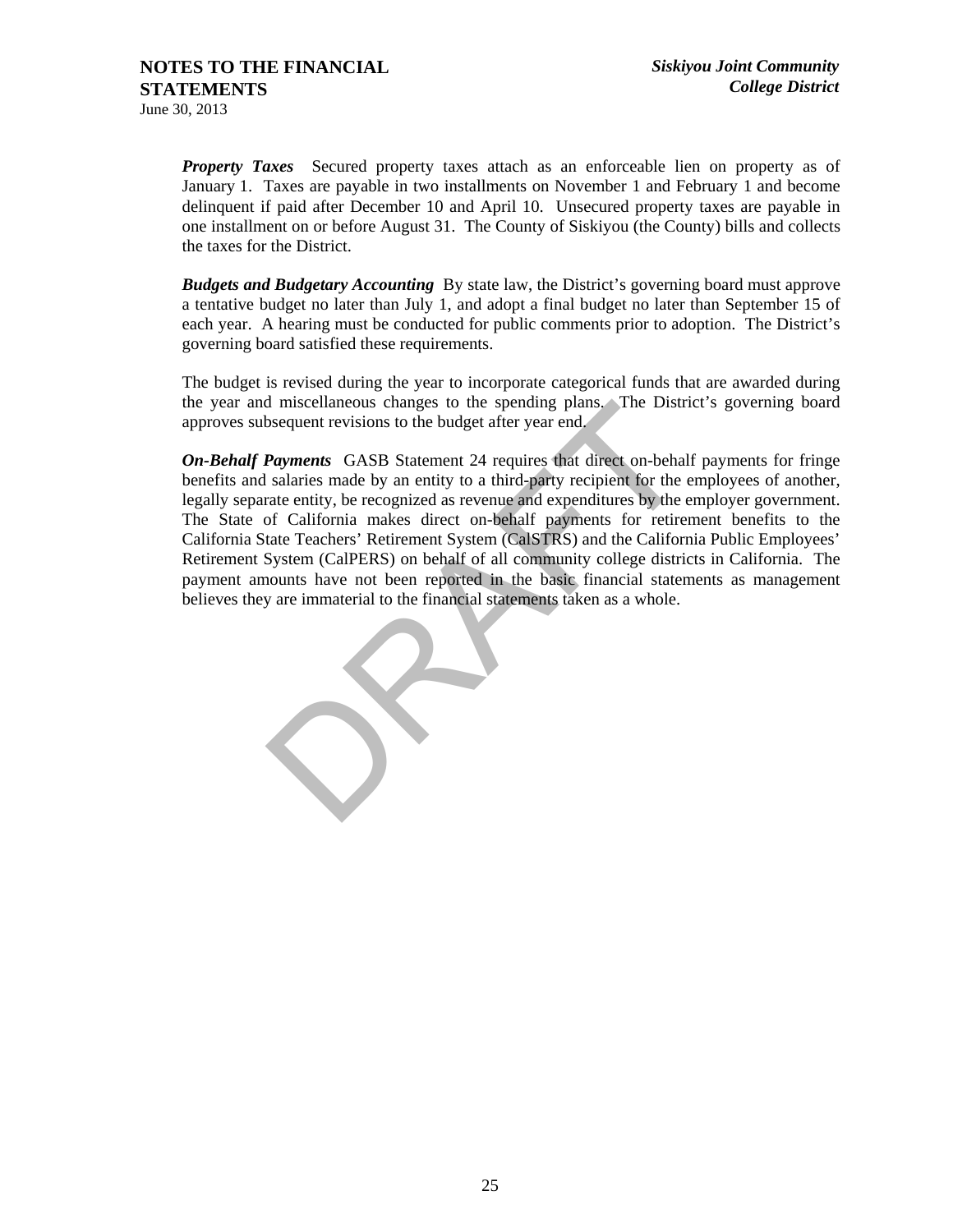### **DISCRETELY PRESENTED COMPONENT UNIT – FOUNDATION**

*Organization* The purpose of the Foundation is to accumulate funds to award scholarships to assist students while attending the District, and for designated projects. A substantial portion of the Foundation's revenue is from community donations.

*Basis of Accounting* The accompanying financial statements have been prepared on the accrual basis of accounting.

*Basis of Presentation* Net position and revenues, expenses, gains and losses are classified based on the existence or absence of donor-imposed restrictions. Accordingly, net position of the Foundation and changes therein are classified and reported as follows:

*Unrestricted:* Net assets that are not subject to donor-imposed stipulations.

*Restricted – Expendable:* Net assets subject to donor-imposed stipulations that may or will be met, either by actions of the Foundation and/or the passage of time. When a restriction expires, temporarily restricted net assets are reclassified to unrestricted net assets.

*Restricted – Nonexpendable:* Net assets subject to donor-imposed stipulations that they be maintained permanently by the Foundation. Generally, the donors of these assets permit the Foundation to use all or part of the income earned on any related investments for general or specific purposes. icted: Net assets that are not subject to donor-imposed stipula<br>ed – Expendable: Net assets subject to donor-imposed stipula<br>met, either by actions of the Foundation and/or the passage<br>on expires, temporarily restricted ne

*Cash and Cash Equivalents* For purpose of the statement of cash flows, the Foundation considers all short-term securities purchased with a maturity of three months or less to be cash equivalents.

*Investments* Investments are recorded at fair value based on quoted market values. The art collection and gem investments held by the Foundation are carried at the appraised value at the time of donation, as reduced for any permanent declines in market value.

*Endowment Investment and Spending Policies* The Foundation's endowment consists of approximately 40 individual funds established for a variety of purposes. Its endowment includes both donor-restricted funds and funds designated by the Board of Trustees to function as endowments. As required by generally accepted accounting principles, net position associated with endowment funds, including funds designated by the Board of Trustees to function as endowments, are classified and reported based on the existence or absence of donor-imposed restrictions.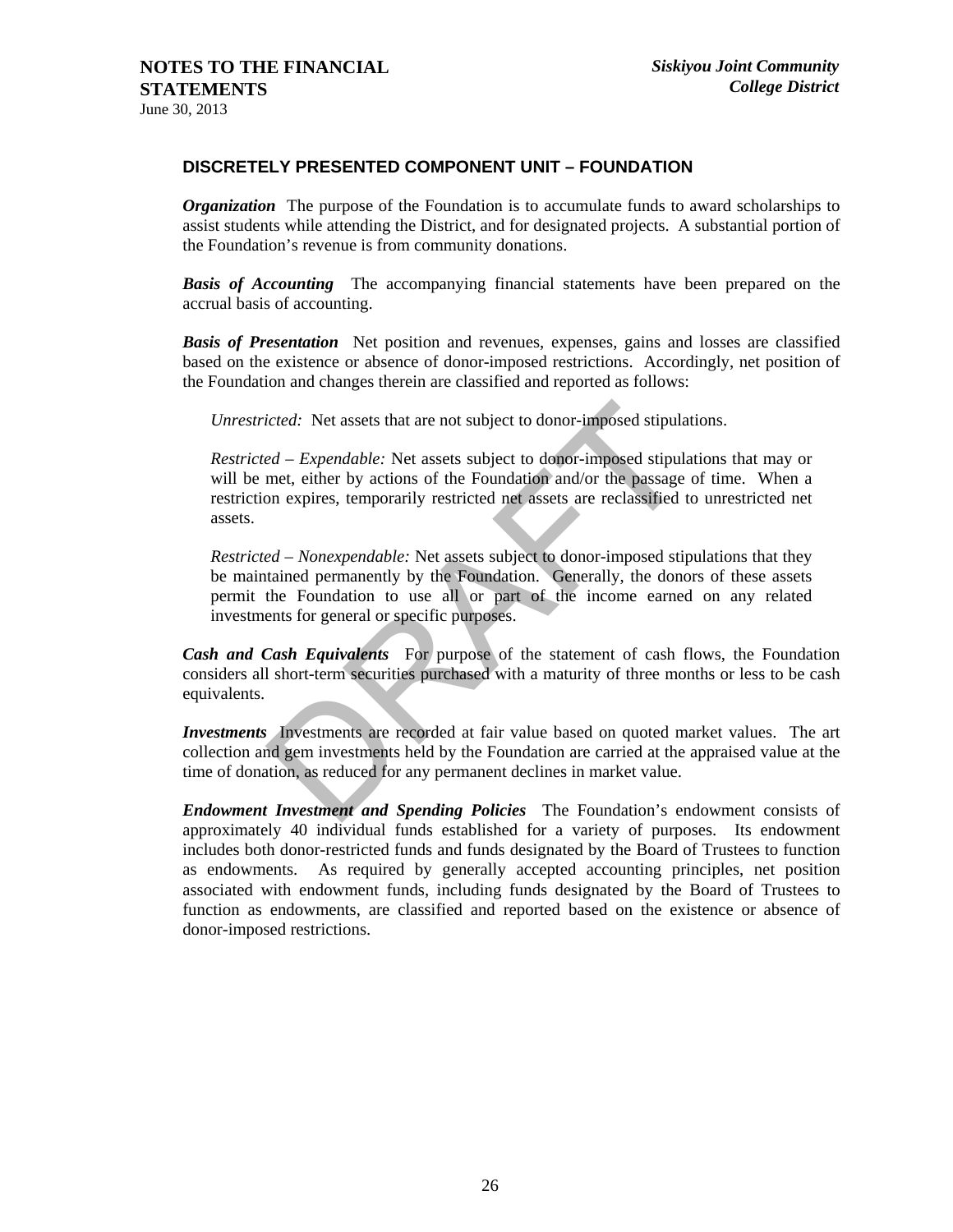The Board of Trustees of the Foundation has interpreted the Uniform Prudent Management of Institutional Funds Act (UPMIFA) as requiring the preservation of the fair value of the original gift as of the gift date of the donor-restricted endowment funds absent explicit donor stipulations to the contrary. As a result of this interpretation, the Foundation classifies as permanently restricted net assets: (a) the original value of gifts donated to the permanent endowment, (b) the original value of subsequent gifts to the permanent endowment, and (c) accumulations to the permanent endowment made in accordance with the direction of the applicable donor gift instrument at the time the accumulation is added to the fund. The remaining portion of the donor-restricted endowment fund that is not classified in permanently restricted net assets is classified as temporarily restricted net assets until those amounts are appropriated for expenditure by the Foundation in a manner consistent with the standard of prudence prescribed by UPMIFA. In accordance with UPMIFA, the Foundation considers the following factors in making a determination to appropriate or accumulate donor-restricted endowment funds: (1) the duration and preservation of the various funds, (2) the purposes of the institution and the endowment fund, (3) general economic conditions, (4) the possible effect of inflation and deflation, (5) the expected total return from income and the appreciation of investments, (6) other resources of the Foundation, and (7) the Foundation's investment policies.

*Investment Return Objectives, Risk Parameters, and Strategies:* The Foundation has adopted investment and spending policies, approved by the Board of Trustees, for endowment assets that attempt to provide a predictable stream of funding to programs supported by its endowment funds while also maintaining the purchasing power of those endowment assets over the long-term. Accordingly, the investment process seeks to achieve an after-cost total real rate of return, including investment income as well as capital appreciation, which exceeds the annual distribution with acceptable levels of risk. Endowment assets are invested in a well-diversified asset mix, which includes equity and debt securities, which is intended to result in a consistent inflation-protected rate of return that has sufficient liquidity to make an annual distribution of 4-7% of the Foundation's Scholarship Endowments, while growing the funds, if possible. Therefore, the Foundation expects its endowment assets, overtime, to produce an average rate of return of 4-7% annually. Actual returns in any given year may vary from this amount. Investment risk is measured in terms of the total endowment fund; investment assets and allocation between asset classes and strategies are managed to not expose the fund to unacceptable levels of risk. actors in making a determination to appropriate or accum<br>funds: (1) the duration and preservation of the various fund<br>an and the endownent fund, (3) general economic conditions,<br>and deflation, (5) the expected total return

*Spending Policy:* The Foundation has a policy of appropriating for distribution each year 4-7% of its endowment fund's fair market value as of the calendar year-end proceeding the fiscal year in which the distribution is planned. In establishing this policy, the Foundation considered the long-term expected return on its investment assets, the nature and duration of the individual endowment funds, and the possible effects of inflation. The Foundation expects the current spending policy to allow its endowment funds to grow at a nominal annual rate, which is consistent with the Foundation's objective to maintain the purchasing power of the endowment assets as well as to provide additional real growth through investment return.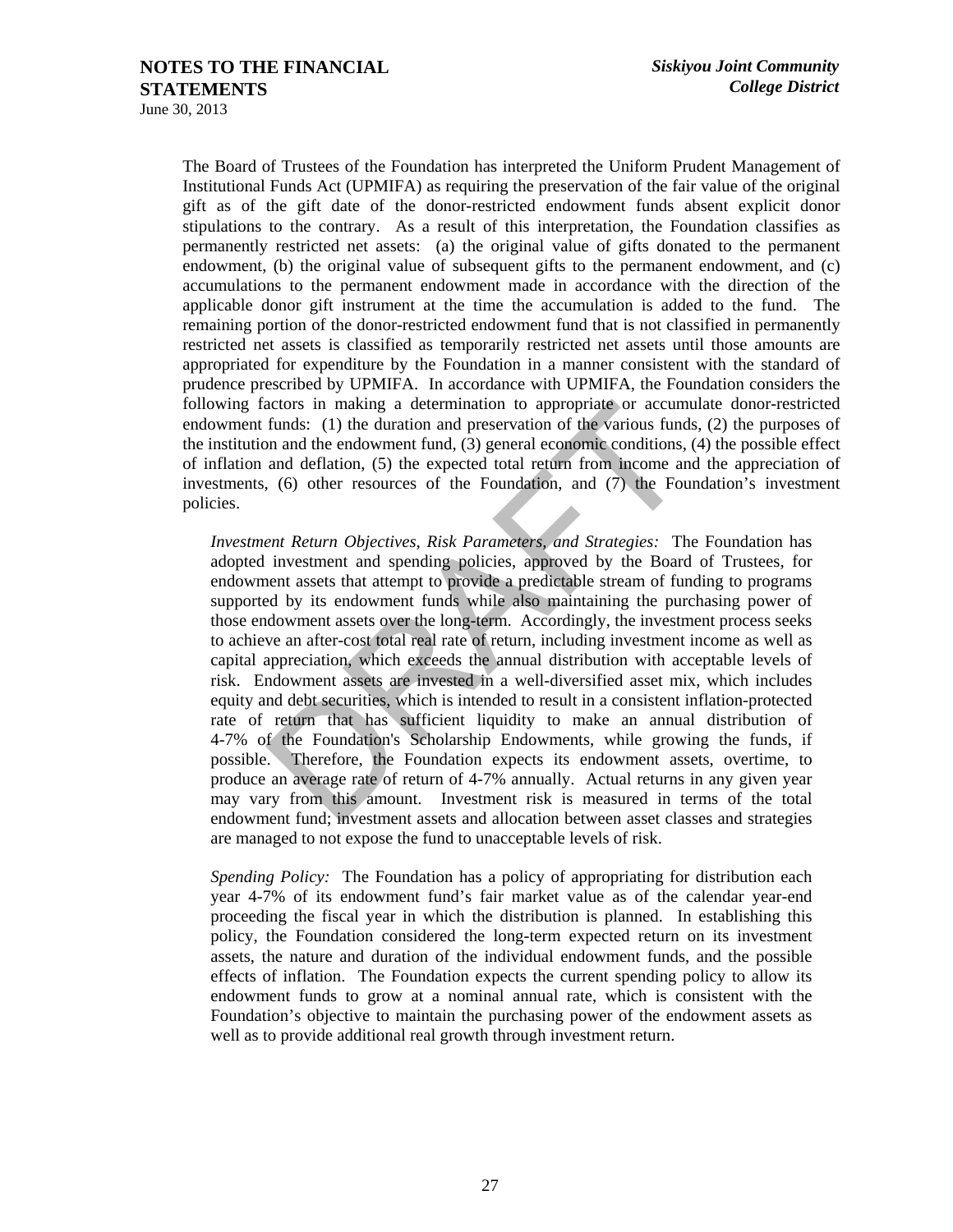*Contributions* Contributions, including unconditional promises to give, are recorded when made. All contributions are available for unrestricted use unless specifically restricted by the donor. Conditional promises to give are recognized when the conditions on which they depend are substantially met. Unconditional promises to give due in the next year are recorded at their net realizable value. Unconditional promises to give due in subsequent years are reported at their net realizable value, using risk-free interest rates applicable to the years in which the promises are to be received.

*Recognition of Donor-Restricted Contributions* Donor-restricted support is reported as an increase in temporarily or permanently restricted net assets depending on the nature of the restriction. When a restriction expires, temporarily restricted net assets are reclassified to unrestricted net assets.

However, contributions that are restricted by the donor are reported as increases in unrestricted net assets if the restrictions expire (that is, when a stipulated time restriction ends or purpose restriction is accomplished) in the reporting period in which the revenue is recognized.

**Donated Services** Donated services are recognized as contributions in accordance with FASB ASC Subtopic 958-605, *Not-for-Profit Entities – Revenue Recognition*, if the services (a) create or enhance nonfinancial assets or (b) require specialized skills, are performed by people with those skills, and would otherwise be purchased by the Foundation.

The Foundation receives donated administrative services from the District. The value of these services was estimated at \$161,163 for the year ended June 30, 2013.

Volunteers also provided their time and performed a variety of tasks that assisted the Foundation with the Thrift Shop and other program services. These services did not meet the above requirement for recognition in these financial statements and, accordingly, have not been valued or recorded.

*Income Taxes* The Foundation operates under Section 501(c)(3) of the Internal Revenue Code and 23701(d) of the California Revenue and Taxation Code and is exempt from federal and state income taxes. Accordingly, no provision for income taxes is included in the financial statements. In addition, the Foundation qualifies for the charitable contribution deduction under Section  $170(b)(1)(A)$  and has been classified as an organization that is not a private foundation under Section 509(a)(2). pontributions that are restricted by the donor are reported as in<br>the restrictions expire (that is, when a stipulated time restri<br>accomplished) in the reporting period in which the revenue is<br>accomplished) in the reportin

FASB ASC 740-10 clarifies the accounting for uncertainty in income taxes recognized in the Foundation's financial statements in accordance with FASB ASC 740, and prescribes a recognition threshold and measurement attribute for the financial statement recognition and measurement of a tax position taken or expected to be taken in a tax return. FASB ASC 740-10 also provides guidance on derecognition and measurement of a tax position taken or expected to be taken in a tax return.

The Foundation files income tax returns in the U.S. federal jurisdiction, and the State of California. The Foundation's federal income tax returns for tax years 2009 and beyond remain subject to examination by the Internal Revenue Service. The Foundation's California income tax returns for tax years 2008 and beyond remain subject to examination by the Franchise Tax Board.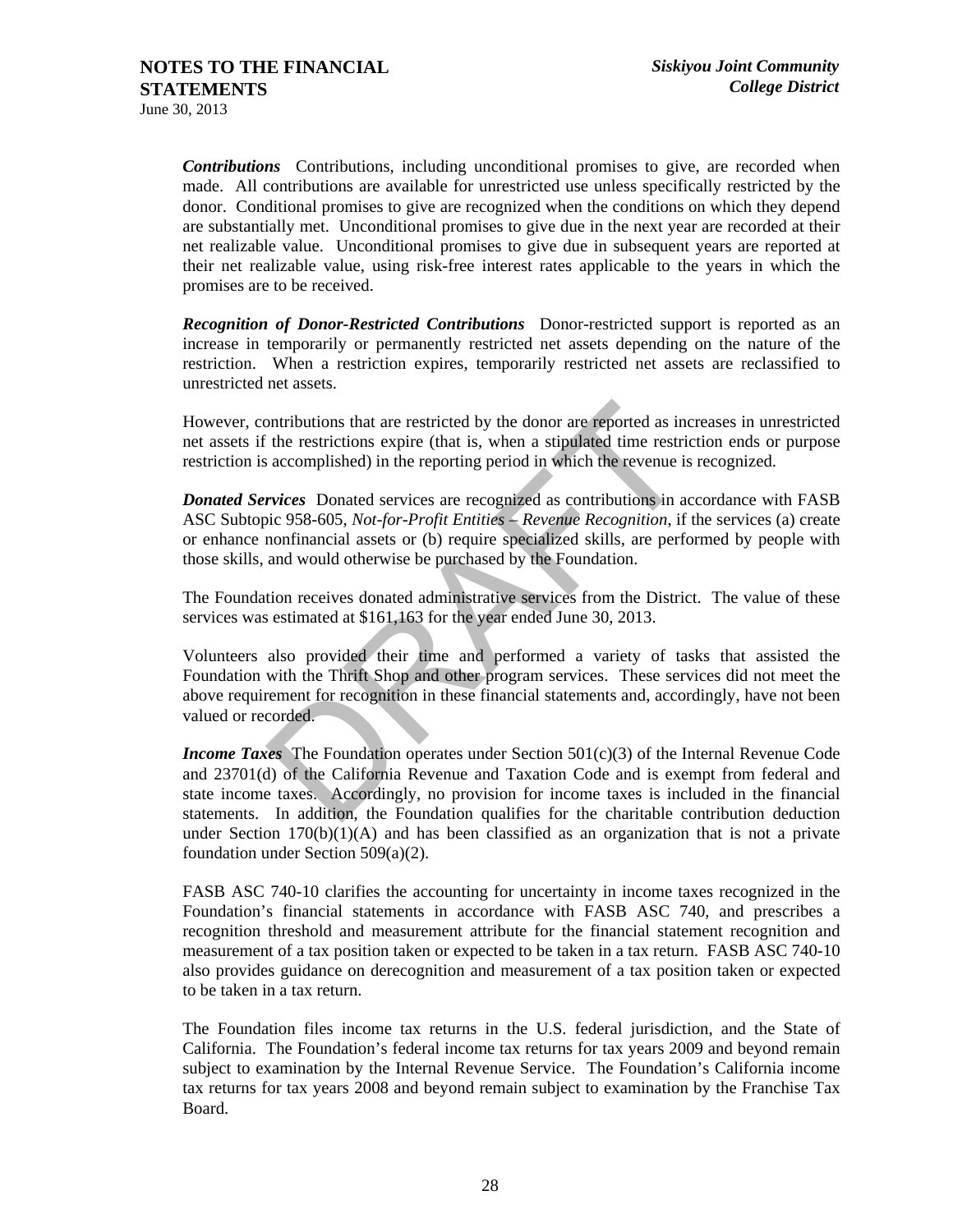The Foundation did not have unrecognized tax benefits as of June 30, 2013, and does not expect this to change significantly over the next 12 months. In connection with the adoption of FASB ASC 740-10, the Foundation will recognize interest and penalties accrued on any unrecognized tax benefits as a component of income tax expense. As of June 30, 2013, the Foundation did not accrue interest or penalties related to uncertain tax positions.

## **2. CASH AND CASH EQUIVALENTS AND INVESTMENTS**

The following is a summary of cash and investments at June 30, 2013:

| <b>District</b>                                                     | <b>Foundation</b>   |
|---------------------------------------------------------------------|---------------------|
| Cash and cash equivalents - current<br>1,847,961<br>ZУ.             | 198,172<br><b>S</b> |
| 2,911,928<br>Restricted cash and cash equivalents - current         |                     |
| Restricted cash and cash equivalents - noncurrent<br>1,697,432      |                     |
| Investments                                                         | 2,627,715           |
| <b>Total Cash and Cash Equivalents and Investments</b><br>6,457,321 | \$2,825,887         |

### **Deposits**

| Cash and cash equivalents - current                                                               | 1,847,961        | S.<br>198,172           |
|---------------------------------------------------------------------------------------------------|------------------|-------------------------|
| Restricted cash and cash equivalents - current                                                    | 2,911,928        |                         |
| Restricted cash and cash equivalents - noncurrent                                                 | 1,697,432        |                         |
| Investments                                                                                       |                  | 2,627,715               |
| <b>Total Cash and Cash Equivalents and Investments</b>                                            | 6,457,321<br>\$  | \$2,825,887             |
| <b>Deposits</b>                                                                                   |                  |                         |
| At June 30, 2013, the carrying amount of the District's and Foundation's deposits is              |                  |                         |
| summarized as follows:                                                                            | <b>District</b>  | <b>Foundation</b>       |
| Cash in County treasury                                                                           | \$5,344,087      | $\mathbb{S}$<br>197,972 |
| Cash in banks                                                                                     | 1,110,299        |                         |
| Cash on hand                                                                                      | 2,935            | 200                     |
| <b>Total</b>                                                                                      | 6,457,321<br>\$. | \$<br>198,172           |
|                                                                                                   |                  |                         |
| As provided for by <i>California Education Code</i> , Section 41001, a significant portion of the |                  |                         |

As provided for by *California Education Code*, Section 41001, a significant portion of the District's cash balances of most funds is deposited with the Siskiyou County Treasurer for the purpose of increasing interest earned through County investment activities. The County Treasury's Pooled Money Investment account's weighted average maturities was 2.49 years at June 30, 2013. The pooled treasury has regulatory oversight from the Siskiyou County Treasury Oversight Committee in accordance with *California Government Code* requirements. The District is considered to be an involuntary participant in the external investment pool. Copies of the County's audited financial statements can be obtained from the Siskiyou County Auditor-Controller's Office, 311 4<sup>th</sup> Street, Yreka, California 96097.

The *California Government Code* requires California banks and savings and loan associations to secure the District's deposits by pledging government securities as collateral. The market value of pledged securities must equal 110% of an entity's deposits. California law also allows financial institutions to secure an entity's deposits by pledging first trust deed mortgage notes having a value of 150% of an entity's total deposits.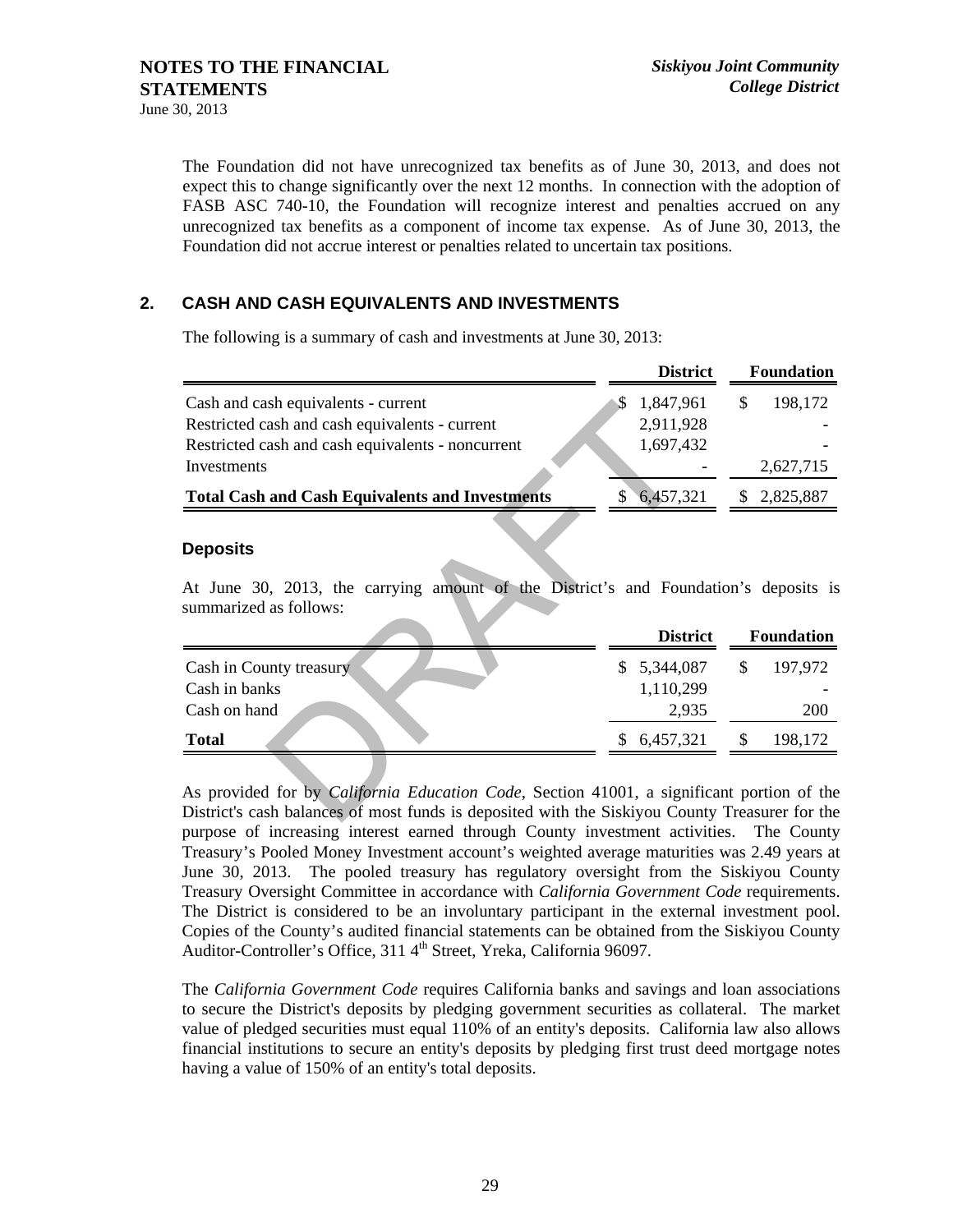All cash held by financial institutions is collateralized by securities that are held by the broker or dealer, or by its trust department or agent, but not in the District's name. In addition, \$250,000 of the bank balances (per institution) at June 30, 2013, are insured.

#### **Investments**

Under provision of the District's investment policy, and in accordance with Sections 53601 and 53602 of the *California Government Code*, the District may invest in the following types of investments:

- State of California issues
- Local Agency Investment Fund (state pool) deposits
- County Treasurer
- U.S. Treasury Bonds with less than a five-year maturity
- Time Certificates of Deposit limited to \$100,000 per financial institution (Institution must be insured by FSLIC and/or FDIC, licensed by the State of California and/or the Federal Government, and located within the State of California)

| <b>County Treasurer</b>                                                                                                                                                                                                                                            |                 |                       |
|--------------------------------------------------------------------------------------------------------------------------------------------------------------------------------------------------------------------------------------------------------------------|-----------------|-----------------------|
| U.S. Treasury Bonds with less than a five-year maturity                                                                                                                                                                                                            |                 |                       |
| Time Certificates of Deposit limited to \$100,000 per financial institution<br>(Institution must be insured by FSLIC and/or FDIC, licensed by the State of<br>California and/or the Federal Government, and located within the State of<br>California)             |                 |                       |
| The investment policy of the Foundation allows for investment in a variety of mutual funds and<br>debt securities. As it relates to the gem and art collection, the Foundation intends to retain<br>these as investments and sell the items on an as-needed basis. |                 |                       |
| As of June 30, 2013, the investments consisted of:                                                                                                                                                                                                                 | <b>District</b> | <b>Foundation</b>     |
| Mutual funds and debt securities<br>Art and gems                                                                                                                                                                                                                   | \$              | \$2,595,180<br>32,535 |
| <b>Total Investments</b>                                                                                                                                                                                                                                           |                 | \$2,627,715           |
| <b>Risk Information</b>                                                                                                                                                                                                                                            |                 |                       |

### **Risk Information**

Interest rate risk is the risk that changes in interest rates that will adversely affect the fair value of an investment. Generally, the longer the maturity of an investment, the greater the sensitivity its fair value is to changes in market interest rates. *California Government Code* Section 53601, limits investments to maturities of five years. The District and Foundation's investment policies are to hold investments to call or maturity to further mitigate interest rate risk.

### **Credit Risk**

Credit risk is the risk that an issuer or other counterparty to an investment will not fulfill its obligation to the holder of the investment. This is measured by ratings assigned by nationally recognized organizations. The District and Foundation's investment policies address credit risk by limiting their investment types as noted above to investments authorized by *California Government Code*. The investment in the county investment pool is unrated.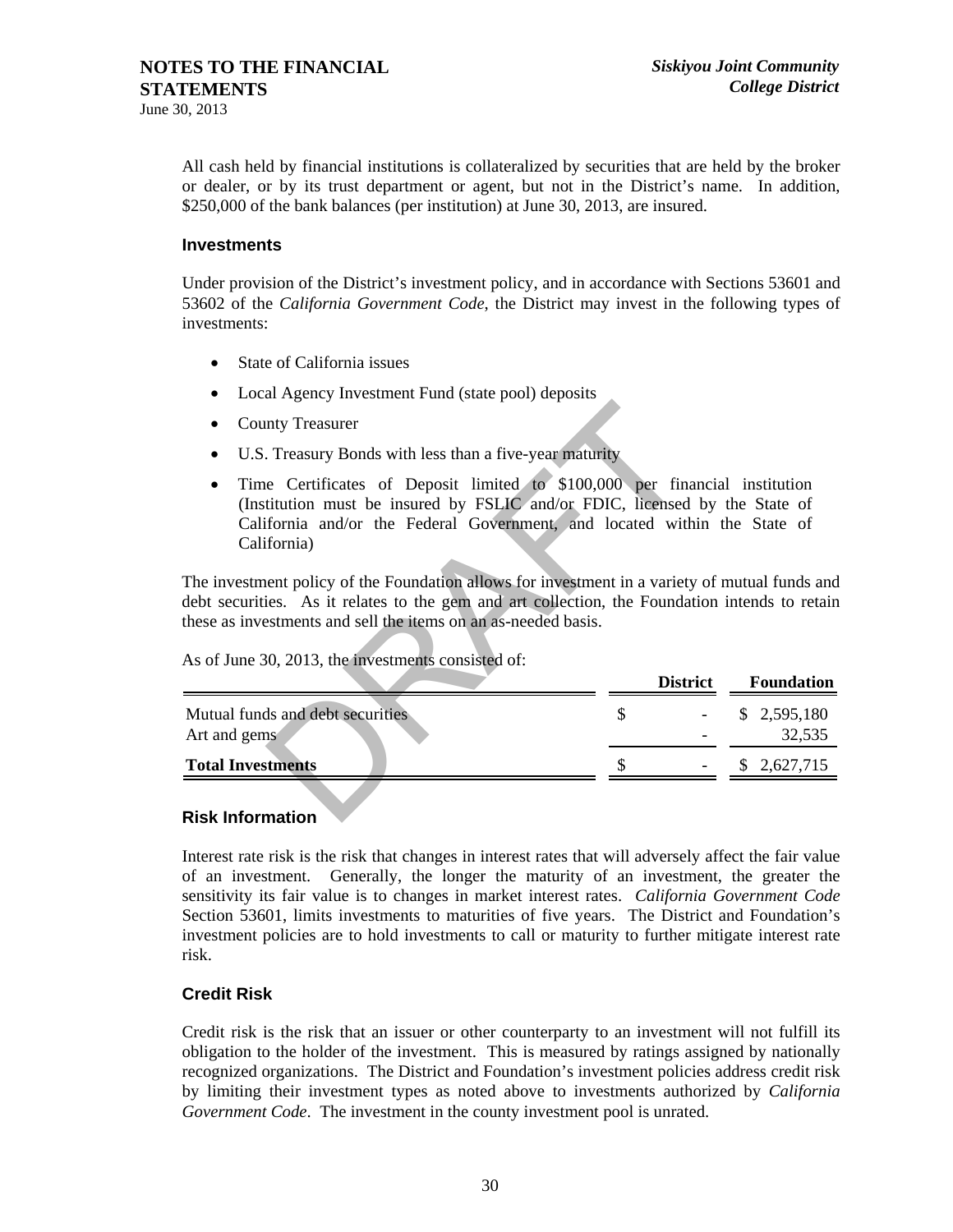## **Concentration of Credit Risk**

Concentration risk is defined as positions of 5% or more in the securities of a single issuer. The District and Foundation's investment policies allow investments in a single issuer greater than 5%.

## **Custodial Credit Risk**

Custodial credit risk is the risk that, in the event of the failure of the counterparty (e.g., financial institution, broker-dealer) to a transaction, a government will not be able to recover the value of its cash and investments or collateral securities that are in the possession of another party. For deposits, the *California Government Code* requires California banks and savings and loan associations to secure the District's deposits by pledging government securities as collateral. The market value of pledged securities must equal 110% of an entity's deposits. California law also allows financial institutions to secure an entity's deposits by pledging first trust deed mortgage notes having a value of 150% of an entity's total deposits. For investments, the District and Foundation do not have policies to address this risk.

## **3. ACCOUNTS RECEIVABLE**

| and loan associations to secure the District's deposits by pledging government securities as<br>collateral. The market value of pledged securities must equal 110% of an entity's deposits.<br>California law also allows financial institutions to secure an entity's deposits by pledging first<br>trust deed mortgage notes having a value of 150% of an entity's total deposits. For investments,<br>the District and Foundation do not have policies to address this risk. |                 |                   |
|---------------------------------------------------------------------------------------------------------------------------------------------------------------------------------------------------------------------------------------------------------------------------------------------------------------------------------------------------------------------------------------------------------------------------------------------------------------------------------|-----------------|-------------------|
| <b>ACCOUNTS RECEIVABLE</b>                                                                                                                                                                                                                                                                                                                                                                                                                                                      |                 |                   |
| Accounts receivable consisted of the following at June 30, 2013:                                                                                                                                                                                                                                                                                                                                                                                                                |                 |                   |
|                                                                                                                                                                                                                                                                                                                                                                                                                                                                                 | <b>District</b> | <b>Foundation</b> |
| Tuition and fees                                                                                                                                                                                                                                                                                                                                                                                                                                                                | \$<br>1,214,413 | \$                |
| Less: Allowance for doubtful accounts                                                                                                                                                                                                                                                                                                                                                                                                                                           | 172,419         |                   |
| <b>Tuition and Fees - Net</b>                                                                                                                                                                                                                                                                                                                                                                                                                                                   | 1,041,994       |                   |
| Federal grants and contracts                                                                                                                                                                                                                                                                                                                                                                                                                                                    | 301,798         |                   |
| State grants and contracts                                                                                                                                                                                                                                                                                                                                                                                                                                                      | 233,496         | 153,567           |
| Local grants and contracts                                                                                                                                                                                                                                                                                                                                                                                                                                                      | 28,051          |                   |
| Auxiliary enterprise sales and charges                                                                                                                                                                                                                                                                                                                                                                                                                                          | 248,046         |                   |
| State taxes and other revenues                                                                                                                                                                                                                                                                                                                                                                                                                                                  | 198,038         | 1,609             |
| State apportionment                                                                                                                                                                                                                                                                                                                                                                                                                                                             | 3,595,455       |                   |
| Investment income - noncapital                                                                                                                                                                                                                                                                                                                                                                                                                                                  | 5,554           |                   |
| <b>Total</b>                                                                                                                                                                                                                                                                                                                                                                                                                                                                    | 5,652,432       | \$<br>155,176     |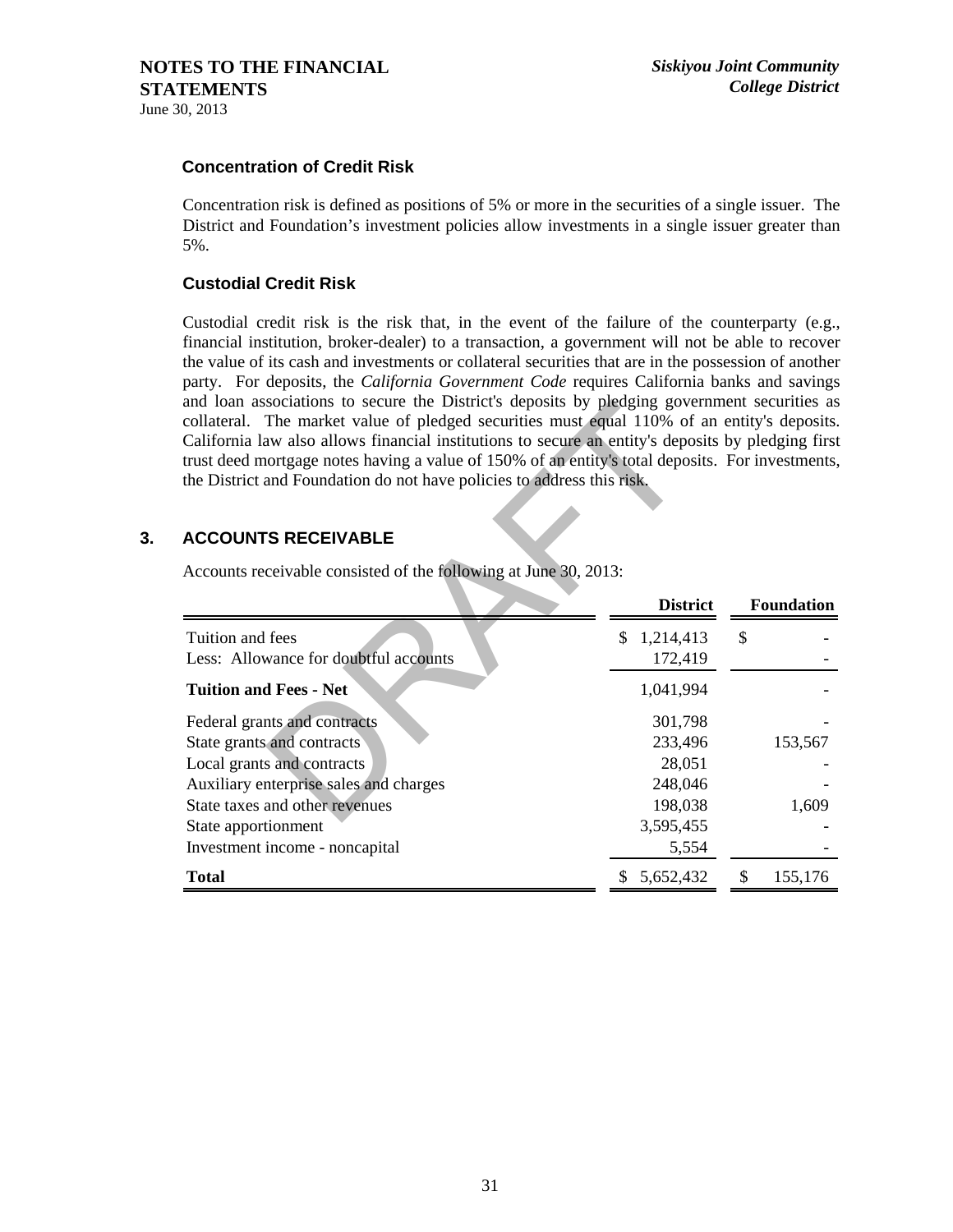## **4. CAPITAL ASSETS**

Capital asset activity for the year ended June 30, 2013, is as follows:

|                                   | <b>Balance</b><br><b>July 1, 2012</b> | <b>Additions/</b><br><b>Transfers</b> |    | <b>Deductions</b> | <b>Balance</b><br>June 30, 2013 |            |
|-----------------------------------|---------------------------------------|---------------------------------------|----|-------------------|---------------------------------|------------|
| NONDEPRECIATED CAPITAL ASSETS     |                                       |                                       |    |                   |                                 |            |
| Land                              | \$<br>199.350                         | \$                                    | \$ |                   | \$                              | 199,350    |
| Construction in progress          | 12.101.076                            | (11, 819, 383)                        |    | 257,904           |                                 | 23,789     |
| DEPRECIATED CAPITAL ASSETS        |                                       |                                       |    |                   |                                 |            |
| Land improvements                 | 9,869,123                             | 87.259                                |    |                   |                                 | 9,956,382  |
| <b>Buildings</b>                  | 27,815,970                            | 12,109,484                            |    |                   |                                 | 39,925,454 |
| Vehicles                          | 260,882                               |                                       |    |                   |                                 | 260,882    |
| Equipment                         | 3,699,270                             | 533,963                               |    |                   |                                 | 4,233,233  |
| <b>Total Capital Assets</b>       | 53,945,671                            | 911,323                               |    | 257,904           |                                 | 54,599,090 |
| Less: Accumulated depreciation    | 11,172,692                            | 1,590,011                             |    |                   |                                 | 12,762,703 |
| <b>Total Capital Assets - Net</b> | 42,772,979                            | (678, 688)                            | \$ | 257,904           | S                               | 41,836,387 |

## **5. ACCOUNTS PAYABLE**

| Equipment                                                                                                       | 3,099,210  | <b>333.903</b>    |                         | 4,233,233        |
|-----------------------------------------------------------------------------------------------------------------|------------|-------------------|-------------------------|------------------|
| <b>Total Capital Assets</b>                                                                                     | 53,945,671 | 911,323           | 257,904                 | 54,599,090       |
| Less: Accumulated depreciation                                                                                  | 11,172,692 | 1,590,011         |                         | 12,762,703       |
| <b>Total Capital Assets - Net</b>                                                                               | 42,772,979 | (678, 688)<br>. S | $\mathbb{S}$<br>257,904 | \$<br>41,836,387 |
| <b>ACCOUNTS PAYABLE</b>                                                                                         |            |                   |                         |                  |
|                                                                                                                 |            |                   |                         |                  |
| Accounts payable at June 30, 2013, consisted of the following:                                                  |            |                   |                         |                  |
|                                                                                                                 |            |                   | <b>District</b>         | Foundation       |
| Accrued payroll and related liabilities                                                                         |            | \$                | 337,368                 | \$               |
| Interest payable                                                                                                |            |                   | 356,047                 |                  |
| Other                                                                                                           |            |                   | 1,267,966               | 44,658           |
| <b>Total</b>                                                                                                    |            |                   | 1,961,381               | 44,658           |
| SHORT-TERM <b>DEB</b> T                                                                                         |            |                   |                         |                  |
| $\Gamma$ ka District nomininglyd in the Colifornic Community College Financina Authority 2012 $\Gamma_{\rm ex}$ |            |                   |                         |                  |

## **6. SHORT-TERM DEBT**

The District participated in the California Community College Financing Authority 2013 Tax and Revenue Anticipation Bond program, depositing the proceeds (to the extent of participation) in its general fund. Short-term debt is necessary for the District to maintain proper working cash levels. The debt remaining at the end of the year is from the mid-year Tax Revenue Anticipation Note due on December 27, 2013. The interest rate on the debt balance is 2.0%.

Short-term debt activity for the year ended June 30, 2013, was as follows:

|                                          | June 30, 2012 | <b>Balance</b>           | Drawn       | <b>Repaid</b> | <b>Balance</b><br>June 30, 2013 |
|------------------------------------------|---------------|--------------------------|-------------|---------------|---------------------------------|
| Participation in California Community    |               |                          |             |               |                                 |
| College Financing Authority 2013 Tax and |               |                          |             |               |                                 |
| <b>Revenue Anticipation Bonds</b>        |               | $\overline{\phantom{0}}$ | \$4.865,000 | \$ 2,090,000  | \$2.775.000                     |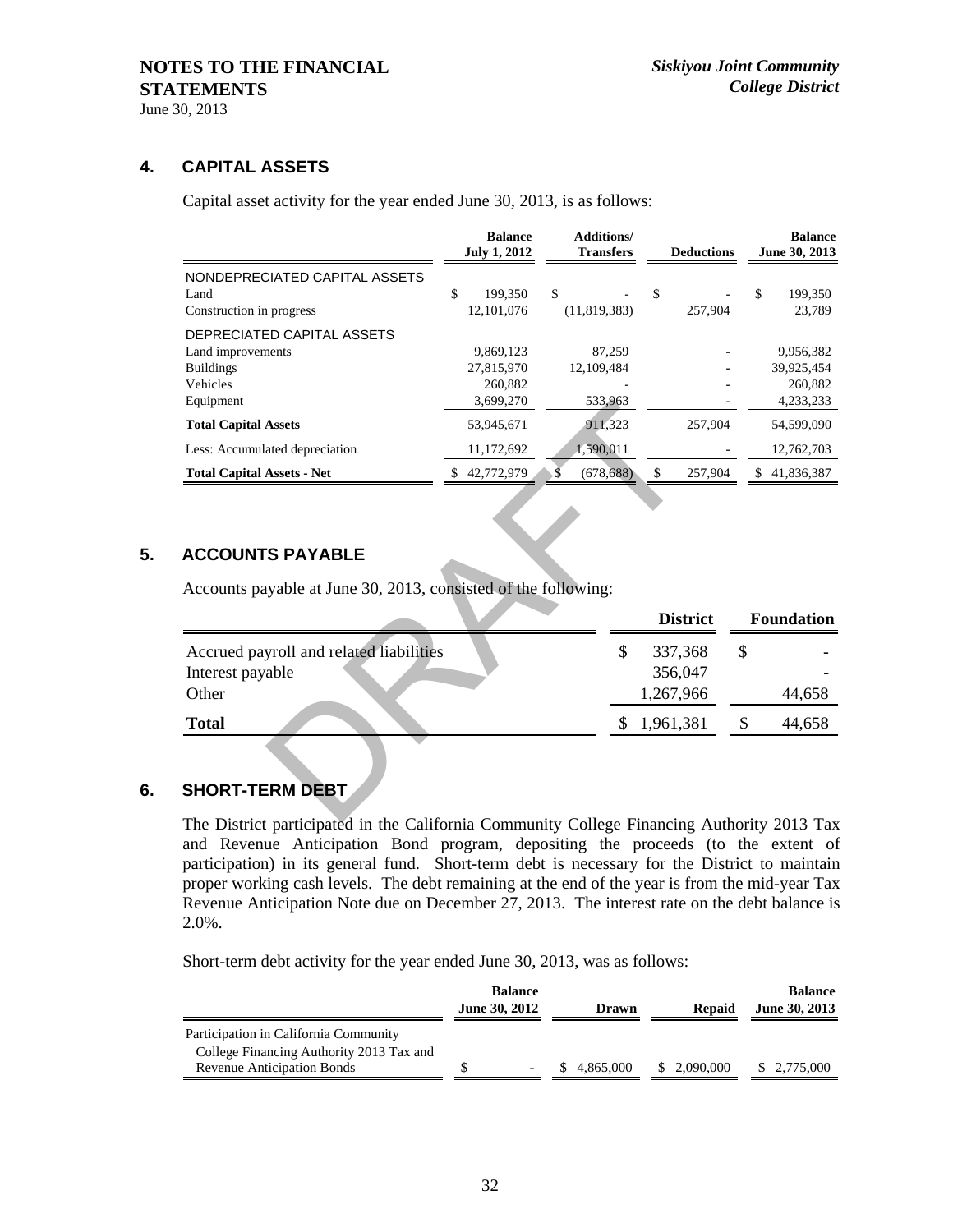## **7. LONG-TERM LIABILITIES**

The long-term liability activity for the year ended June 30, 2013, is as follows:

|                                  | <b>Beginning</b><br><b>Balance</b> |              | <b>Additions/</b><br><b>Accretions</b> |     | <b>Reductions</b> |    | <b>Ending</b><br><b>Balance</b> | <b>Current</b><br><b>Portion</b> |
|----------------------------------|------------------------------------|--------------|----------------------------------------|-----|-------------------|----|---------------------------------|----------------------------------|
| Long-term debt:                  |                                    |              |                                        |     |                   |    |                                 |                                  |
| General obligation bonds:        |                                    |              |                                        |     |                   |    |                                 |                                  |
| Dorm revenue                     | \$                                 | 70,000       | \$                                     | \$. | 11,000            | \$ | 59,000                          | \$<br>11,000                     |
| Measure A - Series A             |                                    | 15,246,991   | 63,194                                 |     | 175,000           |    | 15, 135, 185                    | 220,000                          |
| Measure A - Series B and C       |                                    | 12,259,248   | 493,828                                |     | 80,000            |    | 12,673,076                      | 80,000                           |
| Bond anticipation note           |                                    | 1,164,302    | 42,013                                 |     |                   |    | 1,206,315                       | 1,206,315                        |
| Software financing               |                                    | 216,582      |                                        |     | 216,582           |    |                                 |                                  |
| Science building equipment lease |                                    |              | 1,090,514                              |     | 154,706           |    | 935,808                         | 211,009                          |
| Copier leases                    |                                    | 57,834       |                                        |     | 16,772            |    | 41,062                          | 18,815                           |
| <b>Total Long-Term Debt</b>      |                                    | 29,014,957   | 1,689,549                              |     | 654,060           |    | 30,050,446                      | 1,747,139                        |
| Other long-term liabilities:     |                                    |              |                                        |     |                   |    |                                 |                                  |
| Compensated absences             |                                    | 294,640      | 273,342                                |     | 286,809           |    | 281,173                         | 28,117                           |
| Other postemployment benefits    |                                    | 1,566,105    | 322,844                                |     |                   |    | 1,888,949                       |                                  |
| <b>Total</b>                     |                                    | \$30,875,702 | \$<br>2,285,735                        | \$  | 940,869           |    | \$32,220,568                    | \$<br>1,775,256                  |
|                                  |                                    |              |                                        |     |                   |    |                                 |                                  |

| Copier leases                                                                                                                                                                                                                                                                                                                                                                                                                                                                                 | 57,834               |                    | 16,772        | 41,062               | 18,815      |
|-----------------------------------------------------------------------------------------------------------------------------------------------------------------------------------------------------------------------------------------------------------------------------------------------------------------------------------------------------------------------------------------------------------------------------------------------------------------------------------------------|----------------------|--------------------|---------------|----------------------|-------------|
| <b>Total Long-Term Debt</b>                                                                                                                                                                                                                                                                                                                                                                                                                                                                   | 29,014,957           | 1,689,549          | 654,060       | 30,050,446           | 1,747,139   |
| Other long-term liabilities:<br>Compensated absences<br>Other postemployment benefits                                                                                                                                                                                                                                                                                                                                                                                                         | 294,640<br>1,566,105 | 273,342<br>322,844 | 286,809       | 281,173<br>1,888,949 | 28,117      |
| <b>Total</b>                                                                                                                                                                                                                                                                                                                                                                                                                                                                                  | \$30,875,702         | \$2,285,735        | \$<br>940,869 | \$32,220,568         | \$1,775,256 |
|                                                                                                                                                                                                                                                                                                                                                                                                                                                                                               |                      |                    |               |                      |             |
| The dormitory Revenue Bonds were issued in 1968 in the amount of<br>\$336,000 for the construction of a two-story dormitory. The bonds are<br>secured by a first lien on and pledge of the net revenues to be derived from<br>the operation and ownership of the Juniper and Ponderosa dormitories. The<br>bonds mature through 2018 and accrue interest at 3%.                                                                                                                               |                      |                    |               | \$                   | 59,000      |
| 2005 General Obligation Bonds, Series A, were issued in May 2006 in the<br>original amount of \$14,997,976, and include both current interest bonds and<br>capital appreciation bonds. The bonds are for the purpose of financing the<br>acquisition, construction, modernization and renovation of the District<br>facilities. The bonds are payable solely from the proceeds of ad valorem<br>taxes. Final maturity of all bonds is 2030. The interest rate ranges from 4%                  |                      |                    |               |                      |             |
| to 5%.                                                                                                                                                                                                                                                                                                                                                                                                                                                                                        |                      |                    |               |                      | 14,785,374  |
| 2005 General Obligation Bonds, Series B and C, were issued in April 2008<br>in the original amount of \$9,998,688, and include both current interest bonds<br>and capital appreciation bonds. The bonds are for the purpose of financing<br>the acquisition, construction, modernization and renovation of the District<br>facilities. The bonds are payable solely from the proceeds of ad valorem<br>taxes. Final maturity of all bonds is 2047. The interest rate ranges from 3%<br>to 6%. |                      |                    |               |                      | 12,092,649  |
|                                                                                                                                                                                                                                                                                                                                                                                                                                                                                               |                      |                    |               |                      |             |
| <b>Balance Forward</b>                                                                                                                                                                                                                                                                                                                                                                                                                                                                        |                      |                    |               | \$                   | 26,937,023  |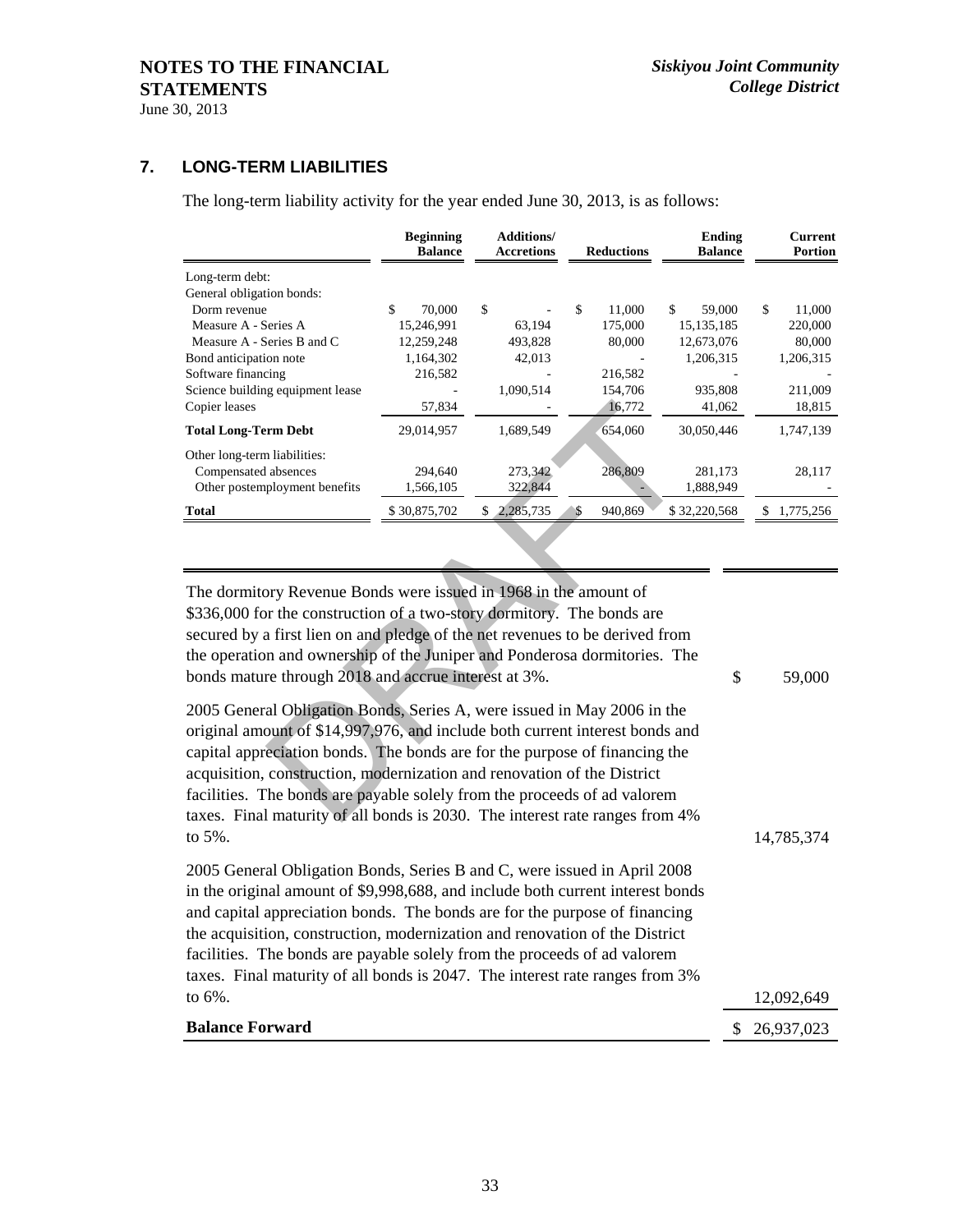| <b>Balance Brought Forward</b>                                                                                                                                                                                                                                                                                                                                                                     | \$26,937,023 |
|----------------------------------------------------------------------------------------------------------------------------------------------------------------------------------------------------------------------------------------------------------------------------------------------------------------------------------------------------------------------------------------------------|--------------|
| 2010 General Obligation Bond Anticipation Notes were issued in February<br>2010 in the original amount of \$998,755. The notes were issued to fund<br>bond project expenditures which were to be paid with General Obligation<br>Bonds, Series D. These notes will be repaid with the proceeds of General<br>Obligation Bonds, Series D, in 2013. The note is payable in full in<br>December 2013. | 1,197,833    |
| Capital lease with Office Equipment Leasing entered into in July 2010 in the<br>original amount of \$81,868. The borrowed funds were for the purpose of<br>purchasing copier equipment. Payments in the amount of \$1,800 are due<br>monthly, including interest at 11.5%. The lease matures in June 2015.                                                                                         | 38,439       |
| Capital lease with Office Equipment Leasing entered into in September 2011<br>in the original amount of \$3,644. The borrowed funds were for the purpose<br>of purchasing copier equipment. Payments in the amount of \$83 are due<br>monthly, including interest at 12.82%. The lease matures in September                                                                                        |              |
| 2016.                                                                                                                                                                                                                                                                                                                                                                                              | 2,623        |
| Capital lease with Bank of America Leasing entered into in September 2012<br>in the original amount of $$1,090,514$ . The borrowed funds were for the<br>purpose of purchasing equipment for the Science building. Payments in the<br>amount of \$19,399, are due monthly, including interest at 2.59%. The lease                                                                                  |              |
| matures in September 2017.                                                                                                                                                                                                                                                                                                                                                                         | 935,808      |
| Premium on 2005 General Obligation Bonds (Series A)                                                                                                                                                                                                                                                                                                                                                | 349,811      |
| Premium on 2005 General Obligation Bonds (Series B and C)                                                                                                                                                                                                                                                                                                                                          | 580,427      |
| Premium on 2010 General Obligation Bond Anticipation Notes                                                                                                                                                                                                                                                                                                                                         | 8,482        |
| <b>Long-Term Debt - Net</b>                                                                                                                                                                                                                                                                                                                                                                        | 30,050,446   |
| Less: Current portion                                                                                                                                                                                                                                                                                                                                                                              | 1,747,139    |
| <b>Total Long-Term Debt - Noncurrent Portion</b>                                                                                                                                                                                                                                                                                                                                                   | \$28,303,307 |

#### **Accretion**

The 2005 General Obligation Bonds (Series A, B, and C) and the bond anticipation note have been increased to include accretion of the capital appreciation bonds. Annual accretion is recognized as interest expense in the statement of activities.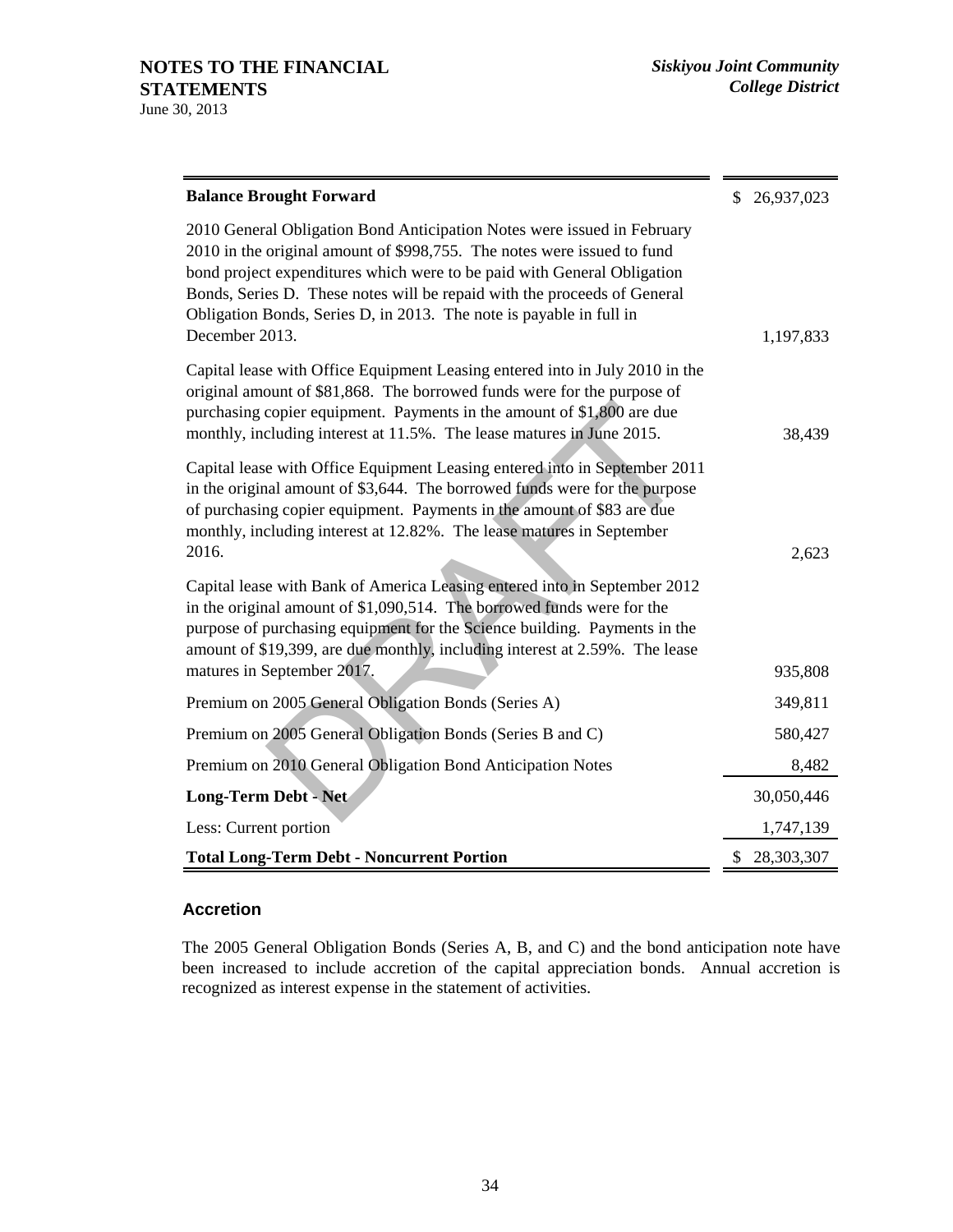# **NOTES TO THE FINANCIAL STATEMENTS**

June 30, 2013

|                  |                                                     |              | <b>Bond</b>                    |                  |
|------------------|-----------------------------------------------------|--------------|--------------------------------|------------------|
| <b>Principal</b> | <b>Interest</b>                                     | Total        | Premium                        | <b>Total</b>     |
| 1.309.755<br>S.  | 1.071.696<br>S.                                     | \$ 2.381.451 | \$<br>46.375                   | 2.427.826<br>\$. |
| 194,802          | 838,021                                             | 1,032,823    | 37,893                         | 1,070,716        |
| 203,069          | 1,038,734                                           | 1,241,803    | 37,893                         | 1,279,696        |
| 205,104          | 1.078.152                                           | 1,283,256    | 37,893                         | 1,321,149        |
| 498,000          | 818.996                                             | 1.316.996    | 37.893                         | 1,354,889        |
| 3.500,000        | 3,696,609                                           | 7.196.609    | 189,465                        | 7,386,074        |
| 5,810,000        | 2,654,581                                           | 8,464,581    | 189,465                        | 8,654,046        |
| 5,523,788        | 5,454,753                                           | 10,978,541   | 146,052                        | 11,124,593       |
| 1.971.473        | 9.080.155                                           | 11,051,628   | 73,150                         | 11,124,778       |
| 4, 161, 143      | 11,361,131                                          | 15,522,274   | 73,150                         | 15,595,424       |
| 1,787,285        | 13,623,692                                          | 15,410,977   | 69,491                         | 15,480,468       |
| \$25,164,419     | \$50,716,520                                        | 75,880,939   | 938,720                        | 76,819,659       |
|                  |                                                     | 47,746,083   |                                | 47,746,083       |
|                  |                                                     | \$28,134,856 | \$<br>938,720                  | \$29,073,576     |
|                  | Less: Interest (excluding accretion of \$2,970,438) |              | <b>Bonds and Notes Pavable</b> |                  |

The annual debt service requirements to maturity on the long-term debt issues are as follows:

#### **Capital Lease Obligations**

| 2044-2048                                                                                                                                                                                                                                                                                                                                                                                                                                                                                                                                                                    | 1, 101, 200  | 13,023,092   | 13,410,977   | 09,491         | 15,480,408               |
|------------------------------------------------------------------------------------------------------------------------------------------------------------------------------------------------------------------------------------------------------------------------------------------------------------------------------------------------------------------------------------------------------------------------------------------------------------------------------------------------------------------------------------------------------------------------------|--------------|--------------|--------------|----------------|--------------------------|
| <b>Total</b>                                                                                                                                                                                                                                                                                                                                                                                                                                                                                                                                                                 | \$25,164,419 | \$50,716,520 | 75,880,939   | 938,720        | 76,819,659               |
| Less: Interest (excluding accretion of \$2,970,438)                                                                                                                                                                                                                                                                                                                                                                                                                                                                                                                          |              |              | 47,746,083   |                | 47,746,083               |
| <b>Principal - Net</b>                                                                                                                                                                                                                                                                                                                                                                                                                                                                                                                                                       |              |              | \$28,134,856 | 938,720<br>\$. | \$29,073,576             |
| <b>Capital Lease Obligations</b>                                                                                                                                                                                                                                                                                                                                                                                                                                                                                                                                             |              |              |              |                |                          |
| The District leases equipment at a cost of \$1,176,026, with related accumulated depreciation of<br>\$19,993, under agreements which provide for title to pass upon expiration of the lease period.<br>The amount of interest cost incurred during the year ended June 30, 2013, was \$25,711, all of<br>which was charged to expenses. Amortization expense under capital leases has been included<br>with depreciation expense in the statement of revenue, expenses, and changes in net position.<br>Future minimum lease payments are as follows:<br>Year Ending June 30 |              |              |              |                | Lease<br><b>Payments</b> |
| 2014                                                                                                                                                                                                                                                                                                                                                                                                                                                                                                                                                                         |              |              |              | \$             | 255,382                  |
| 2015                                                                                                                                                                                                                                                                                                                                                                                                                                                                                                                                                                         |              |              |              |                | 254,377                  |
| 2016                                                                                                                                                                                                                                                                                                                                                                                                                                                                                                                                                                         |              |              |              |                | 233,782                  |
| 2017                                                                                                                                                                                                                                                                                                                                                                                                                                                                                                                                                                         |              |              |              |                | 233,038                  |
| 2018                                                                                                                                                                                                                                                                                                                                                                                                                                                                                                                                                                         |              |              |              |                | 58,198                   |
| <b>Total</b>                                                                                                                                                                                                                                                                                                                                                                                                                                                                                                                                                                 |              |              |              |                | 1,034,777                |
| Less: Amount representing interest                                                                                                                                                                                                                                                                                                                                                                                                                                                                                                                                           |              |              |              |                | 57,907                   |
| <b>Present Value of Net Minimum Lease Payments</b>                                                                                                                                                                                                                                                                                                                                                                                                                                                                                                                           |              |              |              |                |                          |

## **Other Postemployment Benefits (OPEB)**

The District's actuarially determined annual required contribution for the year ended June 30, 2013, was \$943,606, and contributions made by the District during the year ended June 30, 2013, were \$604,183. This resulted in a net OPEB obligation of \$1,888,949 at June 30, 2013. See note 11 for additional information regarding the OPEB obligation and the postemployment benefit plan.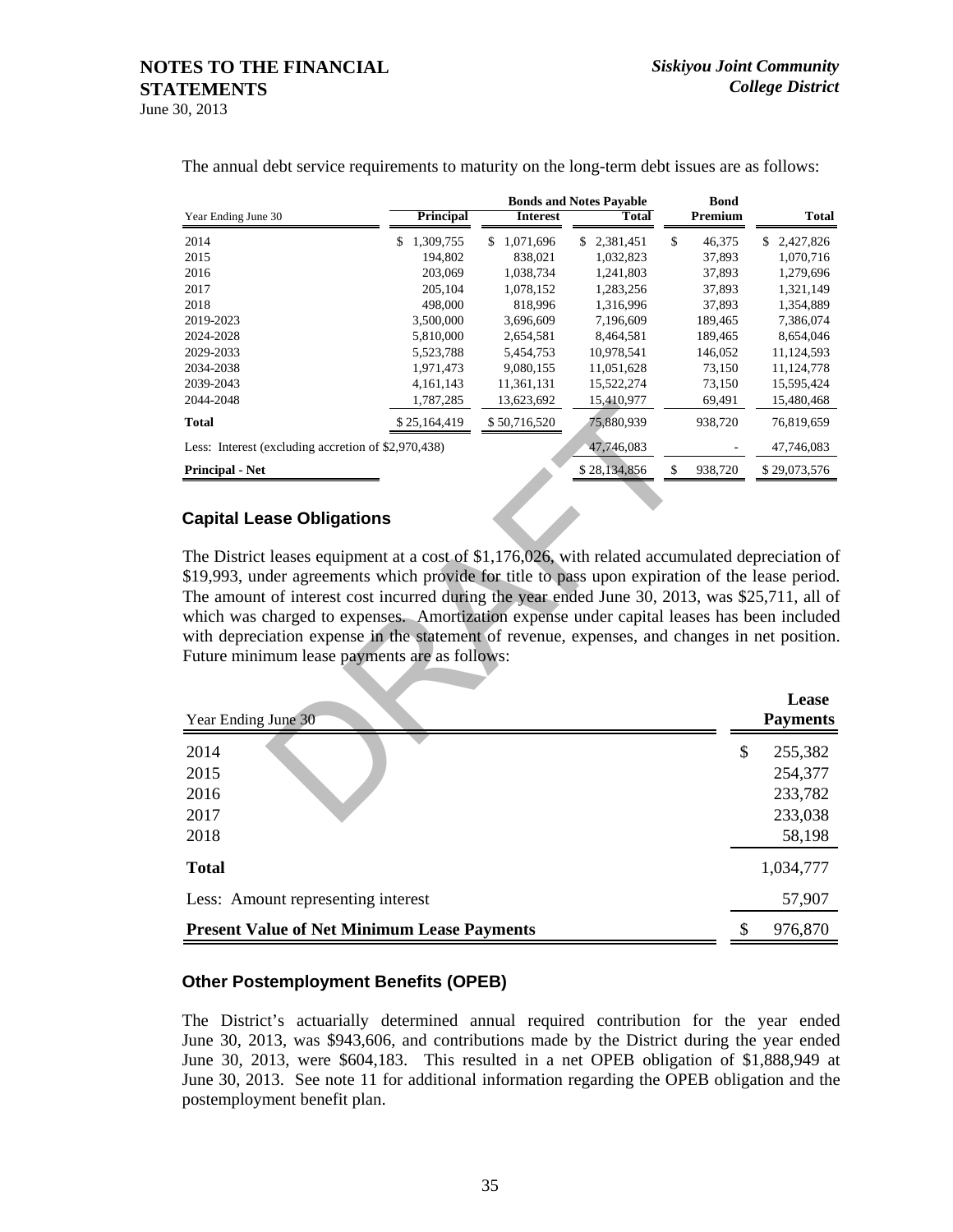#### **8. EMPLOYEE RETIREMENT SYSTEMS**

Qualified employees are covered under cost-sharing, multiple-employer defined benefit pension plans maintained by agencies of the State of California. Certificated employees are members of the State Teachers' Retirement System, and classified employees are members of the Public Employees' Retirement System.

#### **California State Teachers' Retirement System (CalSTRS)**

#### **Plan Description**

The District contributes to the California State Teachers' Retirement System (CalSTRS), a cost-sharing, multiple-employer, public employee retirement system defined benefit pension plan administered by CalSTRS. The plan provides retirement, disability, and survivor benefits to beneficiaries. Benefit provisions are established by state statutes, as legislatively amended, within the State Teachers' Retirement Law. CalSTRS issues a separate comprehensive annual financial report that includes financial statements and required supplementary information. Copies of the CalSTRS annual financial report may be obtained from CalSTRS, 100 Waterfront Place, Sacramento, California 95605.

#### **Funding Policy**

Active plan members are required to contribute 8.0% of their gross salary and the District is required to contribute an actuarially determined rate. The actuarial methods and assumptions used for determining the rate are those adopted by the CalSTRS Board based upon recommendations made by the consulting actuary. The required employer contribution rate for the fiscal years ended June 30, 2013, 2012, and 2011, was 8.25% of annual payroll. State statutes establish the contribution requirements of the plan members. The District's contributions to CalSTRS for the fiscal years ended June 30, 2013, 2012, and 2011, were \$413,749, \$451,804, and \$476,418, respectively, and equaled 100% of the required contributions each year. many employer, pance any other and statement a seated by CalSTRS. The plan provides retirement, disability,<br>rises. Benefit provisions are established by state statutes, as latter Teachers' Retirement Law. CalSTRS issues a

## **California Public Employees Retirement System (CalPERS)**

#### **Plan Description**

The District contributes to the California School Employer Pool under the California Public Employees' Retirement System (CalPERS), a cost-sharing, multiple-employer, public employee retirement system defined benefit pension plan administered by CalPERS. The plan provides retirement and disability benefits, annual cost-of-living adjustments, and death benefits to plan members and beneficiaries. Benefit provisions are established by state statutes, as legislatively amended, within the Public Employees' Retirement Law. CalPERS issues a separate comprehensive annual financial report that includes financial statements and required supplementary information. Copies of the CalPERS annual financial report may be obtained from CalPERS, 400 Q Street, Sacramento, California 95811.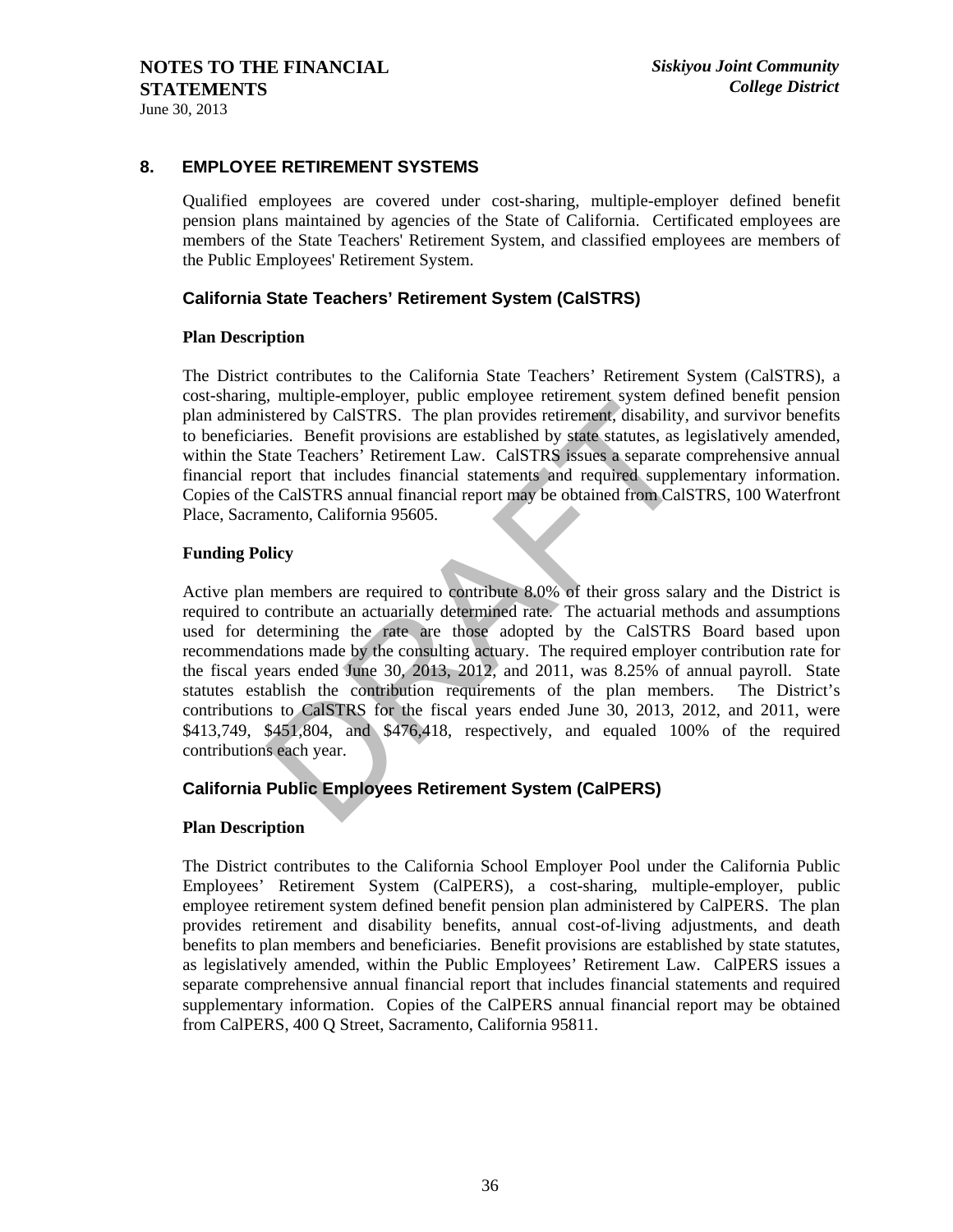#### **Funding Policy**

Active plan members are required to contribute 7.0% of their salary and the District is required to contribute an actuarially determined rate. The actuarial methods and assumptions used for determining the rate are those adopted by the CalPERS Board of Administration. The required employer contribution rate for the fiscal years ended June 30, 2013, 2012, and 2011, was 11.417%, 10.923%, and 10.707%, respectively, of annual payroll. State statutes establish the contribution requirements of the plan members. The District's contributions to CalPERS for the fiscal years ended June 30, 2013, 2012, and 2011, were \$341,903, \$394,818, and \$393,918, respectively, and equaled 100% of the required contributions each year.

## **9. STATE AND FEDERAL ALLOWANCES, AWARDS, AND GRANTS**

The District has received state and federal funds for specific purposes that are subject to review and audit by the grantor agencies. Although such audits could generate expenditure disallowance under terms of the grants, management believes that any required reimbursements will not be material.

#### **10. RISK MANAGEMENT**

The District is a member of the Northern California Community Colleges Self-Insurance Authority (the Authority). The Authority is a member of the State Wide Association of Community Colleges Joint Powers Authority (SWACC). The Authority provides for a risksharing plan whereby the member districts share in the claims costs as well as the administrative costs of providing property and liability coverages. Financial statements are available from each Authority upon request. ID FEDERAL ALLOWANCES, AWARDS, AND GRANT<br>has received state and federal funds for specific purposes that<br>by the grantor agencies. Although such audits could<br>e under terms of the grants, management believes that any req<br>mat

Coverage includes property, liability, and workers' compensation insurance. Liability losses in excess of the District's \$1,000 retention amount are covered through the SWACC up to \$25,000,000 per occurrence. In November 2009, the District dropped its independent membership in the Schools Excess Liability Fund (SELF) in order to obtain seamless liability coverage through the SWACC. Property losses in excess of the District's \$1,000 retention amount are covered up to the District's total insurable values. Workers' compensation losses are fully insured. There has been no significant reduction in any of the insurance coverages from prior year. Settled claims resulting from these programs have not exceeded insurance coverage in each of the past three fiscal years.

The District has a self-insured health insurance plan, which covers all eligible employees. Annual expenses in excess of the District's self-insured retention of \$100,000 per employee up to \$1,900,000 per employee are covered by excess insurance through a stop loss carrier.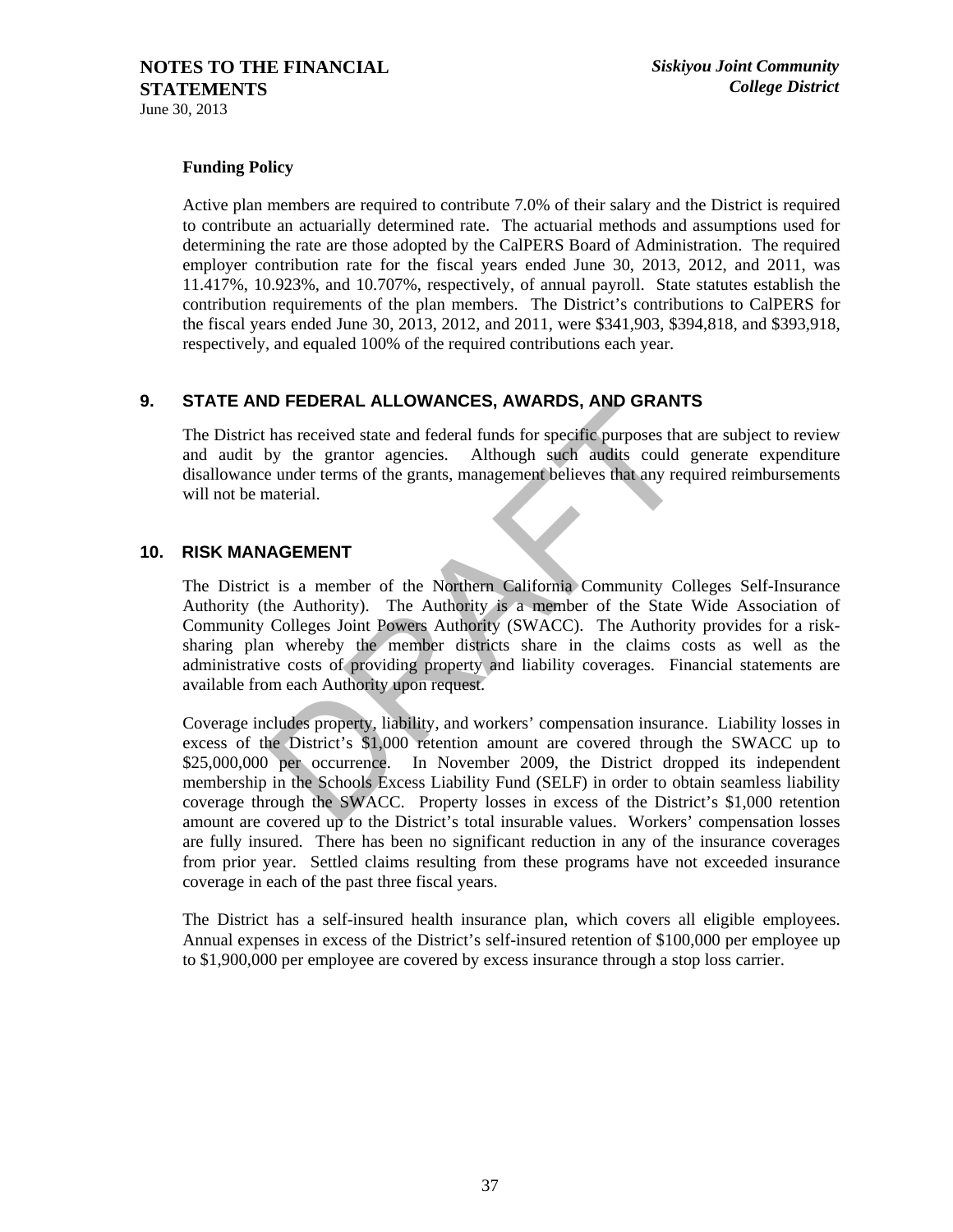#### **11. OTHER POSTEMPLOYMENT BENEFITS PLAN (OPEB)**

#### **Plan Description**

The Siskiyou Joint Community College District Post-Retirement Health Benefits Plan (the Plan) is a single-employer OPEB plan administered by the District. Administrators, academic, and administrative support management employees hired prior to July 1, 1992, classified employees hired prior to December 1, 1992, and Board members elected between January 1, 1981, and January 1, 1995, may receive benefits from age 55 to age 65. The District pays 100% of the eligible retirees' medical plan premiums. Before receiving benefits, academic, administrative support management, and classified employees must have ten years of service with the District. Board members must serve a minimum of 12 years with the District. All employees and board members with 20 or more years of service are eligible to receive District paid medical benefits from the date of retirement for the remainder of their lives.

As of June 30, 2013, the District has 25 active employees who are eligible for post-retirement health benefits, and 66 retiree who receive post-retirement health benefits.

#### **Funding Policy**

The contribution requirements are established and may be amended by the District and the District's bargaining units. The required contribution is based on projected pay-as-you-go financing requirements with an additional amount to prefund benefits as determined annually. Additionally, the District has established an irrevocable trust (the "Trust") with Union Bank of California through the Retiree Health Benefit Program Joint Powers Authority to prefund a portion of the retiree health benefit costs. For the year ended June 30, 2013, the District contributed \$604,183 to the Plan. Example 10 and The Method and may be annual open.<br>
Inedical benefits from the date of retirement for the remainde<br>
30, 2013, the District has 25 active employees who are eligit<br>
its, and 66 retiree who receive post-retirem

#### **Annual OPEB Cost and Net OPEB Obligation**

The District's annual OPEB cost (expense) is calculated based on the annual required contribution of the employer (ARC), an amount actuarially determined in accordance with GASB Statement No. 45. The ARC represents a level of funding that, if paid on an ongoing basis, is projected to cover normal cost each year and amortize any unfunded actuarial accrued liabilities (UAAL) or funding costs over a period of 30 years. The following table shows the components of the District's annual OPEB cost, the amount actually contributed to the Plan, and changes in the District's net OPEB obligation to the Plan for the year ended June 30, 2013: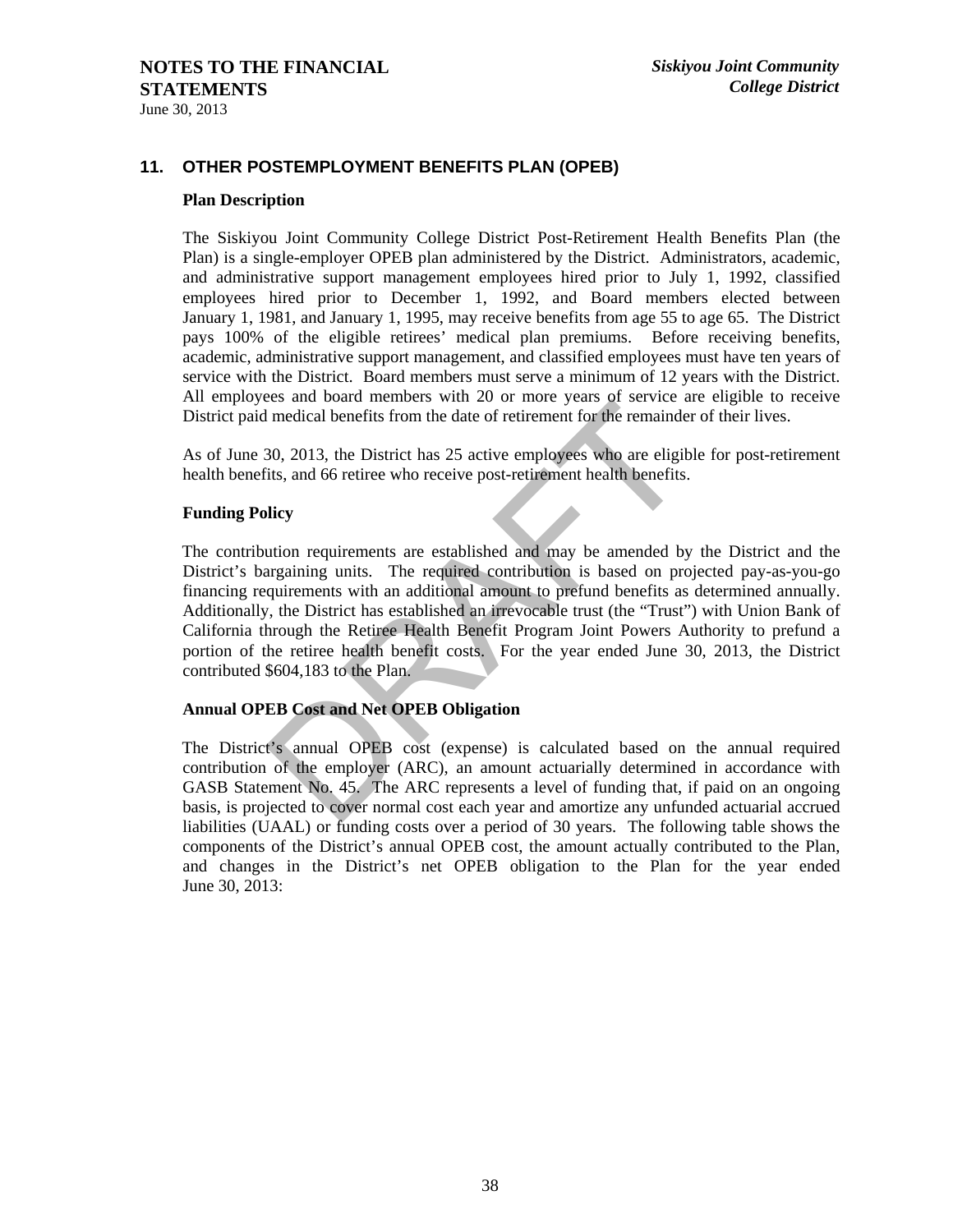| Annual required contribution (ARC)<br>Adjustment to ARC<br>Interest on net OPEB obligation | S | 943,606<br>(126, 207)<br>109,628 |
|--------------------------------------------------------------------------------------------|---|----------------------------------|
| <b>Annual OPEB Cost</b>                                                                    |   | 927,027                          |
| Contributions                                                                              |   | (604, 183)                       |
| <b>Change in Net OBEP Obligation</b>                                                       |   | 322,844                          |
| <b>Net OPEB Obligation - Beginning of Year</b>                                             |   | 1,566,105                        |
| <b>Net OPEB Obligation - End of Year</b>                                                   |   | 1,888,949                        |

| <b>Net Of ED ODIIgation - End of Year</b>                                                                                                                             |                                          |                                                                       |                           | Φ<br>1,000,949                                        |
|-----------------------------------------------------------------------------------------------------------------------------------------------------------------------|------------------------------------------|-----------------------------------------------------------------------|---------------------------|-------------------------------------------------------|
| The annual OPEB cost, the percentage of annual OPEB cost contributed to the Plan, and the net<br>OPEB obligation for fiscal years 2011, 2012, and 2013 is as follows: |                                          |                                                                       |                           |                                                       |
|                                                                                                                                                                       | <b>Annual</b>                            | <b>Actual</b>                                                         |                           | <b>Net Ending</b><br><b>OPEB</b><br><b>Obligation</b> |
| <b>Year Ended</b>                                                                                                                                                     | <b>OPEB</b><br>Cost                      | <b>Employer</b><br><b>Contributions</b>                               | Percentage<br>Contributed | (Deferred<br>Charge)                                  |
| June 30, 2011<br>June 30, 2012<br>June 30, 2013                                                                                                                       | 749,809<br>\$<br>932,845<br>927,027<br>S | S<br>477,934<br>\$<br>383,275<br>$\boldsymbol{\mathsf{S}}$<br>604,183 | 64%<br>41%<br>65%         | 1,016,535<br>S<br>1,566,105<br>S<br>1,888,949<br>S    |
| <b>Funded Status and Funding Progress</b><br>The funded status of the Plan as of the actuarial valuation dates below, was as follows:                                 |                                          |                                                                       |                           | <b>December 1, 2011</b>                               |
|                                                                                                                                                                       |                                          |                                                                       |                           |                                                       |

#### **Funded Status and Funding Progress**

|                                                                     |   | <b>December 1, 2011</b> |                         |  |  |
|---------------------------------------------------------------------|---|-------------------------|-------------------------|--|--|
| Actuarial accrued liability (AAL)<br>Actuarial value of plan assets | S |                         | 11,486,032<br>1,036,544 |  |  |
| Unfunded Actuarial Accrued Liability (UAAL)                         |   | <b>S</b>                | 10,449,488              |  |  |
| Funded ratio (actuarial value of plan assets/AAL)                   |   |                         | 9.02%                   |  |  |
| Covered payroll (active members)                                    |   |                         | 1,474,949               |  |  |
| <b>UAAL</b> as a Percentage of Covered Payroll                      |   |                         | 708.46%                 |  |  |

During the year ended June 30, 2009, the District set aside approximately \$1,052,325 in an external trust fund. The fair value of the trust fund was approximately \$777,872 at June 30, 2013.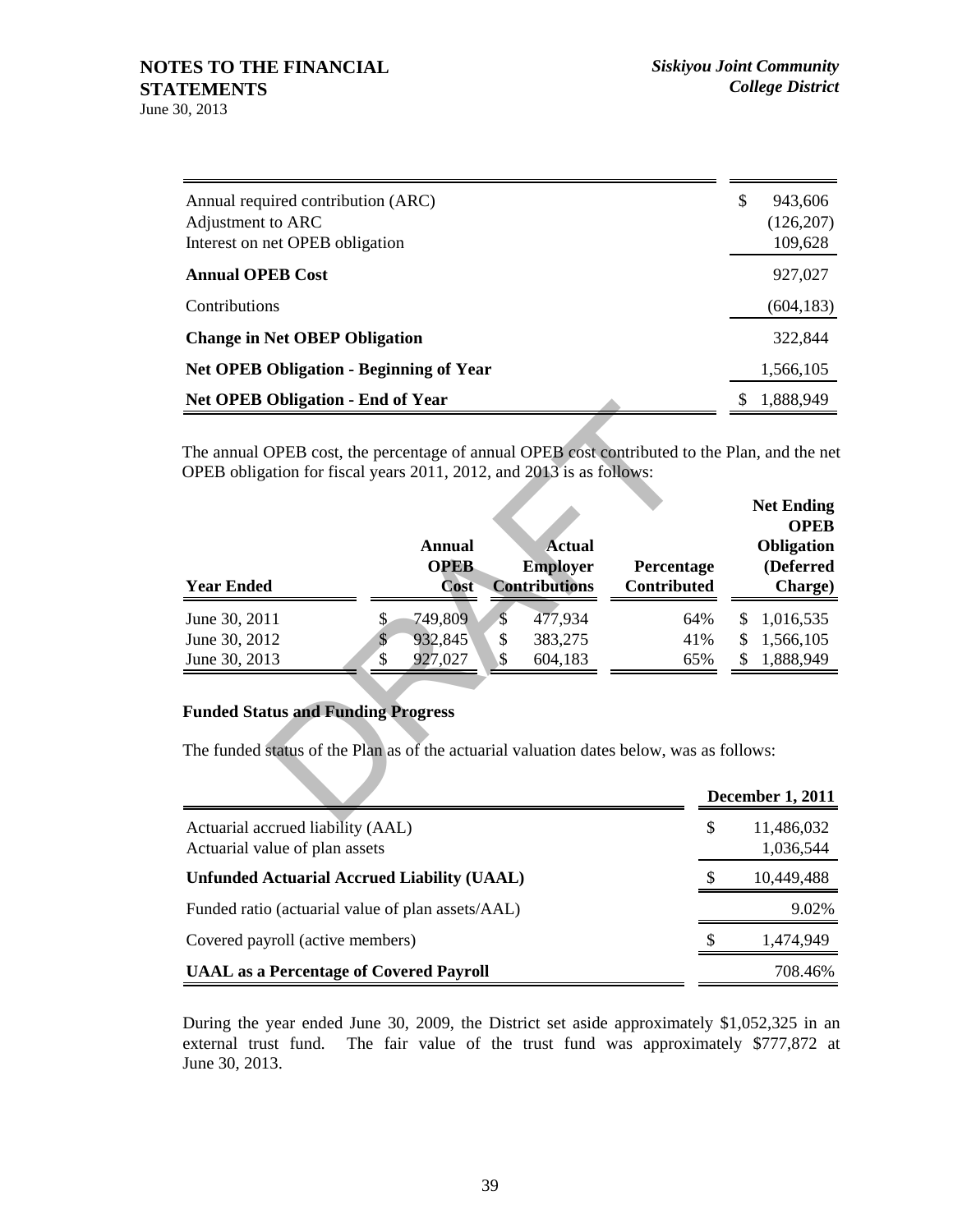#### **Actuarial Methods and Assumptions**

Actuarial valuation of an ongoing plan involves estimates of the value of reported amounts and assumptions about the probability of events far into the future. Examples include assumptions about future employment, mortality, and the healthcare cost trend. Amounts determined regarding the funded status of the plan and the annual required contributions of the employer are subject to continual revision as actual results are compared to past expectations and new estimates are made about the future.

Projections of benefits for financial reporting purposes are based on the substantive plan (the Plan as understood by the employer and the plan members) and include the types of benefits provided at the time of each valuation and the historical pattern of sharing benefits cost between the employer and plan members to that point. The actuarial methods and assumptions used include techniques that are designed to reduce the effects of short-term volatility in actuarial accrued liabilities and the actuarial value of assets, consistent with the long-term perspective of the calculations.

In the December 1, 2011, actuarial valuation, the entry-age normal cost method was used. The actuarial assumptions included a 7.0% discount rate based on the assumption that a substantial portion of the ARC is funded. A 3.0% price inflation and a 3.0% wage inflation assumptions were used as well as an annual cost trend rate of 4.0%. Unfunded actuarial accrued liabilities are amortized over a 30-year period using the flat dollar amount method. The actuarial value of assets was determined using a 15-year smoothing formula subject to a 20% corridor around market value. employer and plan members to that point. The actuarial met<br>
e techniques that are designed to reduce the effects of sh<br>
crued liabilities and the actuarial value of assets, consister<br>
of the calculations.<br>
mber 1, 2011, ac

## **12. EMPLOYEE RETIREMENT INCENTIVE PLAN**

In 2012, the District offered retirement incentives to eligible employees. The incentive provided \$2,000 for each full-time year of service with the District but no more than 50% of the employee's last annual base salary up to a maximum of \$50,000. Seven employees accepted this offer. The total cost to the District was \$197,555. Of this amount, \$19,748 was paid during the year ended June 30, 2012 and \$177,806 was paid during the year ended June 30, 2013.

## **13. CHANGE IN ACCOUNTING PRINCIPLES**

The District adopted the provisions of GASB Statement No. 62, *Codification of Accounting and Financial Reporting Guidance Contained in Pre-November 30, 1989, FASB and AICPA Pronouncements*, effective July 1, 2012. The beginning net position was increased by \$1,789,109 as a result of capitalizing interest on the bond projects that were previously expensed. In addition, building fixed assets and accumulated depreciation were increased by \$1,970,674 and \$181,565, respectively.

The District implemented GASB Statement No. 63, *Financial Reporting of Deferred Outflows of Resources, Deferred Inflows of Resources, and Net Position,* effective July 1, 2012. This statement provides financial reporting guidance for deferred outflows of resources and deferred inflows of resources. The District has implemented this reporting for the year ended June 30, 2013. The components of net position were renamed to reflect the requirements of this statement.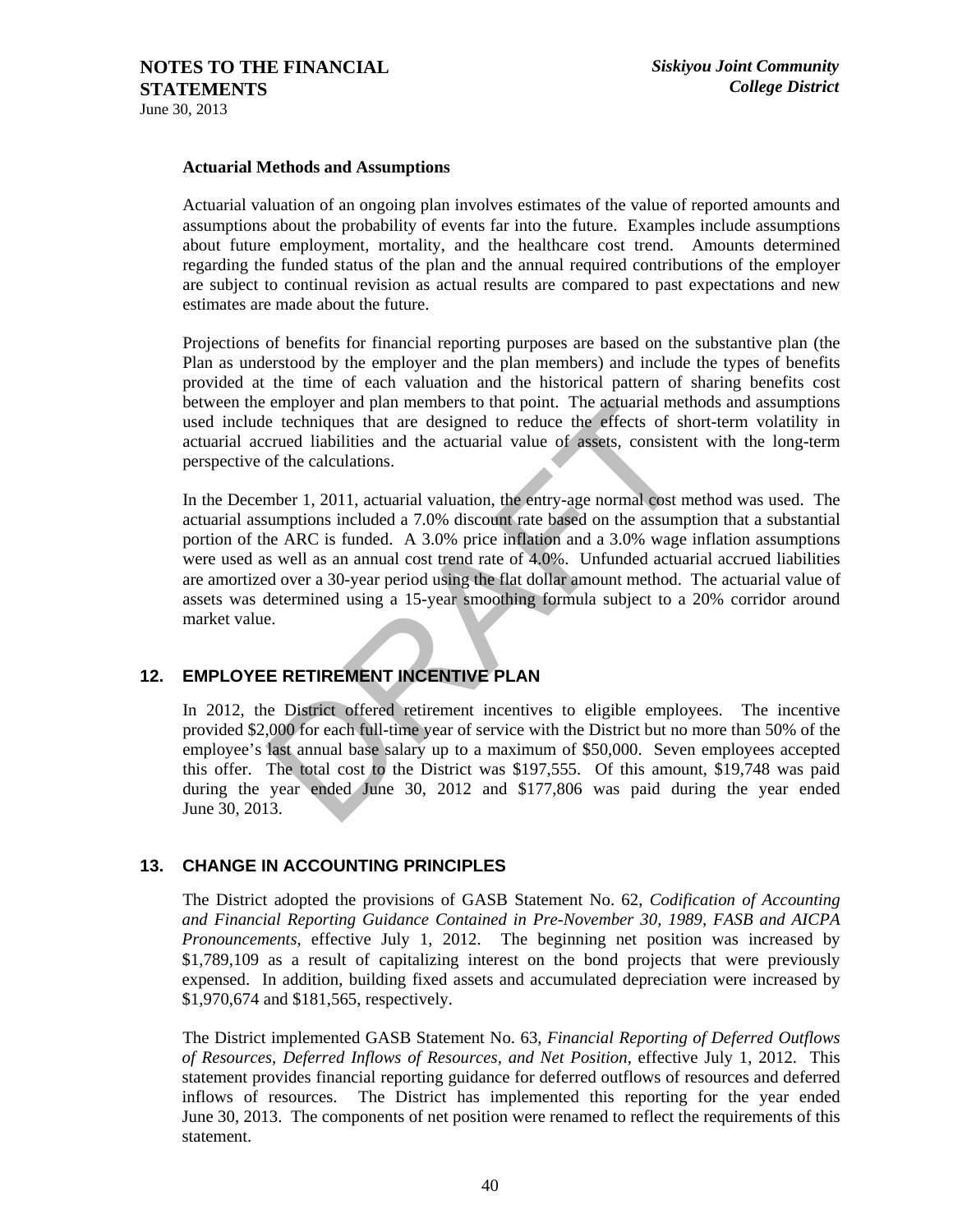The District adopted the provisions of GASB Statement No. 65, *Items Previously Reported as Assets and Liabilities,* effective July 1, 2012. This statement improves financial reporting by clarifying the appropriate use of the financial elements deferred outflows of resources and deferred inflows of financial resources to ensure consistency in financial reporting. The District implemented this statement in the year ended June 30, 2013. As a result, prior year deferred bond issuance costs of \$926,253 have been removed and treated as a reduction of beginning net position.

| <b>Net Assets</b> |
|-------------------|
| \$15,772,096      |
| 1.789.109         |
| (926, 253)        |
| 16,634,952        |
|                   |

# **14. IMPACT OF RECENTLY ISSUED ACCOUNTING STANDARDS**

In June 2012, the GASB issued Statement No. 68, *Accounting and Financial Reporting for Pensions – An Amendment of GASB Statement No. 27*. This statement will improve accounting and financial reporting by state and local governments for defined benefit pensions and defined contribution pensions. The statement will also improve information provided by state and local governmental employers about financial support for pensions that are provided by other entities. The District's management has not yet determined the impact that implementation of these standards, which is required on July 1, 2014, will have on the District's financial statements, if any. **RECENTLY ISSUED ACCOUNTING STANDARDS**<br> **RECENTLY ISSUED ACCOUNTING STANDARDS**<br>
2, the GASB issued Statement No. 68, Accounting and Find<br>
An Amendment of GASB Statement No. 27. This statement will reporting by state and lo

## **15. BENEFICIAL INTEREST IN REMAINDER TRUSTS - FOUNDATION**

Charitable remainder trusts provide for the payment of distributions to designated beneficiaries over the trusts' terms. At the end of the trusts' terms, the remaining assets are available for the beneficiaries' use, subject to donor-imposed restrictions. Assets held in charitable remainder trusts are reported at fair value in the Foundation's statement of financial position. Changes in fair value of charitable remainder trusts are reflected as changes in temporarily restricted net assets in the Foundation's statement of activities.

The Foundation has been named as the irrevocable remainder beneficiary of two charitable remainder trusts (the trusts are administered by a third party). At June 30, 2013, the present value of the future benefits was calculated using a discount rate of 1.2%, estimated rate of return of 1.2%, and applicable mortality tables.

Assets held in all charitable remainder trusts at June 30, 2013, totaled \$309,112, and are reported at fair value in the Foundation's statement of financial position.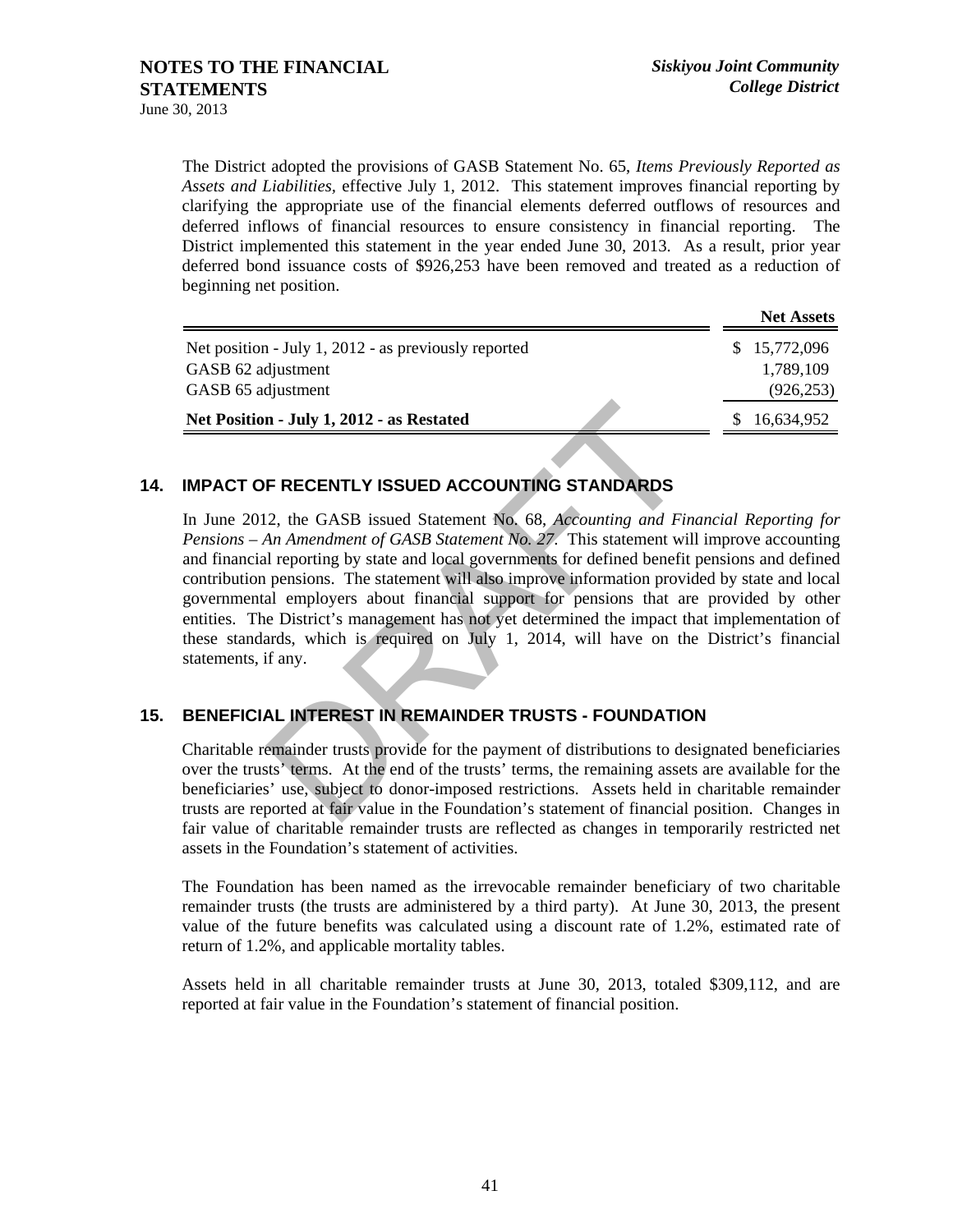#### **16. INVESTMENT INCOME – FOUNDATION**

A summary of return on investments consisted of the following for the year ended June 30, 2013:

| Interest and dividends                  | <sup>8</sup> | 68.973  |
|-----------------------------------------|--------------|---------|
| Change in value of CRAT                 |              | (8,835) |
| Net realized and unrealized gain (loss) |              | 228,241 |
| <b>Total Investment Income (Loss)</b>   |              | 288,379 |

# **17. SPECIAL EVENTS – FOUNDATION**

| <b>SPECIAL EVENTS - FOUNDATION</b>                                                                                            |                                 |               |                           |                      |                       |
|-------------------------------------------------------------------------------------------------------------------------------|---------------------------------|---------------|---------------------------|----------------------|-----------------------|
| The following is a summary of special events:                                                                                 |                                 |               |                           |                      |                       |
| Year Ended June 30, 2013                                                                                                      | <b>Dinner</b><br><b>Auction</b> |               | Golf<br><b>Tournament</b> | <b>Craft Fair</b>    | <b>Total</b>          |
| Gross revenue<br>Expenses                                                                                                     | \$<br>10,270<br>2,213           | S             | 9,490<br>4,701            | \$<br>4,845<br>1,056 | \$<br>24,605<br>7,970 |
| <b>Total</b>                                                                                                                  | \$<br>8,057                     | $\mathcal{S}$ | 4,789                     | \$<br>3,789          | \$<br>16,635          |
| TEMPORARILY RESTRICTED NET ASSETS - FOUNDATION<br>Temporarily restricted net assets are available for the following purposes: |                                 |               |                           |                      |                       |
| Scholarships                                                                                                                  |                                 |               |                           |                      | \$<br>450,590         |
| Rural Health Sciences Training Institute                                                                                      |                                 |               |                           |                      | 1,422,290             |
| Beneficial interest in remainder trusts                                                                                       |                                 |               |                           |                      | 309,112               |
| Other programs                                                                                                                |                                 |               |                           |                      | 161,411               |
|                                                                                                                               |                                 |               |                           |                      |                       |

## **18. TEMPORARILY RESTRICTED NET ASSETS - FOUNDATION**

| Scholarships                                    | 450,590     |
|-------------------------------------------------|-------------|
| <b>Rural Health Sciences Training Institute</b> | 1,422,290   |
| Beneficial interest in remainder trusts         | 309,112     |
| Other programs                                  | 161,411     |
| <b>Total</b>                                    | \$2,343,403 |

# **19. PERMANENTLY RESTRICTED NET ASSETS – FOUNDATION**

Permanently restricted net assets are invested for the following purposes:

| Scholarships | ◡ | 551,592 |
|--------------|---|---------|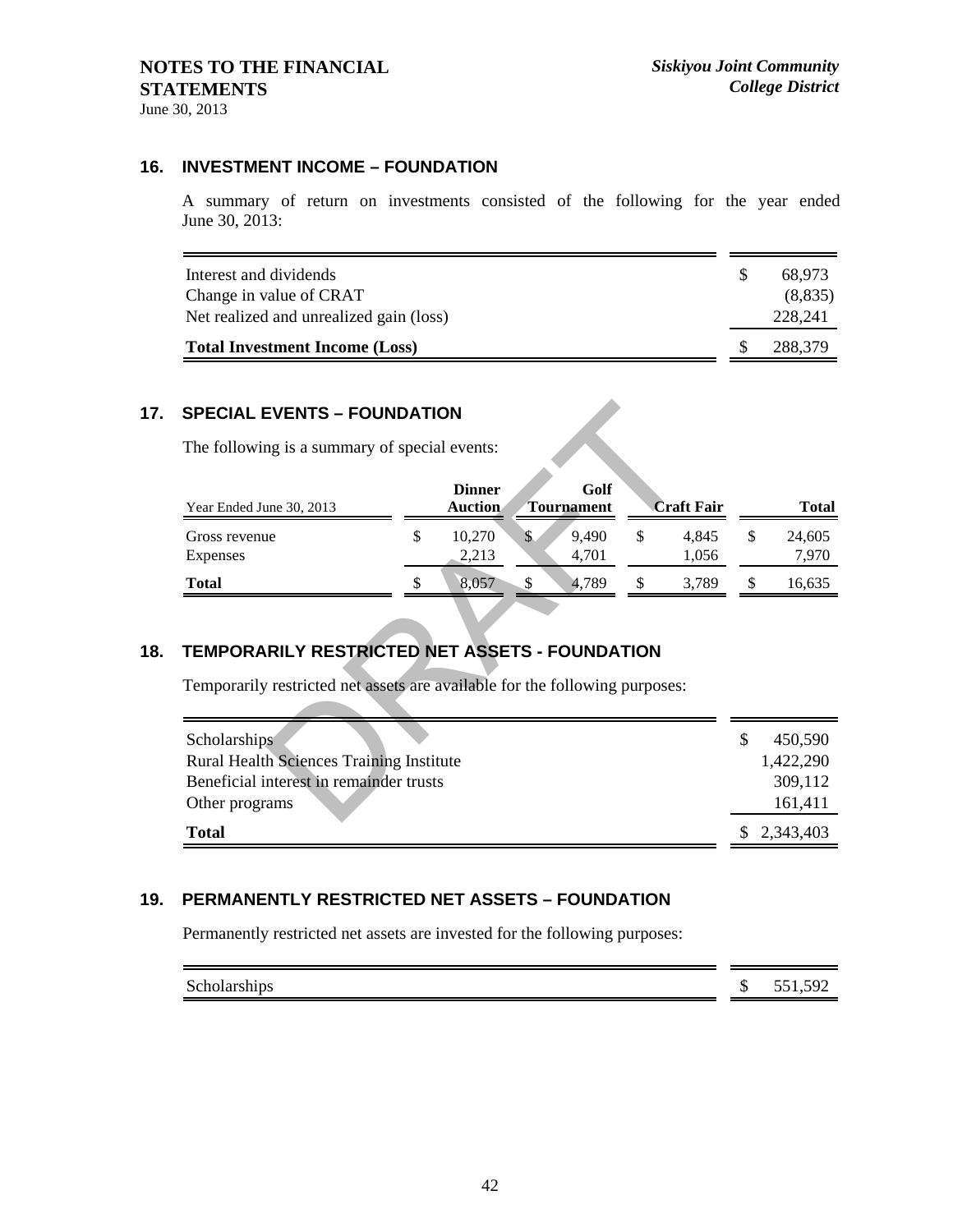**Total Net** 

## **20. ENDOWMENTS – FOUNDATION**

Endowment net asset composition by type of fund as of June 30, 2013, is as follows:

|                                                                                                                                                           | <b>Unrestricted</b> |                                           | <b>Temporarily</b><br><b>Unrestricted</b> |                                                    |    | <b>Permanently</b><br><b>Unrestricted</b> |     | Total Net<br><b>Endowment</b><br><b>Assets</b>        |  |
|-----------------------------------------------------------------------------------------------------------------------------------------------------------|---------------------|-------------------------------------------|-------------------------------------------|----------------------------------------------------|----|-------------------------------------------|-----|-------------------------------------------------------|--|
| Donor-restricted endowment funds:<br>Scholarships<br>Title III<br>Board-designated endowment funds                                                        | \$                  | 16,793                                    | \$                                        | 450,590<br>1,422,290                               | \$ | 551,592                                   | \$. | 1,002,182<br>1,422,290<br>16,793                      |  |
| <b>Total Endowment Funds</b>                                                                                                                              | S                   | 16,793                                    | S                                         | 1,872,880                                          | S  | 551,592                                   | S.  | 2,441,265                                             |  |
| Endowment net assets - beginning of year<br>Contributions<br>Investment income<br>Net appreciation (depreciation)<br>Amounts appropriated for expenditure | \$                  | 16,074<br>12,707<br>59<br>660<br>(12,707) | S.                                        | 1,636,756<br>500<br>85,457<br>179,567<br>(29, 400) | \$ | 529,781<br>21,811                         | \$. | 2,182,611<br>35,018<br>85,516<br>180,227<br>(42, 107) |  |
| <b>Endowment Net Assets - End of Year</b>                                                                                                                 | \$                  | 16.793                                    | S                                         | 1,872,880                                          |    | 551,592                                   | S   | 2.441.265                                             |  |

#### **21. ENDOWMENTS – FOUNDATION**

Donor-restricted scholarship endowment funds consist of permanently restricted contributions received for various scholarship programs. Earnings on these endowments are used for the payment of scholarships under the various programs. Donor-restricted Title III endowment funds are federal grant receipts (and matching contributions) which are to be held for a period of 20 years. Earnings on these funds are to be spent on maintenance of the Rural Health Science Institute. At the end of the 20 year period, the grant proceeds and matching contributions are available to be used to pay various Rural Health Science Institute related expenditures. et assets - beginning of year \$16,074 \$1,636,756 \$5.<br>
come<br>
come 59 85,457<br>
com (depreciation) 59 85,457<br>
opriated for expenditure (12,707) 60 87,457<br>
(29,400)<br>
Net Assets - End of Year 5 16,793 \$1,872,880 \$5.<br>
ENTS – FOUN

## **22. FAIR VALUE MEASUREMENTS – FOUNDATION**

Fair values of assets measured on a recurring basis at June 30, 2013, are as follows:

|                                                                 | <b>Quoted Prices</b><br>in Active<br>Markets for<br><b>Identical</b><br><b>Assets</b><br><b>Fair Value</b><br>(Level 1) |                  | <b>Significant</b><br><b>Other</b><br><b>Observable</b><br>Inputs<br>(Level 2) | <b>Significant</b><br>Unobservable<br>Inputs<br>(Level 3) |  |
|-----------------------------------------------------------------|-------------------------------------------------------------------------------------------------------------------------|------------------|--------------------------------------------------------------------------------|-----------------------------------------------------------|--|
| Mutual funds and debt securities<br>Beneficial interest in CRAT | 2,595,180<br>\$.<br>309,112                                                                                             | \$2,595,180<br>- | \$<br>-                                                                        | S<br>309,112                                              |  |
| <b>Total</b>                                                    | 2,904,292<br>\$.                                                                                                        | 2,595,180        | \$                                                                             | 309.112                                                   |  |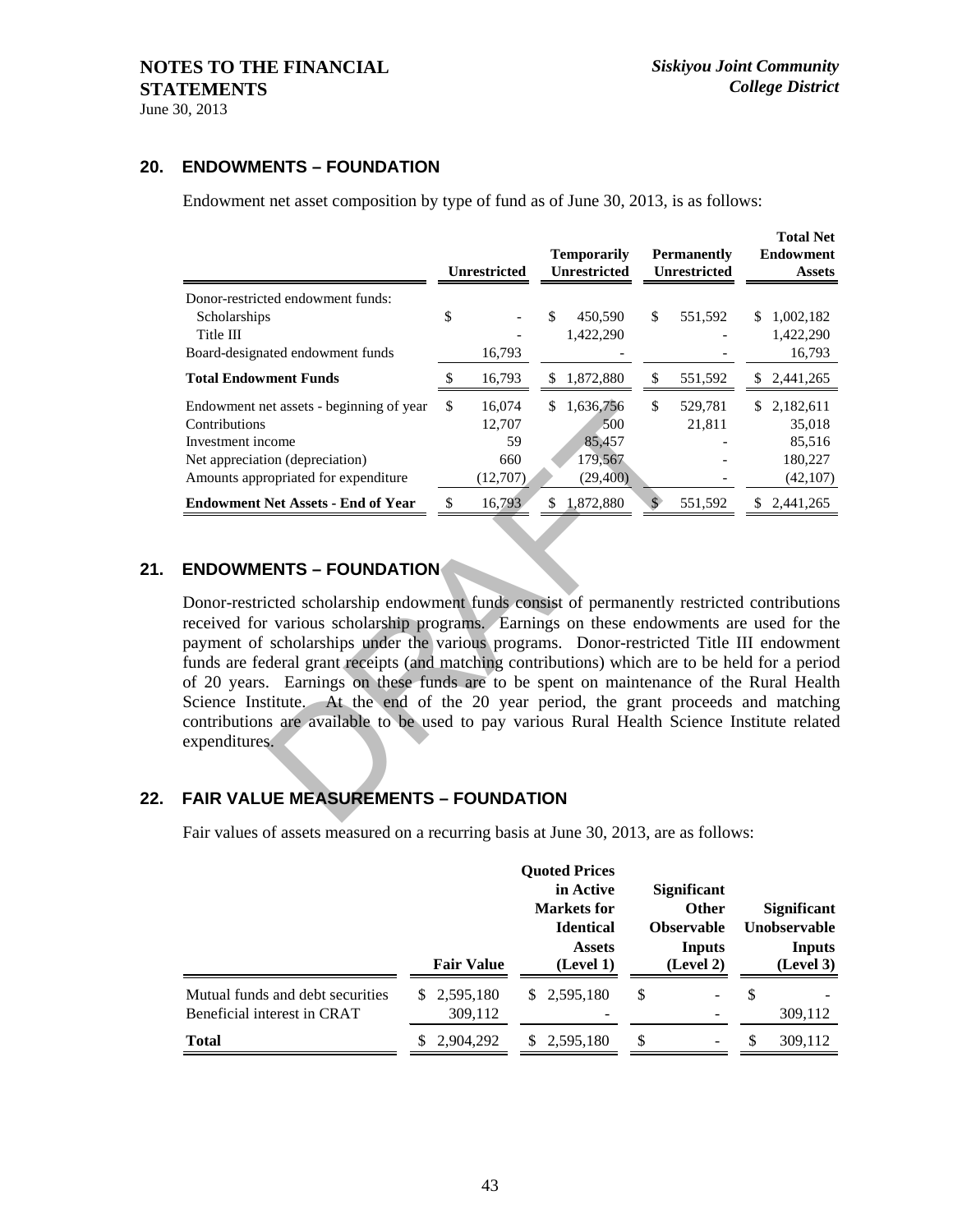## **NOTES TO THE FINANCIAL STATEMENTS**  June 30, 2013

Assets measured at fair value on a recurring basis using significant unobservable inputs (Level 3):

| Beginning of Year - July 1, 2012                                                                                          | 317.947 |
|---------------------------------------------------------------------------------------------------------------------------|---------|
| Total gains or losses (realized/unrealized)<br>Purchases, issuance, and settlements<br>Transfers in and/or out of Level 3 | (8,835) |
| End of Year - June 30, 2013                                                                                               | 309,112 |

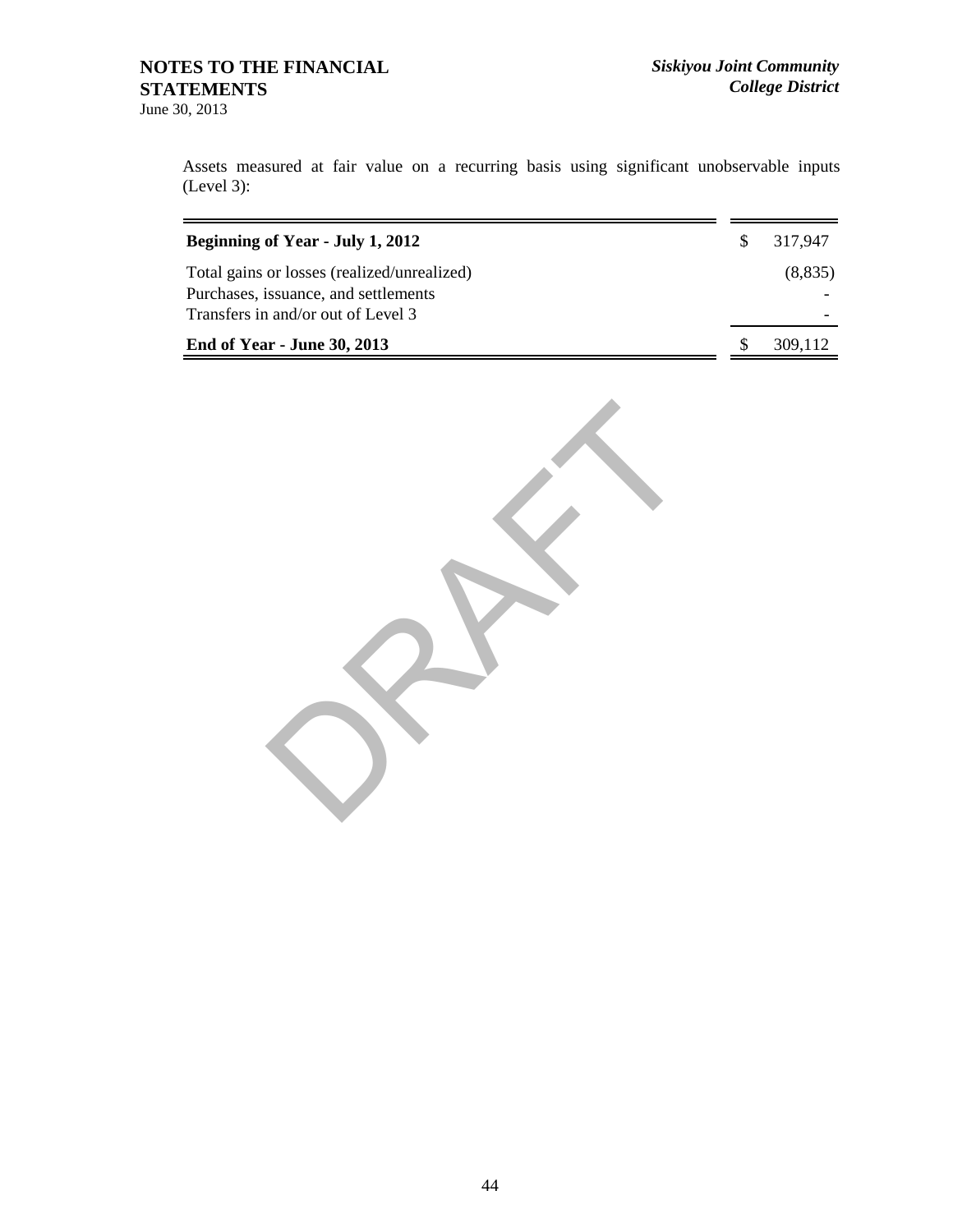**SUPPLEMENTARY INFORMATION SECTION**  SUPPLEMENTARY INFORMATION SECTION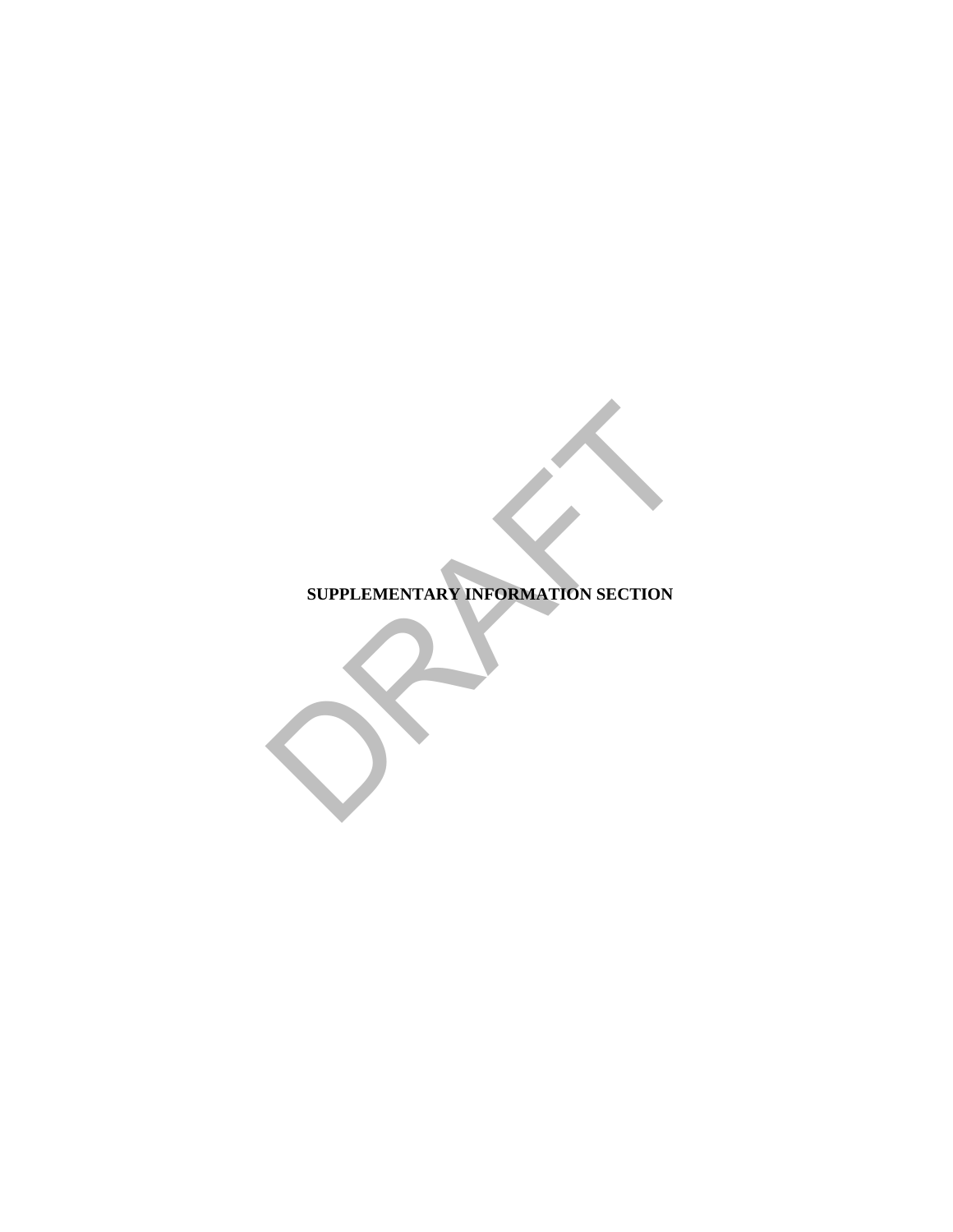The District, a political subdivision of the State of California, was established on May 17, 1957. Its territories encompass portions of Siskiyou and Shasta Counties. There were no changes in boundaries during the fiscal year.

The District provides higher education instruction for the first and second years of college education and vocations training.

| <b>Office</b>  | Area        | <b>Term Expires</b>                                                                                                                                                                                                        |
|----------------|-------------|----------------------------------------------------------------------------------------------------------------------------------------------------------------------------------------------------------------------------|
| President      | $\mathbf V$ | 2016                                                                                                                                                                                                                       |
| Vice President | IV          | 2016                                                                                                                                                                                                                       |
| Member         | I           | 2014                                                                                                                                                                                                                       |
| Member         | $\mathbf H$ | 2014                                                                                                                                                                                                                       |
| Member         | VI          | 2016                                                                                                                                                                                                                       |
| Member         | VII         | 2014                                                                                                                                                                                                                       |
| Member         | $\rm III$   | 2016                                                                                                                                                                                                                       |
|                |             |                                                                                                                                                                                                                            |
|                |             |                                                                                                                                                                                                                            |
|                |             |                                                                                                                                                                                                                            |
|                |             | <b>ADMINISTRATION</b><br>Mr. Randall Lawrence<br>Superintendent/President<br>Dr. Robert Frost, Ph.D.<br>$\mathbf{M}^*$ . $\mathbf{D}$ and $\mathbf{A}$ and $\mathbf{C}$ and $\mathbf{L}$ and $\mathbf{L}$ and $\mathbf{L}$ |

## **GOVERNING BOARD**

## **ADMINISTRATION**

Dr. Robert Frost, Ph.D. Vice President, Student Learning

Mr. Scott Thomason Interim Vice President, Administrative and Information Services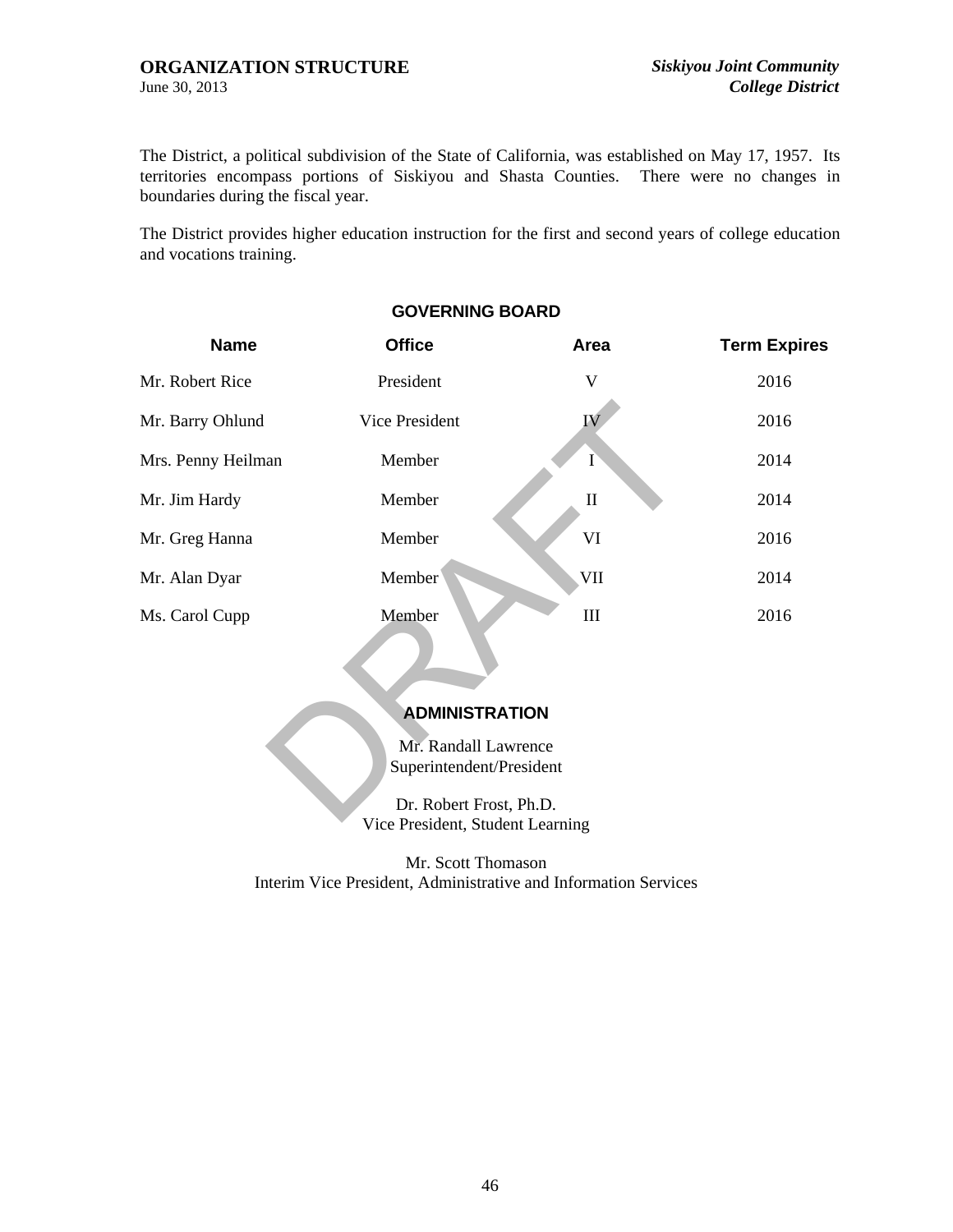June 30, 2013

The full-time equivalent resident students (FTES) eligible for 2012-13 state apportionment reported to the Chancellor's Office as of June 30, 2013, are summarized below:

|                                                                                            | Factored<br><b>Reported</b><br><b>Data</b> |
|--------------------------------------------------------------------------------------------|--------------------------------------------|
| SUMMER INTERSESSION (Summer 2012 only)                                                     |                                            |
| Noncredit                                                                                  | 3.34                                       |
| Credit                                                                                     | 171.38                                     |
| SUMMER INTERSESSION (Summer 2013 - Prior to July 1, 2013)<br>Noncredit                     |                                            |
| Credit                                                                                     | 109.26                                     |
| <b>PRIMARY TERMS (Exclusive of Summer Intersession)</b><br><b>Census Procedure Courses</b> |                                            |
| Weekly census contact hours                                                                | 967.38                                     |
| Daily census contact hours                                                                 | 316.45                                     |
| <b>Actual Hours of Attendance Procedure Courses</b>                                        |                                            |
| Noncredit                                                                                  | 284.68                                     |
| Credit                                                                                     | 231.66                                     |
| Alternative Attendance Accounting Procedure                                                |                                            |
| Weekly census procedure courses                                                            | 276.40                                     |
| Daily census procedure courses                                                             | 96.57                                      |
| <b>Total FTES</b>                                                                          | 2,457.12                                   |
|                                                                                            |                                            |
| SUPPLEMENTARY INFORMATION (Subset of above information)                                    |                                            |
| In-Service training courses (FTES)                                                         | 11.95                                      |
| <b>BASIC SKILLS COURSES AND IMMIGRANT EDUCATION</b>                                        |                                            |
| Noncredit                                                                                  | 258.00                                     |

| In-Service training courses (FTES)           | 1195   |
|----------------------------------------------|--------|
| BASIC SKILLS COURSES AND IMMIGRANT EDUCATION |        |
| Noncredit                                    | 258.00 |
| Credit                                       | 135.82 |
| <b>CDCP NONCREDIT FTES</b>                   |        |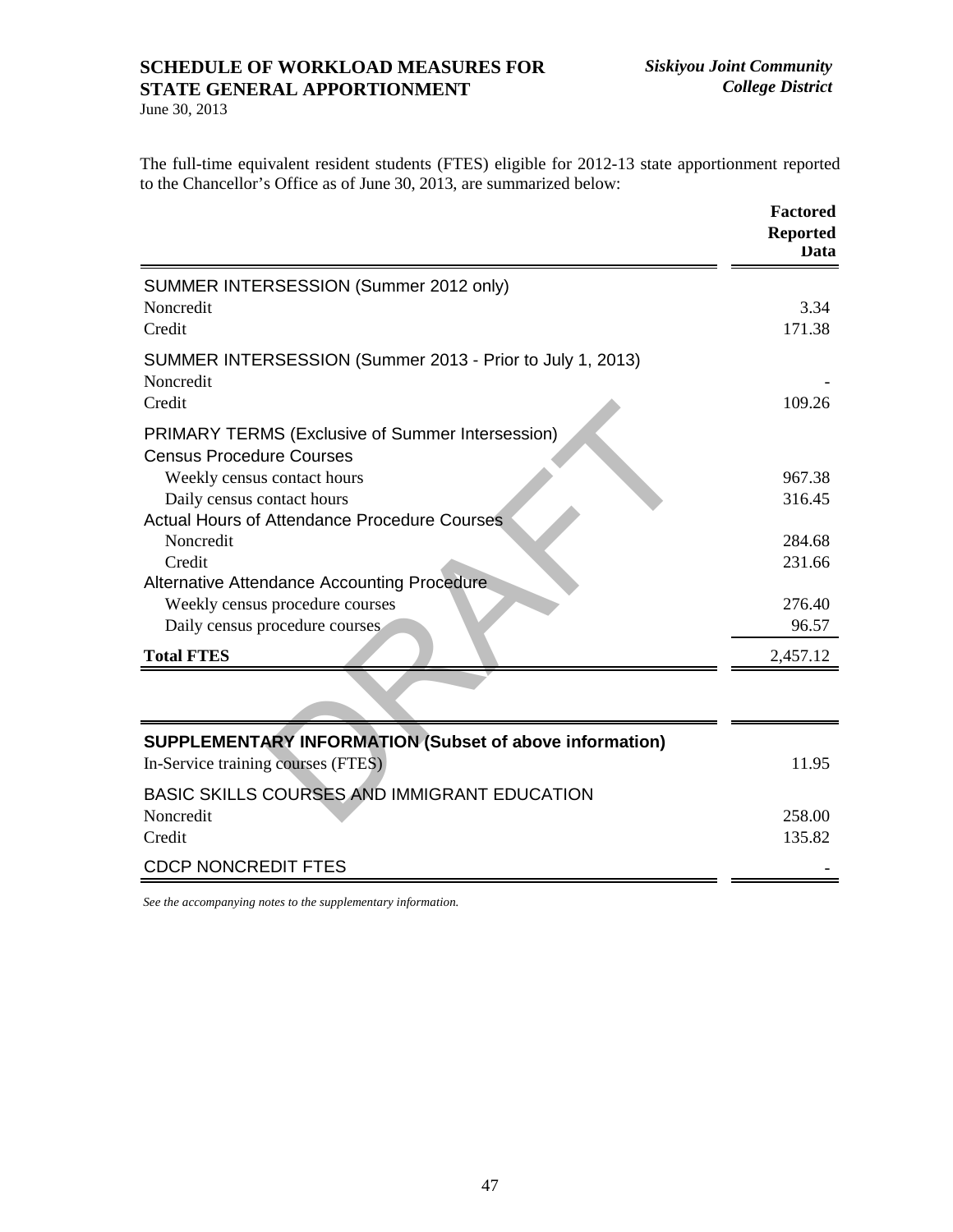# **SCHEDULE OF EXPENDITURES OF FEDERAL AWARDS**

June 30, 2013

| <b>Federal Grantor/Pass-Through</b><br><b>Grantor/Program or Cluster Title</b>                                                                                  | Pass Through/<br><b>Grant Number</b> | Federal<br><b>CFDA</b><br><b>Number</b> | Federal<br><b>Expenditures</b> |
|-----------------------------------------------------------------------------------------------------------------------------------------------------------------|--------------------------------------|-----------------------------------------|--------------------------------|
| <b>FEDERAL AWARDS</b>                                                                                                                                           |                                      |                                         |                                |
| U.S. DEPARTMENT OF EDUCATION<br><b>Financial Aid Cluster</b><br><b>Federal Supplemental Education Opportunity Grants</b><br><b>Federal Direct Student Loans</b> |                                      | 84.007<br>84.268                        | \$<br>40,150<br>3,311,492      |
| Federal Work-Study Program<br>Federal Pell Grant Program                                                                                                        |                                      | 84.033<br>84.063                        | 57,074<br>4,118,126            |
| <b>Total Financial Aid Cluster</b>                                                                                                                              |                                      |                                         | 7,526,842                      |
| <b>TRIO Cluster</b><br><b>Student Support Services</b><br><b>Upward Bound</b>                                                                                   |                                      | 84.042<br>84.047                        | 231,280<br>292,532             |
| <b>Total TRIO Cluster</b>                                                                                                                                       |                                      |                                         | 523,812                        |
| Passed Through State Department of Education<br>Career and Technical Education - Basic Grants to States                                                         | 12-112-110                           | 84.048                                  | 166,252                        |
| <b>Total Passed Through State Department of Education</b>                                                                                                       |                                      |                                         | 166,252                        |
| <b>Total U.S. Department of Education</b>                                                                                                                       |                                      |                                         | 8,216,906                      |
| <b>U.S. DEPARTMENT OF AGRICULTURE</b><br>Passed Through Siskiyou County Department of Education<br>National Forest - Dependent Rural Communities                | 10044                                | 10.670                                  | 161,094                        |
| <b>Total U.S. Department of Agriculture</b>                                                                                                                     |                                      |                                         | 161,094                        |
| <b>Total Expenditures of Federal Awards</b>                                                                                                                     |                                      |                                         | \$8,378,000                    |
| See the accompanying notes to the supplementary information.                                                                                                    |                                      |                                         |                                |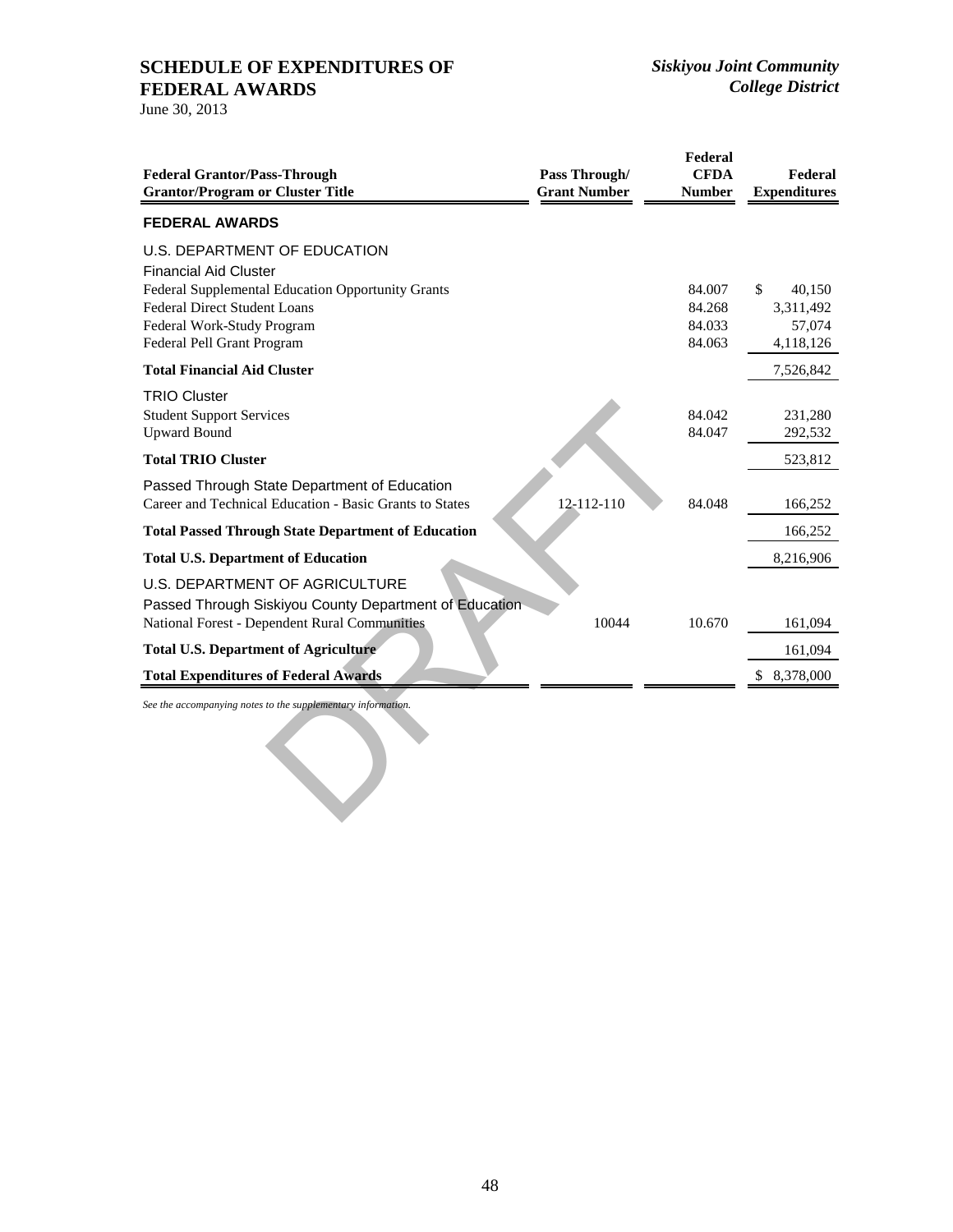# **SCHEDULE OF EXPENDITURES OF STATE AWARDS**

June 30, 2013

|                             | Cash<br>Received |              | <b>Accounts</b><br>Receivable |              | <b>Deferred</b><br><b>Income</b> | <b>Total</b> | Program<br><b>Expenditures</b> |
|-----------------------------|------------------|--------------|-------------------------------|--------------|----------------------------------|--------------|--------------------------------|
| CalWORKS                    | \$<br>42,774     | $\mathbb{S}$ | (21, 449)                     | $\mathbb{S}$ | 37,371                           | \$<br>58,696 | $\mathbb{S}$<br>58,696         |
| <b>TANF</b>                 | 25,970           |              |                               |              | 5,650                            | 31,620       | 31,620                         |
| Part-time faculty parity    | 51,231           |              |                               |              |                                  | 51,231       | 51,231                         |
| <b>CTE</b>                  |                  |              |                               |              |                                  |              |                                |
| <b>SFAA</b>                 | 149,751          |              |                               |              |                                  | 149,751      | 149,751                        |
| Matriculation               | 77,534           |              |                               |              | (2)                              | 77,532       | 77,532                         |
| <b>Basic skills</b>         | 90,000           |              |                               |              | 23,190                           | 113,190      | 113,190                        |
| Instructional equipment     | 14,395           |              |                               |              | (7,033)                          | 7,362        | 7,362                          |
| Staff diversity             | 3,906            |              |                               |              | 857                              | 4,763        | 4,763                          |
| DSP&S                       | 198,441          |              |                               |              | 4,438                            | 202,879      | 202,879                        |
| E.O.P.S                     | 268,973          |              |                               |              | (2,844)                          | 266,129      | 266,129                        |
| C.A.R.E                     | 43,038           |              |                               |              | (371)                            | 42,667       | 42,667                         |
| All other categorical       | 824,541          |              | (41, 524)                     |              | 24,876                           | 807,893      | 807,893                        |
| <b>Total State Programs</b> | \$<br>1,790,554  | $\$$         | (62, 973)                     | \$           | 86,132                           | \$1,813,713  | \$1,813,713                    |
|                             |                  |              |                               |              |                                  |              |                                |

49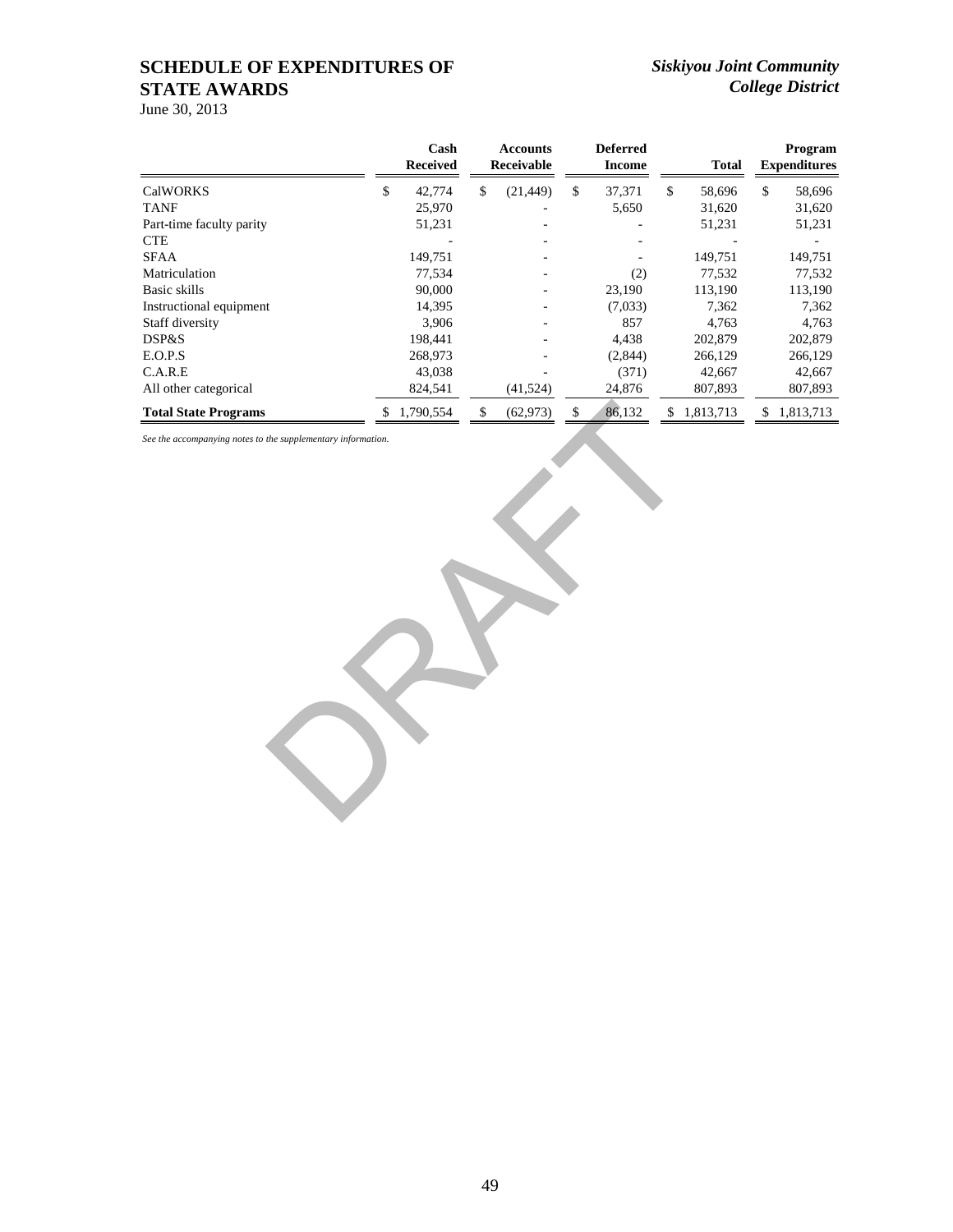# **RECONCILIATION OF ANNUAL FINANCIAL AND BUDGET REPORT (CCFS-311) WITH AUDITED FINANCIAL STATEMENTS**

*Siskiyou Joint Community College District* Page 1 of 3

June 30, 2013

|                                                                                         | <b>General</b><br><b>Fund</b> |    | <b>Bond</b><br><b>Interest and</b><br><b>Redemption</b><br><b>Fund</b> | <b>Measure A</b><br><b>Interest and</b><br><b>Redemption</b><br>Fund |    | Cafeteria<br>Fund | <b>Balance</b><br>Forward |
|-----------------------------------------------------------------------------------------|-------------------------------|----|------------------------------------------------------------------------|----------------------------------------------------------------------|----|-------------------|---------------------------|
| June 30, 2013, Annual Financial<br>and Budget Report (CCFS-311)<br><b>Fund Balances</b> | 1,098,315<br>S.               | \$ | 55,144                                                                 | 2,420,552<br><sup>\$</sup>                                           | \$ | 160,307           | 3,734,318<br>\$           |
| Adjustment and reclassifications<br>increasing (decreasing) the fund<br>balance:        |                               |    |                                                                        |                                                                      |    |                   |                           |
| District identified adjustments                                                         |                               |    |                                                                        |                                                                      |    |                   |                           |
| Audit adjustments<br>Reclassification of amounts                                        |                               |    |                                                                        |                                                                      |    |                   |                           |
| held for others                                                                         |                               |    |                                                                        |                                                                      |    |                   |                           |
| Rounding                                                                                |                               |    |                                                                        |                                                                      |    | (1)               | 2                         |
| <b>Net Adjustments and</b>                                                              |                               |    |                                                                        |                                                                      |    |                   |                           |
| <b>Reclassifications</b>                                                                |                               |    |                                                                        |                                                                      |    | (1)               | 2                         |
| June 30, 2013, Audited Financial<br><b>Statement Fund Balances</b>                      | 1,098,316<br>S.               | S  | 55,145                                                                 | 2,420,553<br>S                                                       | S  | 160,306           | 3,734,320<br>S            |

| held for others<br>Rounding                                                             |                                             |                                     | 1                                                                   | (1)                       | 2                         |
|-----------------------------------------------------------------------------------------|---------------------------------------------|-------------------------------------|---------------------------------------------------------------------|---------------------------|---------------------------|
| <b>Net Adjustments and</b><br><b>Reclassifications</b>                                  | 1                                           |                                     |                                                                     | (1)                       | 2                         |
| June 30, 2013, Audited Financial<br><b>Statement Fund Balances</b>                      | 1,098,316<br>\$                             | 55,145<br>\$                        | \$2,420,553                                                         | 160,306<br>`\$            | \$3,734,320               |
| See the accompanying notes to the supplementary information.                            |                                             |                                     |                                                                     |                           |                           |
|                                                                                         | <b>Balance</b><br><b>Brought</b><br>Forward | <b>Dormitory</b><br>Revenue<br>Fund | <b>Dormitory</b><br><b>Repair and</b><br><b>Replacement</b><br>Fund | Capital<br>Outlay<br>Fund | <b>Balance</b><br>Forward |
| June 30, 2013, Annual Financial<br>and Budget Report (CCFS-311)<br><b>Fund Balances</b> | 3,734,318<br>\$                             | (55, 466)<br>\$                     | 9,890<br>\$                                                         | 1,654,016<br>\$           | \$5,342,758               |
| Adjustment and reclassifications<br>increasing (decreasing) the fund<br>balance:        |                                             |                                     |                                                                     |                           |                           |
| District identified adjustments<br>Audit adjustments<br>Reclassification of amounts     |                                             |                                     |                                                                     |                           |                           |
| held for others<br>Rounding                                                             | 2.                                          |                                     |                                                                     | (3)                       |                           |
| <b>Net Adjustments and</b><br><b>Reclassifications</b>                                  | 2                                           |                                     |                                                                     | (3)                       |                           |
| June 30, 2013, Audited Financial<br><b>Statement Fund Balances</b>                      | \$3,734,320                                 | \$<br>(55, 465)                     | \$<br>9,890                                                         | 1,654,013<br>\$           | \$5,342,758               |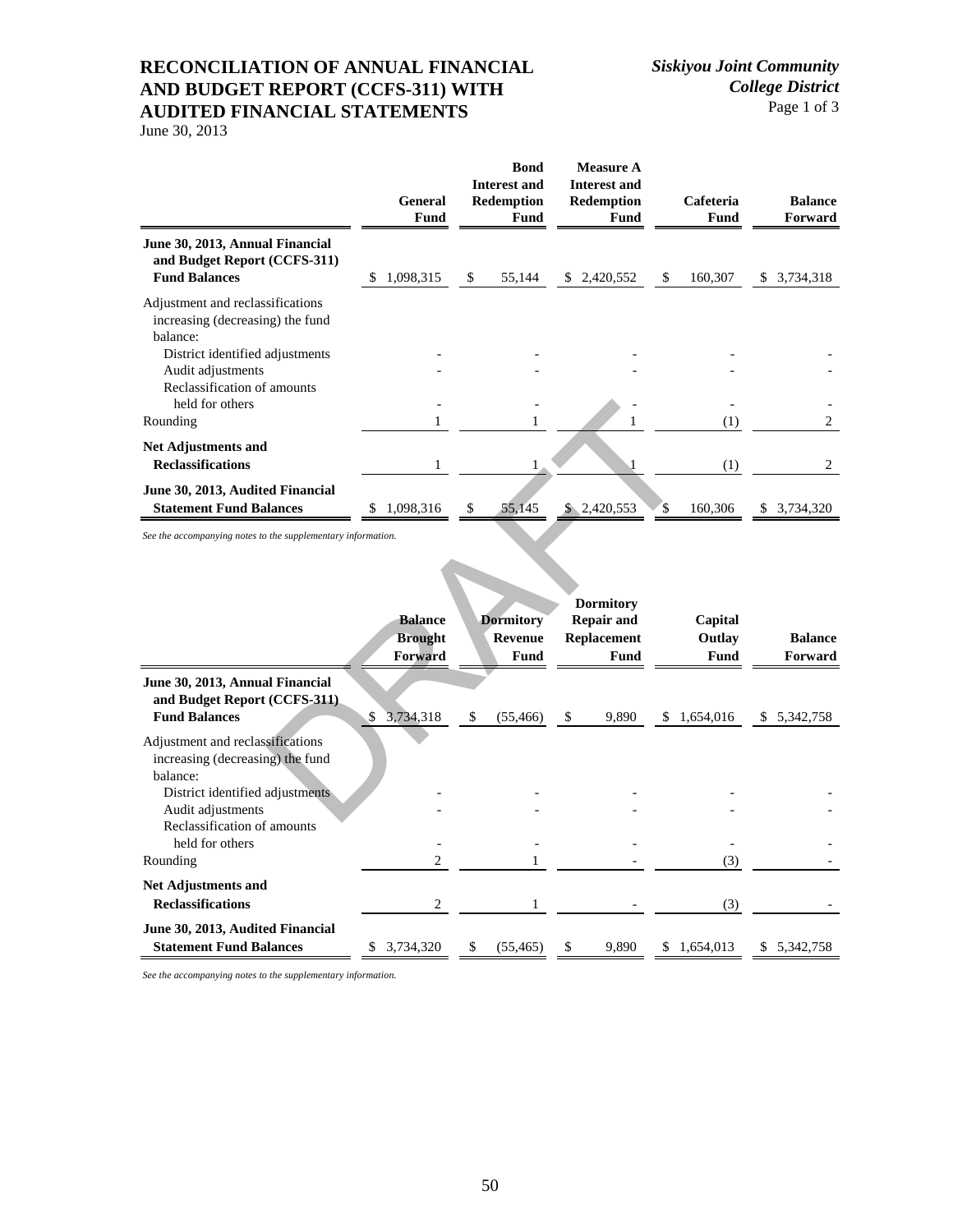# **RECONCILIATION OF ANNUAL FINANCIAL AND BUDGET REPORT (CCFS-311) WITH AUDITED FINANCIAL STATEMENTS**

*Siskiyou Joint Community College District* Page 2 of 3

June 30, 2013

|                                                                                         | <b>Balance</b>            | <b>Bond</b><br>Construction |             |     | Self-                    |                                 |                           |
|-----------------------------------------------------------------------------------------|---------------------------|-----------------------------|-------------|-----|--------------------------|---------------------------------|---------------------------|
|                                                                                         | <b>Brought</b><br>Forward |                             | <b>Fund</b> |     | <b>Bookstore</b><br>Fund | <b>Insurance</b><br><b>Fund</b> | <b>Balance</b><br>Forward |
| June 30, 2013, Annual Financial<br>and Budget Report (CCFS-311)<br><b>Fund Balances</b> | 5,342,758<br>S            | \$                          | 13          | \$  | 1,725                    | 1,357,333<br>\$                 | 6,701,829<br>\$           |
| Adjustment and reclassifications<br>increasing (decreasing) the fund<br>balance:        |                           |                             |             |     |                          |                                 |                           |
| District identified adjustments                                                         |                           |                             |             |     |                          | (777, 872)                      | (777, 872)                |
| Audit adjustments<br>Reclassification of amounts<br>held for others                     |                           |                             |             |     |                          |                                 |                           |
| Rounding                                                                                |                           |                             |             |     |                          |                                 |                           |
| <b>Net Adjustments and</b><br><b>Reclassifications</b>                                  |                           |                             |             |     |                          | (777, 872)                      | (777, 870)                |
| June 30, 2013, Audited Financial<br><b>Statement Fund Balances</b>                      | 5,342,758<br>\$           | \$                          | 14          | \$. | 1,726                    | \$<br>579,461                   | 5,923,959<br>S.           |

| Rounding                                                                               |                                  | 1                                    |                                        |                         | 2                           |
|----------------------------------------------------------------------------------------|----------------------------------|--------------------------------------|----------------------------------------|-------------------------|-----------------------------|
| <b>Net Adjustments and</b><br><b>Reclassifications</b>                                 |                                  |                                      |                                        | (777, 872)              | (777, 870)                  |
| June 30, 2013, Audited Financial<br><b>Statement Fund Balances</b>                     | 5,342,758                        | 14<br>\$                             | 1,726<br>\$                            | $\mathbb{S}$<br>579,461 | \$ 5,923,959                |
| See the accompanying notes to the supplementary information.                           |                                  |                                      |                                        |                         |                             |
|                                                                                        |                                  |                                      |                                        |                         |                             |
|                                                                                        | <b>Balance</b><br><b>Brought</b> | <b>Associated</b><br><b>Students</b> | <b>Student</b><br><b>Financial Aid</b> | Scholarship<br>and Loan | <b>Balance</b>              |
|                                                                                        | Forward                          | <b>Trust Fund</b>                    | <b>Trust Fund</b>                      | <b>Trust Fund</b>       | Forward                     |
| June 30, 2013, Annual Financial<br>and Budget Report (CCFS-311)<br><b>Fund Balance</b> | 6,701,829                        | 26,627                               | \$                                     | 25,316<br>\$            | \$6,753,772                 |
| Adjustment and reclassifications<br>increasing (decreasing) the fund<br>balance:       |                                  |                                      |                                        |                         |                             |
| District identified adjustments                                                        | (777, 872)                       |                                      | (12, 727)                              |                         | (790, 599)                  |
| Audit adjustments<br>Reclassification of amounts                                       |                                  |                                      |                                        |                         |                             |
| held for others                                                                        |                                  | (26,627)                             |                                        | (25,316)                | (51, 943)                   |
| Rounding                                                                               | $\mathfrak{D}_{\mathfrak{p}}$    |                                      |                                        |                         | $\mathcal{D}_{\mathcal{L}}$ |
| <b>Net Adjustments and</b>                                                             |                                  |                                      |                                        |                         |                             |
| <b>Reclassifications</b>                                                               | (777, 870)                       | (26,627)                             | (12, 727)                              | (25,316)                | (842, 540)                  |
| June 30, 2013, Audited Financial<br><b>Statement Fund Balances</b>                     | \$ 5,923,959                     |                                      | (12, 727)                              |                         | \$ 5,911,232                |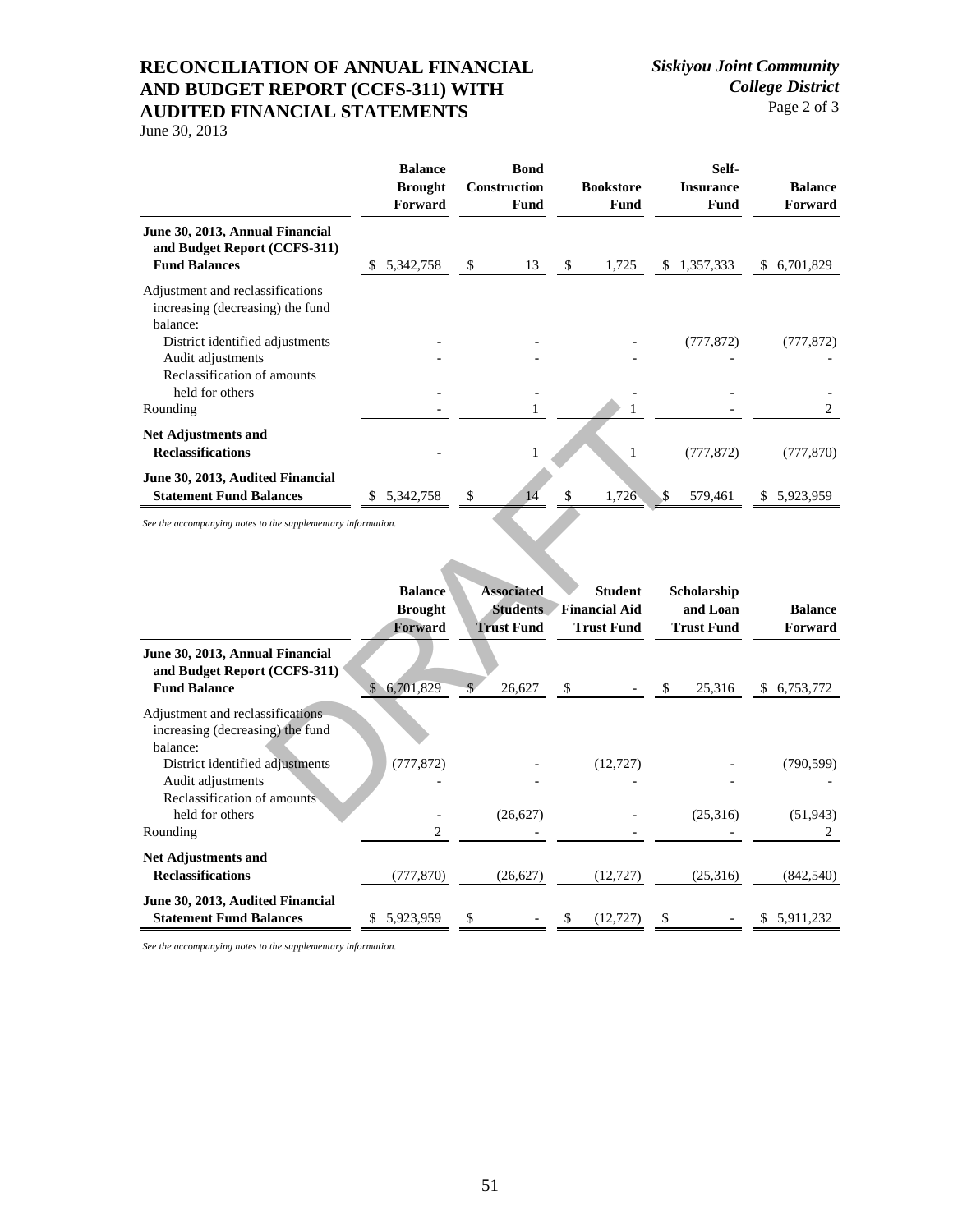# **RECONCILIATION OF ANNUAL FINANCIAL AND BUDGET REPORT (CCFS-311) WITH AUDITED FINANCIAL STATEMENTS**

*Siskiyou Joint Community College District* Page 3 of 3

June 30, 2013

|                                                                                        | <b>Balance</b><br><b>Brought</b><br>Forward | Other<br><b>Agency</b><br><b>Funds</b> | <b>Total</b><br><b>District</b><br><b>Funds</b> |
|----------------------------------------------------------------------------------------|---------------------------------------------|----------------------------------------|-------------------------------------------------|
| June 30, 2013, Annual Financial<br>and Budget Report (CCFS-311)<br><b>Fund Balance</b> | 6,753,772<br>$\mathbb{S}$                   | (12, 729)<br>\$                        | 6,741,043<br>\$                                 |
| Adjustment and reclassifications<br>increasing (decreasing) the fund<br>balance:       |                                             |                                        |                                                 |
| District identified adjustments<br>Audit adjustments<br>Reclassification of amounts    | (790, 599)                                  |                                        | (790, 599)                                      |
| held for others<br>Rounding                                                            | (51, 943)<br>2                              | 12,729                                 | (39, 214)<br>2                                  |
| Net Adjustments and<br><b>Reclassifications</b>                                        | (842, 540)                                  | 12,729                                 | (829, 811)                                      |
| June 30, 2013, Audited Financial<br><b>Statement Fund Balances</b>                     | 5,911,232<br>\$                             | $\boldsymbol{\mathsf{S}}$              | 5,911,232<br>\$                                 |
| See the accompanying notes to the supplementary information.                           |                                             |                                        |                                                 |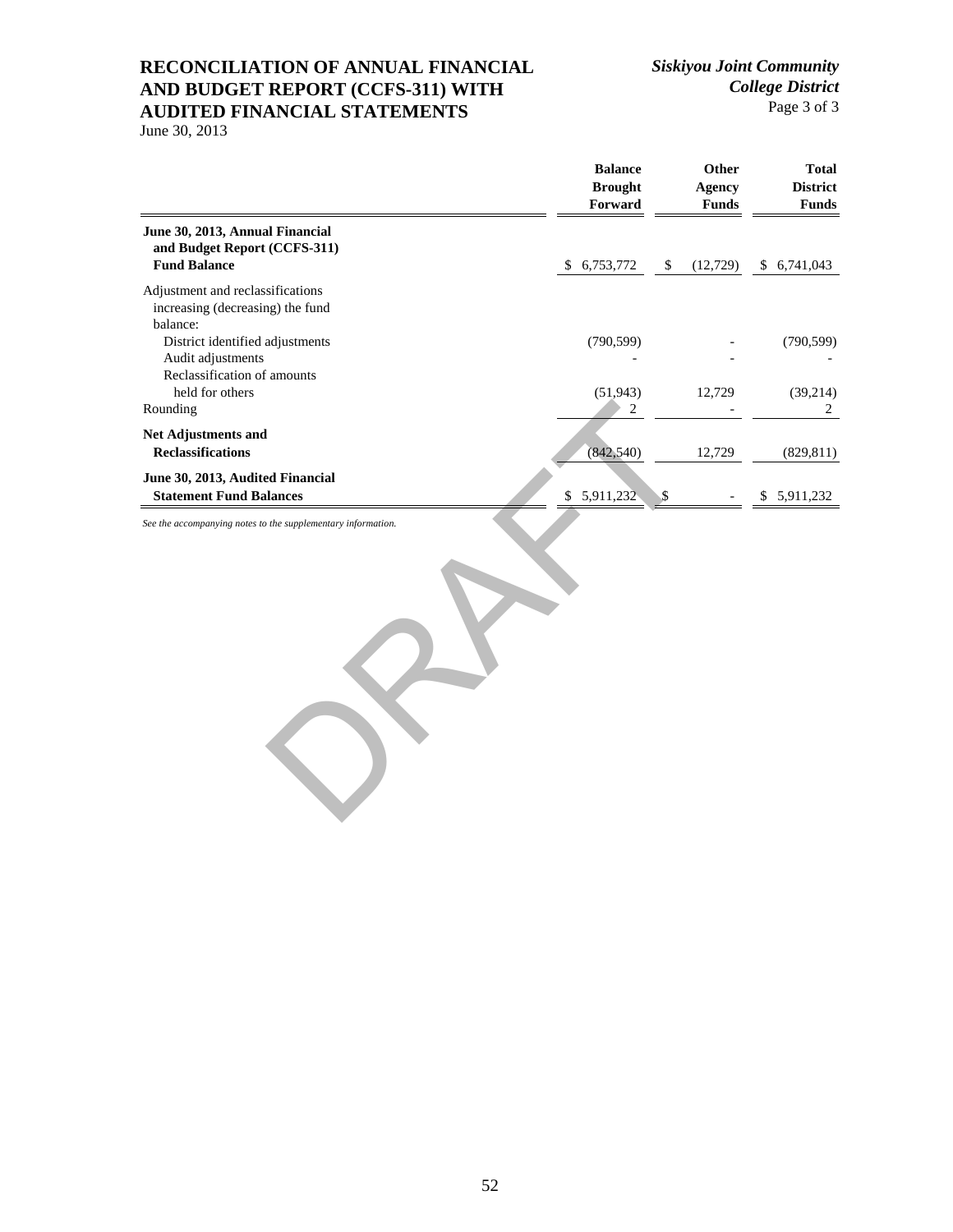#### **RECONCILIATION OF 50% LAW CALCULATION**

June 30, 2013

*Siskiyou Joint Community College District* Page 1 of 2

|                                                                                                                  |                              |                           |                             | Activity (ECSA) ECS 84362 A<br><b>Instructional Salary Cost</b><br>AC 0100-5900 and AC 6110 |                                            |                             | <b>Activity (ECSB) ECS 84362 B</b><br><b>Total CEE</b><br>AC 0100-6799 |  |
|------------------------------------------------------------------------------------------------------------------|------------------------------|---------------------------|-----------------------------|---------------------------------------------------------------------------------------------|--------------------------------------------|-----------------------------|------------------------------------------------------------------------|--|
|                                                                                                                  | Object<br>Codes              | <b>Reported</b><br>Data   | Audit<br><b>Adjustments</b> | <b>Revised</b><br>Data                                                                      | <b>Reported</b><br>Data                    | Audit<br><b>Adjustments</b> | <b>Revised</b><br>Data                                                 |  |
| <b>ACADEMIC SALARIES</b>                                                                                         |                              |                           |                             |                                                                                             |                                            |                             |                                                                        |  |
| <b>INSTRUCTIONAL SALARIES</b><br>Contract or regular<br>Other                                                    | 1100<br>1300                 | \$ 3,516,853<br>2,358,865 | \$                          | \$ 3,516,853<br>2,358,865                                                                   | \$ 3,516,853<br>2,359,052                  | \$                          | \$ 3,516,853<br>2,359,052                                              |  |
| <b>Total Instructional Salaries</b>                                                                              |                              | 5,875,718                 |                             | 5,875,718                                                                                   | 5,875,905                                  |                             | 5,875,905                                                              |  |
| NON-INSTRUCTIONAL SALARIES<br>Contract or regular<br>Other                                                       | 1200<br>1400                 |                           |                             |                                                                                             | 939,525<br>124,630                         |                             | 939,525<br>124,630                                                     |  |
| <b>Total Non-Instructional Salaries</b>                                                                          |                              |                           |                             |                                                                                             | 1,064,155                                  |                             | 1,064,155                                                              |  |
| <b>Total Academic Salaries</b>                                                                                   |                              | 5,875,718                 |                             | 5,875,718                                                                                   | 6,940,060                                  |                             | 6,940,060                                                              |  |
| <b>CLASSIFIED SALARIES</b>                                                                                       |                              |                           |                             |                                                                                             |                                            |                             |                                                                        |  |
| NON-INSTRUCTIONAL SALARIES<br>Regular status<br>Other                                                            | 2100<br>2300                 |                           |                             |                                                                                             | 1,881,153<br>151,124                       |                             | 1,881,153<br>151,124                                                   |  |
| <b>Total Non-Instructional Salaries</b>                                                                          |                              |                           |                             |                                                                                             | 2,032,277                                  |                             | 2,032,277                                                              |  |
| <b>INSTRUCTIONAL AIDES</b><br>Regular status<br>Other                                                            | 2200<br>2400                 | 128,042<br>164,128        |                             | 128,042<br>164,128                                                                          | 144,420<br>164,128                         |                             | 144,420<br>164,128                                                     |  |
| <b>Total Instructional Aides</b>                                                                                 |                              | 292,170                   |                             | 292,170                                                                                     | 308,548                                    |                             | 308,548                                                                |  |
| <b>Total Classified Salaries</b>                                                                                 |                              | 292,170                   |                             | 292,170                                                                                     | 2,340,825                                  |                             | 2,340,825                                                              |  |
| <b>OTHER</b><br>Employee benefits<br>Supplies and materials<br>Other operating expenses<br>Equipment replacement | 3000<br>4000<br>5000<br>6420 | 1,310,251                 |                             | 1,310,251                                                                                   | 3,260,925<br>273,550<br>2,214,319<br>3,249 |                             | 3,260,925<br>273,550<br>2,214,319<br>3,249                             |  |
| <b>Total Other</b>                                                                                               |                              | 1,310,251                 |                             | 1,310,251                                                                                   | 5,752,043                                  |                             | 5,752,043                                                              |  |
| <b>Total Expenditures Prior to Exclusions</b>                                                                    |                              | \$7,478,139               | <sup>\$</sup>               | \$7,478,139                                                                                 | \$15,032,928                               | \$                          | \$15,032,928                                                           |  |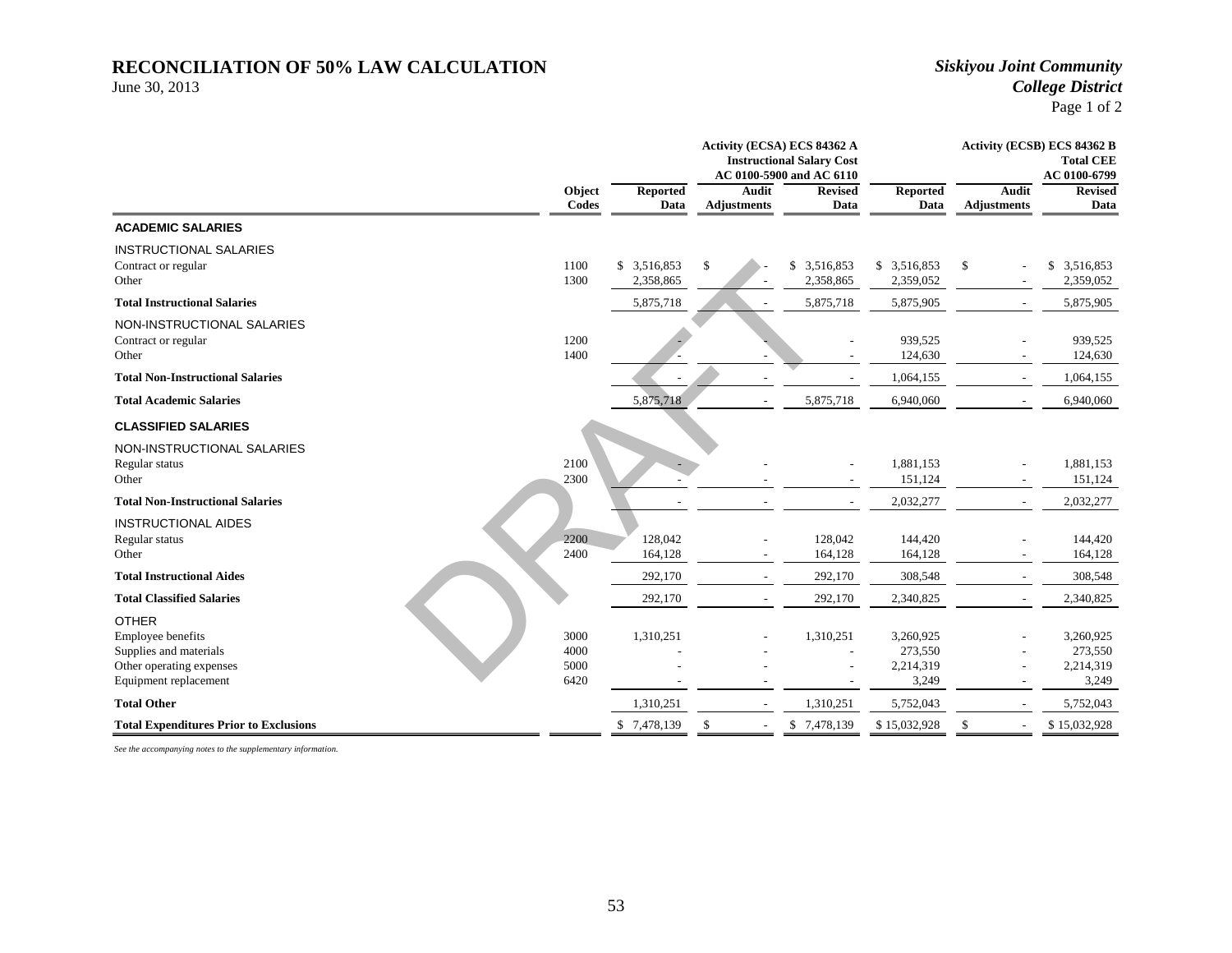#### **RECONCILIATION OF 50% LAW CALCULATION**

June 30, 2013

*Siskiyou Joint Community College District* Page 2 of 2

|                                                                                                                                                                                                                                                                    |                                      |                         |                      | Activity (ECSA) ECS 84362 A<br><b>Instructional Salary Cost</b><br>AC 0100-5900 and AC 6110 |                           |                                    | Activity (ECSB) ECS 84362 B<br><b>Total CEE</b><br>AC 0100-6799 |
|--------------------------------------------------------------------------------------------------------------------------------------------------------------------------------------------------------------------------------------------------------------------|--------------------------------------|-------------------------|----------------------|---------------------------------------------------------------------------------------------|---------------------------|------------------------------------|-----------------------------------------------------------------|
|                                                                                                                                                                                                                                                                    | Object<br>Codes                      | <b>Reported</b><br>Data | Audit<br>Adjustments | <b>Revised</b><br>Data                                                                      | <b>Reported</b><br>Data   | <b>Audit</b><br><b>Adjustments</b> | <b>Revised</b><br>Data                                          |
| <b>EXCLUSIONS</b>                                                                                                                                                                                                                                                  |                                      |                         |                      |                                                                                             |                           |                                    |                                                                 |
| <b>ACTIVITIES TO EXCLUDE</b><br><b>Instructional Staff-Retirees' Benefits and Retirement Incentives</b><br>Student Health Services Above Amount Collected<br><b>Student Transportation</b><br>Non-instructional Staff Retirees' Benefits and Retirement Incentives | 5900<br>6441<br>6491<br>6740         | $\mathbb{S}$            | \$                   | $\mathbb{S}$                                                                                | \$<br>122,624             | $\mathcal{S}$                      | \$<br>122,624                                                   |
| <b>Subtotal</b>                                                                                                                                                                                                                                                    |                                      |                         |                      |                                                                                             | 122,624                   |                                    | 122,624                                                         |
| <b>OBJECTS TO EXCLUDE</b><br>Rents and leases<br>Lottery expenditures<br>Academic salaries<br>Classified salaries                                                                                                                                                  | 5060<br>1000<br>2000                 |                         |                      |                                                                                             | 39,899<br>106,531         |                                    | 39,899<br>106,531                                               |
| Employee benefits                                                                                                                                                                                                                                                  | 3000                                 |                         |                      |                                                                                             | 118,128                   |                                    | 118,128                                                         |
| <b>Subtotal</b><br>Supplies and materials:<br>Software<br>Books, magazines, and periodicals<br>Instructional supplies and materials<br>Non-instructional supplies and materials                                                                                    | 4000<br>4100<br>4200<br>4300<br>4400 |                         |                      |                                                                                             | 264,558<br>2,017<br>5,325 |                                    | 264,558<br>2,017<br>5,325                                       |
| <b>Subtotal</b>                                                                                                                                                                                                                                                    |                                      |                         |                      |                                                                                             | 7,342                     |                                    | 7,342                                                           |
| Other operating expenses and services                                                                                                                                                                                                                              | 5000                                 |                         |                      |                                                                                             | 8,641                     |                                    | 8,641                                                           |
| Capital outlay:<br>Library books<br>Equipment - additional<br>Equipment - replacement                                                                                                                                                                              | 6000<br>6300<br>6410<br>6420         |                         |                      |                                                                                             | 12,079                    |                                    | 12,079                                                          |
| <b>Total Capital Outlay</b>                                                                                                                                                                                                                                        |                                      |                         |                      |                                                                                             | 12,079                    |                                    | 12,079                                                          |
| Other outgo                                                                                                                                                                                                                                                        | 7000                                 |                         |                      |                                                                                             |                           |                                    |                                                                 |
| <b>Total Exclusions</b>                                                                                                                                                                                                                                            |                                      |                         |                      |                                                                                             | 415,244                   |                                    | 415,244                                                         |
| <b>Total for ECS 84362 - 50% Law</b>                                                                                                                                                                                                                               |                                      | 7,478,139<br>S.         | \$                   | \$7,478,139                                                                                 | \$14,617,684              | <sup>\$</sup>                      | \$14,617,684                                                    |
| Percentage of CEE (Instructional Salary Cost/Total CEE)                                                                                                                                                                                                            |                                      | 51.16%                  | 0.00%                | 51.16%                                                                                      |                           |                                    |                                                                 |
| 50% of Current Expense of Education                                                                                                                                                                                                                                |                                      |                         |                      |                                                                                             | \$7,308,840               | $\mathcal{S}$                      | \$7,308,840                                                     |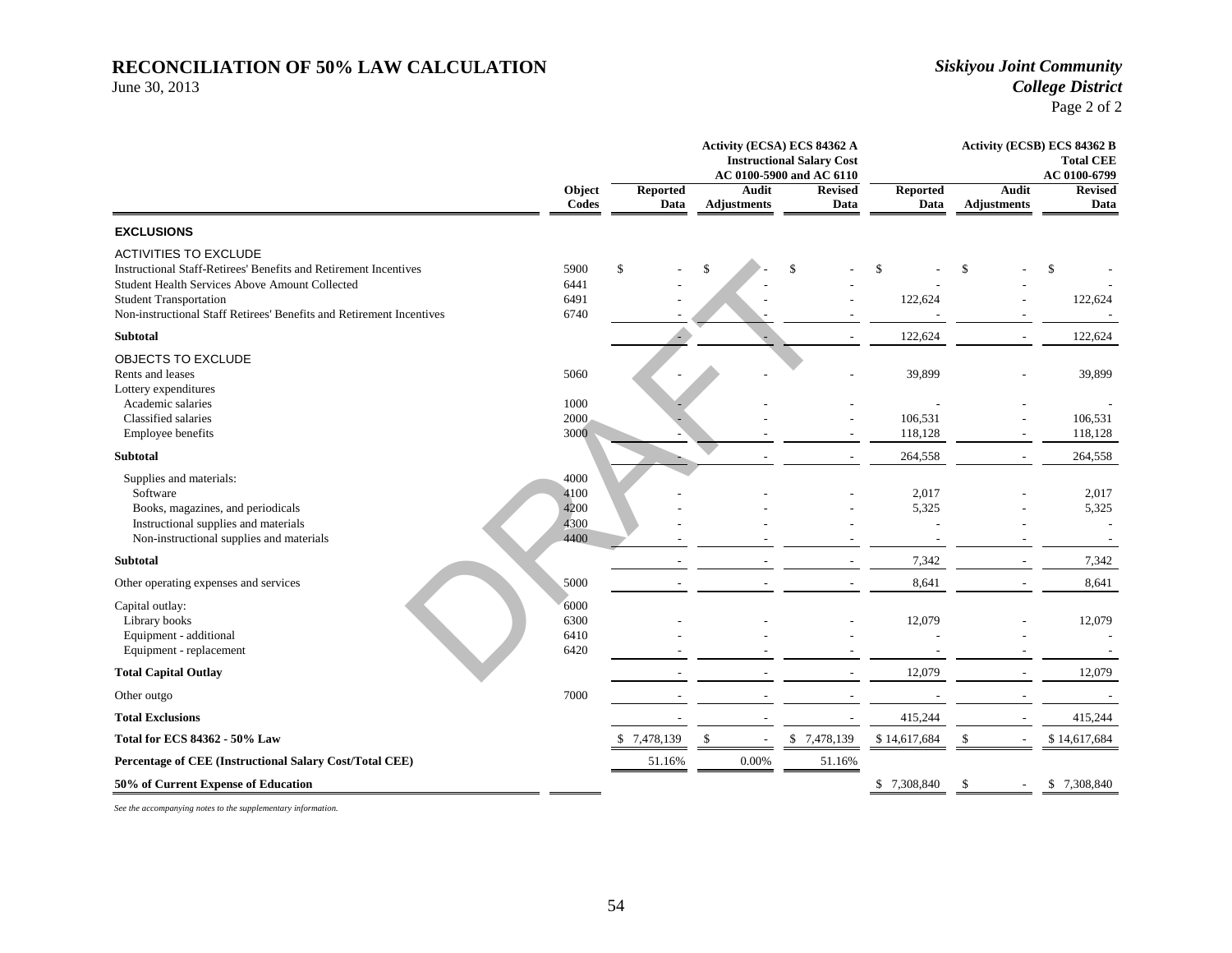# **RECONCILIATION OF EDUCATION PROTECTION ACCOUNT EXPENDITURES**

June 30, 2013

|                                                       | Object<br>Code | <b>Salaries and</b><br><b>Benefits</b><br>$(1000 - 3000)$ |           | Operating<br><b>Expenses</b><br>$(4000 - 5000)$ |        | Capital<br>Outlay<br>(6000) |  | <b>Total</b> |  |
|-------------------------------------------------------|----------------|-----------------------------------------------------------|-----------|-------------------------------------------------|--------|-----------------------------|--|--------------|--|
| <b>EPA Proceeds</b>                                   | 8630           |                                                           |           |                                                 |        |                             |  | \$2,257,916  |  |
| <b>Activity Classification:</b>                       |                |                                                           |           |                                                 |        |                             |  |              |  |
| Instructional activities<br>Other support activities: | 0100-5900      | \$.                                                       | 1.869.521 | \$                                              | 12,007 | \$                          |  | 1,881,528    |  |
| <b>Student Counseling and Guidance</b>                |                |                                                           | 252,666   |                                                 | 3.578  |                             |  | 256,244      |  |
| <b>Other Student Services</b>                         |                |                                                           | 118,883   |                                                 | 1,261  |                             |  | 120,144      |  |
| <b>Total Expenditures for EPA</b>                     |                |                                                           | 2.241,070 |                                                 | 16.846 | \$                          |  | 2,257,916    |  |
| <b>Total Revenue Less Expenditures</b>                |                |                                                           |           |                                                 |        |                             |  | \$           |  |

*See the accompanying notes to the other supplementary information.* o the other supplementary information.

55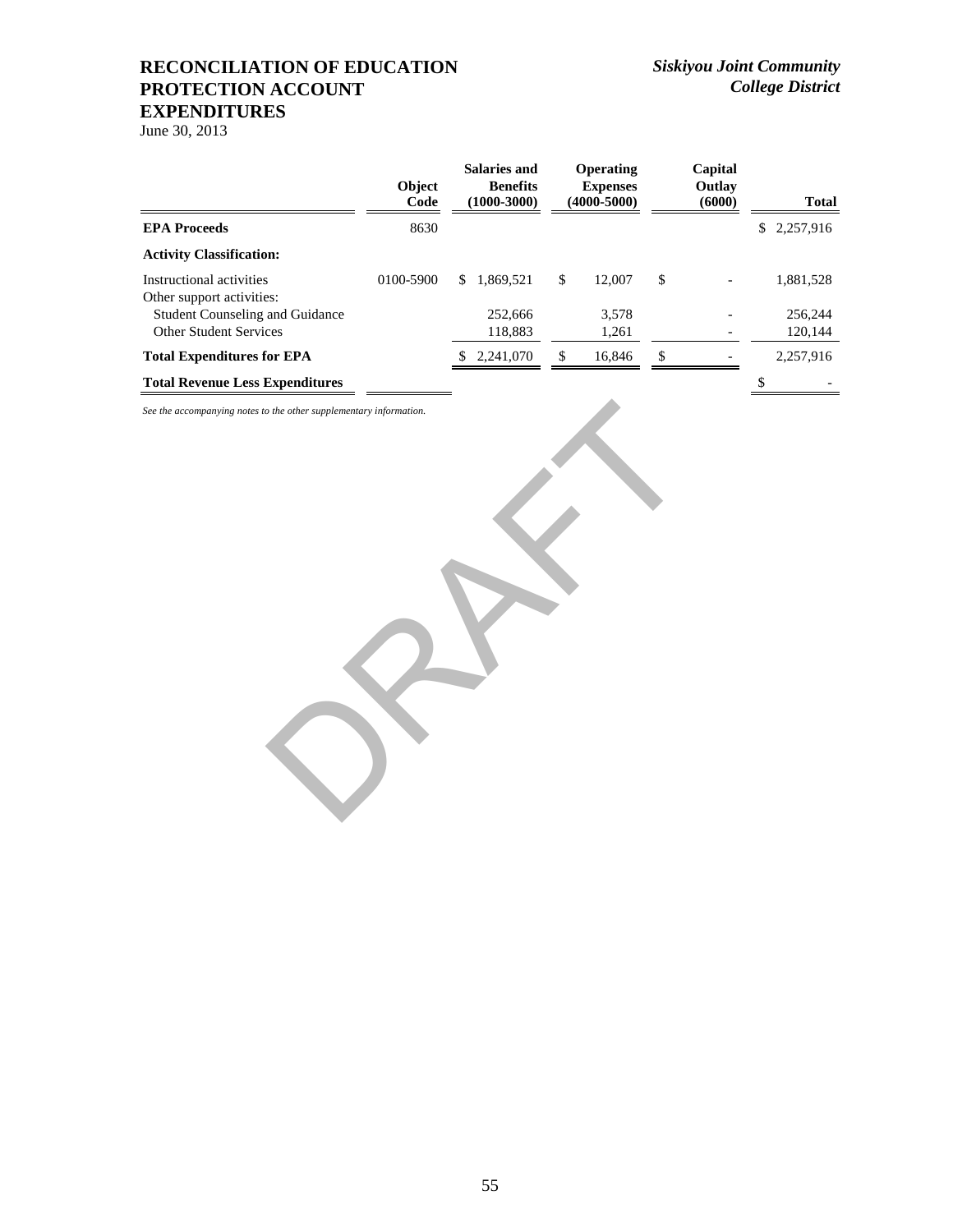*Siskiyou Joint Community College District* Page 1 of 5

| June 30, 2013                                                                                                                   | General<br>Fund                                           |              | <b>Bond</b><br><b>Interest and</b><br>Redemption<br><b>Fund</b> | <b>Measure A</b><br><b>Interest and</b><br>Redemption<br>Fund | Cafeteria<br>Fund       | <b>Balance</b><br>Forward                                  |
|---------------------------------------------------------------------------------------------------------------------------------|-----------------------------------------------------------|--------------|-----------------------------------------------------------------|---------------------------------------------------------------|-------------------------|------------------------------------------------------------|
| <b>ASSETS</b>                                                                                                                   |                                                           |              |                                                                 |                                                               |                         |                                                            |
| Cash and cash equivalents<br>Accounts receivable - net<br>Due from other funds<br>Due from Foundation<br>Inventory and prepaids | \$<br>1,629,711<br>5,010,885<br>6,512<br>88,110<br>47,200 | $\mathbb{S}$ | 8.963<br>31<br>48,034                                           | \$<br>2,841,113<br>2,955                                      | \$<br>37,619<br>175,081 | \$<br>4,517,406<br>5,188,952<br>54,546<br>88,110<br>47,200 |
| <b>Total Assets</b>                                                                                                             | 6,782,418                                                 | \$           | 57,028                                                          | \$<br>2,844,068                                               | 212,700                 | \$<br>9,896,214                                            |
| <b>LIABILITIES</b>                                                                                                              |                                                           |              |                                                                 |                                                               |                         |                                                            |
| Accounts payable<br>Advances from grantors and students<br>Due to other funds<br>Amounts held for others                        | \$<br>1,517,986<br>1,391,116                              | $\mathbb{S}$ | 1,883                                                           | \$<br>356,047<br>67,468                                       | \$<br>2,355<br>50,039   | \$<br>1,878,271<br>1,391,116<br>117,507                    |
| Short-term debt<br>Estimated liability for claims and<br>claims adjustment expense                                              | 2,775,000                                                 |              |                                                                 |                                                               |                         | 2,775,000                                                  |
| <b>Total Liabilities</b>                                                                                                        | 5,684,102                                                 |              | 1,883                                                           | 423,515                                                       | 52,394                  | 6,161,894                                                  |
| <b>FUND EQUITY</b>                                                                                                              |                                                           |              |                                                                 |                                                               |                         |                                                            |
| Retained earnings (deficit)<br>Fund balances:<br>Reserved for debt service<br>Reserved for capital outlay<br>Unreserved:        |                                                           |              | 55,145                                                          | 2,420,553                                                     |                         | 2,475,698                                                  |
| Undesignated                                                                                                                    | 1,098,316                                                 |              |                                                                 |                                                               | 160,306                 | 1,258,622                                                  |
| <b>Total Fund Equity (Deficit)</b>                                                                                              | 1,098,316                                                 |              | 55,145                                                          | 2,420,553                                                     | 160,306                 | 3,734,320                                                  |
| <b>Total Liabilities and Fund Equity (Deficit)</b>                                                                              | 6,782,418                                                 | \$           | 57,028                                                          | \$<br>2,844,068                                               | \$<br>212,700           | \$9,896,214                                                |
| See the accompanying notes to the supplementary information.                                                                    |                                                           |              |                                                                 |                                                               |                         |                                                            |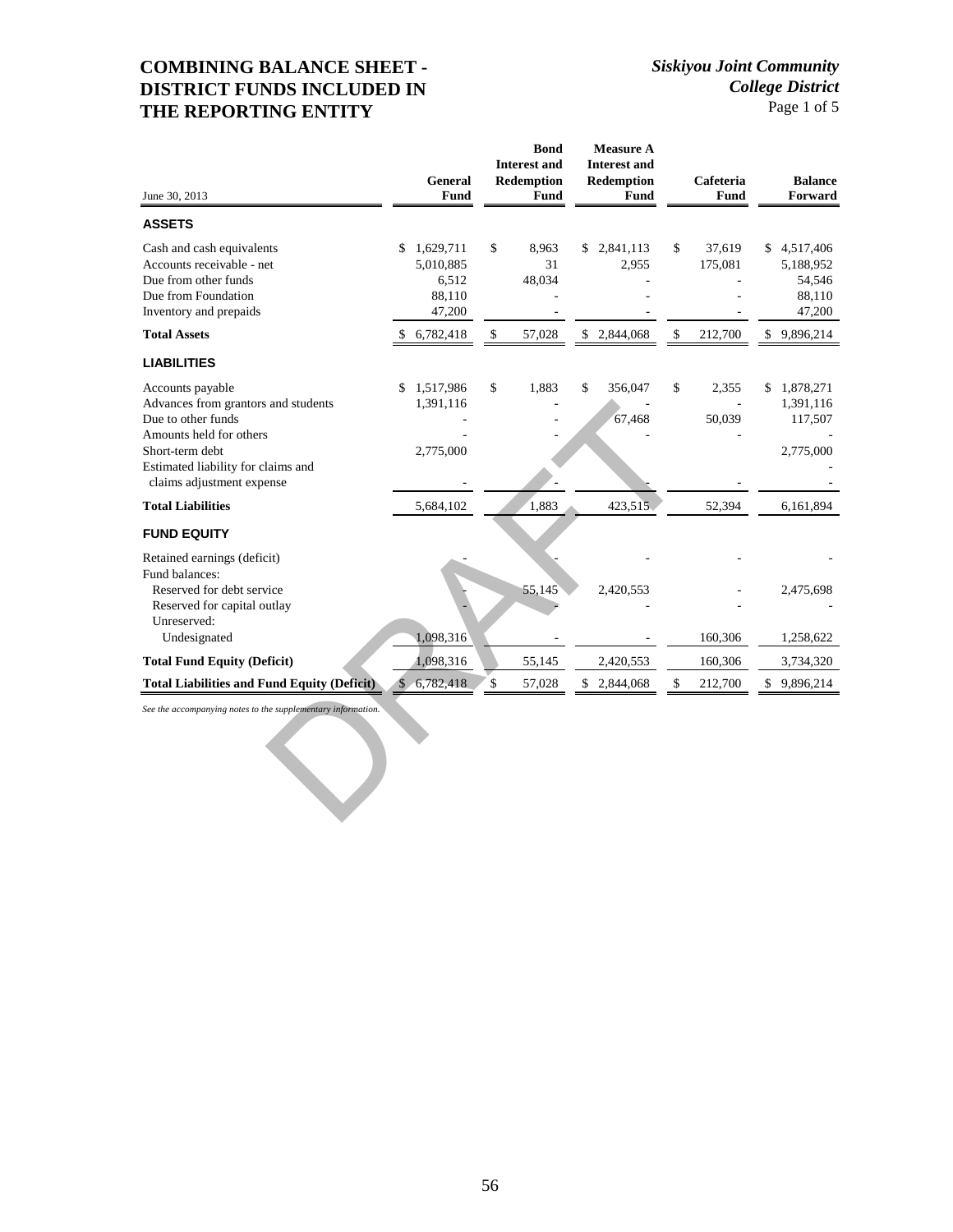*Siskiyou Joint Community College District* Page 2 of 5

| June 30, 2013                                                                                                                   | <b>Balance</b><br><b>Brought</b><br>Forward                | <b>Dormitory</b><br><b>Revenue</b><br>Fund |              | <b>Dormitory</b><br><b>Repair and</b><br>Replacement<br><b>Fund</b> | Capital<br>Outlay<br>Fund       | <b>Balance</b><br>Forward                                   |
|---------------------------------------------------------------------------------------------------------------------------------|------------------------------------------------------------|--------------------------------------------|--------------|---------------------------------------------------------------------|---------------------------------|-------------------------------------------------------------|
| <b>ASSETS</b>                                                                                                                   |                                                            |                                            |              |                                                                     |                                 |                                                             |
| Cash and cash equivalents<br>Accounts receivable - net<br>Due from other funds<br>Due from Foundation<br>Inventory and prepaids | 4,517,406<br>\$<br>5,188,952<br>54,546<br>88,110<br>47,200 | \$<br>114,760<br>167,554                   | \$           | 22,885<br>17                                                        | \$<br>998,432<br>691<br>698,303 | \$<br>5,653,483<br>5,357,214<br>752,849<br>88,110<br>47,200 |
| <b>Total Assets</b>                                                                                                             | 9,896,214                                                  | \$<br>282,314                              | \$           | 22,902                                                              | \$<br>1,697,426                 | \$11,898,856                                                |
| <b>LIABILITIES</b>                                                                                                              |                                                            |                                            |              |                                                                     |                                 |                                                             |
| Accounts payable<br>Advances from grantors and students<br>Due to other funds<br>Amounts held for others<br>Short-term debt     | 1,878,271<br>\$<br>1,391,116<br>117,507<br>2,775,000       | \$<br>2,622<br>335,157                     | \$           | 13,012                                                              | \$<br>43,413                    | \$1,924,306<br>1,391,116<br>465,676<br>2,775,000            |
| Estimated liability for claims and<br>claims adjustment expense                                                                 |                                                            |                                            |              |                                                                     |                                 |                                                             |
| <b>Total Liabilities</b>                                                                                                        | 6,161,894                                                  | 337,779                                    |              | 13,012                                                              | 43,413                          | 6,556,098                                                   |
| <b>FUND EQUITY</b>                                                                                                              |                                                            |                                            |              |                                                                     |                                 |                                                             |
| Retained earnings (deficit)<br>Fund balances:<br>Reserved for debt service<br>Reserved for capital outlay<br>Unreserved:        | 2,475,698                                                  |                                            |              | 9,890                                                               | 1,091,428                       | 2,475,698<br>1,101,318                                      |
| Undesignated                                                                                                                    | 1,258,622                                                  | (55, 465)                                  |              |                                                                     | 562,585                         | 1,765,742                                                   |
| <b>Total Fund Equity (Deficit)</b>                                                                                              | 3,734,320                                                  | (55, 465)                                  |              | 9,890                                                               | 1,654,013                       | 5,342,758                                                   |
| <b>Total Liabilities and Fund Equity (Deficit)</b>                                                                              | 9,896,214                                                  | \$<br>282,314                              | $\mathbb{S}$ | 22,902                                                              | \$<br>1,697,426                 | \$11,898,856                                                |
| See the accompanying notes to the supplementary information.                                                                    |                                                            |                                            |              |                                                                     |                                 |                                                             |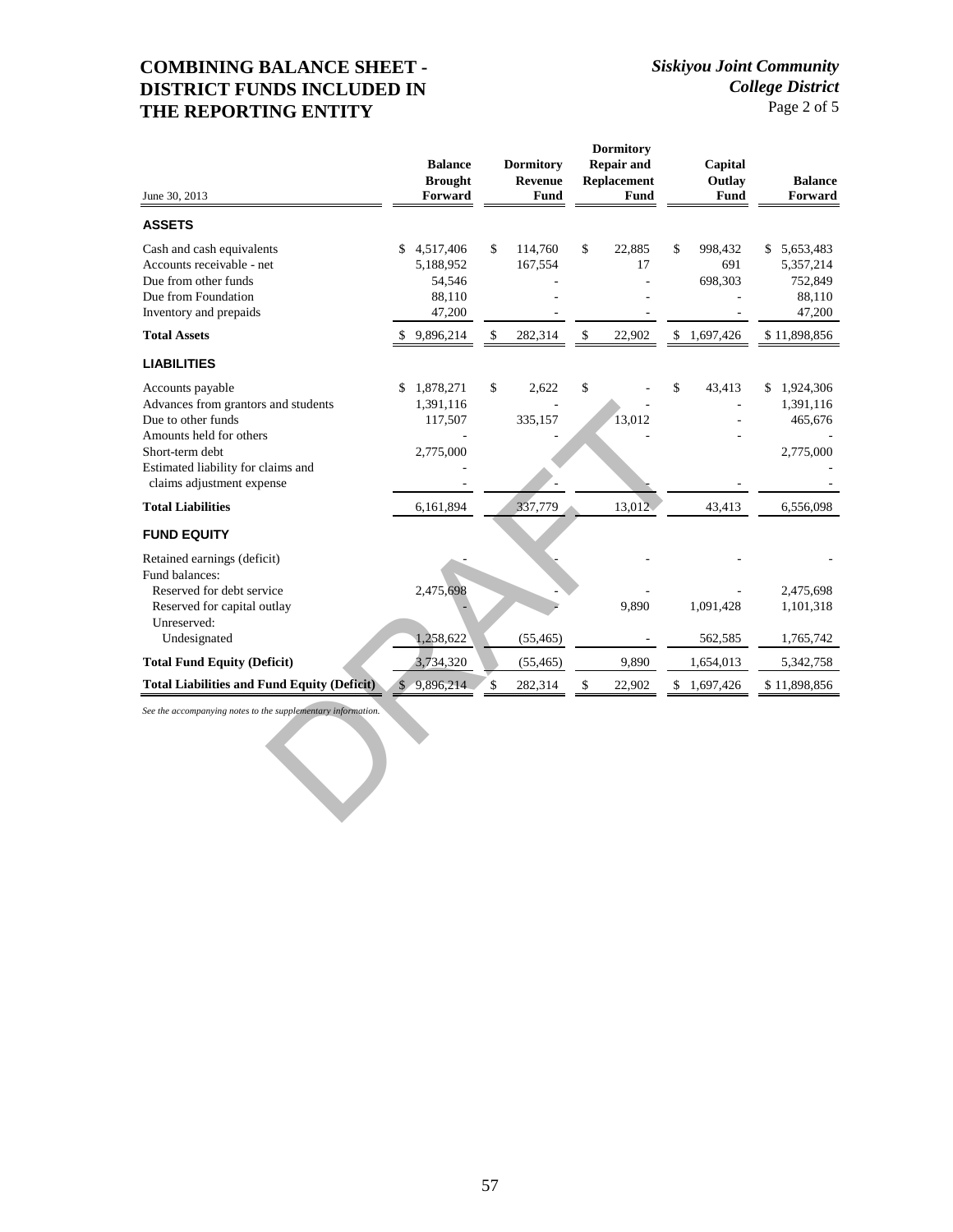*Siskiyou Joint Community College District*

Page 3 of 5

| June 30, 2013                                                                                                                            | <b>Balance</b><br><b>Brought</b><br>Forward                 |              | <b>Bond</b><br>Construction<br>Fund |              | <b>Bookstore</b><br>Fund      | Self-<br><b>Insurance</b><br>Fund | <b>Balance</b><br>Forward                                      |
|------------------------------------------------------------------------------------------------------------------------------------------|-------------------------------------------------------------|--------------|-------------------------------------|--------------|-------------------------------|-----------------------------------|----------------------------------------------------------------|
| <b>ASSETS</b>                                                                                                                            |                                                             |              |                                     |              |                               |                                   |                                                                |
| Cash and cash equivalents<br>Accounts receivable - net<br>Due from other funds<br>Due from Foundation<br>Inventory and prepaids          | 5,653,483<br>\$<br>5,357,214<br>752,849<br>88,110<br>47,200 | \$           | 306                                 | \$           | 184,550<br>137,201<br>168,765 | \$<br>222,380<br>6,106<br>615,537 | 6,060,413<br>\$<br>5,500,827<br>1,368,386<br>88,110<br>215,965 |
| <b>Total Assets</b>                                                                                                                      | \$11,898,856                                                | $\mathbb{S}$ | 306                                 | $\mathbb{S}$ | 490,516                       | \$<br>844,023                     | \$13,233,701                                                   |
| <b>LIABILITIES</b>                                                                                                                       |                                                             |              |                                     |              |                               |                                   |                                                                |
| Accounts payable<br>Advances from grantors and students<br>Due to other funds<br>Amounts held for others<br>Short-term debt              | 1,924,306<br>\$<br>1,391,116<br>465,676<br>2,775,000        | \$           | 292                                 | \$           | 15,687<br>473,103             | \$                                | 1,939,993<br>\$<br>1,391,116<br>939,071<br>2,775,000           |
| Estimated liability for claims and<br>claims adjustment expense                                                                          |                                                             |              |                                     |              |                               | 264,562                           | 264,562                                                        |
| <b>Total Liabilities</b>                                                                                                                 | 6,556,098                                                   |              | 292                                 |              | 488,790                       | 264,562                           | 7,309,742                                                      |
| <b>FUND EQUITY</b>                                                                                                                       |                                                             |              |                                     |              |                               |                                   |                                                                |
| Retained earnings (deficit)<br>Fund balances:<br>Reserved for debt service<br>Reserved for capital outlay<br>Unreserved:<br>Undesignated | 2,475,698<br>1,101,318<br>1,765,742                         |              | 14                                  |              | 1,726                         | 579,461                           | 581,187<br>2,475,698<br>1,101,332<br>1,765,742                 |
| <b>Total Fund Equity (Deficit)</b>                                                                                                       | 5,342,758                                                   |              | 14                                  |              | 1,726                         | 579,461                           | 5,923,959                                                      |
| <b>Total Liabilities and Fund Equity (Deficit)</b>                                                                                       | \$11,898,856                                                | $\mathbb{S}$ | 306                                 | \$           | 490,516                       | \$<br>844,023                     | \$13,233,701                                                   |
| See the accompanying notes to the supplementary information.                                                                             |                                                             |              |                                     |              |                               |                                   |                                                                |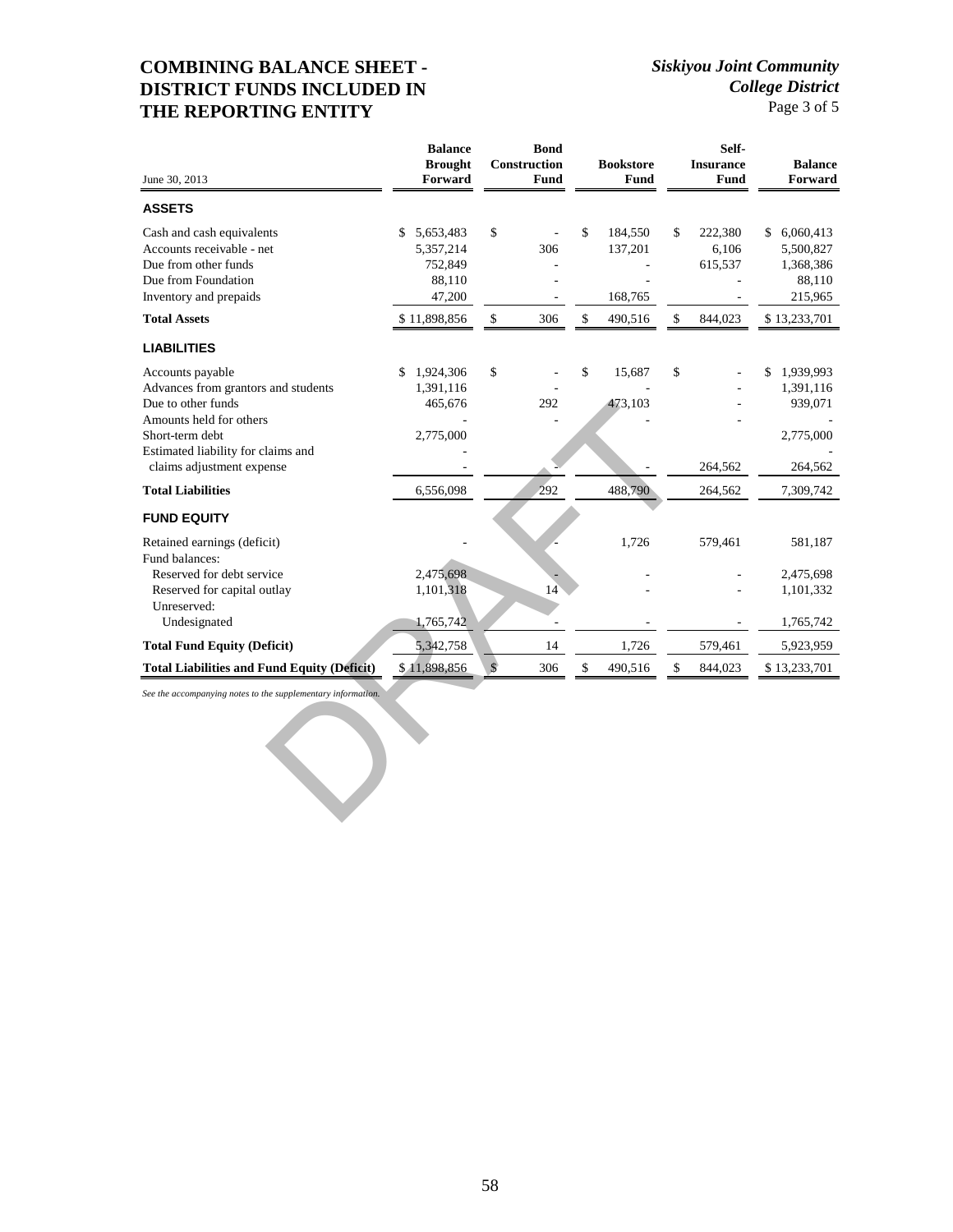*Siskiyou Joint Community College District*

Page 4 of 5

| June 30, 2013                                                                                                                            | <b>Balance</b><br><b>Brought</b><br>Forward                    |               | <b>Associated</b><br><b>Students</b><br><b>Trust Fund</b> | <b>Student</b><br><b>Financial Aid</b><br><b>Trust Fund</b> | Scholarship<br>and Loan<br><b>Trust Fund</b> | <b>Balance</b><br>Forward                                        |  |
|------------------------------------------------------------------------------------------------------------------------------------------|----------------------------------------------------------------|---------------|-----------------------------------------------------------|-------------------------------------------------------------|----------------------------------------------|------------------------------------------------------------------|--|
| <b>ASSETS</b>                                                                                                                            |                                                                |               |                                                           |                                                             |                                              |                                                                  |  |
| Cash and cash equivalents<br>Accounts receivable - net<br>Due from other funds<br>Due from Foundation<br>Inventory and prepaids          | \$<br>6,060,413<br>5,500,827<br>1,368,386<br>88,110<br>215,965 | \$            | 12,696<br>10,664<br>11,146                                | \$<br>339,330<br>134,322                                    | \$<br>23,548<br>1,943                        | \$6,435,987<br>5,647,756<br>1,379,532<br>88,110<br>215,965       |  |
| <b>Total Assets</b>                                                                                                                      | \$13,233,701                                                   | \$            | 34,506                                                    | \$<br>473,652                                               | \$<br>25,491                                 | \$13,767,350                                                     |  |
| <b>LIABILITIES</b>                                                                                                                       |                                                                |               |                                                           |                                                             |                                              |                                                                  |  |
| Accounts payable<br>Advances from grantors and students<br>Due to other funds<br>Amounts held for others<br>Short-term debt              | \$<br>1,939,993<br>1,391,116<br>939,071<br>2,775,000           | \$            | 7,878<br>26,628                                           | \$<br>20,582<br>12,718<br>453,079                           | \$<br>175<br>25,316                          | 1,960,575<br>\$<br>1,411,712<br>1,392,325<br>51,944<br>2,775,000 |  |
| Estimated liability for claims and<br>claims adjustment expense                                                                          | 264,562                                                        |               |                                                           |                                                             |                                              | 264,562                                                          |  |
| <b>Total Liabilities</b>                                                                                                                 | 7,309,742                                                      |               | 34,506                                                    | 486,379                                                     | 25,491                                       | 7,856,118                                                        |  |
| <b>FUND EQUITY</b>                                                                                                                       |                                                                |               |                                                           |                                                             |                                              |                                                                  |  |
| Retained earnings (deficit)<br>Fund balances:<br>Reserved for debt service<br>Reserved for capital outlay<br>Unreserved:<br>Undesignated | 581,187<br>2,475,698<br>1,101,332<br>1,765,742                 |               |                                                           | (12, 727)                                                   |                                              | 581,187<br>2,475,698<br>1,101,332<br>1,753,015                   |  |
| <b>Total Fund Equity (Deficit)</b>                                                                                                       | 5,923,959                                                      |               |                                                           | (12, 727)                                                   |                                              | 5,911,232                                                        |  |
| <b>Total Liabilities and Fund Equity (Deficit)</b>                                                                                       | \$13,233,701                                                   | $\mathcal{S}$ | 34,506                                                    | \$<br>473,652                                               | \$<br>25,491                                 | \$13,767,350                                                     |  |
| See the accompanying notes to the supplementary information.                                                                             |                                                                |               |                                                           |                                                             |                                              |                                                                  |  |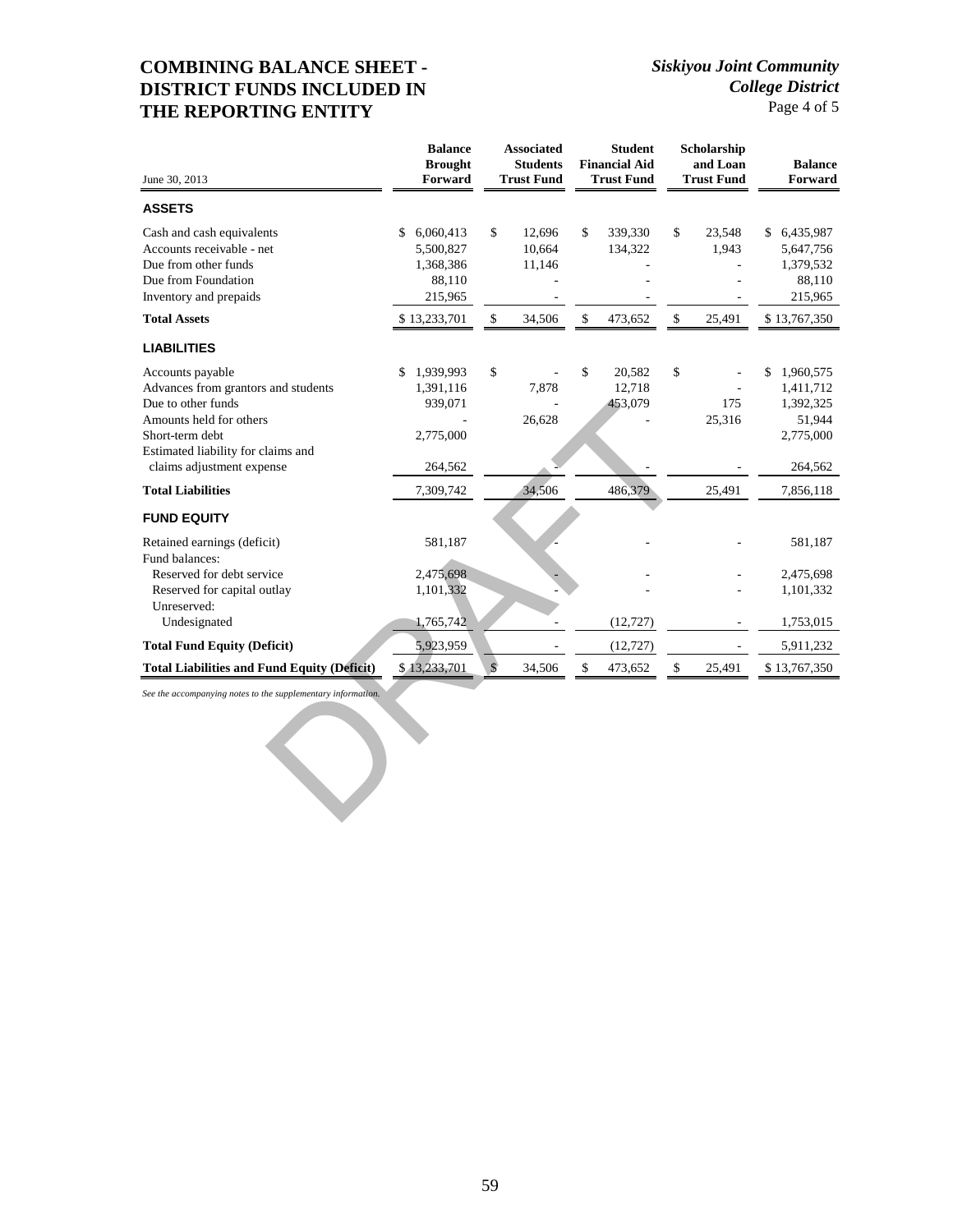*Siskiyou Joint Community College District*

Page 5 of 5

| June 30, 2013                                                                                                                   | <b>Balance</b><br><b>Brought</b><br>Forward                      |        | Other<br>Agency<br><b>Funds</b> | <b>Total</b>                                                 |
|---------------------------------------------------------------------------------------------------------------------------------|------------------------------------------------------------------|--------|---------------------------------|--------------------------------------------------------------|
| <b>ASSETS</b>                                                                                                                   |                                                                  |        |                                 |                                                              |
| Cash and cash equivalents<br>Accounts receivable - net<br>Due from other funds<br>Due from Foundation<br>Inventory and prepaids | \$6,435,987<br>5,647,756<br>1,379,532<br>88,110<br>215,965       | \$     | 21,334<br>4,676<br>17,151       | \$6,457,321<br>5,652,432<br>1,396,683<br>88,110<br>215,965   |
| <b>Total Assets</b>                                                                                                             | \$13,767,350                                                     | \$     | 43,161                          | \$13,810,511                                                 |
| <b>LIABILITIES</b>                                                                                                              |                                                                  |        |                                 |                                                              |
| Accounts payable<br>Advances from grantors and students<br>Due to other funds<br>Amounts held for others<br>Short-term debt     | \$<br>1,960,575<br>1,411,712<br>1,392,325<br>51,944<br>2,775,000 | \$     | 806<br>4,358<br>37,997          | \$1,961,381<br>1,411,712<br>1,396,683<br>89,941<br>2,775,000 |
| Estimated liability for claims and<br>claims adjustment expense                                                                 | 264,562                                                          |        |                                 | 264,562                                                      |
| <b>Total Liabilities</b>                                                                                                        | 7,856,118                                                        |        | 43,161                          | 7,899,279                                                    |
| <b>FUND EQUITY</b>                                                                                                              |                                                                  |        |                                 |                                                              |
| Retained earnings (deficit)<br>Fund balances:<br>Reserved for debt service<br>Reserved for capital outlay<br>Unreserved:        | 581,187<br>2,475,698<br>1,101,332                                |        |                                 | 581,187<br>2,475,698<br>1,101,332                            |
| Undesignated                                                                                                                    | 1,753,015                                                        |        |                                 | 1,753,015                                                    |
| <b>Total Fund Equity (Deficit)</b>                                                                                              | 5,911,232                                                        |        |                                 | 5,911,232                                                    |
| <b>Total Liabilities and Fund Equity (Deficit)</b>                                                                              | \$13,767,350                                                     | $\$\,$ | 43,161                          | \$13,810,511                                                 |
| See the accompanying notes to the supplementary information.                                                                    |                                                                  |        |                                 |                                                              |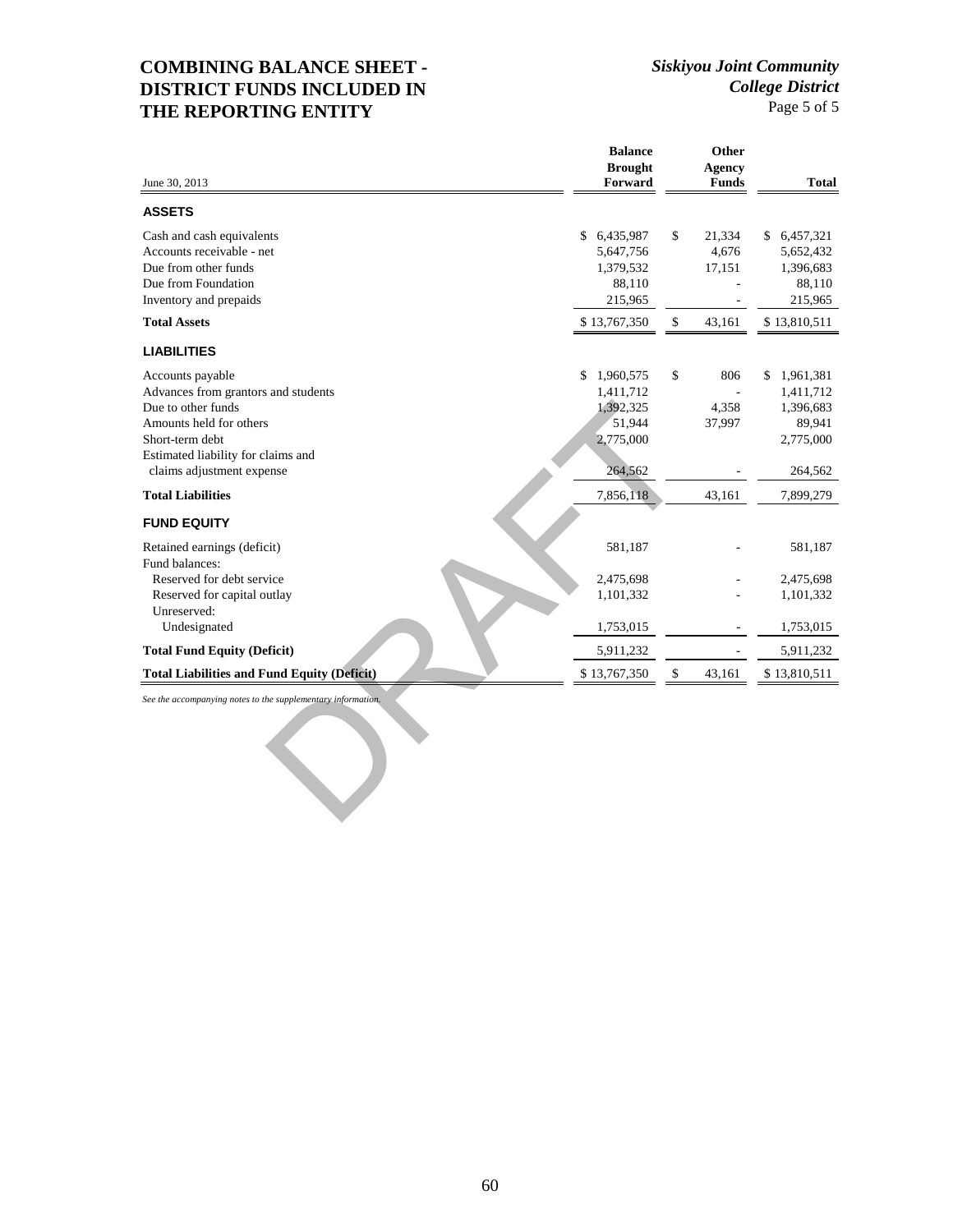*Siskiyou Joint Community College District* Page 1 of 5

| June 30, 2013                                                                    | General<br>Fund              | <b>Bond</b><br><b>Interest and</b><br>Redemption<br><b>Fund</b> | <b>Measure A</b><br><b>Interest and</b><br><b>Redemption</b><br>Fund | Cafeteria<br>Fund                  | <b>Balance</b><br>Forward    |
|----------------------------------------------------------------------------------|------------------------------|-----------------------------------------------------------------|----------------------------------------------------------------------|------------------------------------|------------------------------|
| <b>OPERATING REVENUES</b>                                                        |                              |                                                                 |                                                                      |                                    |                              |
| Tuition and fees<br>Less: Scholarship discount and allowance                     | \$<br>3,392,798<br>1,657,584 | \$<br>$\overline{\phantom{a}}$                                  | \$<br>$\overline{a}$                                                 | \$<br>499,059                      | \$<br>3,891,857<br>1,657,584 |
| <b>Net Tuition and Fees</b>                                                      | 1,735,214                    |                                                                 |                                                                      | 499,059                            | 2,234,273                    |
| Grants and contracts - noncapital:                                               |                              |                                                                 |                                                                      |                                    |                              |
| Federal                                                                          | 859,820                      |                                                                 |                                                                      |                                    | 859,820                      |
| <b>State</b>                                                                     | 1,276,007                    |                                                                 |                                                                      |                                    | 1,276,007                    |
| Local<br>Auxiliary enterprise sales and charges                                  | 196,143                      |                                                                 |                                                                      | 34,302<br>$\overline{\phantom{a}}$ | 230,445                      |
|                                                                                  | 4,067,184                    |                                                                 |                                                                      | 533,361                            | 4,600,545                    |
| <b>Total Operating Revenues</b>                                                  |                              |                                                                 |                                                                      |                                    |                              |
| OPERATING EXPENDITURES/EXPENSES<br>Salaries                                      | 10,348,895                   |                                                                 |                                                                      | 7,314                              | 10,356,209                   |
| Employee benefits                                                                | 3,849,449                    |                                                                 |                                                                      | 1,904                              | 3,851,353                    |
| Supplies, materials, and other expenditures/                                     |                              |                                                                 |                                                                      |                                    |                              |
| expenses and services                                                            | 2,722,812                    | 96                                                              | 2,640                                                                | 449,440                            | 3,174,988                    |
| Payments to students                                                             | 179,721                      |                                                                 |                                                                      |                                    | 179,721                      |
| Capital outlay                                                                   | 350,362                      |                                                                 |                                                                      | 2,752                              | 353,114                      |
| <b>Utilities</b>                                                                 | 445,855                      |                                                                 |                                                                      | 20,000                             | 465,855                      |
| <b>Total Operating Expenditures/Expenses</b>                                     | 17,897,094                   | 96                                                              | 2,640                                                                | 481,410                            | 18,381,240                   |
| <b>Operating Income (Loss)</b>                                                   | (13,829,910)                 | (96)                                                            | (2,640)                                                              | 51,951                             | (13,780,695)                 |
| NONOPERATING REVENUES (EXPENDITURES)                                             |                              |                                                                 |                                                                      |                                    |                              |
| State apportionments - noncapital                                                | 8,129,363                    |                                                                 |                                                                      |                                    | 8,129,363                    |
| Local property taxes - noncapital<br>State taxes and other revenues - noncapital | 3,374,844<br>2,636,094       |                                                                 | 25,765                                                               |                                    | 3,374,844<br>2,661,859       |
| Investment income - noncapital                                                   | 10,804                       | 307                                                             | 12,440                                                               |                                    | 23,551                       |
| Financial aid revenues - federal                                                 |                              |                                                                 |                                                                      |                                    |                              |
| Financial aid revenues - state                                                   |                              |                                                                 |                                                                      |                                    |                              |
| Financial aid expenses                                                           |                              |                                                                 |                                                                      |                                    |                              |
| Other nonoperating revenues<br>Debt service                                      | 109,027                      |                                                                 |                                                                      |                                    | 109,027                      |
|                                                                                  | (61,769)                     | (438, 346)                                                      | (1,109,082)                                                          |                                    | (1,609,197)                  |
| <b>Total Nonoperating Revenues (Expenditures)</b>                                | 14,198,363                   | (438,039)                                                       | (1,070,877)                                                          |                                    | 12,689,447                   |
| <b>Income (Loss) Before Other Revenues and</b><br><b>Expenditures</b>            | 368,453                      | (438, 135)                                                      |                                                                      | 51,951                             |                              |
|                                                                                  |                              |                                                                 | (1,073,517)                                                          |                                    | (1,091,248)                  |
| OTHER REVENUES AND EXPENDITURES                                                  |                              |                                                                 |                                                                      |                                    |                              |
| State revenue - capital                                                          |                              |                                                                 |                                                                      |                                    |                              |
| Local property taxes and revenues - capital                                      |                              |                                                                 | 1,509,155                                                            |                                    | 1,509,155                    |
| <b>Excess of Revenues Over (Under)</b>                                           |                              |                                                                 |                                                                      |                                    |                              |
| <b>Expenditures/Expenses</b>                                                     | 368,453                      | (438, 135)                                                      | 435,638                                                              | 51,951                             | 417,907                      |
| OTHER FINANCING SOURCES (USES)                                                   |                              |                                                                 |                                                                      |                                    |                              |
| Operating transfers in                                                           | 60,310                       | 438,353                                                         |                                                                      |                                    | 498,663                      |
| Operating transfers out                                                          | (665, 145)                   |                                                                 |                                                                      |                                    | (665, 145)                   |
| Note proceeds                                                                    |                              |                                                                 |                                                                      |                                    |                              |
| <b>Total Other Financing Sources (Uses)</b>                                      | (604, 835)                   | 438,353                                                         |                                                                      | $\overline{\phantom{a}}$           | (166, 482)                   |
| <b>Excess of Revenues and Other Financing Sources</b>                            |                              |                                                                 |                                                                      |                                    |                              |
| Over (Under) Expenditures/Expenses and<br><b>Other Financing Uses</b>            |                              | 218                                                             |                                                                      |                                    |                              |
|                                                                                  | (236, 382)                   |                                                                 | 435,638                                                              | 51,951                             | 251,425                      |
| <b>Fund Equity - Beginning of Year</b>                                           | 1,334,698                    | 54,927                                                          | 1,984,915                                                            | 108,355                            | 3,482,895                    |
| <b>Fund Equity - End of Year</b>                                                 | \$1,098,316                  | \$<br>55,145                                                    | \$2,420,553                                                          | \$<br>160,306                      | \$ 3,734,320                 |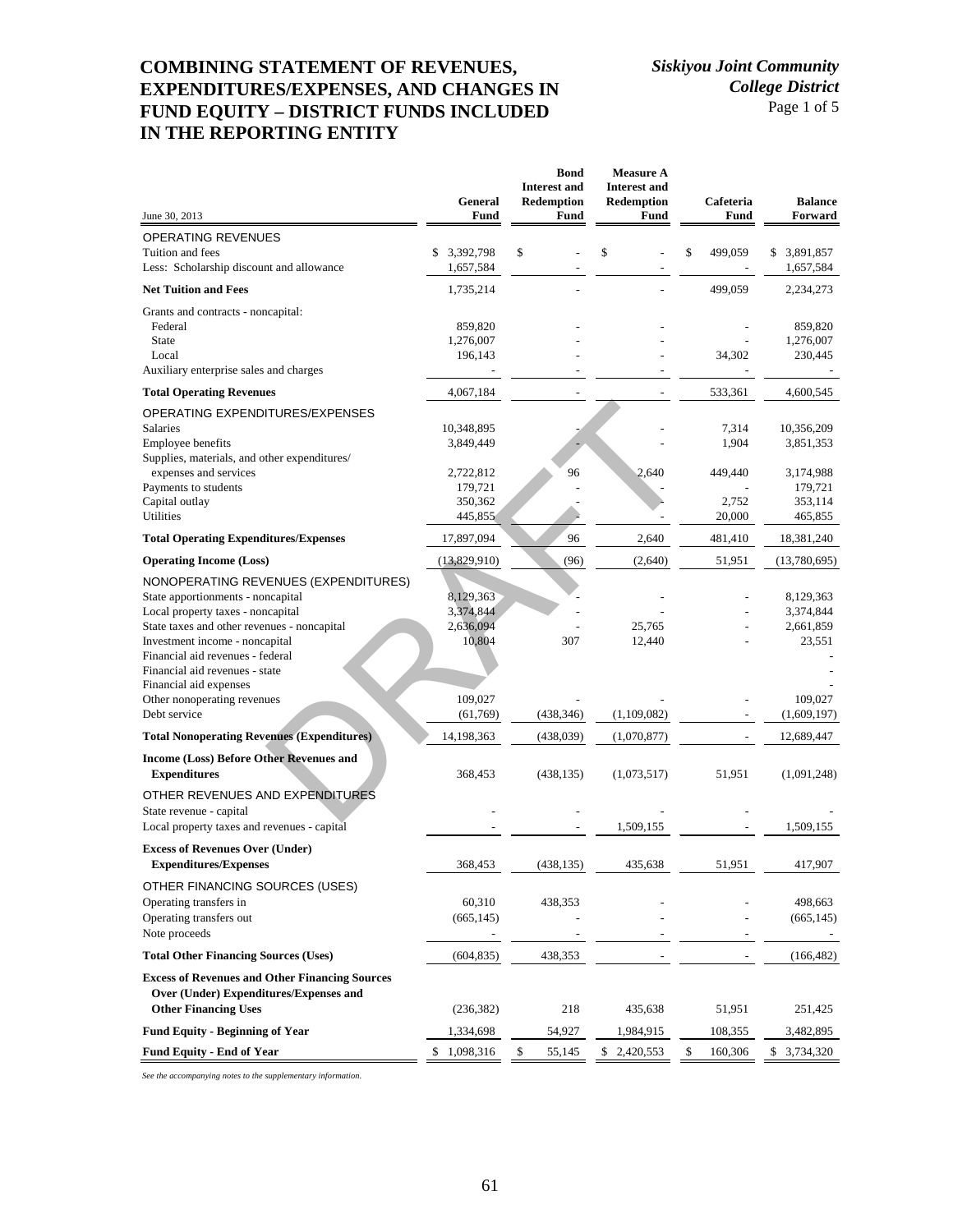*Siskiyou Joint Community College District* Page 2 of 5

| June 30, 2013                                                                                                                                                                                                                                                         | <b>Balance</b><br><b>Brought</b><br>Forward   | <b>Dormitory</b><br>Revenue<br>Fund | <b>Dormitory</b><br><b>Repair and</b><br>Replacement<br>Fund | Capital<br>Outlay<br><b>Fund</b>   | <b>Balance</b><br>Forward                     |
|-----------------------------------------------------------------------------------------------------------------------------------------------------------------------------------------------------------------------------------------------------------------------|-----------------------------------------------|-------------------------------------|--------------------------------------------------------------|------------------------------------|-----------------------------------------------|
| <b>OPERATING REVENUES</b>                                                                                                                                                                                                                                             |                                               |                                     |                                                              |                                    |                                               |
| Tuition and fees<br>Less: Scholarship discount and allowance                                                                                                                                                                                                          | 3,891,857<br>\$<br>1,657,584                  | \$<br>469,047                       | \$                                                           | \$                                 | 4,360,904<br>\$<br>1,657,584                  |
| <b>Net Tuition and Fees</b>                                                                                                                                                                                                                                           | 2,234,273                                     | 469,047                             |                                                              |                                    | 2,703,320                                     |
| Grants and contracts - noncapital:<br>Federal<br><b>State</b><br>Local<br>Auxiliary enterprise sales and charges                                                                                                                                                      | 859,820<br>1,276,007<br>230,445               | 85,380                              |                                                              | 103,866                            | 859,820<br>1,276,007<br>419,691               |
| <b>Total Operating Revenues</b>                                                                                                                                                                                                                                       | 4,600,545                                     | 554,427                             |                                                              | 103,866                            | 5,258,838                                     |
| OPERATING EXPENDITURES/EXPENSES                                                                                                                                                                                                                                       |                                               |                                     |                                                              |                                    |                                               |
| <b>Salaries</b><br>Employee benefits<br>Supplies, materials, and other expenditures/                                                                                                                                                                                  | 10,356,209<br>3,851,353                       | 165,027<br>92,503                   |                                                              |                                    | 10,521,236<br>3,943,856                       |
| expenses and services<br>Payments to students<br>Capital outlay                                                                                                                                                                                                       | 3,174,988<br>179,721<br>353,114               | 56,611<br>6,826                     | 25,122                                                       | 300.681<br>312,038                 | 3,557,402<br>179,721<br>671,978               |
| Utilities                                                                                                                                                                                                                                                             | 465,855                                       | 41,000                              |                                                              |                                    | 506,855                                       |
| <b>Total Operating Expenditures/Expenses</b>                                                                                                                                                                                                                          | 18,381,240                                    | 361,967                             | 25,122                                                       | 612,719                            | 19,381,048                                    |
| <b>Operating Income (Loss)</b>                                                                                                                                                                                                                                        | (13,780,695)                                  | 192,460                             | (25, 122)                                                    | (508, 853)                         | (14, 122, 210)                                |
| NONOPERATING REVENUES (EXPENDITURES)<br>State apportionments - noncapital<br>Local property taxes - noncapital<br>State taxes and other revenues - noncapital<br>Investment income - noncapital<br>Financial aid revenues - federal<br>Financial aid revenues - state | 8,129,363<br>3,374,844<br>2,661,859<br>23,551 | 291                                 | 146                                                          | 4,282                              | 8,129,363<br>3,374,844<br>2,661,859<br>28,270 |
| Financial aid expenses<br>Other nonoperating revenues<br>Debt service                                                                                                                                                                                                 | 109,027<br>(1,609,197)                        |                                     |                                                              |                                    | 109,027<br>(1,609,197)                        |
| <b>Total Nonoperating Revenues (Expenditures)</b>                                                                                                                                                                                                                     | 12,689,447                                    | 291                                 | 146                                                          | 4,282                              | 12,694,166                                    |
| Income (Loss) Before Other Revenues and<br><b>Expenditures</b>                                                                                                                                                                                                        | (1,091,248)                                   | 192,751                             | (24, 976)                                                    | (504, 571)                         | (1,428,044)                                   |
| OTHER REVENUES AND EXPENDITURES<br>State revenue - capital<br>Local property taxes and revenues - capital                                                                                                                                                             | 1,509,155                                     |                                     |                                                              | 296,547                            | 296,547<br>1,509,155                          |
| <b>Excess of Revenues Over (Under)</b><br><b>Expenditures/Expenses</b>                                                                                                                                                                                                | 417,907                                       | 192,751                             | (24, 976)                                                    | (208, 024)                         | 377,658                                       |
| OTHER FINANCING SOURCES (USES)<br>Operating transfers in<br>Operating transfers out<br>Note proceeds                                                                                                                                                                  | 498,663<br>(665, 145)                         | (49, 860)                           | 4,000<br>$\overline{\phantom{a}}$                            | 698,759<br>(477, 236)<br>1,090,514 | 1,201,422<br>(1,192,241)<br>1,090,514         |
| <b>Total Other Financing Sources (Uses)</b>                                                                                                                                                                                                                           | (166, 482)                                    | (49, 860)                           | 4,000                                                        | 1,312,037                          | 1,099,695                                     |
| <b>Excess of Revenues and Other Financing Sources</b><br>Over (Under) Expenditures/Expenses and<br><b>Other Financing Uses</b>                                                                                                                                        | 251,425                                       | 142,891                             | (20, 976)                                                    | 1,104,013                          | 1,477,353                                     |
| <b>Fund Equity - Beginning of Year</b>                                                                                                                                                                                                                                | 3,482,895                                     | (198, 356)                          | 30,866                                                       | 550,000                            | 3,865,405                                     |
| Fund Equity - End of Year                                                                                                                                                                                                                                             | \$ 3,734,320                                  | $\mathbb{S}$<br>(55, 465)           | \$<br>9,890                                                  | \$1,654,013                        | \$5,342,758                                   |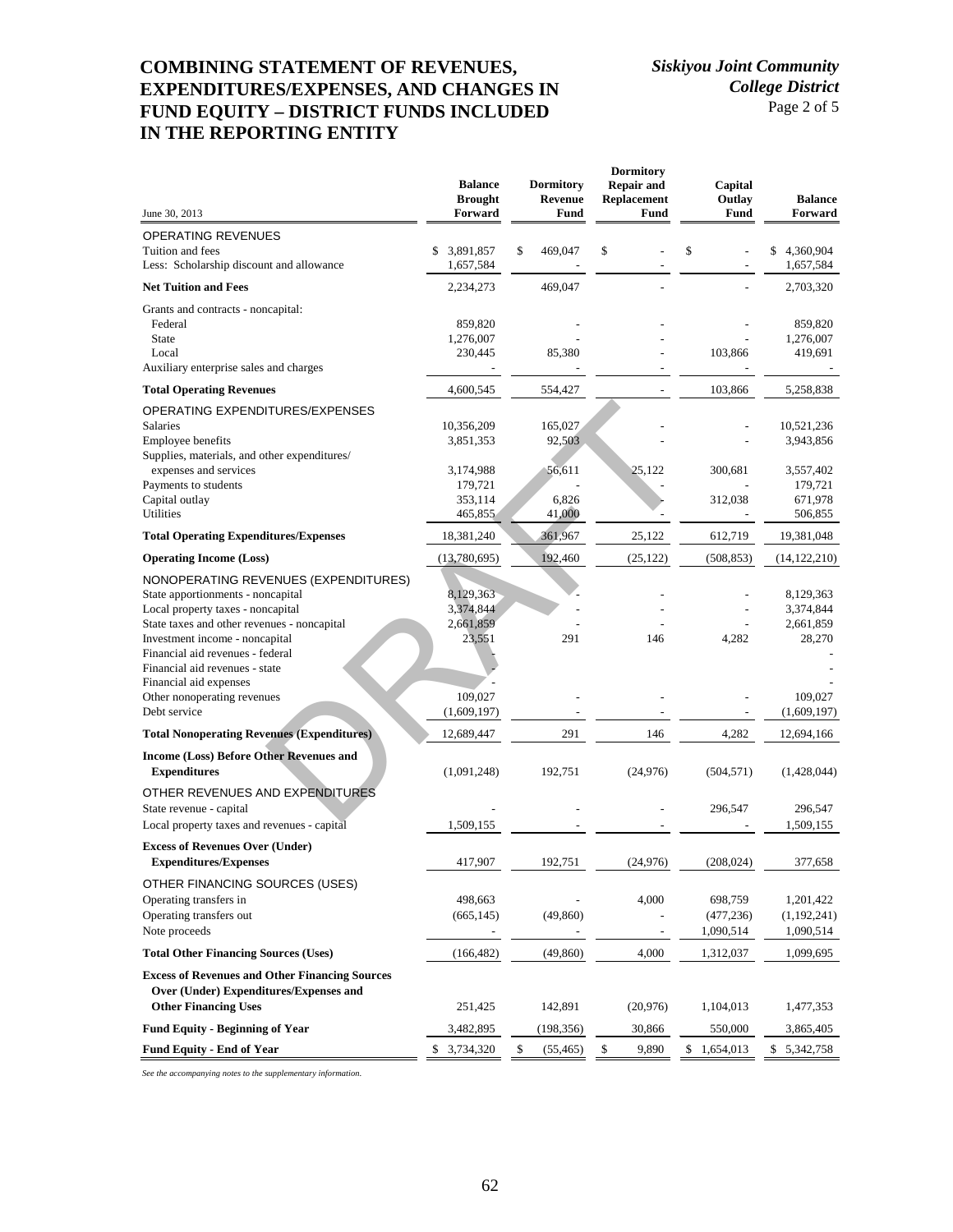*Siskiyou Joint Community College District* Page 3 of 5

| June 30, 2013                                                                    | <b>Balance</b><br><b>Brought</b><br>Forward | <b>Bond</b><br>Construction<br>Fund | <b>Bookstore</b><br>Fund | Self-<br><b>Insurance</b><br>Fund | <b>Balance</b><br>Forward |
|----------------------------------------------------------------------------------|---------------------------------------------|-------------------------------------|--------------------------|-----------------------------------|---------------------------|
| <b>OPERATING REVENUES</b>                                                        |                                             |                                     |                          |                                   |                           |
| Tuition and fees                                                                 | 4,360,904                                   | \$                                  | \$                       | \$                                | \$<br>4,360,904           |
| Less: Scholarship discount and allowance                                         | 1,657,584                                   | $\overline{\phantom{a}}$            |                          |                                   | 1,657,584                 |
| <b>Net Tuition and Fees</b>                                                      | 2,703,320                                   |                                     |                          |                                   | 2,703,320                 |
| Grants and contracts - noncapital:                                               |                                             |                                     |                          |                                   |                           |
| Federal                                                                          | 859,820                                     |                                     |                          |                                   | 859,820                   |
| <b>State</b><br>Local                                                            | 1,276,007<br>419,691                        |                                     |                          | 3,344,391                         | 1,276,007<br>3,764,082    |
| Auxiliary enterprise sales and charges                                           |                                             |                                     | 580,390                  |                                   | 580,390                   |
| <b>Total Operating Revenues</b>                                                  | 5,258,838                                   |                                     | 580,390                  | 3,344,391                         | 9,183,619                 |
| OPERATING EXPENDITURES/EXPENSES                                                  |                                             |                                     |                          |                                   |                           |
| Salaries                                                                         | 10,521,236                                  |                                     | 71,442                   |                                   | 10,592,678                |
| Employee benefits                                                                | 3,943,856                                   |                                     | 26,037                   | 3,592,263                         | 7,562,156                 |
| Supplies, materials, and other expenditures/                                     |                                             |                                     |                          |                                   |                           |
| expenses and services<br>Payments to students                                    | 3,557,402<br>179,721                        | 959                                 | 431,517                  | 10,799                            | 4,000,677<br>179,721      |
| Capital outlay                                                                   | 671,978                                     | 516,486                             | 7,733                    |                                   | 1,196,197                 |
| <b>Utilities</b>                                                                 | 506,855                                     | 269                                 | 10,000                   |                                   | 517,124                   |
| <b>Total Operating Expenditures/Expenses</b>                                     | 19,381,048                                  | 517,714                             | 546,729                  | 3,603,062                         | 24,048,553                |
| <b>Operating Income (Loss)</b>                                                   | (14, 122, 210)                              | (517, 714)                          | 33,661                   | (258, 671)                        | (14, 864, 934)            |
| NONOPERATING REVENUES (EXPENDITURES)                                             |                                             |                                     |                          |                                   |                           |
| State apportionments - noncapital                                                | 8,129,363                                   |                                     |                          |                                   | 8,129,363                 |
| Local property taxes - noncapital<br>State taxes and other revenues - noncapital | 3,374,844                                   |                                     |                          |                                   | 3,374,844                 |
| Investment income - noncapital                                                   | 2,661,859<br>28,270                         | 123                                 |                          |                                   | 2,661,859<br>28,393       |
| Financial aid revenues - federal                                                 |                                             |                                     |                          |                                   |                           |
| Financial aid revenues - state                                                   |                                             |                                     |                          |                                   |                           |
| Financial aid expenses<br>Other nonoperating revenues                            | 109,027                                     |                                     |                          |                                   | 109,027                   |
| Debt service                                                                     | (1,609,197)                                 |                                     |                          |                                   | (1,609,197)               |
| <b>Total Nonoperating Revenues (Expenditures)</b>                                | 12,694,166                                  | 123                                 |                          |                                   | 12,694,289                |
| <b>Income (Loss) Before Other Revenues and</b>                                   |                                             |                                     |                          |                                   |                           |
| <b>Expenditures</b>                                                              | (1,428,044)                                 | (517, 591)                          | 33,661                   | (258, 671)                        | (2,170,645)               |
| OTHER REVENUES AND EXPENDITURES.                                                 |                                             |                                     |                          |                                   |                           |
| State revenue - capital                                                          | 296,547                                     | 483,065                             |                          |                                   | 779,612                   |
| Local property taxes and revenues - capital                                      | 1,509,155                                   |                                     |                          |                                   | 1,509,155                 |
| <b>Excess of Revenues Over (Under)</b>                                           |                                             |                                     |                          |                                   |                           |
| <b>Expenditures/Expenses</b>                                                     | 377,658                                     | (34, 526)                           | 33,661                   | (258, 671)                        | 118,122                   |
| OTHER FINANCING SOURCES (USES)                                                   |                                             |                                     |                          |                                   |                           |
| Operating transfers in                                                           | 1,201,422                                   |                                     |                          |                                   | 1,201,422                 |
| Operating transfers out                                                          | (1, 192, 241)                               | (23, 450)                           |                          |                                   | (1,215,691)               |
| Note proceeds                                                                    | 1,090,514                                   |                                     |                          |                                   | 1,090,514                 |
| <b>Total Other Financing Sources (Uses)</b>                                      | 1,099,695                                   | (23, 450)                           |                          |                                   | 1,076,245                 |
| <b>Excess of Revenues and Other Financing Sources</b>                            |                                             |                                     |                          |                                   |                           |
| Over (Under) Expenditures/Expenses and<br><b>Other Financing Uses</b>            | 1,477,353                                   | (57, 976)                           | 33,661                   | (258, 671)                        | 1,194,367                 |
| <b>Fund Equity - Beginning of Year</b>                                           | 3,865,405                                   | 57,990                              | (31, 935)                | 838,132                           | 4,729,592                 |
| <b>Fund Equity - End of Year</b>                                                 | \$5,342,758                                 | \$<br>14                            | \$<br>1,726              | \$<br>579,461                     | \$5,923,959               |
|                                                                                  |                                             |                                     |                          |                                   |                           |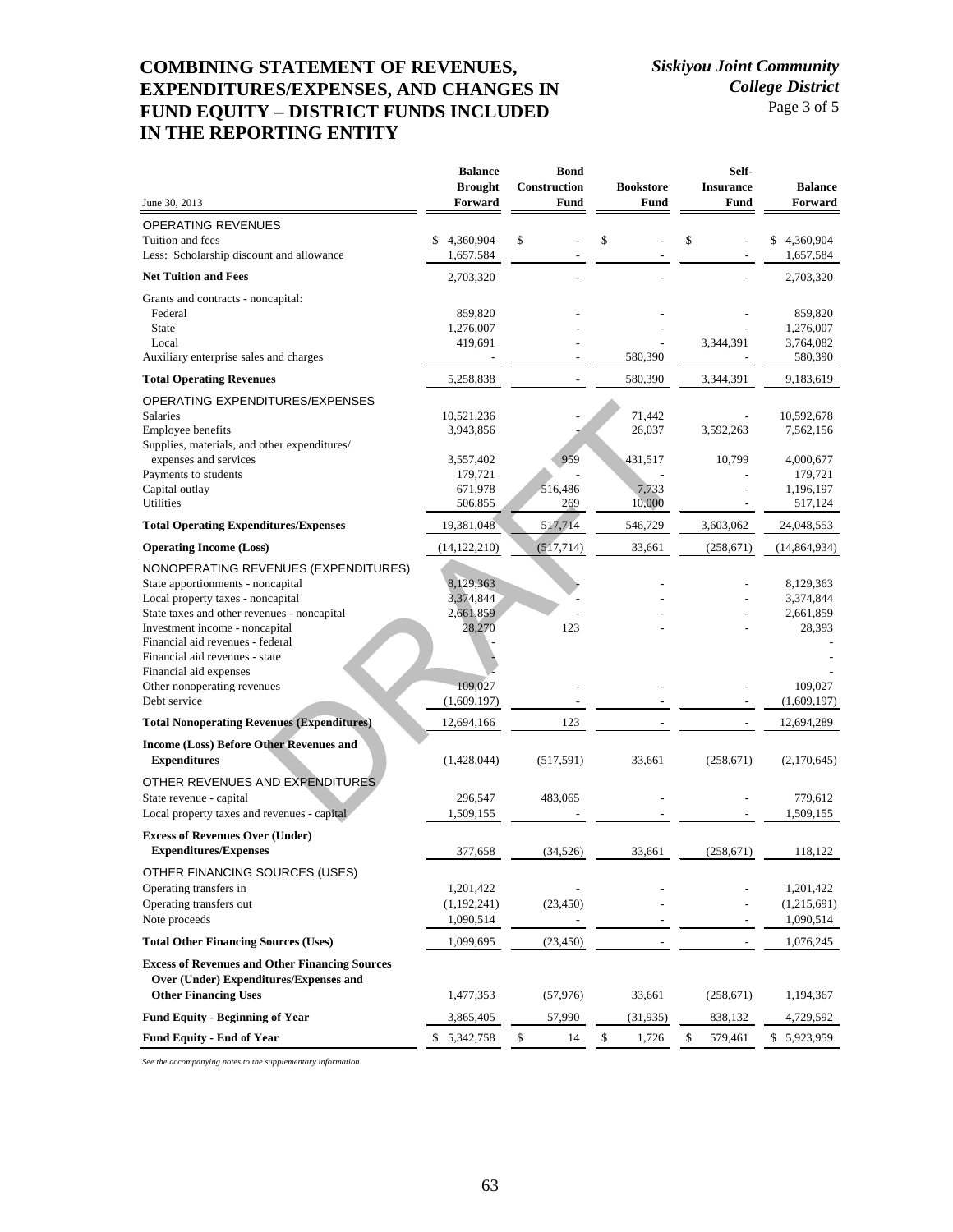*Siskiyou Joint Community College District* Page 4 of 5

| June 30, 2013                                                                                   | <b>Balance</b><br><b>Brought</b><br>Forward | <b>Associated</b><br><b>Students</b><br><b>Trust Fund</b> | <b>Student</b><br><b>Financial Aid</b><br><b>Trust Fund</b> | Scholarship<br>and Loan<br><b>Trust Fund</b> | <b>Balance</b><br>Forward    |
|-------------------------------------------------------------------------------------------------|---------------------------------------------|-----------------------------------------------------------|-------------------------------------------------------------|----------------------------------------------|------------------------------|
| <b>OPERATING REVENUES</b>                                                                       |                                             |                                                           |                                                             |                                              |                              |
| Tuition and fees<br>Less: Scholarship discount and allowance                                    | \$<br>4,360,904<br>1,657,584                | \$                                                        | \$                                                          | \$                                           | 4,360,904<br>\$<br>1,657,584 |
| <b>Net Tuition and Fees</b>                                                                     | 2,703,320                                   |                                                           |                                                             |                                              | 2,703,320                    |
| Grants and contracts - noncapital:                                                              |                                             |                                                           |                                                             |                                              |                              |
| Federal                                                                                         | 859,820                                     |                                                           |                                                             |                                              | 859,820                      |
| <b>State</b>                                                                                    | 1,276,007                                   |                                                           | 308,765                                                     |                                              | 1,584,772                    |
| Local<br>Auxiliary enterprise sales and charges                                                 | 3,764,082<br>580,390                        |                                                           |                                                             |                                              | 3,764,082<br>580,390         |
| <b>Total Operating Revenues</b>                                                                 | 9,183,619                                   |                                                           | 308,765                                                     |                                              | 9,492,384                    |
| OPERATING EXPENDITURES/EXPENSES                                                                 |                                             |                                                           |                                                             |                                              |                              |
| Salaries                                                                                        | 10,592,678                                  |                                                           | 94,327                                                      |                                              | 10,687,005                   |
| <b>Employee benefits</b><br>Supplies, materials, and other expenditures/                        | 7,562,156                                   |                                                           | 22,850                                                      |                                              | 7,585,006                    |
| expenses and services                                                                           | 4,000,677                                   |                                                           | 32,233                                                      |                                              | 4,032,910                    |
| Payments to students                                                                            | 179,721                                     |                                                           |                                                             |                                              | 179,721                      |
| Capital outlay                                                                                  | 1,196,197                                   |                                                           | 2,073                                                       |                                              | 1,198,270                    |
| <b>Utilities</b>                                                                                | 517,124                                     |                                                           |                                                             |                                              | 517,124                      |
| <b>Total Operating Expenditures/Expenses</b>                                                    | 24,048,553                                  |                                                           | 151,483                                                     | ÷,                                           | 24,200,036                   |
| <b>Operating Income (Loss)</b>                                                                  | (14, 864, 934)                              |                                                           | 157,282                                                     |                                              | (14,707,652)                 |
| NONOPERATING REVENUES (EXPENDITURES)                                                            |                                             |                                                           |                                                             |                                              |                              |
| State apportionments - noncapital<br>Local property taxes - noncapital                          | 8,129,363<br>3,374,844                      |                                                           |                                                             |                                              | 8,129,363<br>3,374,844       |
| State taxes and other revenues - noncapital                                                     | 2,661,859                                   |                                                           |                                                             |                                              | 2,661,859                    |
| Investment income - noncapital                                                                  | 28,393                                      |                                                           |                                                             |                                              | 28,393                       |
| Financial aid revenues - federal                                                                |                                             |                                                           | 7,521,988                                                   |                                              | 7,521,988                    |
| Financial aid revenues - state                                                                  |                                             |                                                           | 166,813                                                     |                                              | 166,813                      |
| Financial aid expenses<br>Other nonoperating revenues                                           | 109,027                                     |                                                           | (7,881,162)                                                 |                                              | (7,881,162)<br>109,027       |
| Debt service                                                                                    | (1,609,197)                                 |                                                           |                                                             |                                              | (1,609,197)                  |
| <b>Total Nonoperating Revenues (Expenditures)</b>                                               | 12,694,289                                  |                                                           | (192, 361)                                                  | ÷,                                           | 12,501,928                   |
| <b>Income (Loss) Before Other Revenues and</b>                                                  |                                             |                                                           |                                                             |                                              |                              |
| <b>Expenditures</b>                                                                             | (2,170,645)                                 |                                                           | (35,079)                                                    |                                              | (2,205,724)                  |
| OTHER REVENUES AND EXPENDITURES                                                                 |                                             |                                                           |                                                             |                                              |                              |
| State revenue - capital                                                                         | 779,612                                     |                                                           |                                                             |                                              | 779,612                      |
| Local property taxes and revenues - capital                                                     | 1,509,155                                   |                                                           |                                                             |                                              | 1,509,155                    |
| <b>Excess of Revenues Over (Under)</b><br><b>Expenditures/Expenses</b>                          | 118,122                                     |                                                           | (35,079)                                                    |                                              | 83,043                       |
| OTHER FINANCING SOURCES (USES)                                                                  |                                             |                                                           |                                                             |                                              |                              |
| Operating transfers in                                                                          | 1,201,422                                   |                                                           | 14,269                                                      |                                              | 1,215,691                    |
| Operating transfers out                                                                         | (1,215,691)                                 |                                                           |                                                             |                                              | (1,215,691)                  |
| Note proceeds                                                                                   | 1,090,514                                   |                                                           |                                                             |                                              | 1,090,514                    |
| <b>Total Other Financing Sources (Uses)</b>                                                     | 1,076,245                                   |                                                           | 14,269                                                      |                                              | 1,090,514                    |
| <b>Excess of Revenues and Other Financing Sources</b><br>Over (Under) Expenditures/Expenses and |                                             |                                                           |                                                             |                                              |                              |
| <b>Other Financing Uses</b>                                                                     | 1,194,367                                   |                                                           | (20, 810)                                                   |                                              | 1,173,557                    |
| <b>Fund Equity - Beginning of Year</b>                                                          | 4,729,592                                   |                                                           | 8,083                                                       |                                              | 4,737,675                    |
| <b>Fund Equity - End of Year</b>                                                                | \$5,923,959                                 | \$                                                        | \$<br>(12, 727)                                             | $\mathbb{S}$                                 | \$5,911,232                  |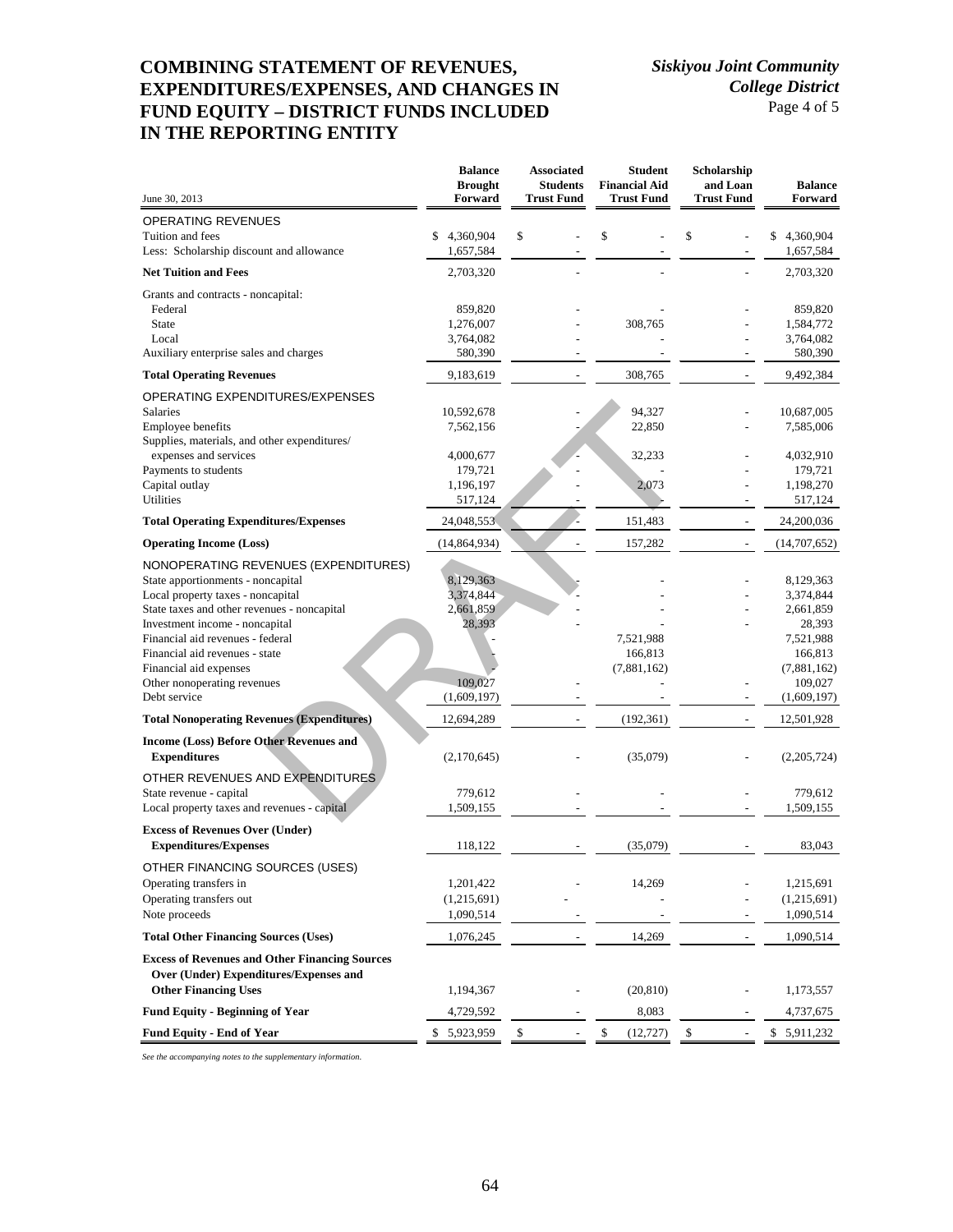*Siskiyou Joint Community College District* Page 5 of 5

| June 30, 2013                                                                 | <b>Balance</b><br><b>Brought</b><br>Forward | Other<br><b>Agency</b><br><b>Funds</b> | Total                        |
|-------------------------------------------------------------------------------|---------------------------------------------|----------------------------------------|------------------------------|
| <b>OPERATING REVENUES</b>                                                     |                                             |                                        |                              |
| Tuition and fees<br>Less: Scholarship discount and allowance                  | 4,360,904<br>\$<br>1,657,584                | \$                                     | \$<br>4,360,904<br>1,657,584 |
| <b>Net Tuition and Fees</b>                                                   | 2,703,320                                   |                                        | 2,703,320                    |
|                                                                               |                                             |                                        |                              |
| Grants and contracts - noncapital:<br>Federal                                 | 859,820                                     |                                        | 859,820                      |
| State<br>Local                                                                | 1,584,772<br>3,764,082                      |                                        | 1,584,772<br>3,764,082       |
| Auxiliary enterprise sales and charges                                        | 580,390                                     |                                        | 580,390                      |
| <b>Total Operating Revenues</b>                                               | 9,492,384                                   |                                        | 9,492,384                    |
| OPERATING EXPENDITURES/EXPENSES                                               |                                             |                                        |                              |
| Salaries<br>Employee benefits                                                 | 10,687,005<br>7,585,006                     |                                        | 10,687,005<br>7,585,006      |
| Supplies, materials, and other expenditures/                                  |                                             |                                        |                              |
| expenses and services<br>Payments to students                                 | 4,032,910<br>179,721                        |                                        | 4,032,910<br>179,721         |
| Capital outlay                                                                | 1,198,270                                   |                                        | 1,198,270                    |
| Utilities                                                                     | 517,124                                     |                                        | 517,124                      |
| <b>Total Operating Expenditures/Expenses</b>                                  | 24,200,036                                  |                                        | 24,200,036                   |
| <b>Operating Income (Loss)</b>                                                | (14,707,652)                                |                                        | (14,707,652)                 |
| NONOPERATING REVENUES (EXPENDITURES)                                          |                                             |                                        |                              |
| State apportionments - noncapital                                             | 8,129,363                                   |                                        | 8,129,363                    |
| Local property taxes - noncapital                                             | 3,374,844                                   |                                        | 3,374,844                    |
| State taxes and other revenues - noncapital<br>Investment income - noncapital | 2,661,859<br>28,393                         |                                        | 2,661,859<br>28,393          |
| Financial aid revenues - federal                                              | 7,521,988                                   |                                        | 7,521,988                    |
| Financial aid revenues - state                                                | 166,813                                     |                                        | 166,813                      |
| Financial aid expenses                                                        | (7,881,162)                                 |                                        | (7,881,162)                  |
| Other nonoperating revenues                                                   | 109,027                                     |                                        | 109,027                      |
| Debt service                                                                  | (1,609,197)                                 |                                        | (1,609,197)                  |
| <b>Total Nonoperating Revenues (Expenditures)</b>                             | 12,501,928                                  |                                        | 12,501,928                   |
| <b>Income (Loss) Before Other Revenues and</b><br><b>Expenditures</b>         | (2,205,724)                                 |                                        | (2,205,724)                  |
| OTHER REVENUES AND EXPENDITURES                                               |                                             |                                        |                              |
| State revenue - capital                                                       | 779,612                                     |                                        | 779,612                      |
| Local property taxes and revenues - capital                                   | 1,509,155                                   |                                        | 1,509,155                    |
| <b>Excess of Revenues Over (Under)</b><br><b>Expenditures</b>                 | 83,043                                      |                                        | 83,043                       |
| OTHER FINANCING SOURCES (USES)                                                |                                             |                                        |                              |
| Operating transfers in                                                        | 1,215,691                                   |                                        | 1,215,691                    |
| Operating transfers out                                                       | (1,215,691)                                 |                                        | (1,215,691)                  |
| Note proceeds                                                                 | 1,090,514                                   |                                        | 1,090,514                    |
| <b>Total Other Financing Sources (Uses)</b>                                   | 1,090,514                                   | $\overline{\phantom{a}}$               | 1,090,514                    |
| <b>Excess of Revenues and Other Financing Sources</b>                         |                                             |                                        |                              |
| Over (Under) Expenditures/Expenses and<br><b>Other Financing Uses</b>         | 1,173,557                                   |                                        | 1,173,557                    |
| <b>Fund Equity - Beginning of Year</b>                                        | 4,737,675                                   |                                        | 4,737,675                    |
| <b>Fund Equity - End of Year</b>                                              | \$ 5,911,232                                | \$                                     | \$ 5,911,232                 |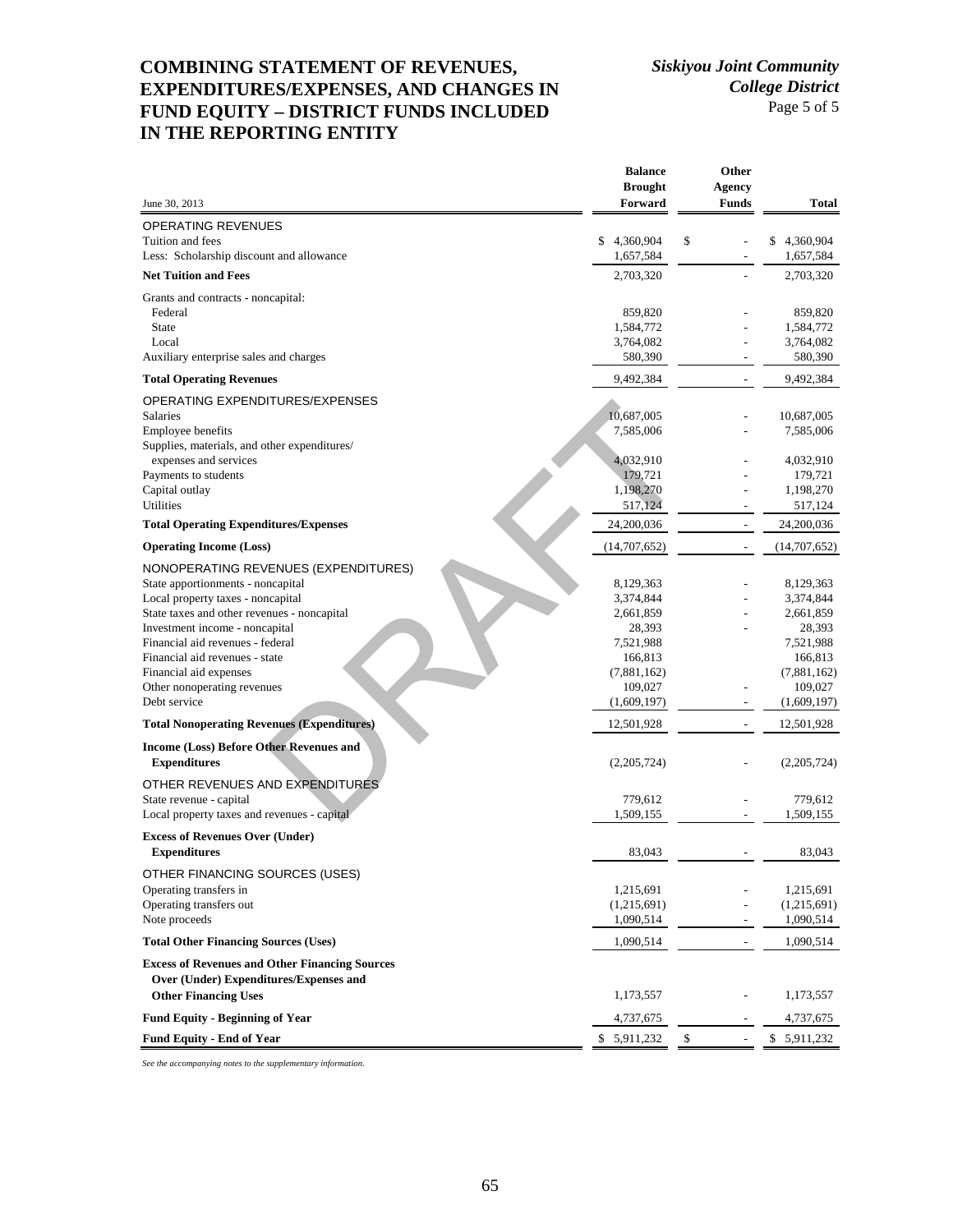| <b>Total Fund Equity - District Funds Included in the Reporting Entity</b>                                           |                              | \$5,911,232                               |
|----------------------------------------------------------------------------------------------------------------------|------------------------------|-------------------------------------------|
| Assets recorded within the statement of net position not included<br>in the District fund financial statements:      |                              |                                           |
| Nondepreciable capital assets<br>Depreciable capital assets<br>Accumulated depreciation                              | \$54,375,951<br>(12,762,703) | 223,139<br>41,613,248                     |
| Liabilities recorded within the statement of net position not<br>recorded in the District fund financial statements: |                              |                                           |
| Compensated absences<br>Long-term debt<br>Other postemployment benefit asset (obligation)                            |                              | (281, 173)<br>(30,050,446)<br>(1,888,949) |
| Net Assets Reported Within the Statement of Net Position                                                             |                              | \$15,527,051                              |
| See the accompanying notes to the supplementary information.                                                         |                              |                                           |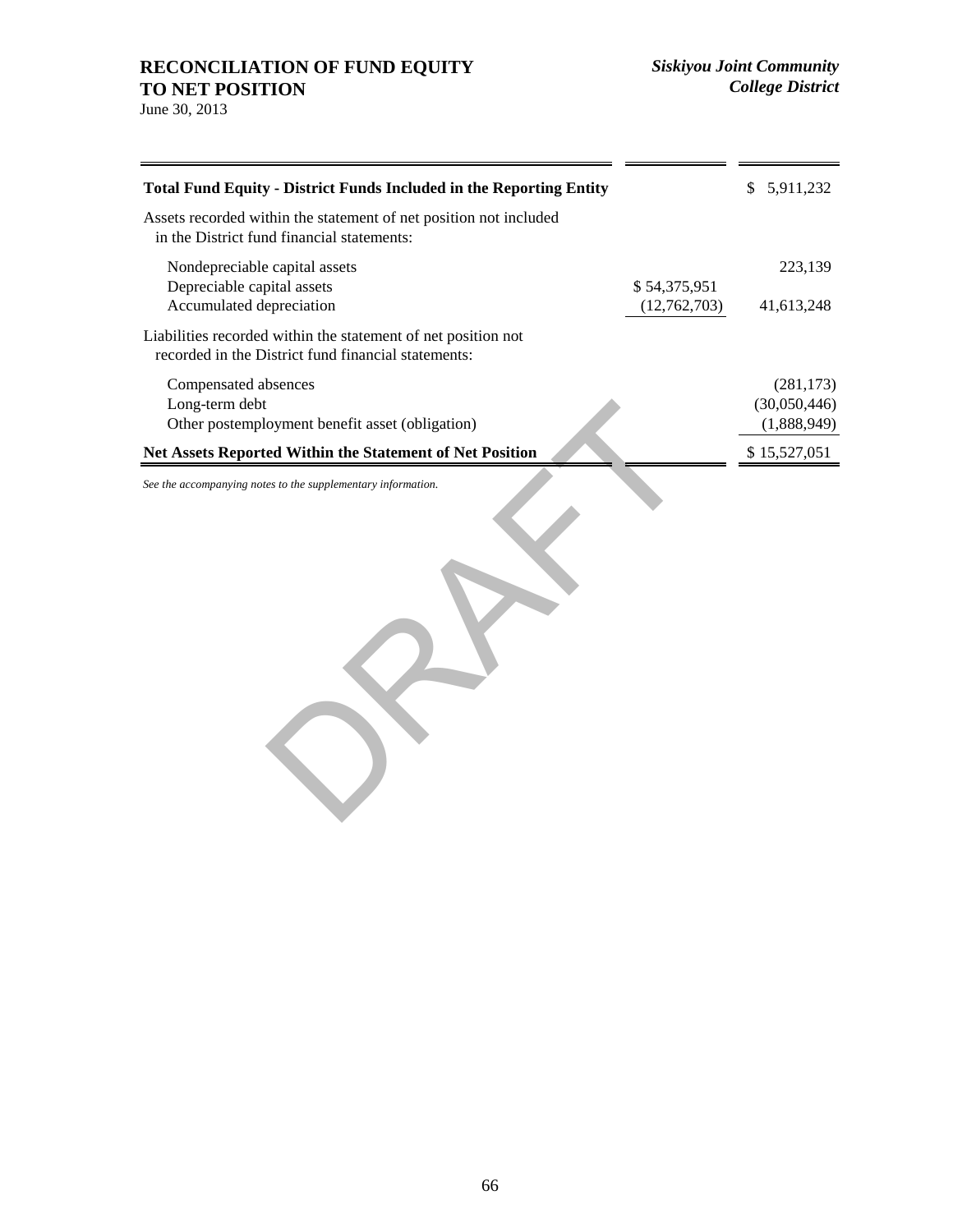## **RECONCILIATION OF CHANGE IN FUND EQUITY TO CHANGE IN NET POSITION**  June 30, 2013

| <b>Change in Fund Equity - District Funds Included in the Reporting Entity</b>                                           | \$<br>1,173,557 |
|--------------------------------------------------------------------------------------------------------------------------|-----------------|
| Compensated absence expense not reported within the GASB 35 Statements                                                   | 13,467          |
| Depreciation expense reported within the GASB 35 Statements                                                              | (1,590,011)     |
| Accretion of general obligation bonds reported within the GASB 35 Statements                                             | (657, 284)      |
| Amortization of bond premiums reported within the GASB 35 Statements                                                     | 58,249          |
| Capital outlay expense not reported within the GASB 35 Statements                                                        | 653,419         |
| Other postemployment benefits expense reported within the GASB 35 Statements                                             | (322, 844)      |
| Note proceeds not reported wthin the GASB 35 Statements                                                                  | (1,090,514)     |
| Principal payments on debt not reported within the GASB 35 Statements                                                    | 654,060         |
| <b>Change in Net Position Reported Within the Statement of Revenues,</b><br><b>Expenses, and Changes in Net Position</b> | \$(1,107,901)   |
| See the accompanying notes to the supplementary information.                                                             |                 |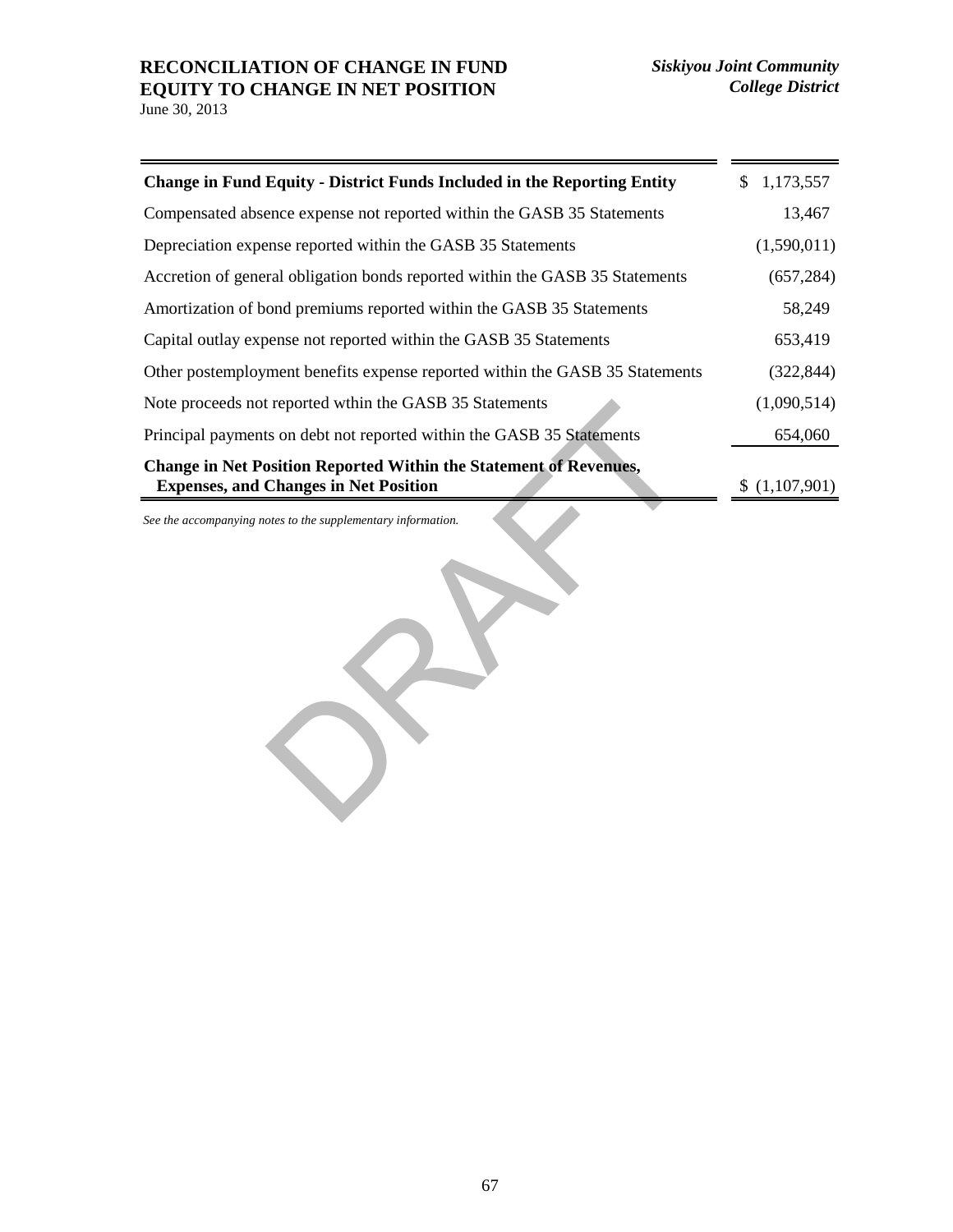#### **PURPOSE OF SCHEDULES**

#### **Schedule of Workload Measures for State General Apportionment Annual Attendance**

A full-time equivalent student is a measurement of the number of hours students attend classes. The purpose of attendance accounting from a fiscal standpoint is to provide the basis on which apportionments of state funds are made to community college districts.

#### **Schedules of Expenditures of Federal and State Awards**

These schedules are prepared on the modified accrual basis of accounting. OMB Circular A-133 requires disclosure of the financial activities of all federally funded programs. These schedules were prepared to comply with OMB Circular A-133 and state requirements.

#### **Reconciliation of Annual Financial and Budget Report (Form CCFS-311) With Audited Financial Statements**

This schedule provides the information necessary to reconcile the fund balances of all funds as reported on the Form CCFS-311 to the audited financial statements other than those adjustments related to the conversion required by GASB Statement Nos. 34 and 35. of Annual Financial and Budget Report (Form CCFS<br>nents<br>wides the information necessary to reconcile the fund balabor<br>m CCFS-311 to the audited financial statements other the<br>resion required by GASB Statement Nos. 34 and 35

#### **Reconciliation of 50% Law Calculation**

This schedule provides the information necessary to reconcile the 50% law calculation as reported on the Form CCFS-311 to the audited financial statements.

#### **Reconciliation of Education Protection Account Expenditures**

This schedule provides the information necessary to reconcile the Education Protection Account Expenditures reported on the Form CCFS-311 to the audited financial statements.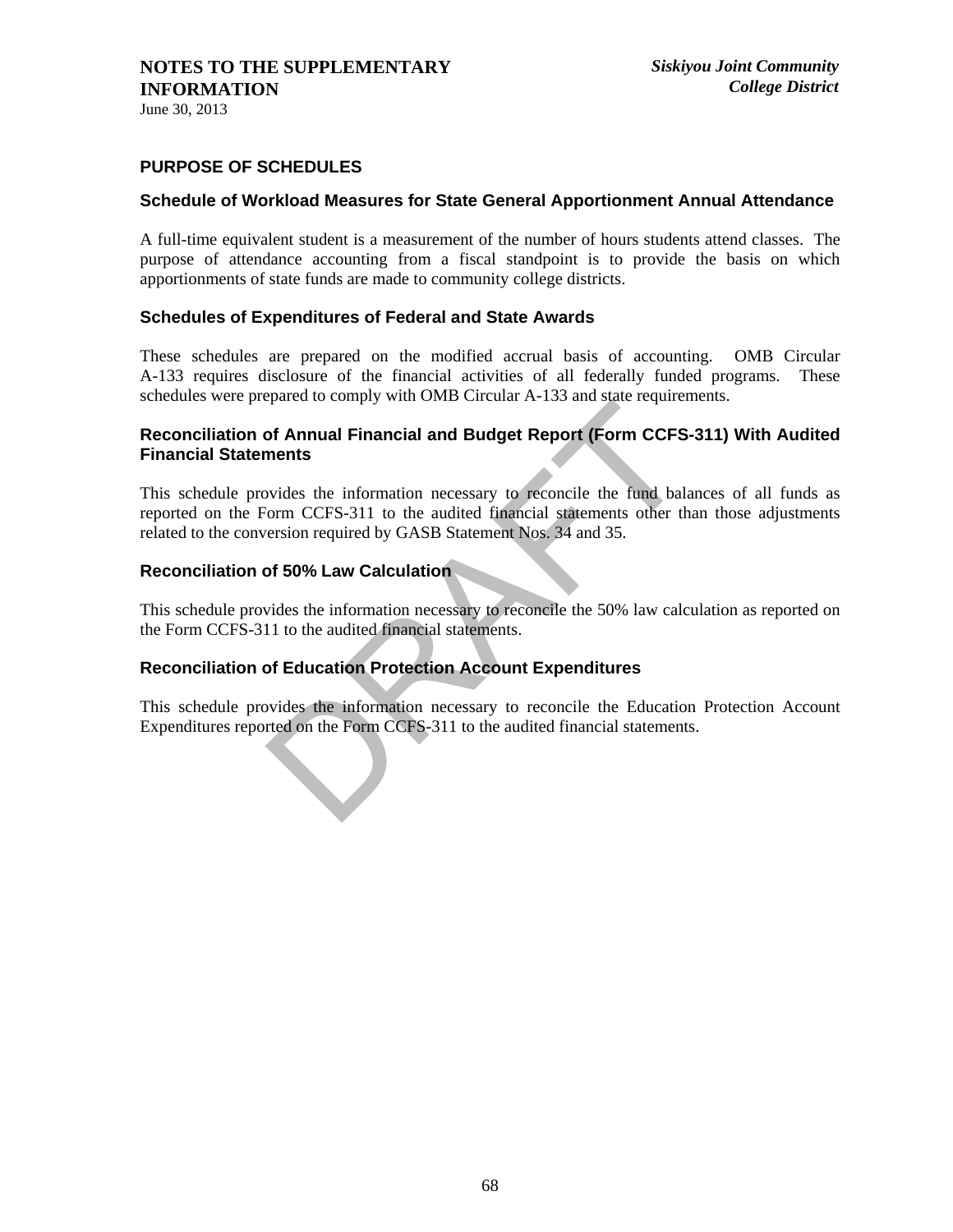**OTHER REPORTS SECTION** OTHER REPORTS SECTION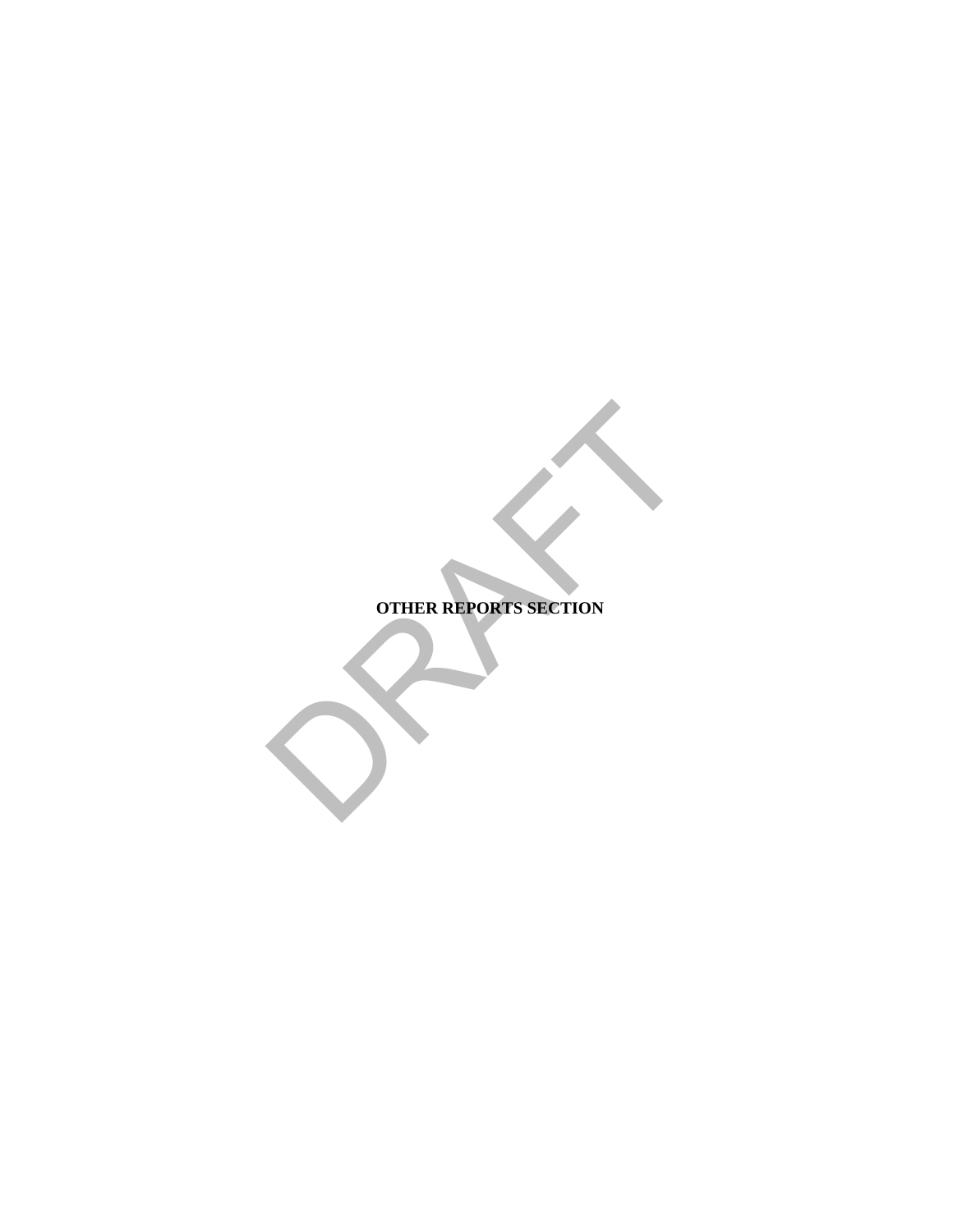# **INDEPENDENT AUDITORS' REPORT ON INTERNAL CONTROL OVER FINANCIAL REPORTING AND ON COMPLIANCE AND OTHER MATTERS BASED ON AN AUDIT OF FINANCIAL STATEMENTS PERFORMED IN ACCORDANCE WITH**  *GOVERNMENT AUDITING STANDARDS*

To the Board of Trustees Siskiyou Joint Community College District Weed, California

We have audited, in accordance with auditing standards generally accepted in the United States of America and the standards applicable to financial audits contained in *Government Auditing Standards* issued by the Comptroller General of the United States, the financial statements of the business-type activities and the discretely presented component unit of Siskiyou Joint Community College District (the District) as of and for the year ended June 30, 2013, and the related notes to the financial statements, which collectively comprise the District's basic financial statements, and have issued our report thereon dated **DATE**.

#### *Internal Control over Financial Reporting*

In planning and performing our audit of the financial statements, we considered the District's internal control over financial reporting (internal control) to determine the audit procedures that are appropriate in the circumstances for the purpose of expressing our opinions on the financial statements, but not for the purpose of expressing an opinion on the effectiveness of the District's internal control. Accordingly, we do not express an opinion on the effectiveness of the District's internal control.

A *deficiency in internal control* exists when the design or operation of a control does not allow management or employees in the normal course of performing their assigned functions, to prevent, or detect and correct misstatements on a timely basis. A *material weakness* is a deficiency, or a combination of deficiencies, in internal control, such that there is a reasonable possibility that a material misstatement of the District's financial statements will not be prevented, or detected and corrected on a timely basis. A *significant deficiency*  is a deficiency, or a combination of deficiencies, in internal control that is less severe than a material weakness, yet important enough to merit attention by those charged with governance. of the United States, the financial statements of the busine<br>mponent unit of Siskiyou Joint Community College District (2013, and the related notes to the financial statements, which<br>d statements, and have issued our repor

Our consideration of internal control over financial reporting was for the limited purpose described in the first paragraph of this section and was not designed to identify all deficiencies in internal control over financial reporting that might be material weaknesses or significant deficiencies. Given these limitations, during our audit, we did not identify any deficiencies in internal control that we consider to be material weaknesses. However, material weaknesses may exist that have not been identified.

#### *Compliance and Other Matters*

As part of obtaining reasonable assurance about whether the District's financial statements are free from material misstatement, we performed tests of its compliance with certain provisions of laws, regulations, contracts, and grant agreements, noncompliance with which could have a direct and material effect on the determination of financial statement amounts. However, providing an opinion on compliance with those provisions was not an objective of our audit and; accordingly, we do not express such an opinion. The results of our tests disclosed no instances of noncompliance or other matters that are required to be reported under *Government Auditing Standards*.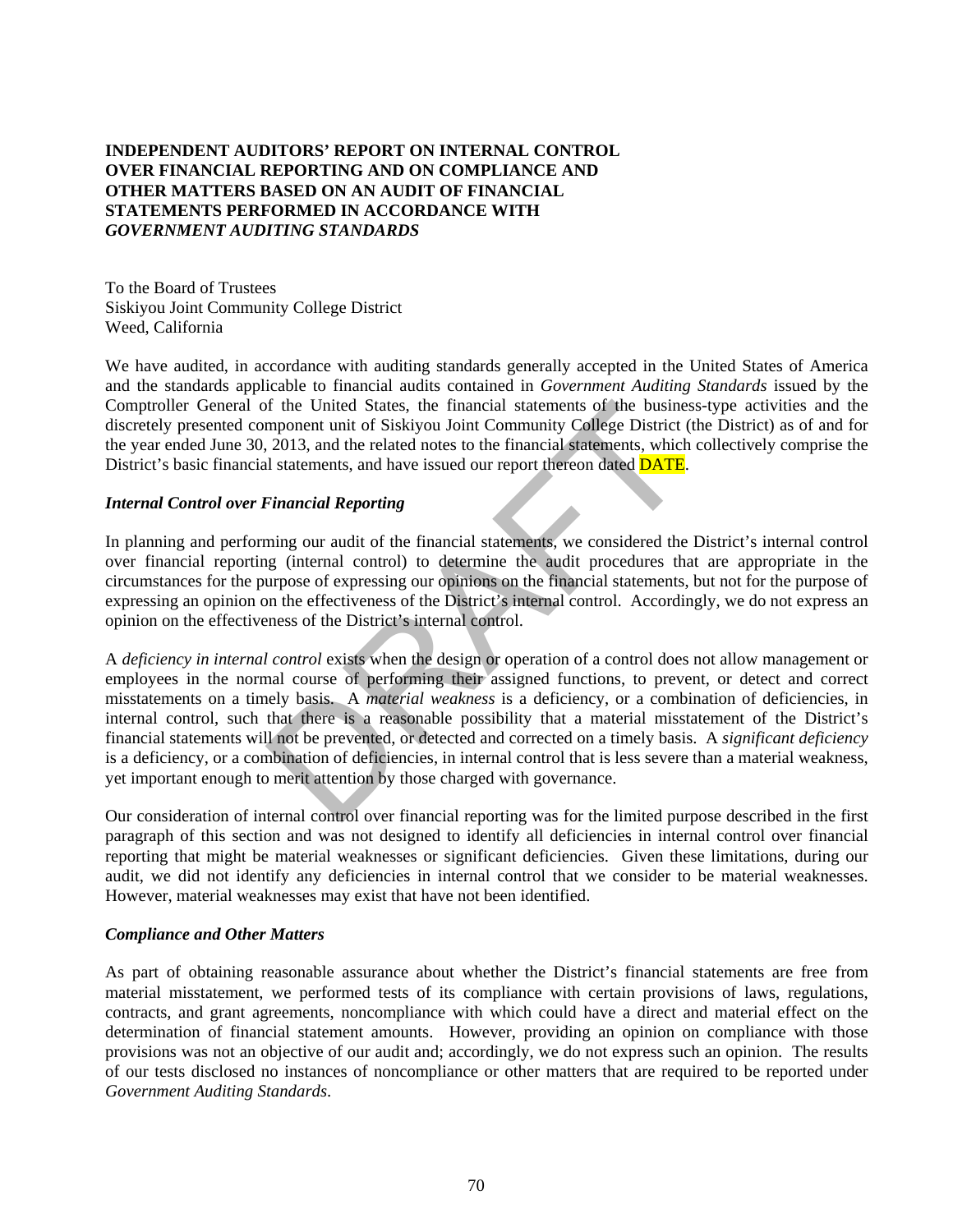# **INDEPENDENT AUDITORS' REPORT ON INTERNAL CONTROL OVER FINANCIAL REPORTING AND ON COMPLIANCE AND OTHER MATTERS BASED ON AN AUDIT OF FINANCIAL STATEMENTS PERFORMED IN ACCORDANCE WITH**  *GOVERNMENT AUDITING STANDARDS* Continued

#### **Purpose of this Report**

The purpose of this report is solely to describe the scope of our testing of internal control and compliance and the results of that testing, and not to provide an opinion on the effectiveness of the District's internal control or on compliance. This report is an integral part of an audit performed in accordance with *Government Auditing Standards* in considering the District's internal control and compliance. Accordingly, this communication is not suitable for any other purpose. DRAFT

**DATE** Redding, California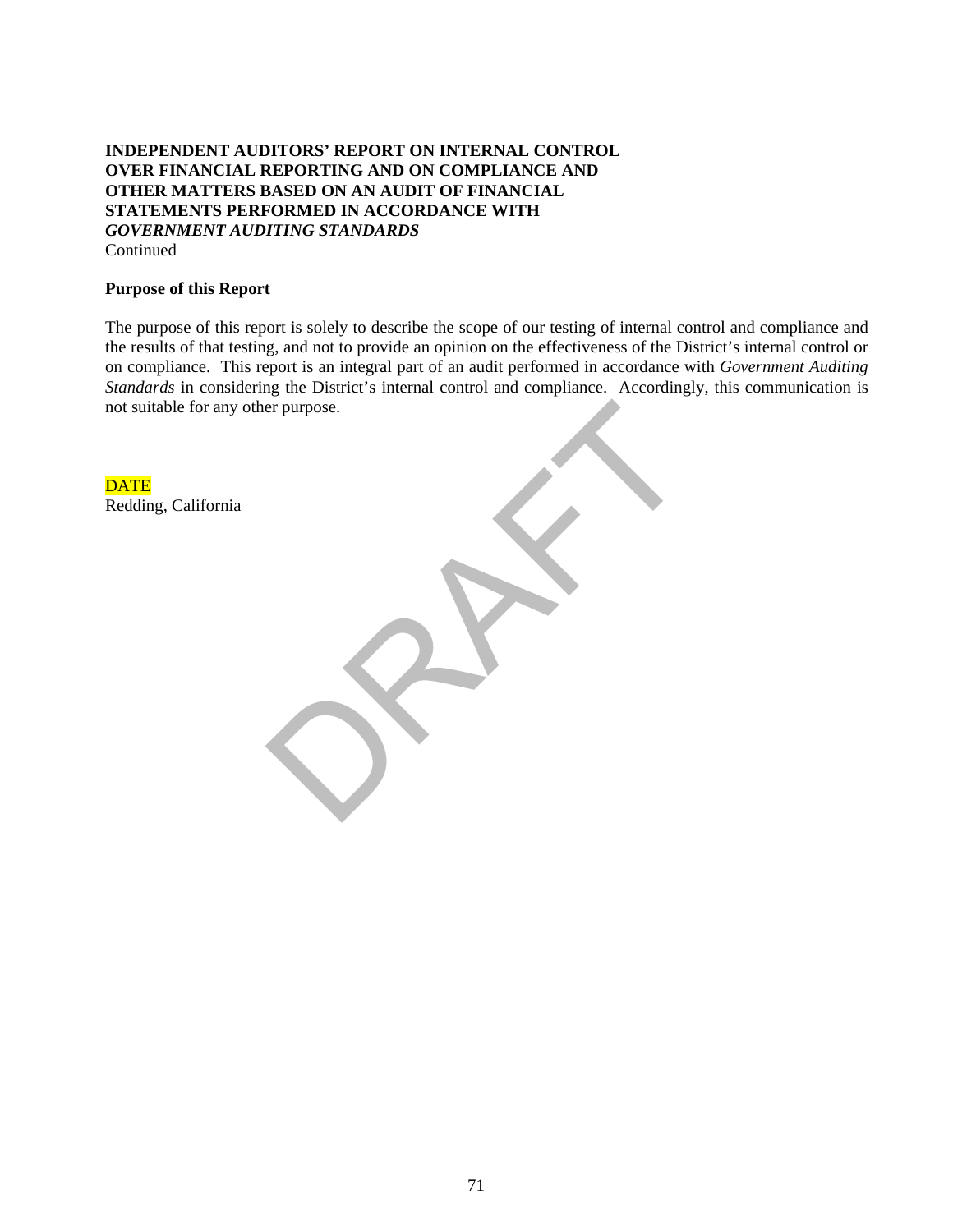# **INDEPENDENT AUDITORS' REPORT ON COMPLIANCE FOR EACH MAJOR FEDERAL PROGRAM AND ON INTERNAL CONTROL OVER COMPLIANCE IN ACCORDANCE WITH OMB CIRCULAR A-133**

To the Board of Trustees Siskiyou Joint Community College District Weed, California

#### **Report on Compliance for Each Major Federal Program**

We have audited Siskiyou Joint Community College District's (the District) compliance with the types of compliance requirements described in the U.S. Office of Management and Budget (OMB) Circular A-133 *Compliance Supplement* that could have a direct and material effect on each of the District's major federal programs for the year ended June 30, 2013. The District's major federal programs are identified in the summary of auditors' results section of the accompanying schedule of findings and questioned costs.

#### *Management's Responsibility*

Management is responsible for compliance with the requirements of laws, regulations, contracts, and grants applicable to each of its federal programs.

#### *Auditors' Responsibility*

Our responsibility is to express an opinion on compliance for each of the District's major federal programs based on our audit of the types of compliance requirements referred to above. We conducted our audit of compliance in accordance with auditing standards generally accepted in the United States of America; the standards applicable to financial audits contained in *Government Auditing Standards*, issued by the Comptroller General of the United States; and OMB Circular A-133, *Audits of States, Local Governments, and Non-Profit Organizations.* Those standards and OMB Circular A-133 require that we plan and perform the audit to obtain reasonable assurance about whether noncompliance with the types of compliance requirements referred to above that could have a direct and material effect on a major federal program occurred. An audit includes examining, on a test basis, evidence about the District's compliance with those requirements and performing such other procedures as we considered necessary in the circumstances. Ints described in the U.S. Office of Management and<br>
oplement that could have a direct and material effect on eas<br>
e year ended June 30, 2013. The District's major federal prog-<br>
systessition of the accompanying schedule o

We believe that our audit provides a reasonable basis for our opinion on compliance for each major federal program. However, our audit does not provide a legal determination on the District's compliance.

#### *Opinion on Each Major Federal Program*

In our opinion, the District complied, in all material respects, with the types of compliance requirements referred to above that could have a direct and material effect on its major federal programs for the year ended June 30, 2013.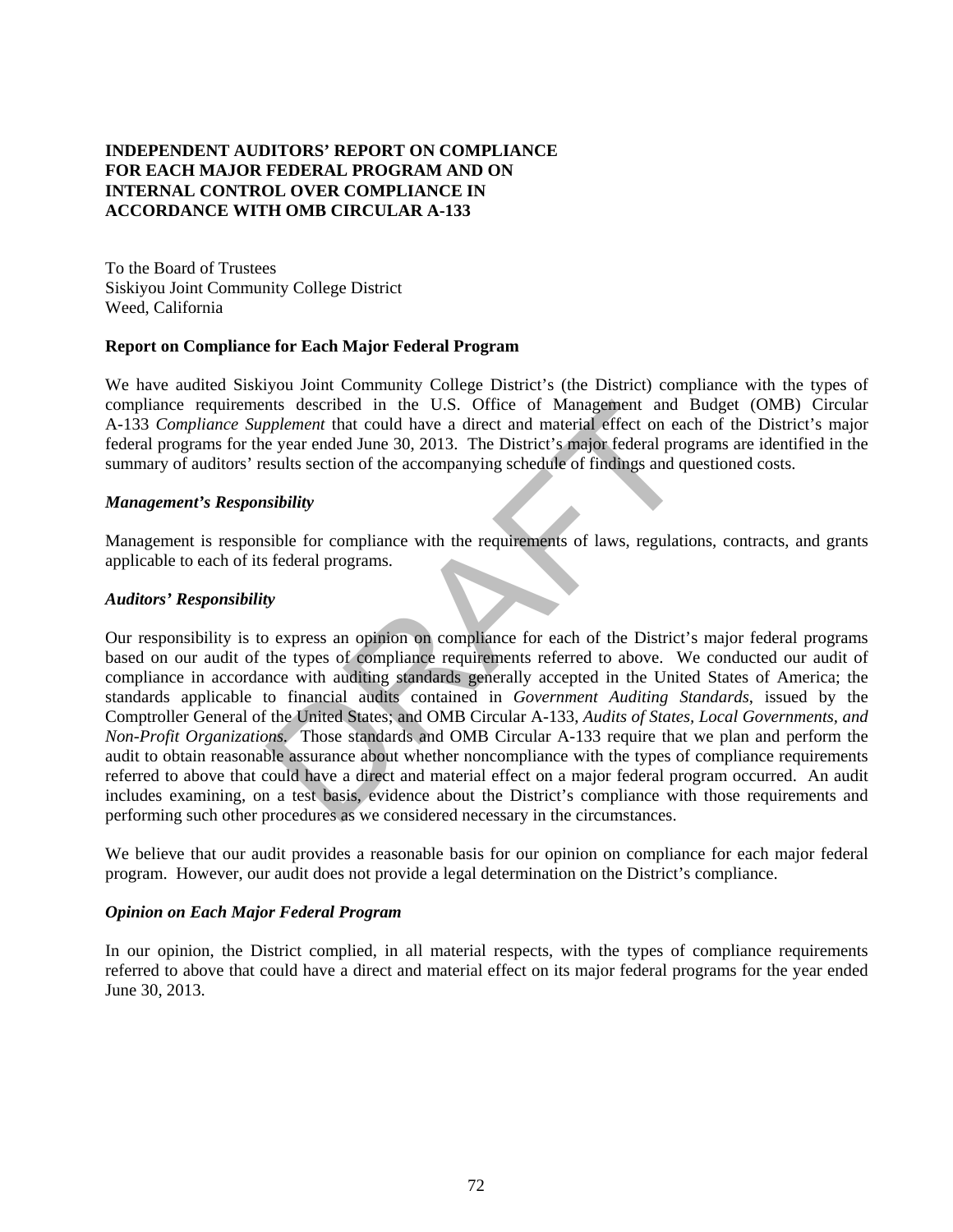# **INDEPENDENT AUDITORS' REPORT ON COMPLIANCE FOR EACH MAJOR FEDERAL PROGRAM AND ON INTERNAL CONTROL OVER COMPLIANCE IN ACCORDANCE WITH OMB CIRCULAR A-133**  Continued

#### **Report on Internal Control Over Compliance**

Management of the District is responsible for establishing and maintaining effective internal control over compliance with the types of compliance requirements referred to above. In planning and performing our audit of compliance, we considered the District's internal control over compliance with the types of requirements that could have a direct and material effect on each major federal program as a basis for designing auditing procedures that are appropriate in the circumstances for the purpose of expressing an opinion on compliance for each major federal program and to test and report on internal control over compliance in accordance with OMB Circular A-133, but not for the purpose of expressing an opinion on the effectiveness of internal control over compliance. Accordingly, we do not express an opinion on the effectiveness of District's internal control over compliance.

A *deficiency in internal control over compliance* exists when the design or operation of a control over compliance does not allow management or employees, in the normal course of performing their assigned functions, to prevent, or detect and correct noncompliance with a type of compliance requirement of a federal program on a timely basis. A *material weakness in internal control over compliance* is a deficiency, or combination of deficiencies in internal control over compliance, such that there is a reasonable possibility that material noncompliance with a type of compliance requirement of a federal program will not be prevented, or detected and corrected on a timely basis. A *significant deficiency in internal control over compliance* is a deficiency, or a combination of deficiencies, in internal control over compliance with a type of compliance requirement of a federal program that is less severe than a material weakness in internal control over compliance, yet important enough to merit attention by those charged with governance. program and to test and report on internal control over comp<br>but not for the purpose of expressing an opinion on the effect<br>ordingly, we do not express an opinion on the effectiveness of<br>all control over compliance exists

Our consideration of internal control over compliance was for the limited purpose described in the first paragraph of this section and was not designed to identify all deficiencies in internal control over compliance that might be material weaknesses or significant deficiencies, and therefore, material weaknesses or significant deficiencies may exist that were not identified. We did not identify any deficiencies in internal control over compliance that we consider to be material weaknesses. However, we identified a deficiency in internal control over compliance, as described in the accompanying schedule of findings and questioned costs as items 13-1*,* that we consider to be a significant deficiency.

The District's response to the internal control over compliance finding identified in our audit are described in the accompanying schedule of findings and questioned costs and corrective action plan. The District's response was not subjected to the auditing procedures applied in the audit of compliance and, accordingly, we express no opinion on the response.

#### **Purpose of This Report**

The purpose of this report on internal control over compliance is solely to describe the scope of our testing of internal control over compliance and the results of that testing based on the requirements of OMB Circular A-133. Accordingly, this report is not suitable for any other purpose.

**DATE** Redding, California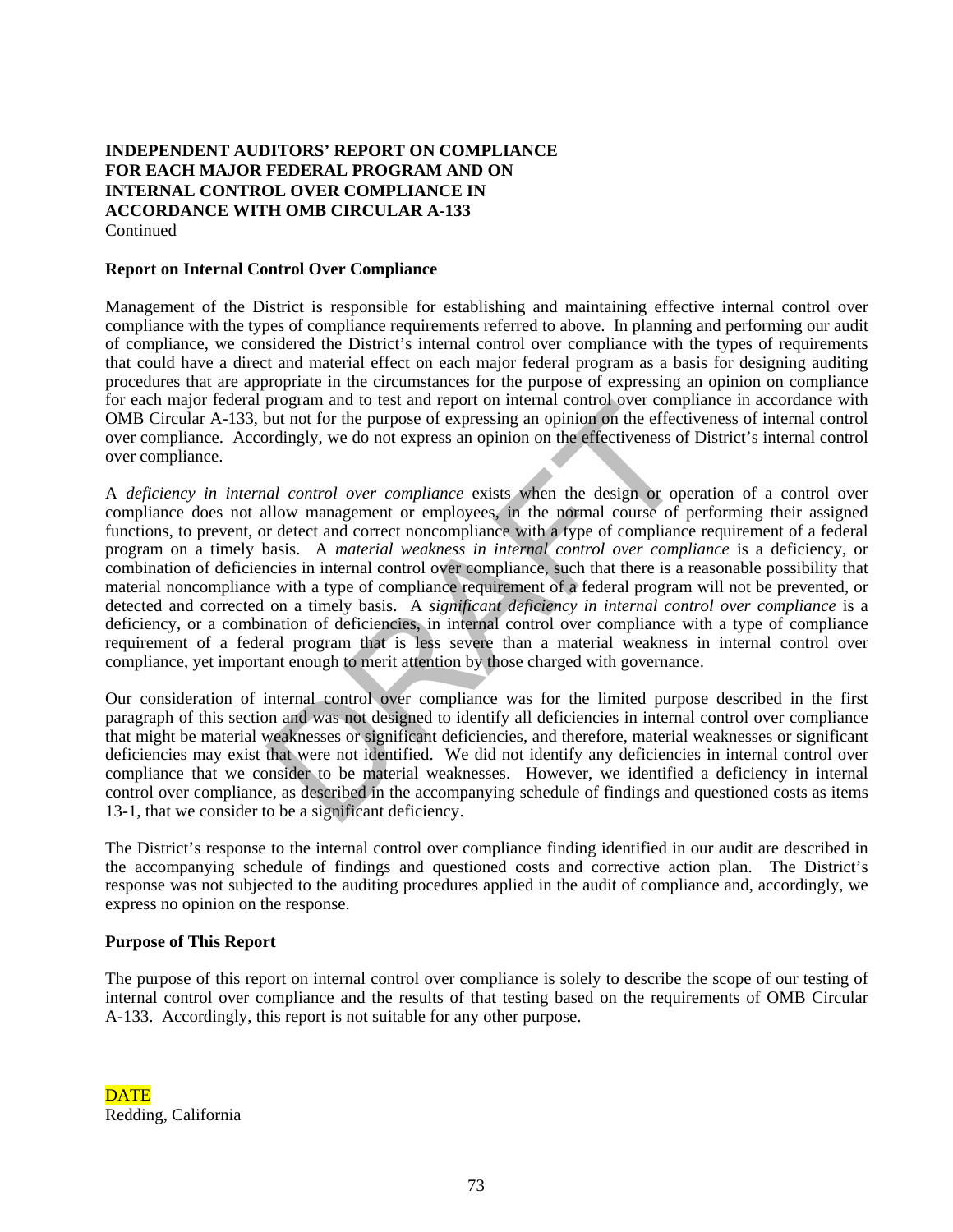# **INDEPENDENT AUDITORS' REPORT ON STATE COMPLIANCE**

To the Board of Trustees Siskiyou Joint Community College District Weed, California

#### **Compliance**

We have audited the Siskiyou Joint Community College District (the District) compliance with the types of state compliance requirements described in the *California Community Colleges Contracted District Audit Manual 2012-13,* published by the California Community Colleges Chancellor's Office, for the year ended June 30, 2013. The applicable state compliance requirements are identified in the table below.

#### *Management's Responsibility*

Compliance with the requirements referred to above is the responsibility of the District's management.

#### *Auditors' Responsibility*

Our responsibility is to express an opinion on District's compliance with the state laws and regulations based on our audit.

We conducted our audit in accordance with auditing standards generally accepted in the United States of America; the standards applicable to financial audits contained in *Government Auditing Standards,* issued by the Comptroller General of the United States; and the *California Community Colleges Contracted District Audit Manual 2012-13,* published by the California Community Colleges Chancellor's Office. Those standards and the *California Community Colleges Contracted District Audit Manual 2012-13, require that we plan and perform the* audit to obtain reasonable assurance about whether noncompliance with the compliance requirements referred to above that could have a material effect on compliance with the state laws and regulations described in the schedule below. An audit includes examining, on a test basis, evidence supporting the District's compliance with those requirements and performing such other procedures as we considered necessary in the circumstances. We believe our audit provides a reasonable basis for our opinion. Our audit does not provide legal determination of the District's compliance with those requirements. sibility<br>quirements referred to above is the responsibility of the District'<br>ty<br>ty<br>express an opinion on District's compliance with the state law<br>lit in accordance with auditing standards generally accepted<br>applicable to f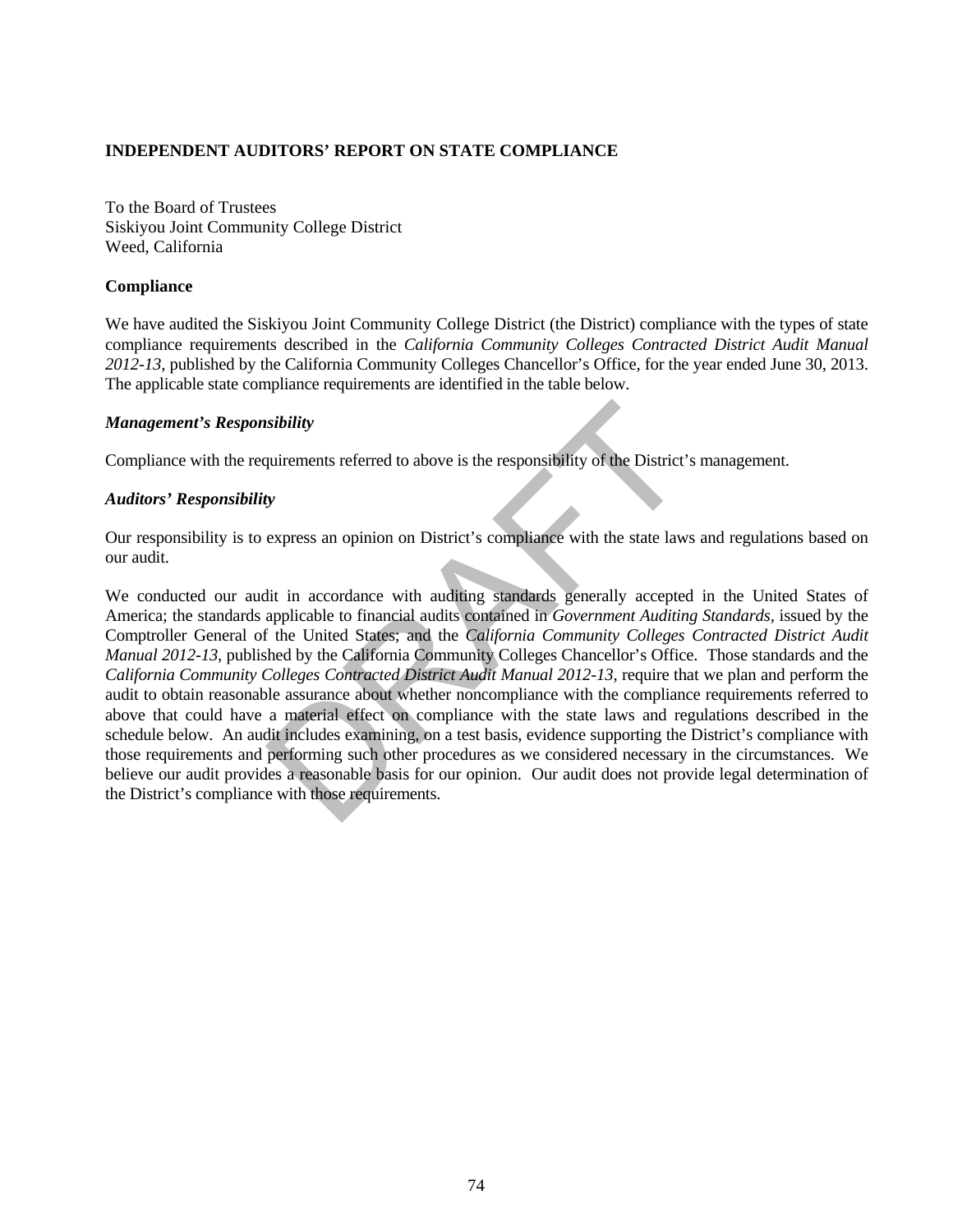# **INDEPENDENT AUDITORS' REPORT ON STATE COMPLIANCE Continued**

SALARIES OF CLASSROOM INSTRUCTORS: 50 PERCENT LAW APPORTIONMENT FOR INSTRUCTIONAL SERVICE AGREEMENTS/CONTRACTS STATE GENERAL APPORTIONMENT FUNDING SYSTEM RESIDENCY DETERMINATION FOR CREDIT COURSES STUDENTS ACTIVELY ENROLLED CONCURRENT ENROLLMENT OF K-12 STUDENTS IN COMMUNITY COLLEGE CREDIT COURSES GANN LIMIT CALCULATION CALIFORNIA WORK OPPORTUNITY AND RESPONSIBILITY TO KIDS (CALWORKS) OPEN ENROLLMENT STUDENT FEES - INSTRUCTIONAL AND OTHER MATERIALS STUDENT FEES - HEALTH FEES AND USE OF HEALTH FEES EXTENDED OPPORTUNITY PROGRAMS AND SERVICES (EOPS) AND COOPERATIVE AGENCIES RESOURCES FOR EDUCATION (CARE) DISABLED STUDENT PROGRAMS AND SERVICES (DSPS) TO BE ARRANGED HOURS (TBA) PROPOSITION 1D STATE BOND FUNDED PROJECTS PROPOSITION 30 EDUCATION PROTECTION ACCOUNT FUNDS ATION<br>
DPPORTUNITY AND RESPONSIBILITY TO KIDS (CALWORK<br>
TRUCTIONAL AND OTHER MATERIALS<br>
ALTH FEES AND USE OF HEALTH FEES<br>
UNITY PROGRAMS AND SERVICES (EOPS) AND<br>
DIRS RESOURCES FOR EDUCATION (CARE)<br>
PROGRAMS AND SERVICES (

# *Opinion*

In our opinion, the District complied, in all material respects, with the state laws and regulations referred to above that are applicable to the District for the year ended June 30, 2013, except as described in the accompanying schedule of findings and questioned costs as item 13-2 through 13-10.

# **The District's Response to Findings**

The District's responses to the noncompliance findings identified in our audit are described in the schedule of findings and questioned costs. The District's responses were not subjected to the auditing procedures applied in the audit of compliance, and, accordingly, we express no opinion on them.

#### **Purpose of This Report**

The purpose of this report is solely to describe the scope of our testing of compliance, and the results of that testing based on the *California Community Colleges Contracted District Audit Manual 2012-13.* Accordingly, this report is not suitable for any other purpose.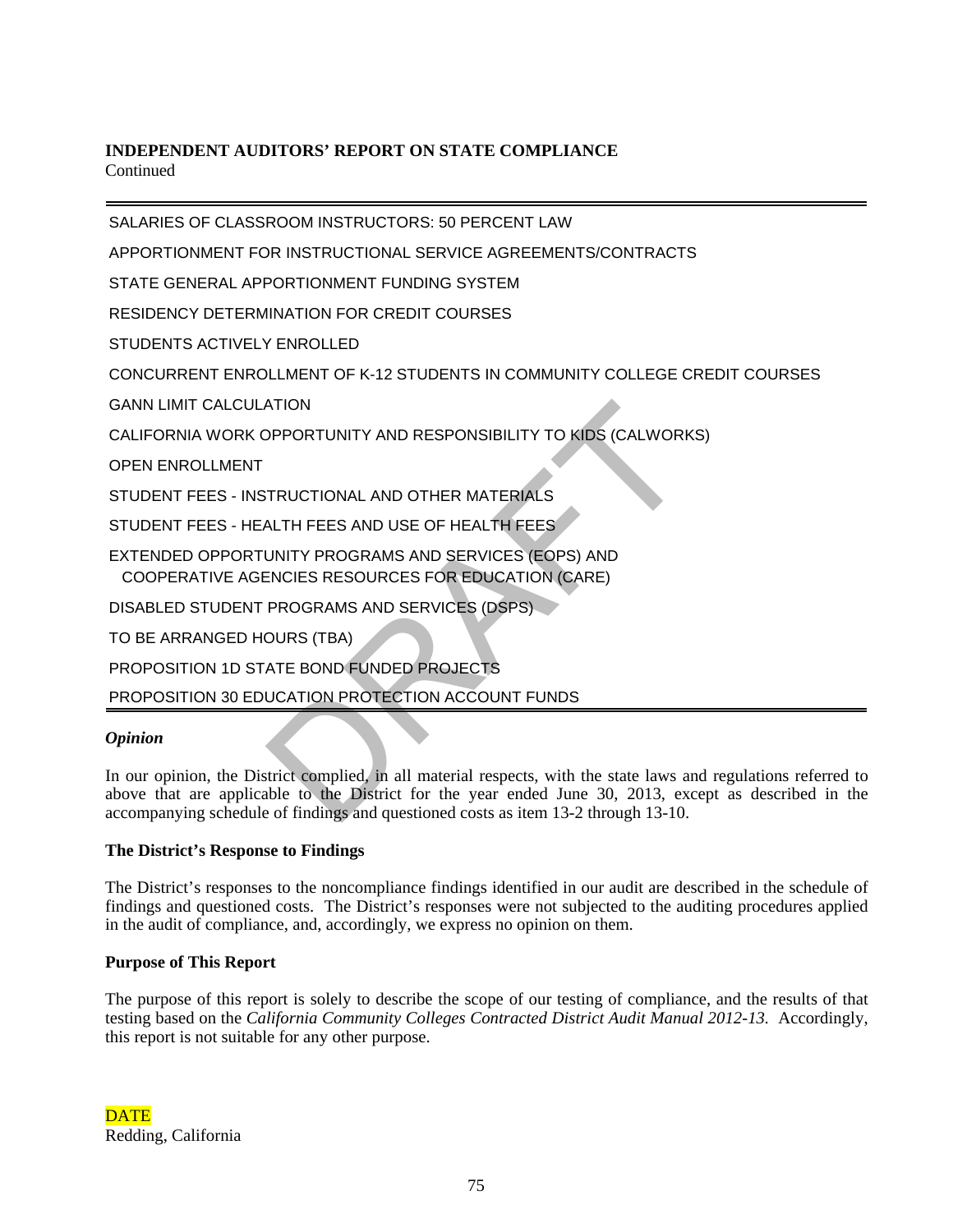**SCHEDULE OF FINDINGS AND QUESTIONED COSTS SECTION**  IEDULE OF FINDINGS AND QUESTIONED COSTS SE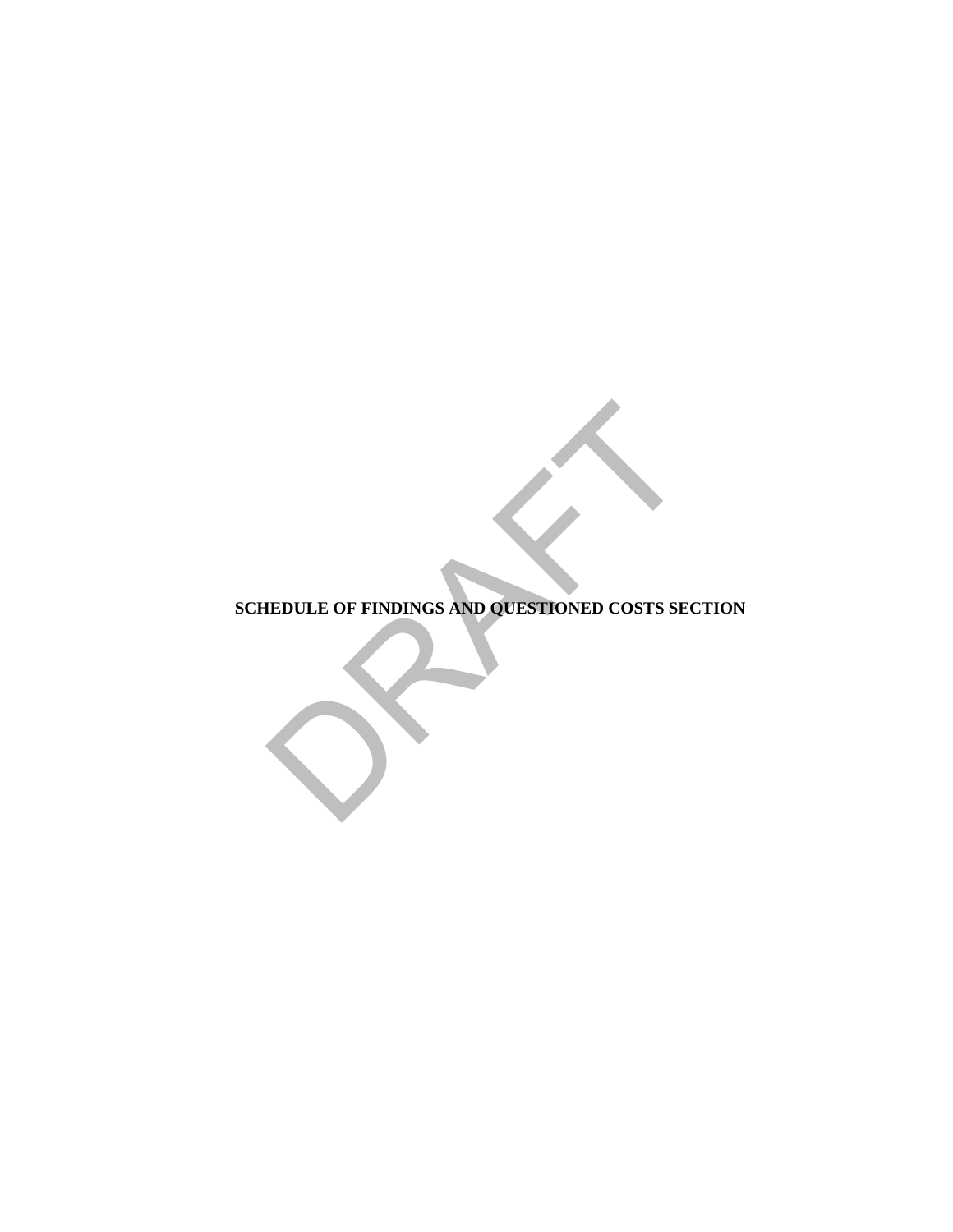June 30, 2013

# **SECTION I SUMMARY OF AUDITORS' RESULTS**

# **FINANCIAL STATEMENTS**

| Type of auditors' report issued                                                                                                                             | Unmodified                                                  |
|-------------------------------------------------------------------------------------------------------------------------------------------------------------|-------------------------------------------------------------|
| Internal control over financial reporting<br>Material weaknesses identified?<br>Significant deficiency identified not considered to be a material weakness? | No.<br>None reported                                        |
|                                                                                                                                                             |                                                             |
| Noncompliance material to financial statements noted?                                                                                                       | N <sub>o</sub>                                              |
| <b>FEDERAL AWARDS</b>                                                                                                                                       |                                                             |
| Internal control over major programs<br>Material weaknesses identified?<br>Significant deficiency identified not considered to be a material weakness?      | N <sub>o</sub><br>Yes                                       |
| Type of auditors' report issued on compliance for major programs                                                                                            | Unmodified                                                  |
| Audit findings disclosed that are required to be reported in accordance<br>with OMB Circular A-133, Section .510(a)?                                        | Yes                                                         |
| Identification of major programs<br>CFDA Nos. 84.007, 84.268, 84.033, and 84.063<br>CFDA Nos. 84.042 and 84.047                                             | <b>Student Financial Assistance Cluster</b><br>Trio Cluster |
| Threshold for distinguishing types A and B programs                                                                                                         | \$300,000                                                   |
| Determined to be a low-risk auditee?                                                                                                                        | Yes                                                         |
| <b>STATE AWARDS</b>                                                                                                                                         |                                                             |
| Internal control over state programs<br>Material weaknesses identified?<br>Significant deficiency identified not considered to be a material weakness?      | No<br><b>Yes</b>                                            |
| Type of auditors' report issued on compliance for state programs                                                                                            | Qualified                                                   |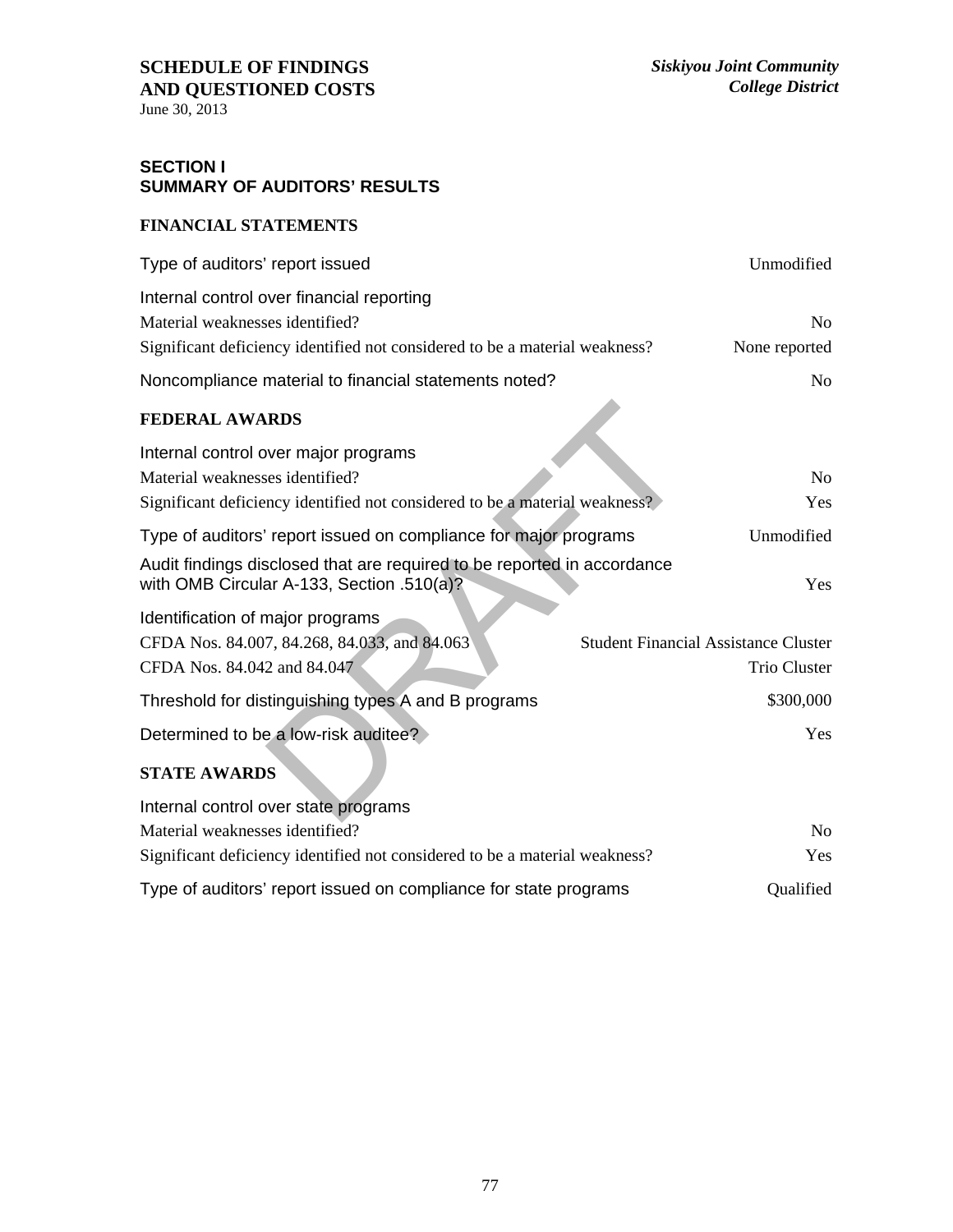*Siskiyou Joint Community College District*

# **SECTION II FINDINGS FINANCIAL STATEMENT AUDIT**

None.

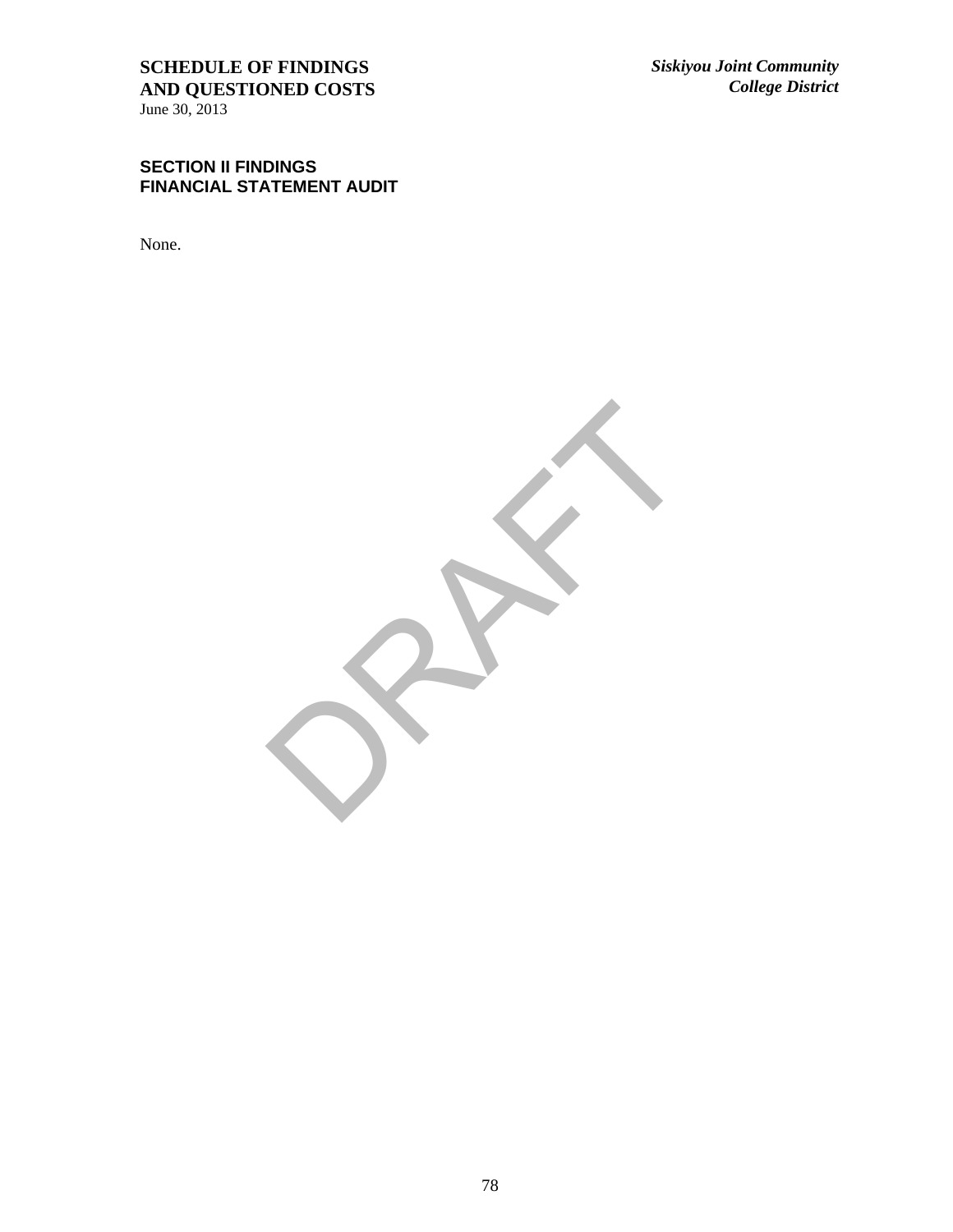# **SECTION III FINDINGS FEDERAL AWARDS AUDIT**

# **FEDERAL AWARD PROGRAM (STUDENT FINANCIAL AID)**   $(13-1)$

# **Reportable Condition**

# **Condition**

Direct loan School Account Statement (SAS) monthly data file reports are not being reconciled with the District's internal financial records on a timely basis. Currently, the District is performing this task on a quarterly basis.

# **Criteria**

Under Direct Loan programs, Districts are required to report all loan disbursements and submit required records to the Direct Loan Servicing System (DLSS) through the COD system within 30 days of disbursement. The COD provides Districts with a School Account Statement (SAS) data file monthly and Districts are required to reconcile the SAS report to their internal financial records. In programs, Districts are required to report all loan disbuted to the Direct Loan Servicing System (DLSS) through the Cent. The COD provides Districts with a School Account Staticts are required to reconcile the SAS repor

# **Effect**

As the District did not perform SAS reconciliations on a monthly basis, the District is at risk of disbursing incorrect loan amounts to potentially ineligible students based on status changes or errors. Additionally, disbursement amounts indicated on the District's financial records might match amounts indicated on the COD system.

# *Recommendation*

We recommend that the District perform SAS reconciliations on a monthly basis.

# *Response*

The District is training appropriate personnel and has implemented procedures to allow for monthly SAS reconciliations.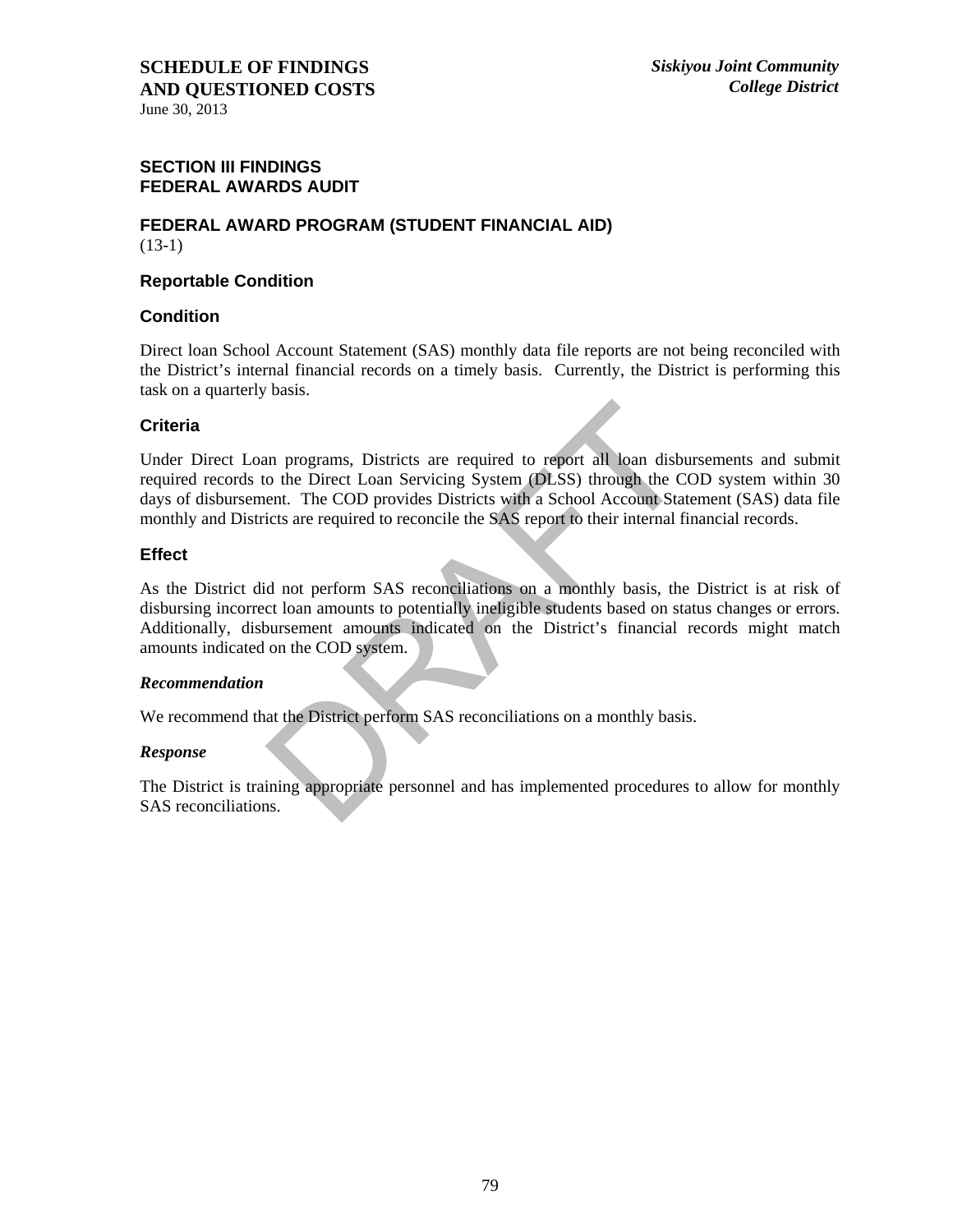# **SECTION IV FINDINGS STATE AWARDS AUDIT**

# **STATE COMPLIANCE (General Apportionment)**

 $(13-2)$ 

# **Reportable Condition**

# **Condition**

The District claimed apportionment for eleven courses that were cancelled.

# **Criteria**

The Student Attendance Account Manual (SAAM) sets forth guidelines on the calculation of contact hours for apportionment attendance reporting. dance Account Manual (SAAM) sets forth guidelines on the<br>nment attendance reporting.<br>ce issue resulted in an overstatement of 2.05 FTES.<br>hat the District make appropriate changes to their Banner sof<br>census date are not cla

# **Effect**

This noncompliance issue resulted in an overstatement of 2.05 FTES.

# *Recommendation*

We recommend that the District make appropriate changes to their Banner software so that courses cancelled prior to census date are not claimed for apportionment.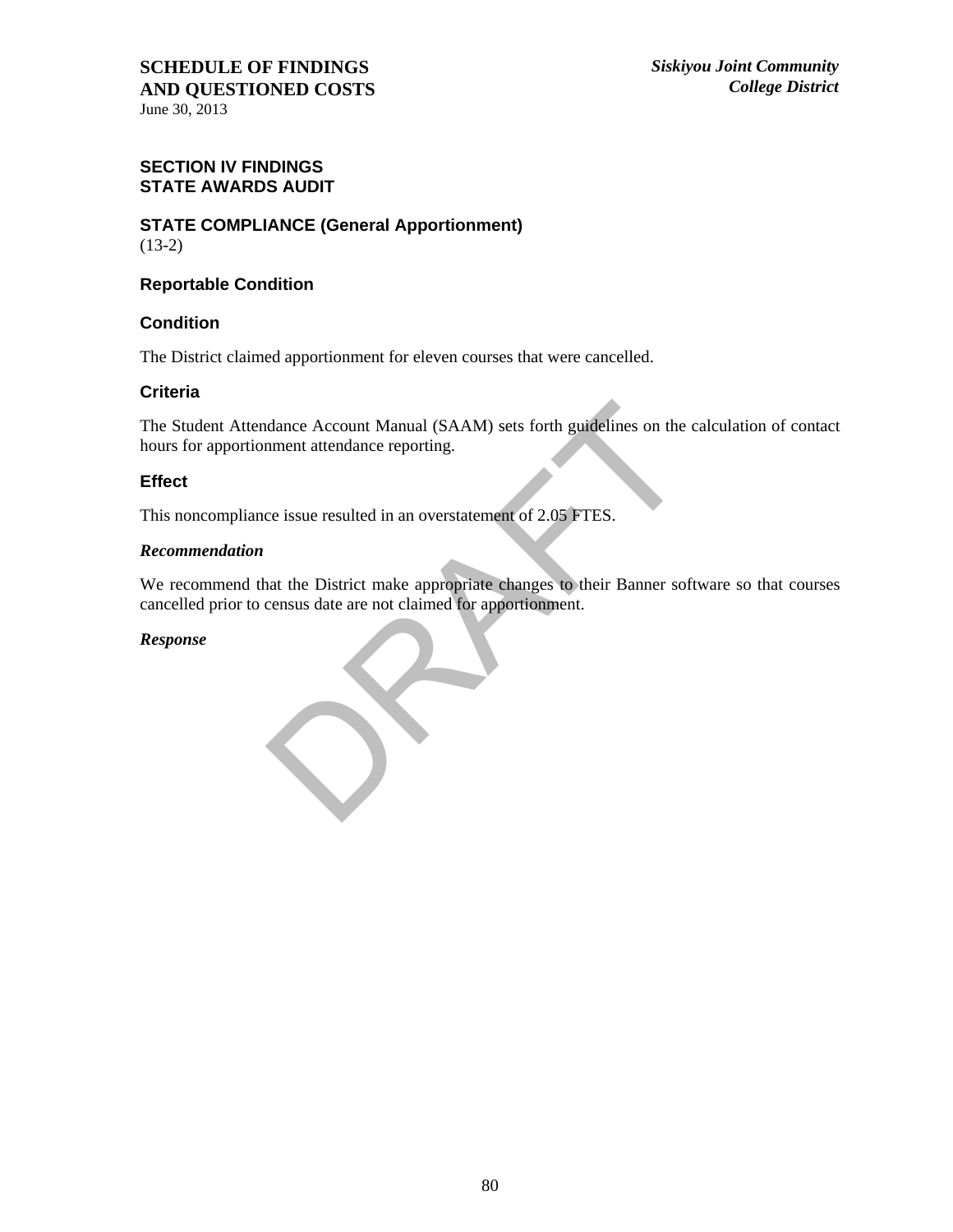# **STATE COMPLIANCE (To Be Arranged (TBA))**  (13-3)

# **Reportable Condition**

# **Condition**

For four out of the four courses selected for testing hours "to be arranged," the District was not able to provide supporting documentation, such as the attendance roster to support the number of contact hours claimed.

# **Criteria**

*California Education Code*, Section 58003, requires that the District provide supporting documentation, such as the attendance roster as of census date to support the number of contact hours claimed for TBA courses. ition Code, Section 58003, requires that the District<br>ch as the attendance roster as of census date to support the nu<br>courses.<br>ot support the contact hours for TBA courses selected for<br>courses was 8.2.<br>at the District trac

# **Effect**

The District cannot support the contact hours for TBA courses selected for testing. Total FTES claimed for these courses was 8.2.

#### *Recommendation*

We recommend that the District track "to be arranged" hours separately on an attendance roster to support the contact hours claimed for these courses.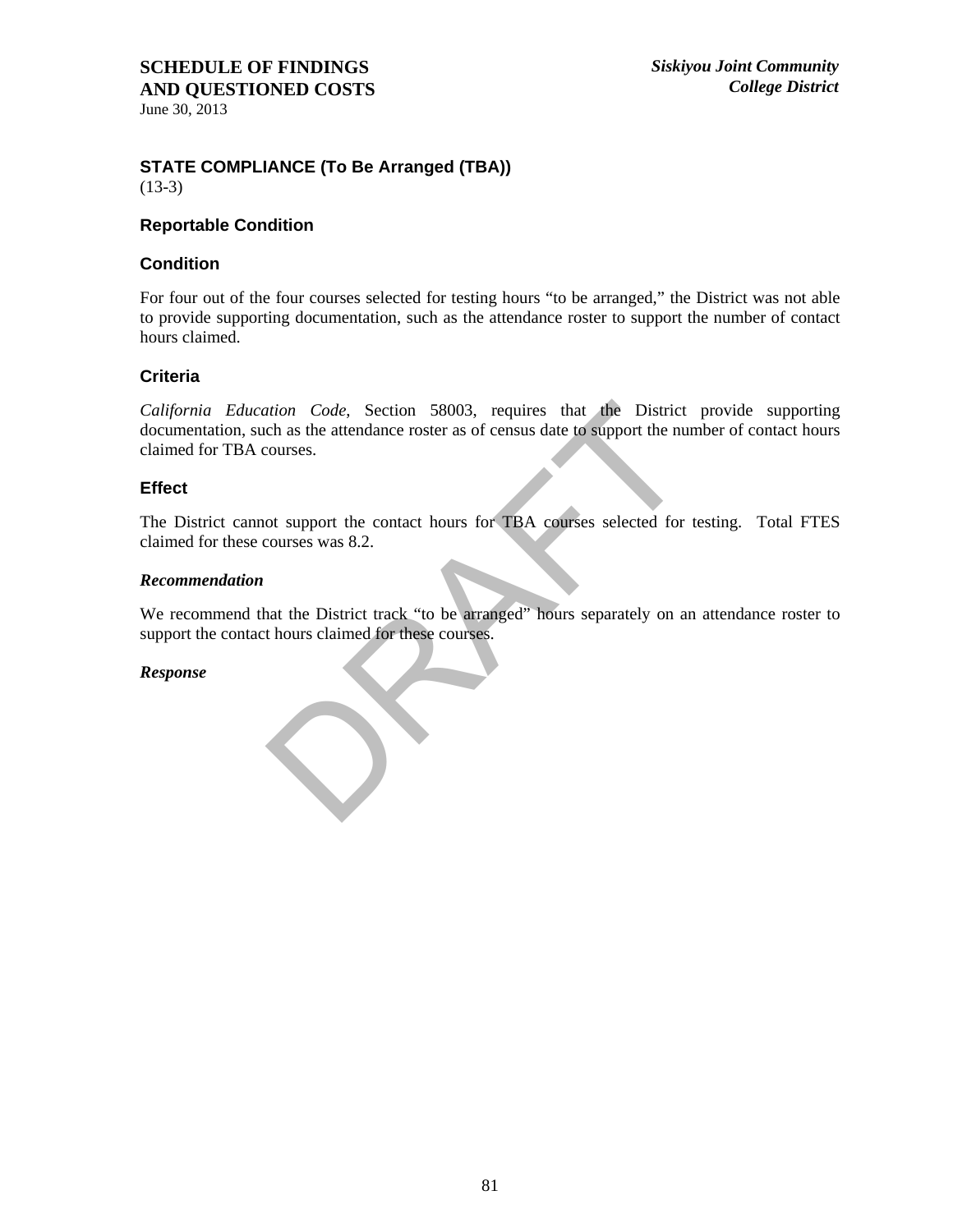# **STATE COMPLIANCE (To Be Arranged (TBA))**  (13-4)

# **Reportable Condition**

# **Condition**

We found two courses during our TBA testing that were accounted for under the weekly census method that were video conferencing courses that should have been accounted for under that alternative weekly attendance method.

# **Criteria**

The Student Attendance Accounting Manual (SAAM) sets forth guidelines on the calculation of contact hours for apportionment attendance reporting. The California Education code requires that the students have regular contact with the instructor for the same length of time each scheduled day or week of the class to use the daily or weekly census method of attendance accounting. ndance Accounting Manual (SAAM) sets forth guidelines<br>apportionment attendance reporting. The California Education<br>regular contact with the instructor for the same length of time<br>o use the daily or weekly census method of

#### **Effect**

The two courses noted above claimed apportionment for weekly census contact hours when they should have claimed apportionment under the alternative attendance weekly census method. The net result of using the incorrect census method was an understatement of .4 FTES.

#### *Recommendation*

We recommend that the District review all videoconferencing courses to ensure they are being reported under the correct census method.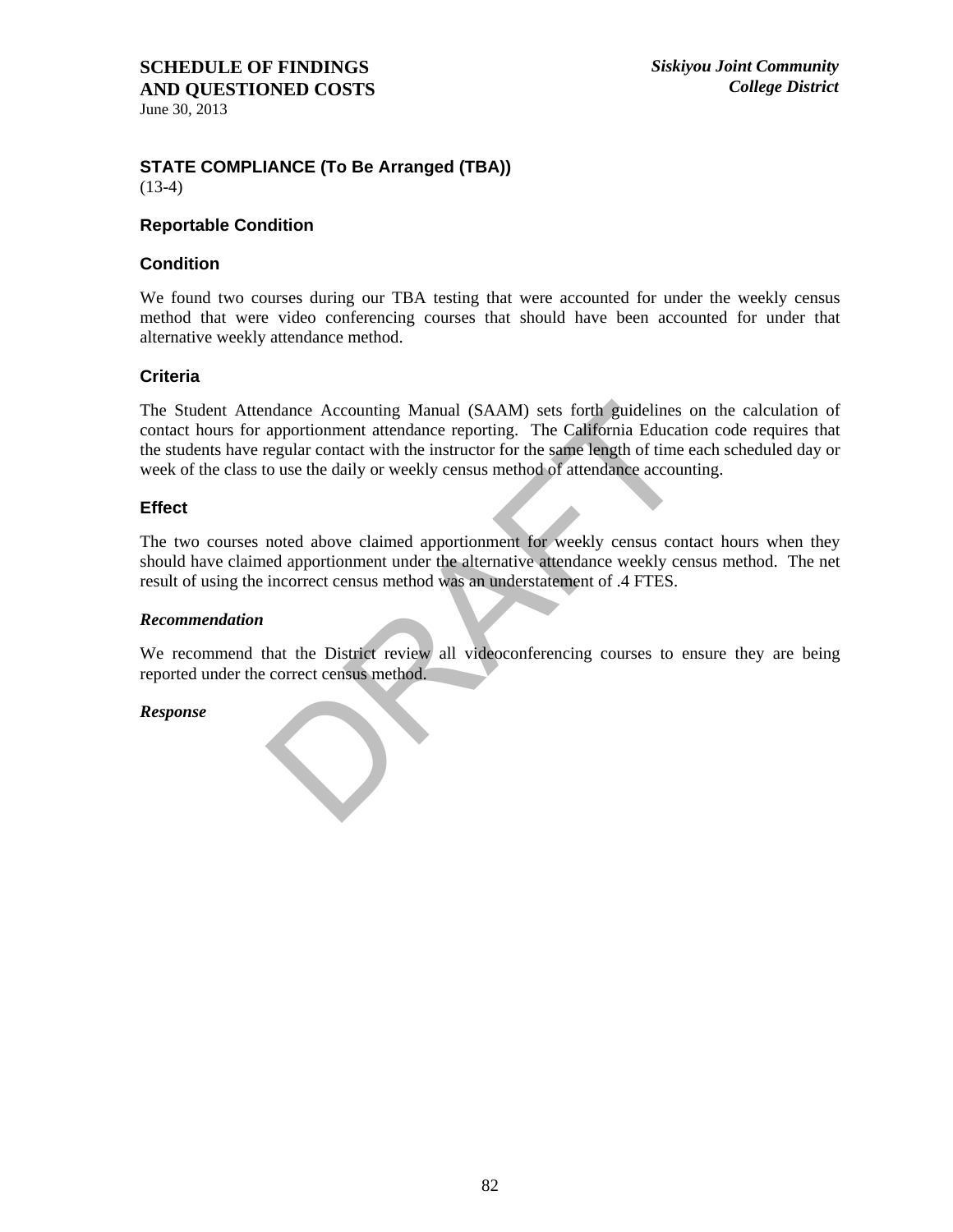# **STATE COMPLIANCE (Salaries of Classroom Instructors)**   $(13-5)$

# **Reportable Condition**

# **Condition**

During our testing of 50%, we noted that the District was excluding lottery funds through a manual process rather than by account codes or sub-funds. The amounts we were able to test tied to the exclusions without exception and appeared reasonable; however, the account structures of the exclusions were not separated into their own account/sub-fund.

# **Criteria**

Government Code, Section 8880.5(k) requires that the District should have established a separate account/sub-fund to account for the receipt and expenditure of lottery funds. expection 8880.5(k) requires that the District should have to account for the receipt and expenditure of lottery funds.<br>in compliance Government Code, Section 8880.5 (k).<br>at the District establish separate accounts or sub-

# **Effect**

The District is not in compliance Government Code, Section 8880.5 (k).

# *Recommendation*

We recommend that the District establish separate accounts or sub-funds for lottery funds.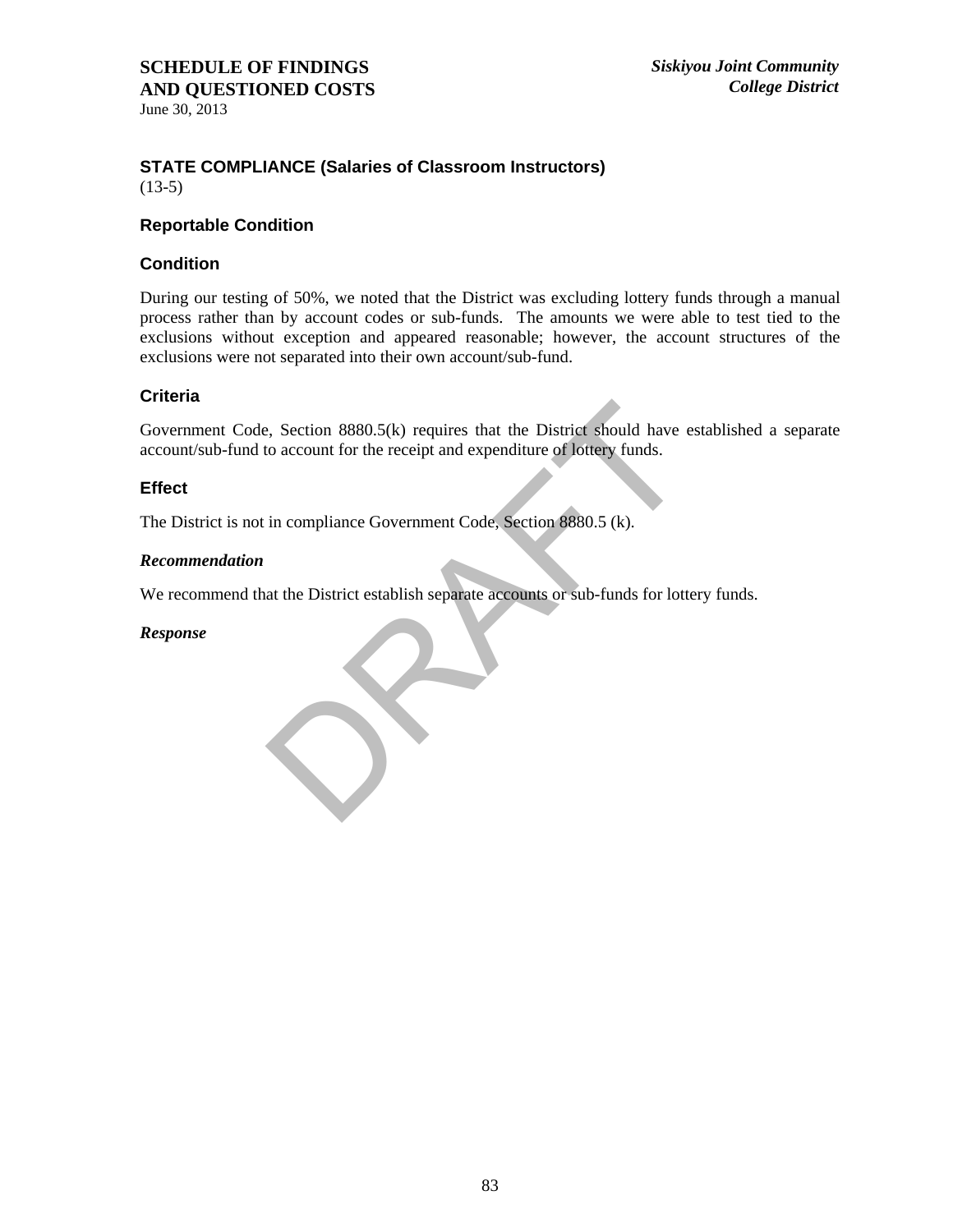June 30, 2013

# **STATE COMPLIANCE (General Apportionment)**

(13-6)

# **Reportable Condition**

#### **Condition**

For 18 of the 21 positive attendance courses sampled, the District did not maintain adequate positive attendance records that supported the positive attendance contact hours claimed on the CCFS 320, as required by CCR title 5 regulations.

# **Criteria**

CCR, title 5 Section 58006 sets requires that actual student contact hours of attendance procedure is based upon a count of students present at each course meeting. Section 58022 requires that each tabulation shall provide a detailed listing for each course section as follows:

| title 5 Section 58006 sets requires that actual student contact hours of attendance pro    |
|--------------------------------------------------------------------------------------------|
| upon a count of students present at each course meeting. Section 58022 requires            |
| tion shall provide a detailed listing for each course section as follows:                  |
|                                                                                            |
| Identification                                                                             |
| Static Course identifier code                                                              |
| Section identifier code                                                                    |
| Title                                                                                      |
| Method of instruction code                                                                 |
| Number of das the course is scheduled to meet                                              |
| Number of class hours each course section is scheduled to meet                             |
| Beginning and ending dates                                                                 |
| An alphabetical list of each student actively enrolled in each course section indicating:  |
| Name: Last, first, initial                                                                 |
| Student identification code                                                                |
| Residency category as specified on Form CCFS 320                                           |
| Actual student contact hours of attendance.                                                |
|                                                                                            |
| er, each tabulation shall also provide a grand total of actual student contact hours of at |
| ated by residency category.                                                                |
|                                                                                            |
| dition CCD title 5 Section 50025 states that records relating to attendance and E          |

Further, each tabulation shall also provide a grand total of actual student contact hours of attendance generated by residency category.

In addition, CCR, title 5 Section 59025 states that records relating to attendance and FTES are classified as Class 3-Disposable records and records basic to audit and should be retained by the district for the minimum 3-year record retention period required by CCR, title 5 Section 59026(b) and the SAAM.

# **Effect**

The courses that did not meet the compliance requirement noted above claimed total contact hours of 30,269 or 58 FTES.

#### *Recommendation*

We recommend that the District enforce their procedures for tracking and reporting positive attendance hours and retain sufficient records that include all components required by CCR title 5, Section 58022 as noted above as support for the positive attendance hours claimed on the CCFS 320.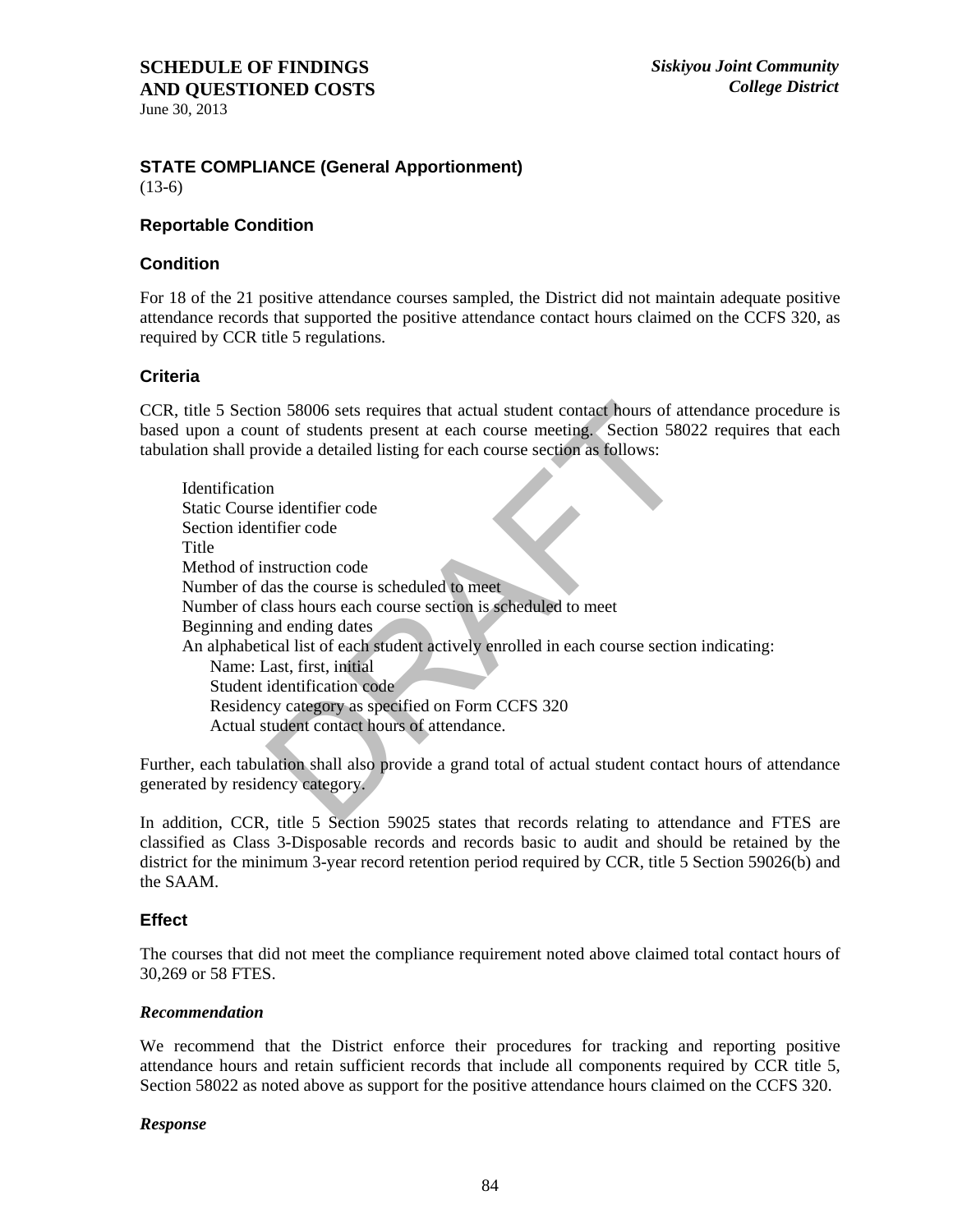June 30, 2013

# **STATE COMPLIANCE (General Apportionment)**

 $(13-7)$ 

# **Reportable Condition**

# **Condition**

For one of the seventy-two courses sampled, the District counted a student for apportionment that dropped the course prior to census date.

# **Criteria**

CCR title 5, section 58003.1 and 58004 state that as of the last day of business that precedes the census day, any student who has

- a) been identified as a no show,
- b) officially withdrawn from the course, or
- c) been dropped from the course

shall not be considered actively enrolled in the course.

# **Effect**

The District erroneously reported 52.5 contact hours or .1 FTES for the dropped student.

#### *Recommendation*

We recommend that the District review their procedures in place for processing student drops to ensure that all drops are reflected correctly on the CCFS 320. Mondert who has<br>entified as a no show,<br>ty withdrawn from the course, or<br>opped from the course<br>lered actively enrolled in the course.<br>eously reported 52.5 contact hours or .1 FTES for the dropped<br>hat the District review the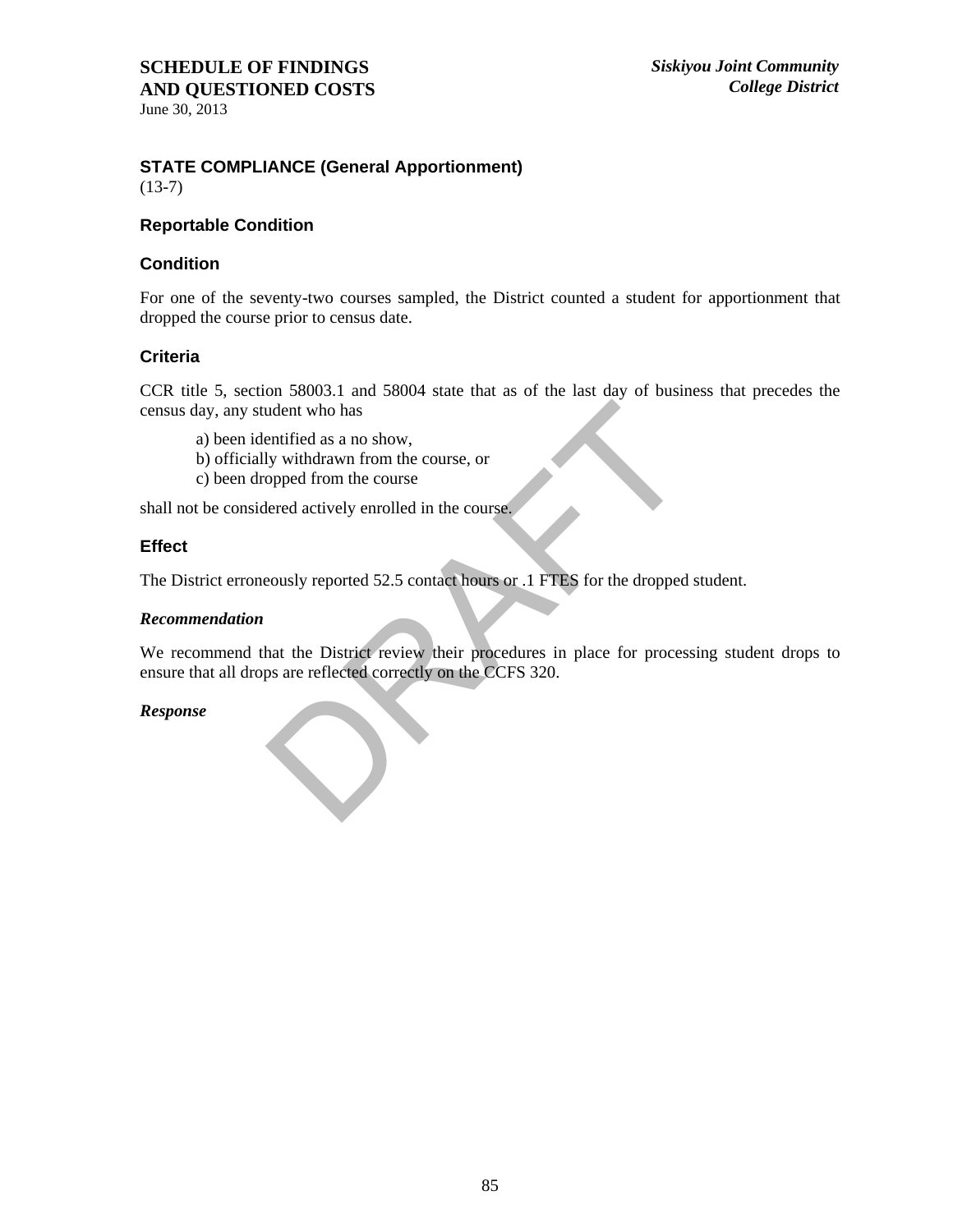June 30, 2013

# **STATE COMPLIANCE (General Apportionment)**

(13-8)

# **Reportable Condition**

#### **Condition**

For three of the seventy-two courses sampled, the District did not include contact hours on the course outlines.

# **Criteria**

The SAAM sets forth guidelines which requires that the scheduling of courses must be consistent with the total number of class hours indicated in the approved course outline of record.

# **Effect**

The courses that did not meet the compliance requirement noted above claimed total contact hours of 1,492.

#### *Recommendation*

We recommend that the District review all their approved course outlines to ensure that each of them includes the contact hours consistent with the number of contact hours scheduled and claimed for apportionment. ber of class hours indicated in the approved course outline of it<br>id not meet the compliance requirement noted above claimed<br>at the District review all their approved course outlines to ence<br>thours consistent with the numb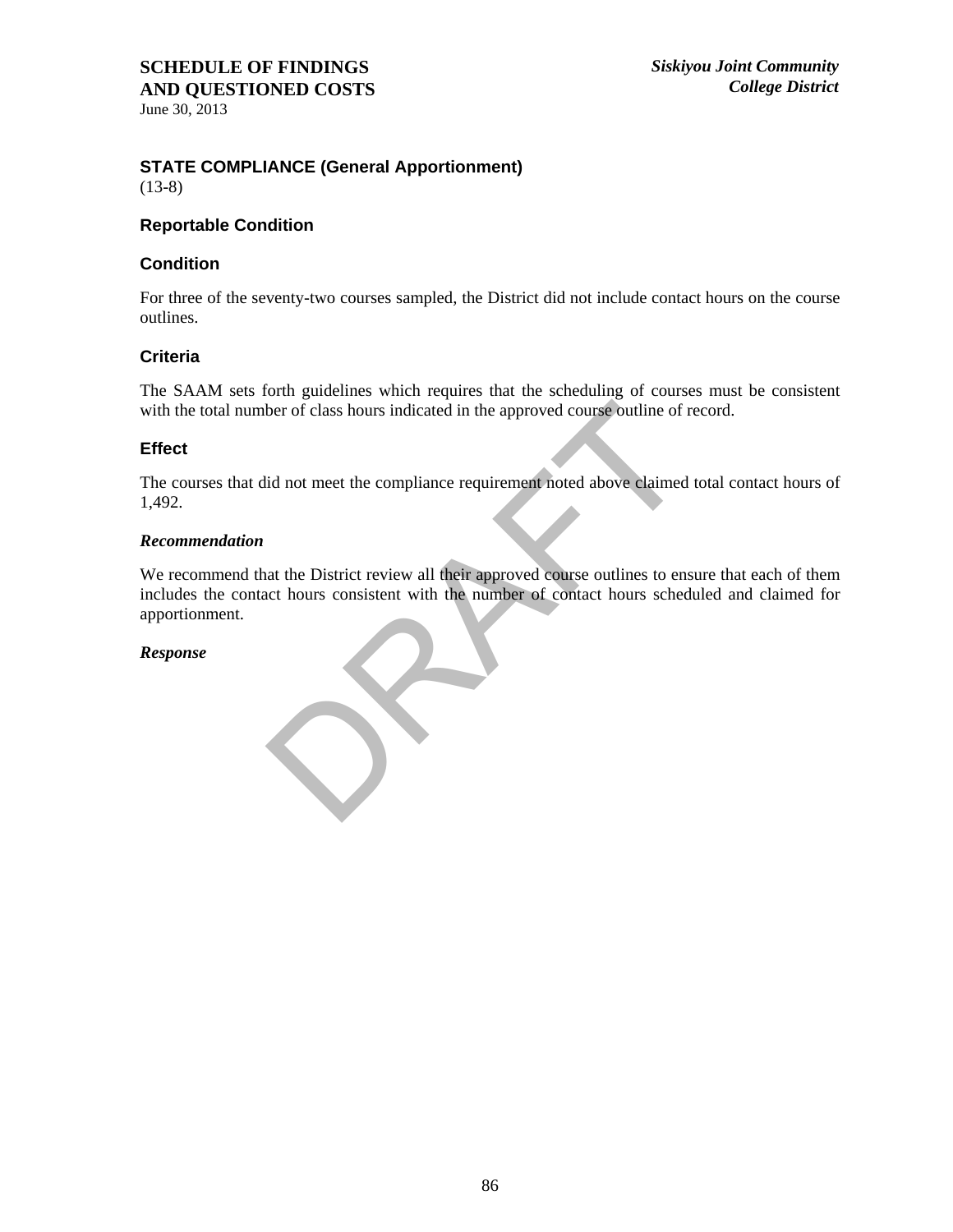# **STATE COMPLIANCE (Open Enrollment)**  (13-9)

# **Reportable Condition**

#### **Condition**

For three of the sixty-one courses sampled, the course was not listed in the District's catalog.

# **Criteria**

CCR title 5, Section 58104 states that a description of each course must be published in the official catalog and schedule of classes and that for courses that the District's establish or conduct after publication of the general catalog or regular schedule of classes, those classes must also be reasonably well publicized.

# **Effect**

The courses that did not meet the compliance requirement noted above were all positive attendance courses that were included in finding 13-6. The total contact hours claimed for the three courses noted above that did not meet this compliance requirement were 14,414 or 27 FTES. general catalog or regular schedule of classes, those classes m<br>did not meet the compliance requirement noted above were a<br>included in finding 13-6. The total contact hours claimed<br>id not meet this compliance requirement w

#### *Recommendation*

We recommend that the District review their process for publishing courses to ensure that all courses are included in the catalog or addendum.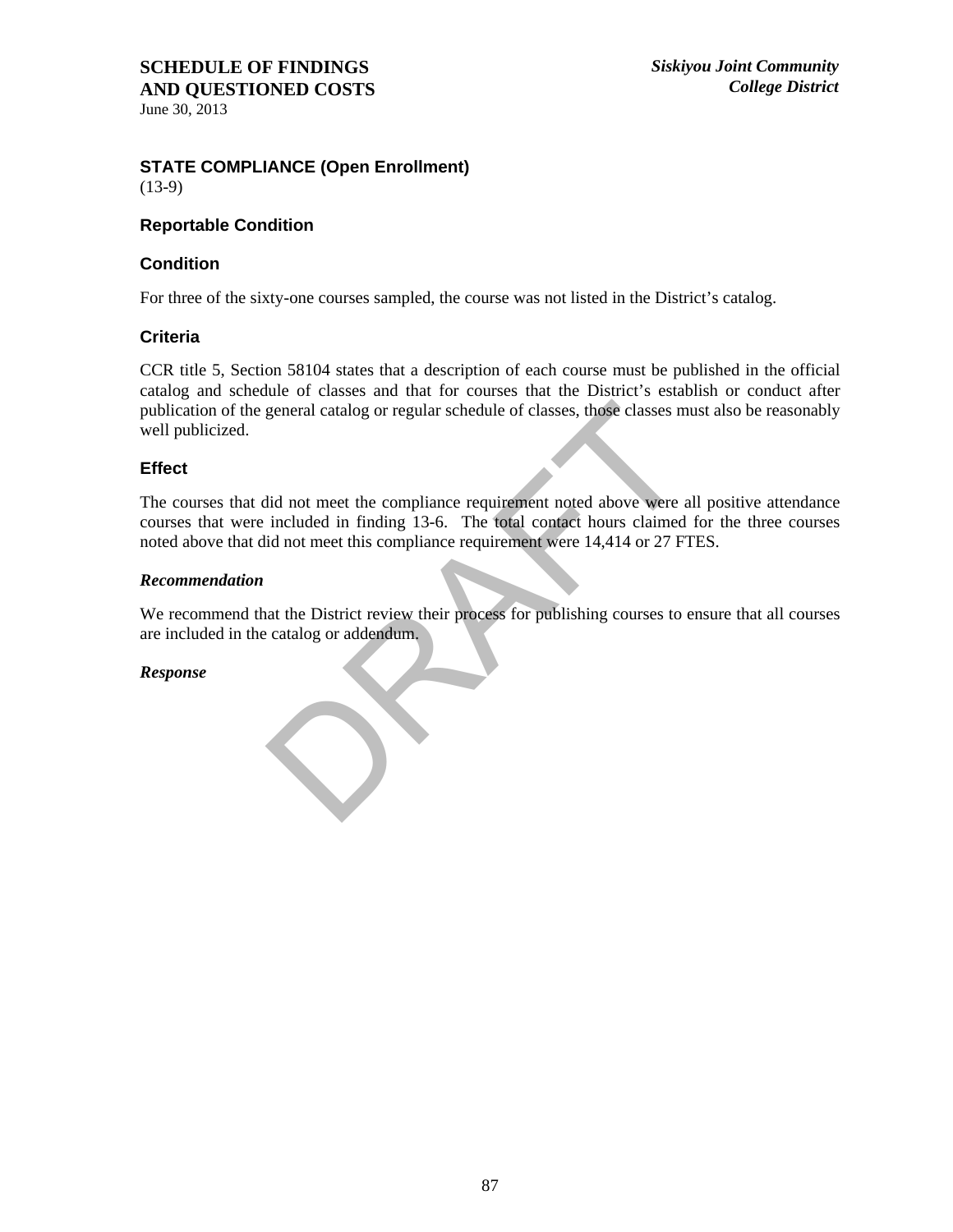**STATE COMPLIANCE (EOPS)**  (13-10)

# **Reportable Condition**

#### **Condition**

One EOPS student out of our sample of 21 did not have an educational plan in their file.

# **Criteria**

CCR title 5 section 56222 requires that for a student to remain eligible to receive programs and services under EOPS they must complete and adhere to a student educational plan.

#### **Effect**

The District is not in compliance with the CCR title 5 section 5622 requirements.

#### *Recommendation*

We recommend that the District implement a process to ensure that all eligibility documents are completed and included, including the educational plan. in compliance with the CCR title 5 section 5622 requirements<br>hat the District implement a process to ensure that all elig<br>luded, including the educational plan.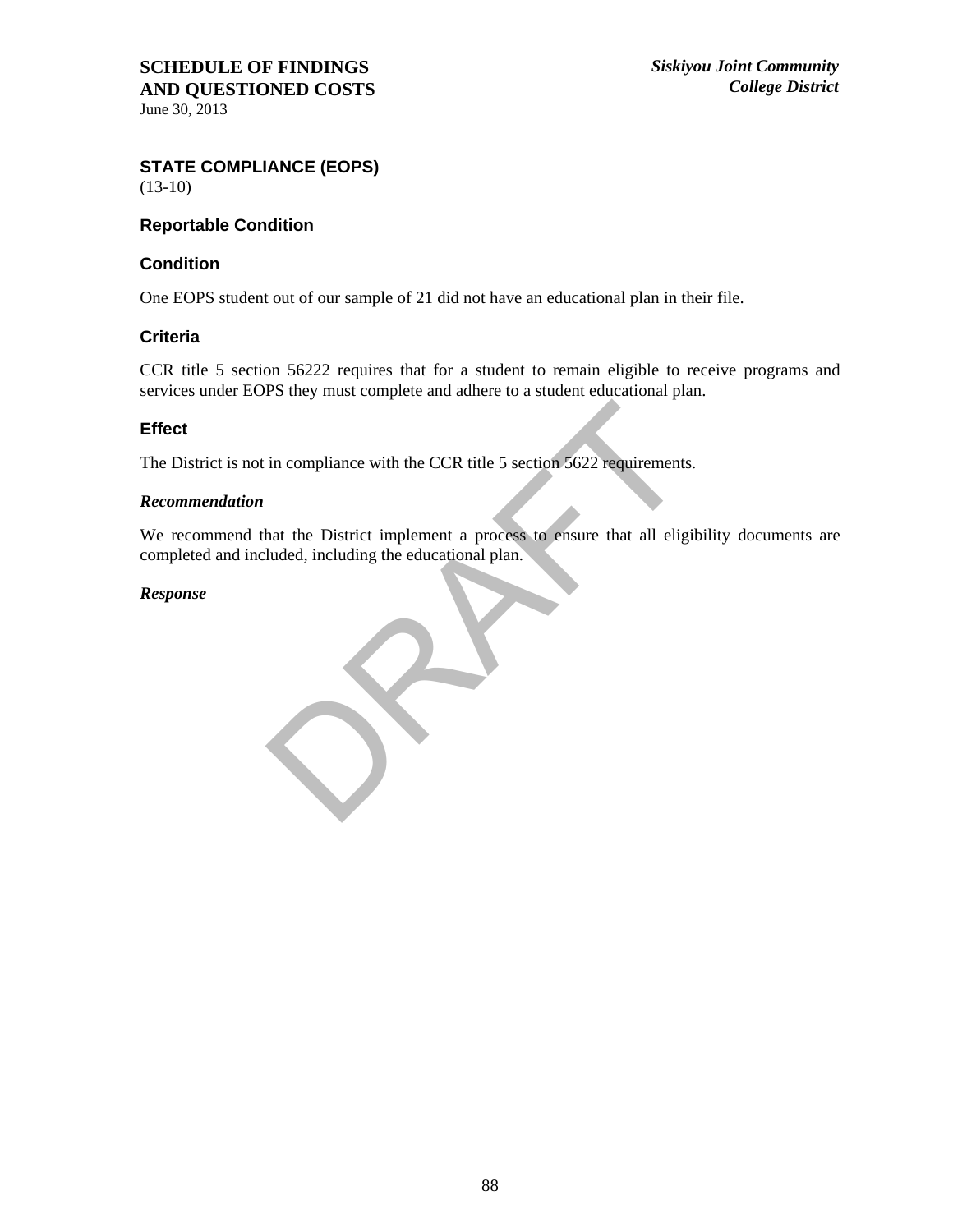RAFT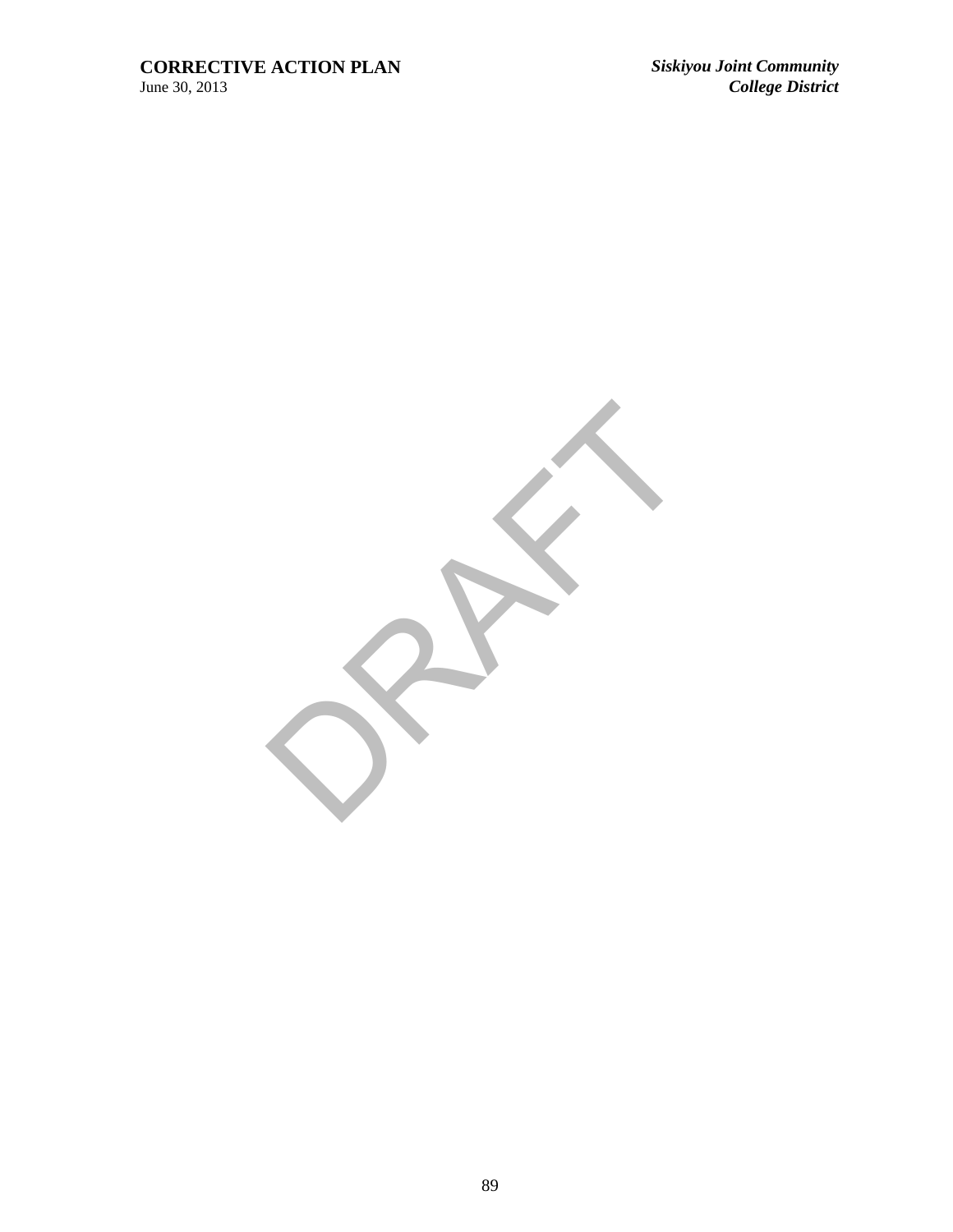# **FEDERAL AWARD PROGRAM (STUDENT FINANCIAL AID)**

 $(12-1)$ 

# **Condition**

During our audit of the prior year, we noted financial aid checks were disbursed to two students who were not eligible to receive financial aid due to their academic status being "Disqualified."

# **Criteria**

The District is responsible to comply with federal requirements to monitor student aid recipients' satisfactory academic progress toward a declared, approved education objective of an Associate Degree, Certificate, or transfer to a baccalaureate, degree-granting institution. It is the college's responsibility to track, measure, and assess the student's progress toward their stated objective. The qualitative way in which the college measures progress is through academic review. The student's GPA must be consistent with requirements for receipt of a degree, certificate, or transfer status of 2.0 ("C" average). Track, measure, and assess the student's progress toward their<br>
which the college measures progress is through academic r<br>
sistent with requirements for receipt of a degree, certificate, or<br>
not review the academic progres

# **Effect**

As the District did not review the academic progress timely, ineligible students received financial aid. The amount of questioned costs claimed due to this error was \$1,638.

#### *Recommendation*

We recommended that the District perform a timely review of students' academic progress prior to the disbursement of financial aid.

# *Current Status*

Based on our testing performed of student financial aid in the current year and inquiry of personnel, the District appears to have implemented a process to ensure this does not occur. Student academic review is being performed and we did not discover any findings of ineligible students being paid.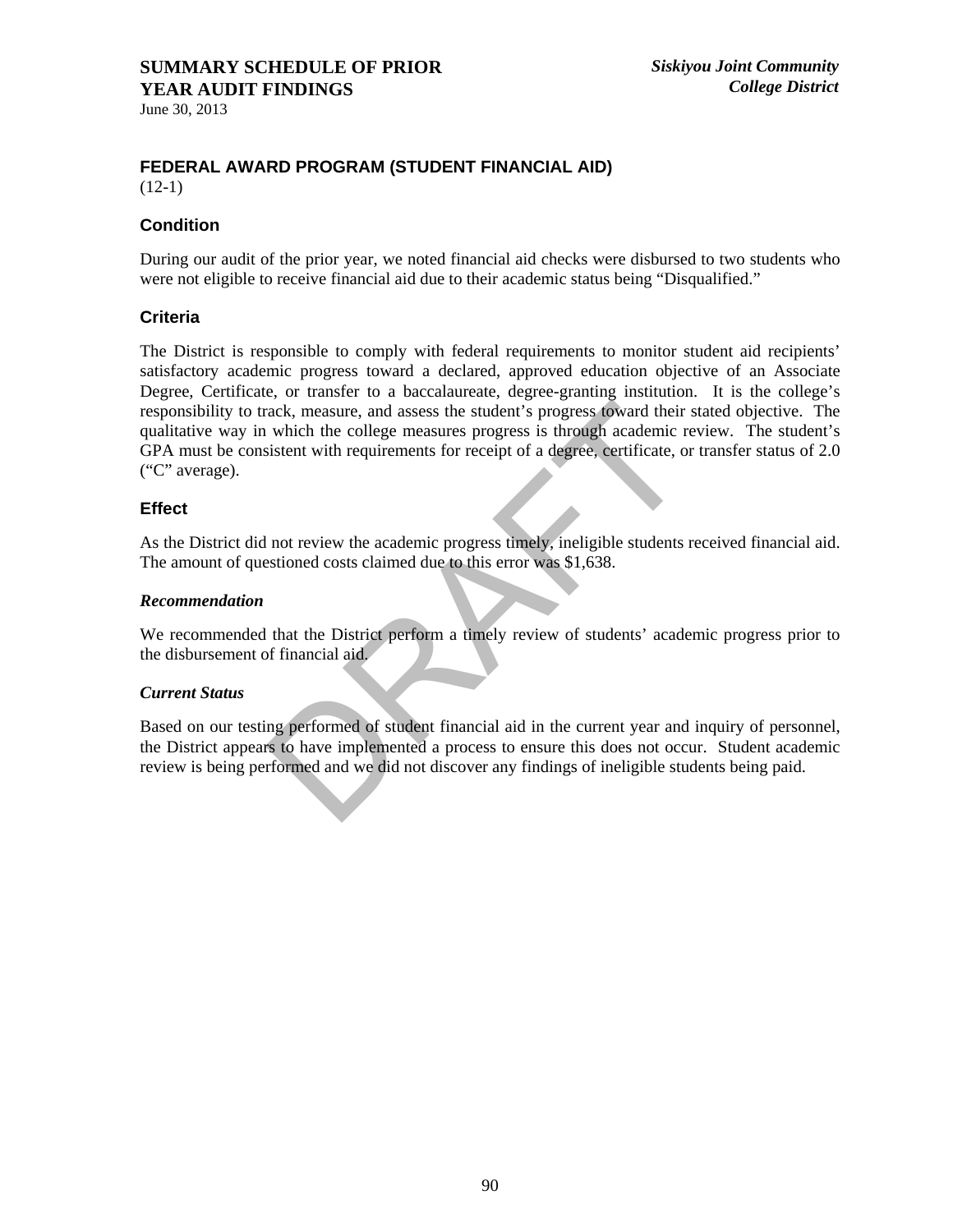**STATE COMPLIANCE (CARE)**  (12-2)

# **Reportable Condition**

#### **Condition**

During our audit of the prior year, we noted the District CARE advisory committee only held one meeting.

#### **Criteria**

Per the CARE Program Guidelines (Revised August 1, 2010), each CARE program shall have an advisory committee and/or interagency group meetings. The advisory committee and/or interagency group meetings shall meet at least twice during each academic year. e and/or interagency group meetings. The advisory committed<br>all meet at least twice during each academic year.<br>ot in compliance with the CARE Program Guidelines.<br><br>1 that the District hold at least two CARE advisory commit<br>

#### **Effect**

The District was not in compliance with the CARE Program Guidelines.

#### *Recommendation*

We recommended that the District hold at least two CARE advisory committee meetings each academic year.

#### *Current Status*

During the current year, we noted the District held the required amount of advisory committee meetings.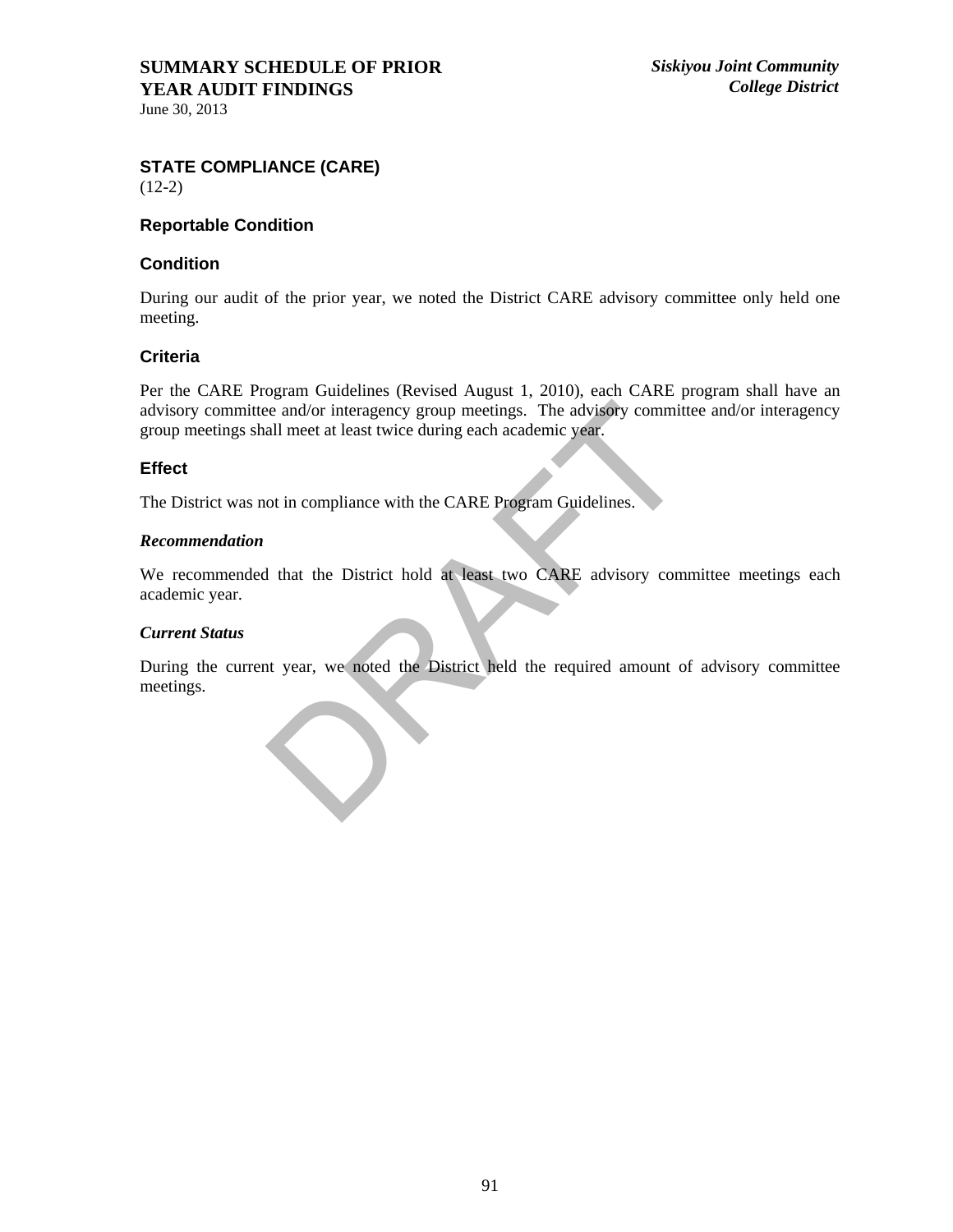**STATE COMPLIANCE (DSPS)**  (12-3)

# **Reportable Condition**

# **Condition**

During our audit of the prior year, we noted the District did not have a completed DSPS application in five of the 25 student files tested for DSPS eligibility testing.

# **Criteria**

Per the DSPS implementation guidelines, a signed application for services should be included in each student file. The District has a policy requiring that a signed application be completed by each student and kept on file.

#### **Effect**

The District did not receive new applications for two students who reactivated their account after the student's file had been purged after lengthy inactivity. The District also did not obtain applications for three students who received benefits in the form of specialized PE classes. District has a policy requiring that a signed application b<br>n file.<br>of receive new applications for two students who reactivated<br>been purged after lengthy inactivity. The District also did n<br>who received benefits in the fo

#### *Recommendation*

We recommended that the District implement a procedure to ensure that it follows DSPS guidelines regarding the documentation to be kept in each student's file.

#### *Current Status*

We did not note any missing applications during our testing in the current year.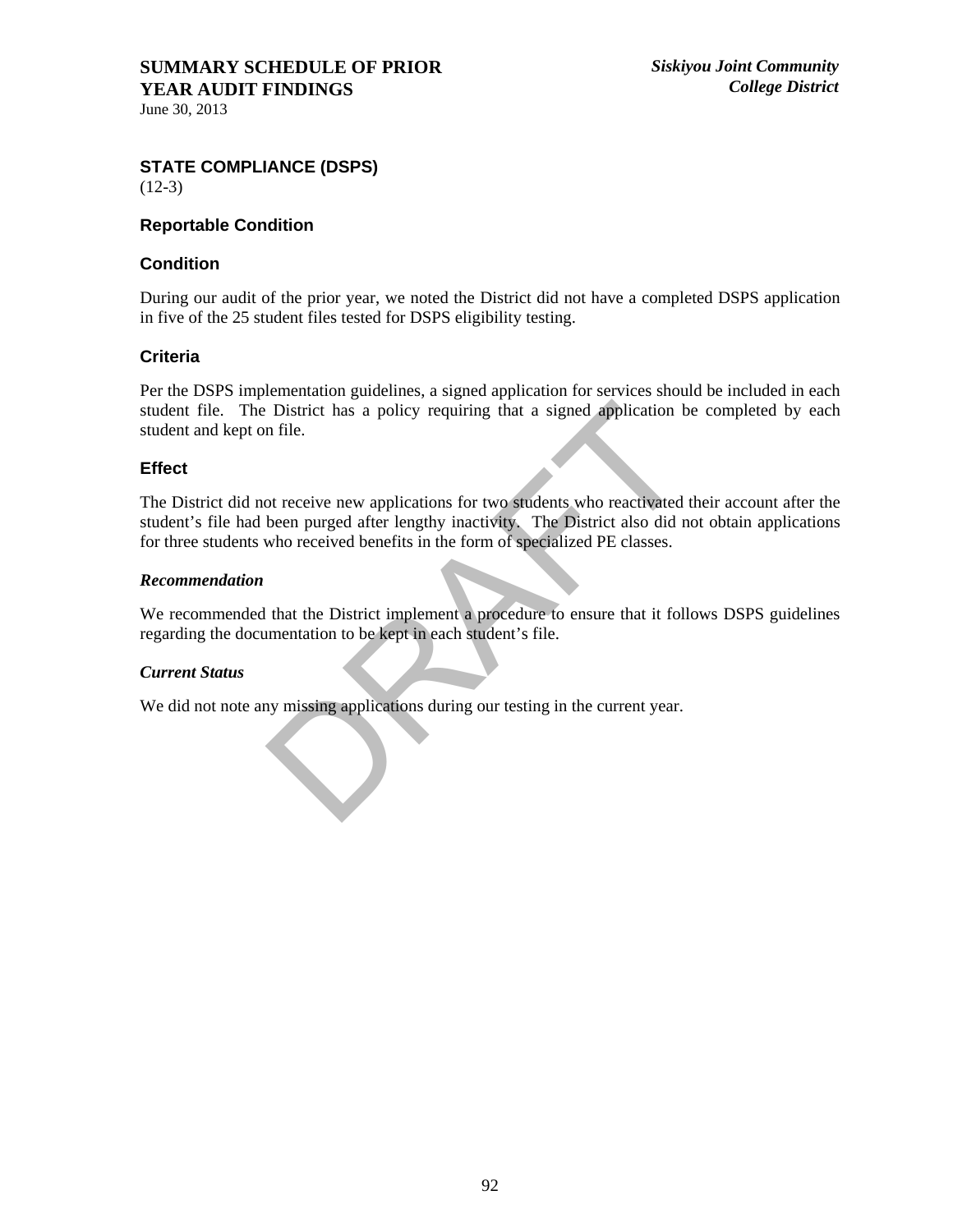# **STATE COMPLIANCE (To Be Arranged TBA)**   $(12-4)$

# **Reportable Condition**

# **Condition**

During our audit of the prior year, we noted seven out of the seven courses tested for state general apportionment did not list the number of TBA hours required in the class schedule, course catalog, or approved outline of record.

# **Criteria**

The California Community Colleges Chancellor's Office instructs districts that a clear description of the course, including the number of TBA hours required, must be published in the official general catalog and schedule of classes and/or addenda. The number of hours of instruction for To Be Arranged Hours (TBA) courses were not listed in the class schedule (or addenda), course catalog, or in the course outline for the TBA courses selected for testing. mmunity Colleges Chancellor's Office instructs districts that<br>ing the number of TBA hours required, must be published<br>ilule of classes and/or addenda. The number of hours of i<br>TBA) courses were not listed in the class sche

# **Effect**

The courses may not be well publicized which may affect the student's selection of courses.

# *Recommendation*

We recommended that the District update their catalog and course outlines to include the number of TBA hours required for all TBA courses.

# *Current Status*

Identifying the number of TBA contact hours in the course catalog, class schedule and course outline is no longer required; as such, this finding is no longer applicable.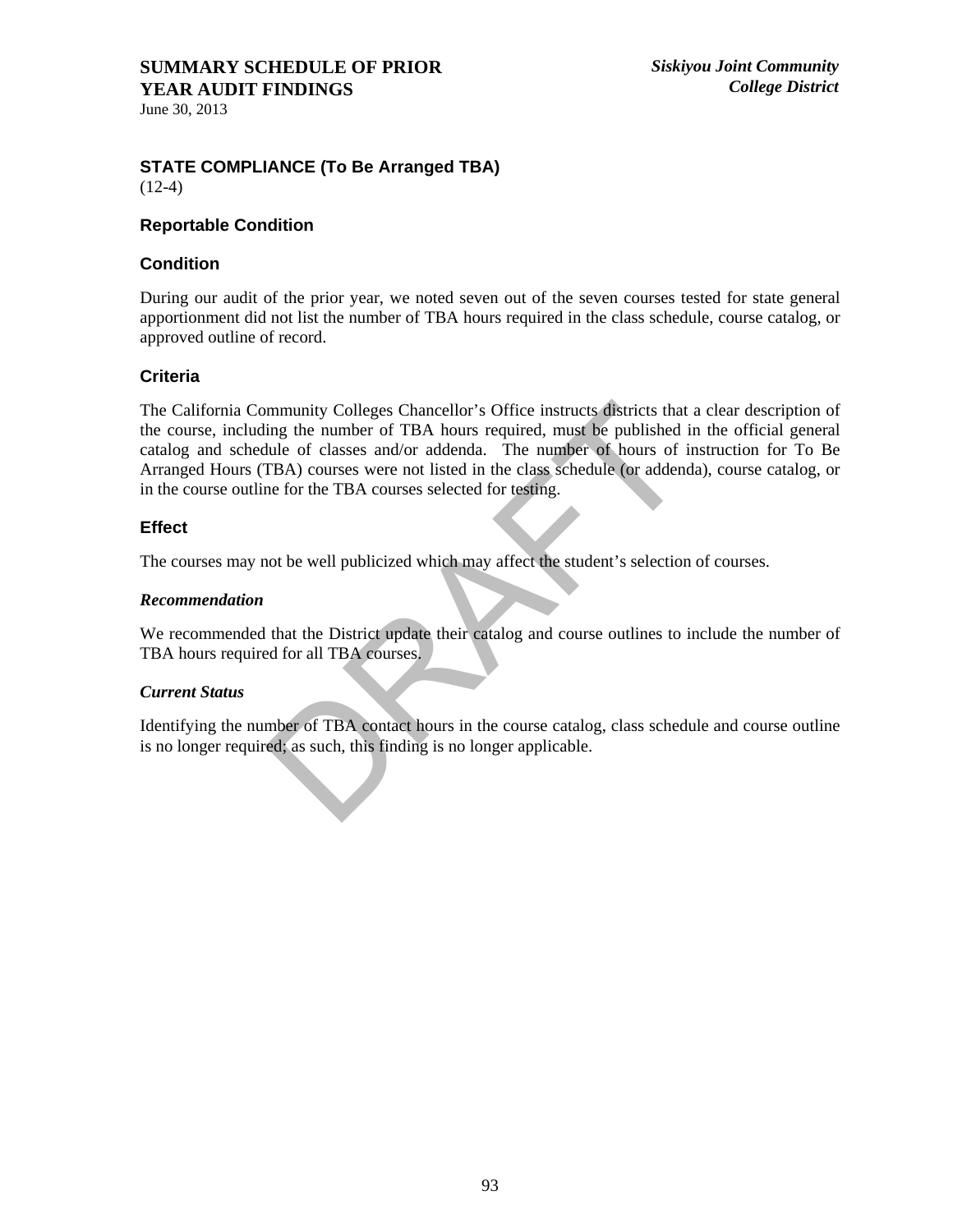# **STATE COMPLIANCE (To Be Arranged (TBA))**   $(12-5)$

# **Reportable Condition**

#### **Condition**

During our audit of the prior year, we noted for seven out of the seven courses selected for testing hours "to be arranged," the District was not able to provide supporting documentation, such as the attendance roster to support the number of contact hours claimed.

# **Criteria**

*California Education Code*, Section 58003, requires that the District provide supporting documentation, such as the attendance roster as of census date to support the number of contact hours claimed for TBA courses. ition Code, Section 58003, requires that the District<br>ch as the attendance roster as of census date to support the nu<br>courses.<br>not support the contact hours for TBA courses selected for tes<br>that the District track "to be a

# **Effect**

The District could not support the contact hours for TBA courses selected for testing.

#### *Recommendation*

We recommended that the District track "to be arranged" hours separately on an attendance roster to support the contact hours claimed for these courses.

# *Current Status*

Per our current year testing, this is still a finding. Please see MC-13-3.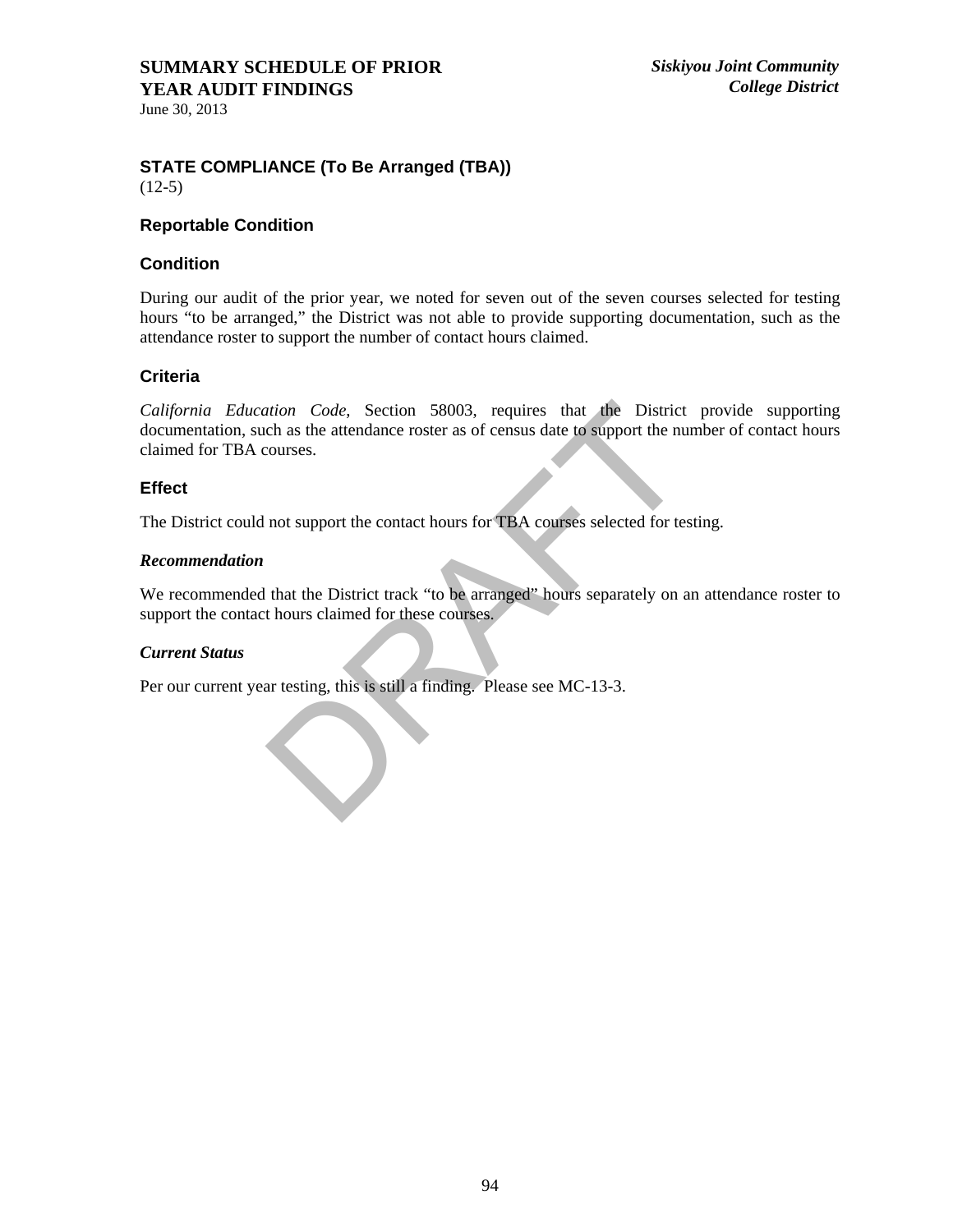# **STATE COMPLIANCE (Residency)**   $(12-6)$

# **Reportable Condition**

#### **Condition**

During our audit of the prior year, we noted the District was unable to provide supporting residency documentation for one student. This occurred because the student was a resident upon their initial application to the District; however, this student did not attend courses at the District for consecutive semesters and, upon re-enrolling at the District, the Admissions and Records department failed to certify the student's residency status.

# **Criteria**

Per the Student Attendance Account Manual (SAAM), if a student has not been in attendance for more than one semester, the District must perform a new residency determination.

#### **Effect**

The District was not in compliance with the SAAM.

#### *Recommendation*

We recommended that the District initiate a method to review all students who have been away for more than one semester so that residency can be redetermined.

#### *Current Status*

During the current year, we did not identify any students where the District failed to certify the student's residency status. Attendance Account Manual (SAAM), if a student has not be<br>seter, the District must perform a new residency determination<br>of in compliance with the SAAM.<br>that the District initiate a method to review all students where<br>sete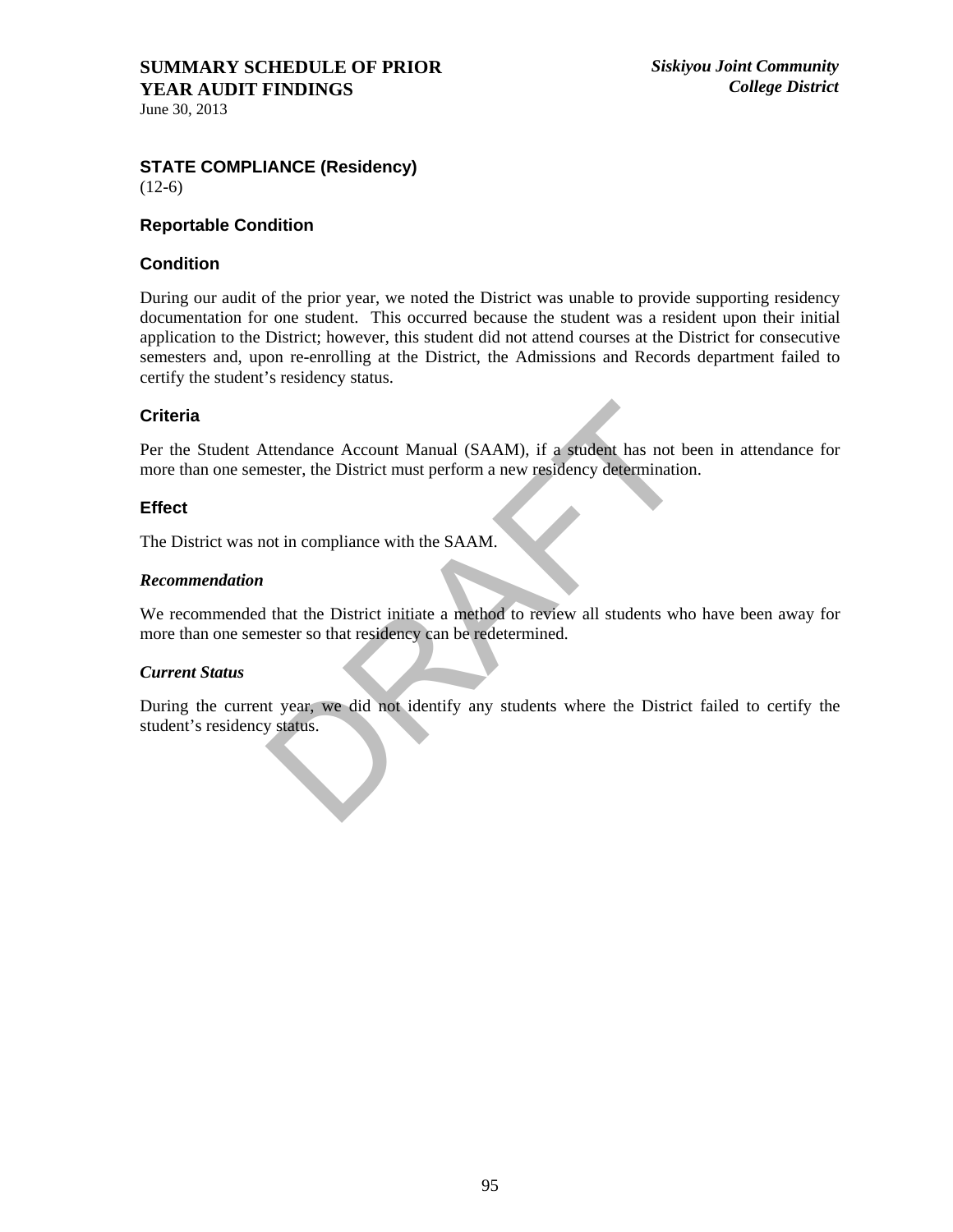# **STATE COMPLIANCE (Student Fees – Instructional and Other Materials)**   $(12-7)$

# **Reportable Condition**

# **Condition**

During our audit of the prior year, we noted the District charged an instructional materials fee for a music class that exceeded the District's actual cost of the materials.

# **Criteria**

Per *Education Code* Section 76355, districts are permitted to sell instructional materials to students who wish to buy the materials from the District. If the materials are offered for purchase through the District, the District should ensure that students are not charged more than the District's actual cost of the materials. the materials from the District. If the materials are offered for the materials from the List of the materials are not charged more than the L<br>
I materials fees collected for Music 5089 were \$2,625 while<br>
06, resulting in

#### **Effect**

Total instructional materials fees collected for Music 5089 were \$2,625 while actual class material purchases were \$406, resulting in an overcharge to students in the amount of \$2,219.

#### *Recommendation*

We recommended that the District implement a procedure to ensure that it follows *Education Code* Section 76355 regarding allowable instructional materials fees.

#### *Current Status*

During the current year, we did not identify any instructional materials fees that exceeded the District's cost of the item.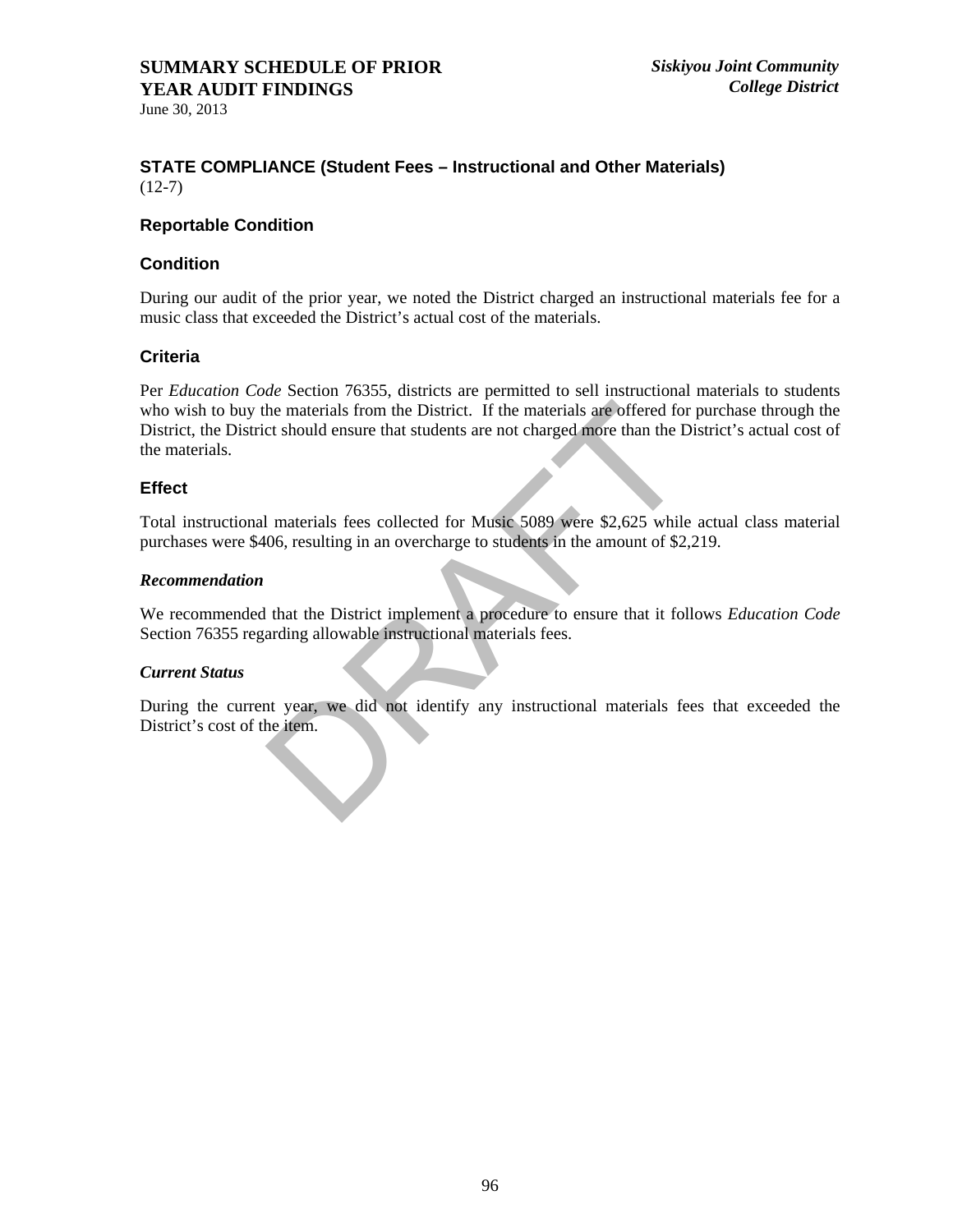# **STATE COMPLIANCE (Concurrent Enrollment)**  (12-8)

# **Reportable Condition**

#### **Condition**

During our audit of the prior year, we noted the District was unable to provide concurrent enrollment forms for three out of the 25 students selected for testing.

# **Criteria**

*Education Code*, Sections 48899(a), 48800.5, 76300, and 76001(d) requires District's to obtain verification from the K-12 school district that the student can benefit from advanced scholastic or vocational work. the K-12 school district that the student can benefit from a<br>unable to provide forms with verification from the K-12<br>in compliance with the *Education Code* sections referenced al<br>the District implement controls to ensure

#### **Effect**

The District was unable to provide forms with verification from the K-12 school districts and, therefore, was not in compliance with the *Education Code* sections referenced above.

#### *Recommendation*

We recommended the District implement controls to ensure all required verifications are received and retained.

#### *Current Status*

During our current year testing, we did not find any exceptions to this compliance requirement.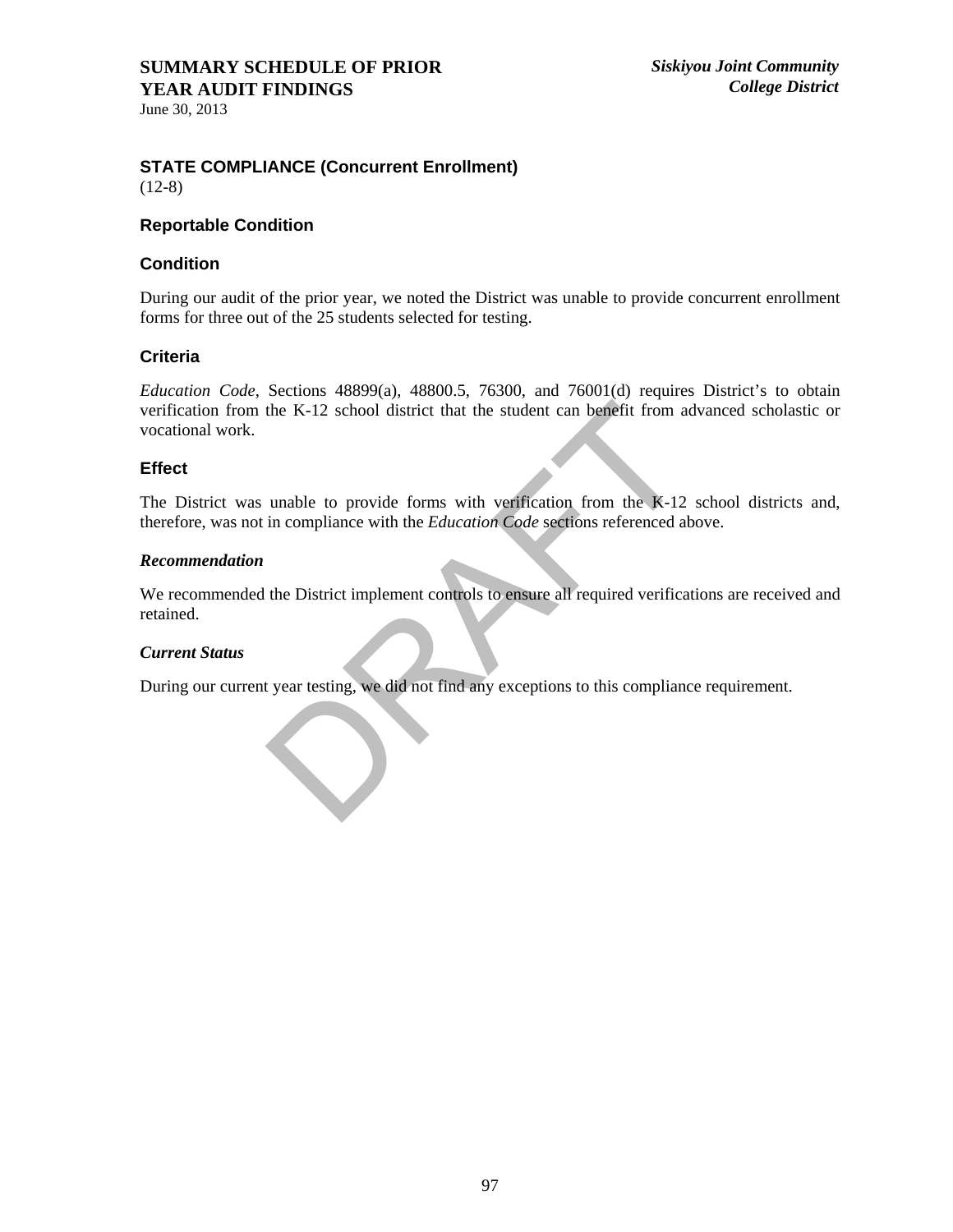# **STATE COMPLIANCE (Concurrent Enrollment)**  (12-9)

# **Reportable Condition**

#### **Condition**

During our audit of the prior year, we noted one concurrent enrollment student out of the 25 tested was enrolled in over 11 units.

# **Criteria**

Per the *Education Code* Section 76001(d), special part-time students may enroll in up to 11 units per semester.

# **Effect**

For this student, the District was not in compliance with the *Education Code* referenced above. Thirteen contact hours were claimed for apportionment for this student.

#### *Recommendation*

We recommended the District create a control in their software that would not allow a special parttime student to enroll in more than 11 units. the District was not in compliance with the *Education Co*<br>ours were claimed for apportionment for this student.<br>the District create a control in their software that would not<br>oll in more than 11 units.<br>tyear testing, we d

#### *Current Status*

During our current year testing, we did not note any students enrolled in over 11 units.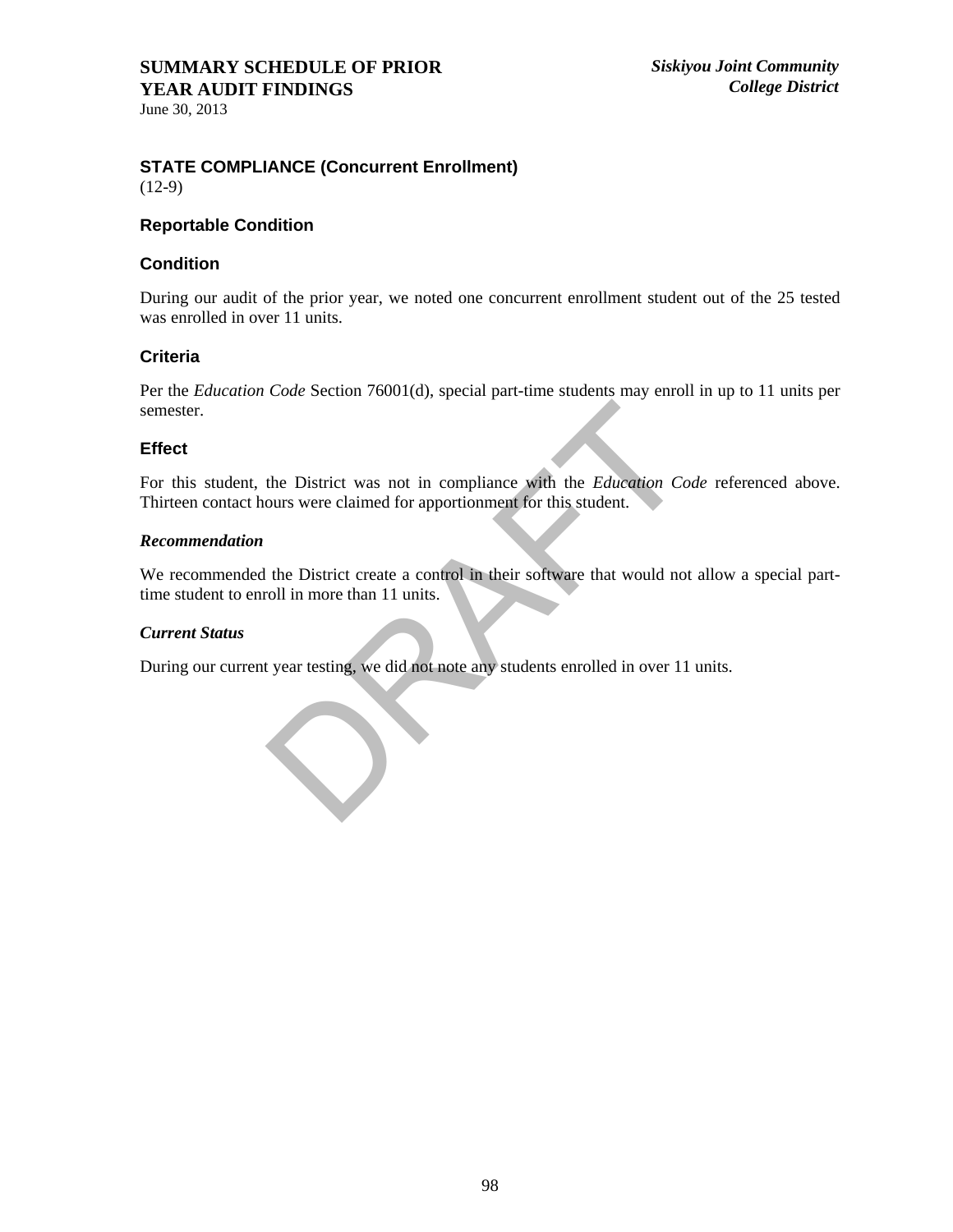# **STATE COMPLIANCE (Full-Time Equivalent Students)**  (12-10)

# **Reportable Condition**

#### **Condition**

During our prior year testing, we noted one course for which the District did not retain an attendance record for a positive attendance class for the minimum three-year period. After the instructor had completed the entry of the contact hours into the electronic attendance software, the instructor destroyed the paper copy of the attendance information.

#### **Criteria**

CCR, Title 5, Section 59025 states that records relating to attendance and FTES are classified as Class 3 – Disposable Records and records basic to audit. As such, they are required to be retained by the District for the minimum applicable three-year record retention period required by CCR, Title 5, Section 59026(b), and the SAAM. composed in the S4AM.<br>
The Records and records basic to audit. As such, they are required in the SAAM.<br>
The main applicable three-year record retention period required and the SAAM.<br>
That the District institute a policy to

#### **Effect**

The District was not in compliance with state guidelines.

#### *Recommendation*

We recommended that the District institute a policy to keep records relating to attendance and FTES to be in compliance with state retention requirements.

#### *Current Status*

During our testing in the current year we noted that this finding has not been resolved. Please see finding 13-6.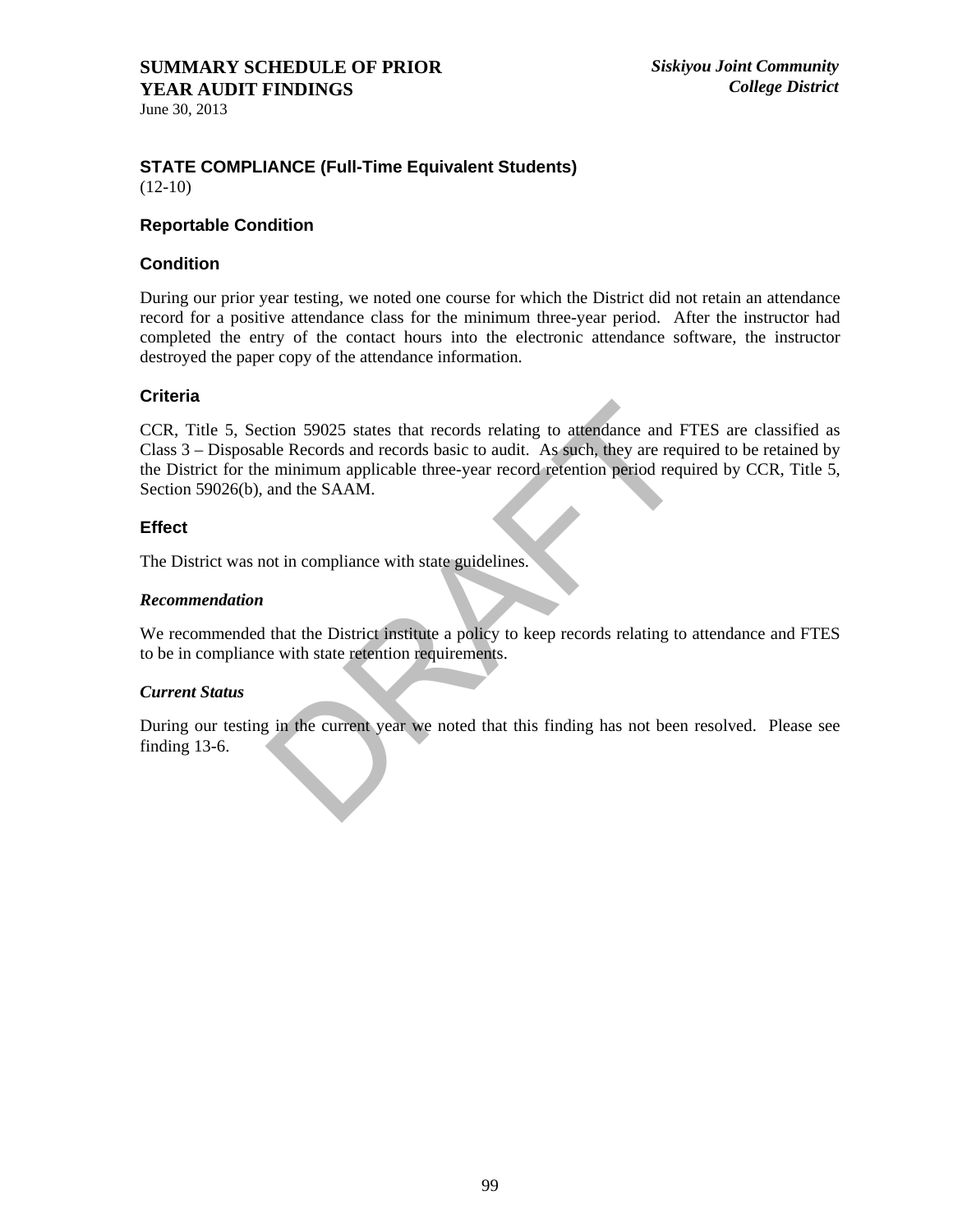# **STATE COMPLIANCE (Full-Time Equivalent Students)**  (12-11)

# **Reportable Condition**

#### **Condition**

During our audit of the prior year, we noted the District incorrectly calculated and reported contact hours on the CCFS 320 by understating the contact hours for a course due to a manual override of the Banner calculation. The system had calculated the contact hours correctly and a manual override was not necessary.

# **Criteria**

The Student Attendance Accounting Manual (SAAM) sets forth guidelines on the calculation of contact hours for apportionment attendance reporting. The California Community Colleges Chancellor's Office (Chancellor's Office) had increased their scrutiny of contact hour calculation and issued further guidance to assist in applying guidance in the SAAM. ndance Accounting Manual (SAAM) sets forth guidelines<br>
r apportionment attendance reporting. The California (<br>
e (Chancellor's Office) had increased their scrutiny of contact<br>
lance to assist in applying guidance in the SA

# **Effect**

The above issue resulted in an understatement of FTES by 0.18.

# *Recommendation*

We recommended that the District create a review process for any Banner overrides to prevent human error.

#### *Current Status*

Per our testing performed in the current year, this finding has been resolved.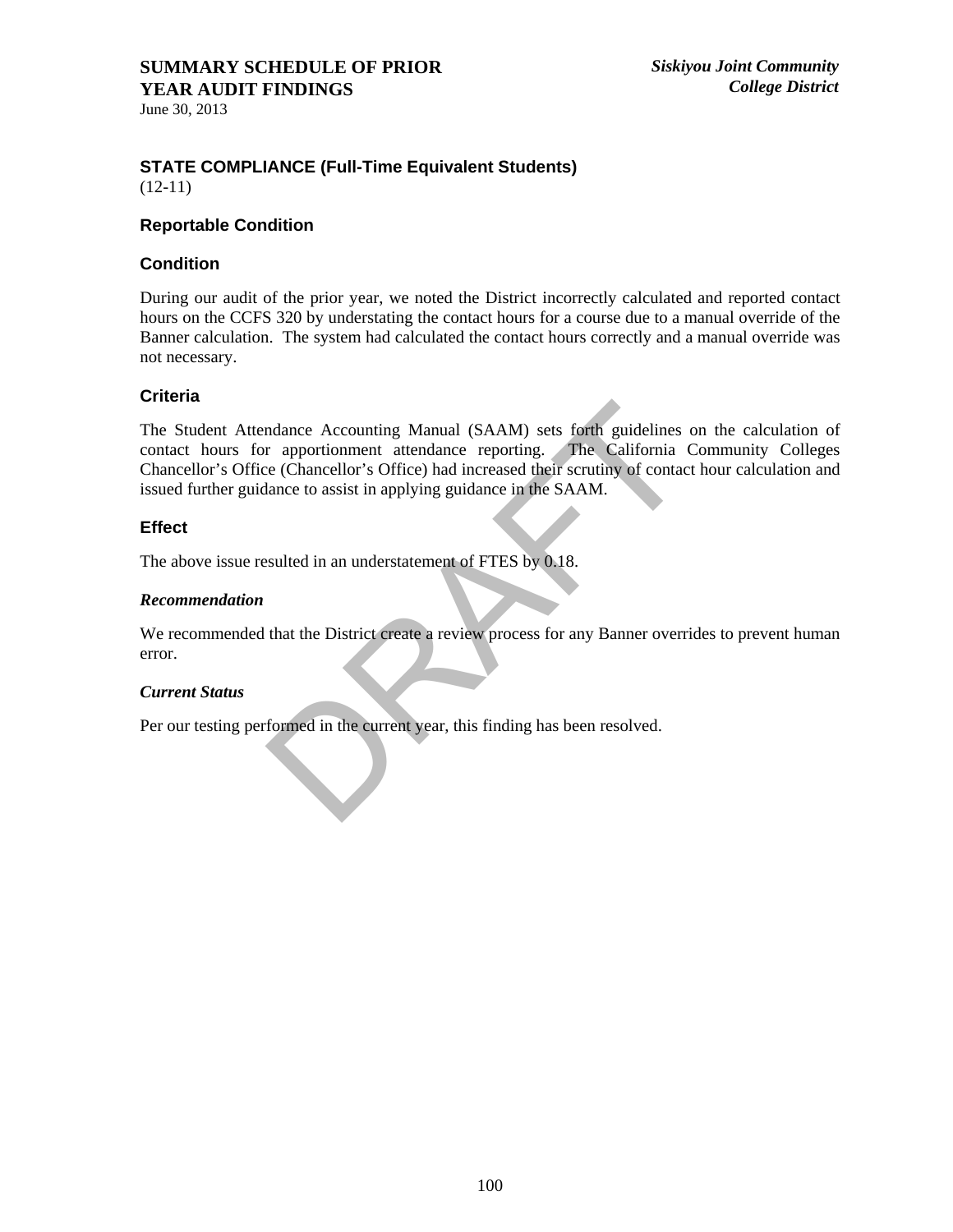# **STATE COMPLIANCE (Full-Time Equivalent Students)**  (12-12)

#### **Reportable Condition**

#### **Condition**

During our audit of the prior year, we noted the District incorrectly reported contact hours on the CCFS-320 by making a manual adjustment to correct a course's contact hours. This adjustment was incorrectly performed and caused an overstatement of contact hours by an amount of eight contact hours.

# **Criteria**

The Student Attendance Accounting Manual (SAAM) sets forth guidelines on the calculation of contact hours for apportionment attendance reporting. The California Community Colleges Chancellor's Office (Chancellor's Office) had increased their scrutiny of contact hour calculation and issued further guidance to assist in applying guidance in the SAAM. ndance Accounting Manual (SAAM) sets forth guidelines<br>
r apportionment attendance reporting. The California (<br>
e (Chancellor's Office) had increased their scrutiny of contact<br>
lance to assist in applying guidance in the SA

#### **Effect**

The above issue resulted in an overstatement of FTES by 0.02. The effect of this error could not be extrapolated.

#### *Recommendation*

We recommended that the District create a review process for any manual adjustments to the 320 attendance reporting.

#### *Current Status*

Per our testing performed in the current year, this finding has been resolved.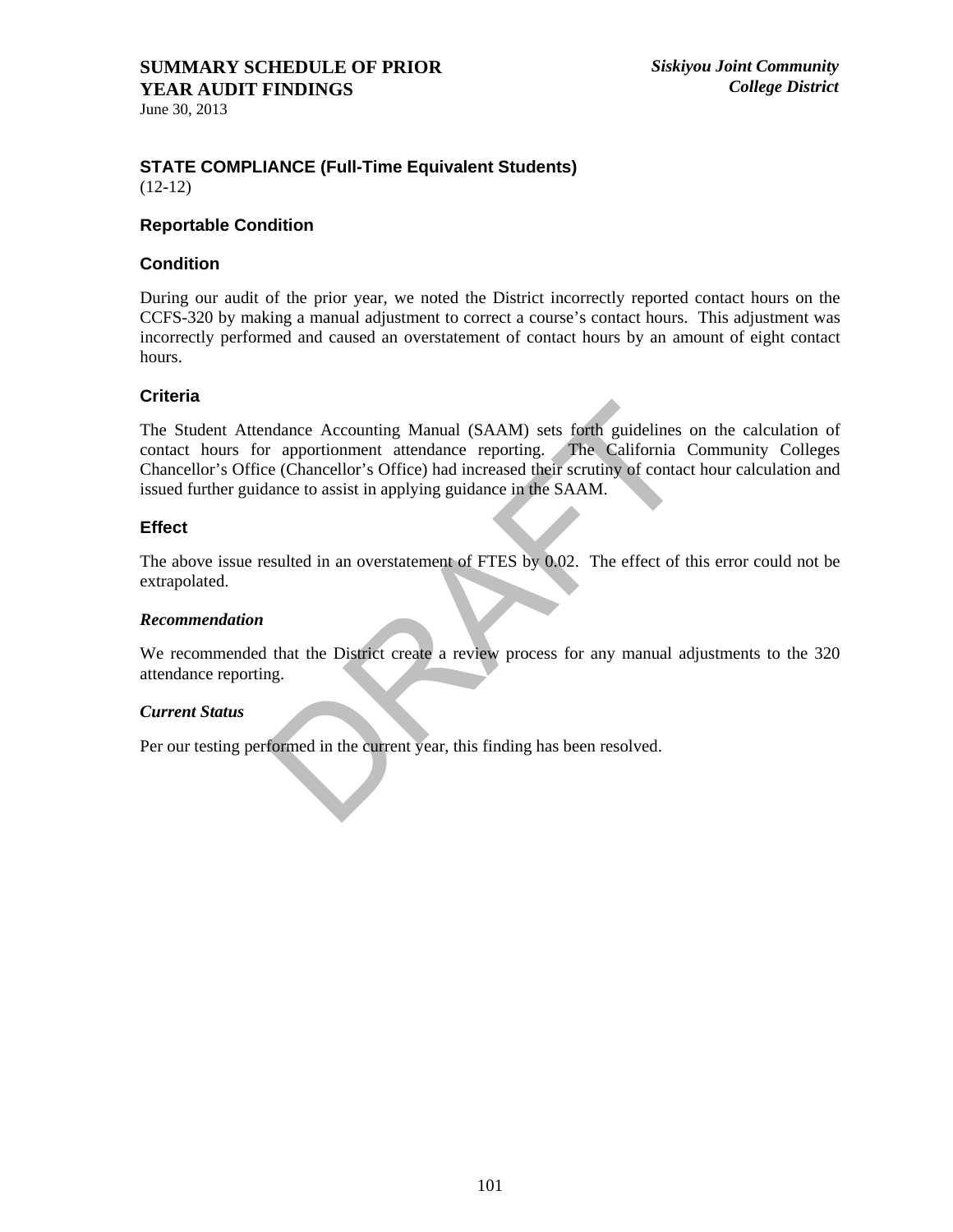# **STATE COMPLIANCE (Full-Time Equivalent Students and Active Enrollment)**  (12-13)

# **Reportable Condition**

# **Condition**

During our audit of the prior year, we noted the District claimed apportionment for three courses that were cancelled. This occurred because the District had courses listed with the same start and census date so the software still counted the course for apportionment even though it was cancelled on the first day.

# **Criteria**

The Student Attendance Account Manual (SAAM) sets forth guidelines on the calculation of contact hours for apportionment attendance reporting. For short-term daily census courses where the census falls on the first day of the course, the enrollment is to reflect the active enrollment as of the end of the first day, and the census is on the second day. dance Account Manual (SAAM) sets forth guidelines on the<br>nment attendance reporting. For short-term daily census cou<br>ay of the course, the enrollment is to reflect the active enroll<br>he census is on the second day.<br>ce issue

# **Effect**

This noncompliance issue resulted in an overstatement of 0.73 FTES.

#### *Recommendation*

We recommended that the District make appropriate changes to their Banner software so that it would not allow the census date to be the same day as the start date of a course.

# *Current Status*

Per our testing performed in the current year, this finding has not been resolved. Please see finding 13-2.